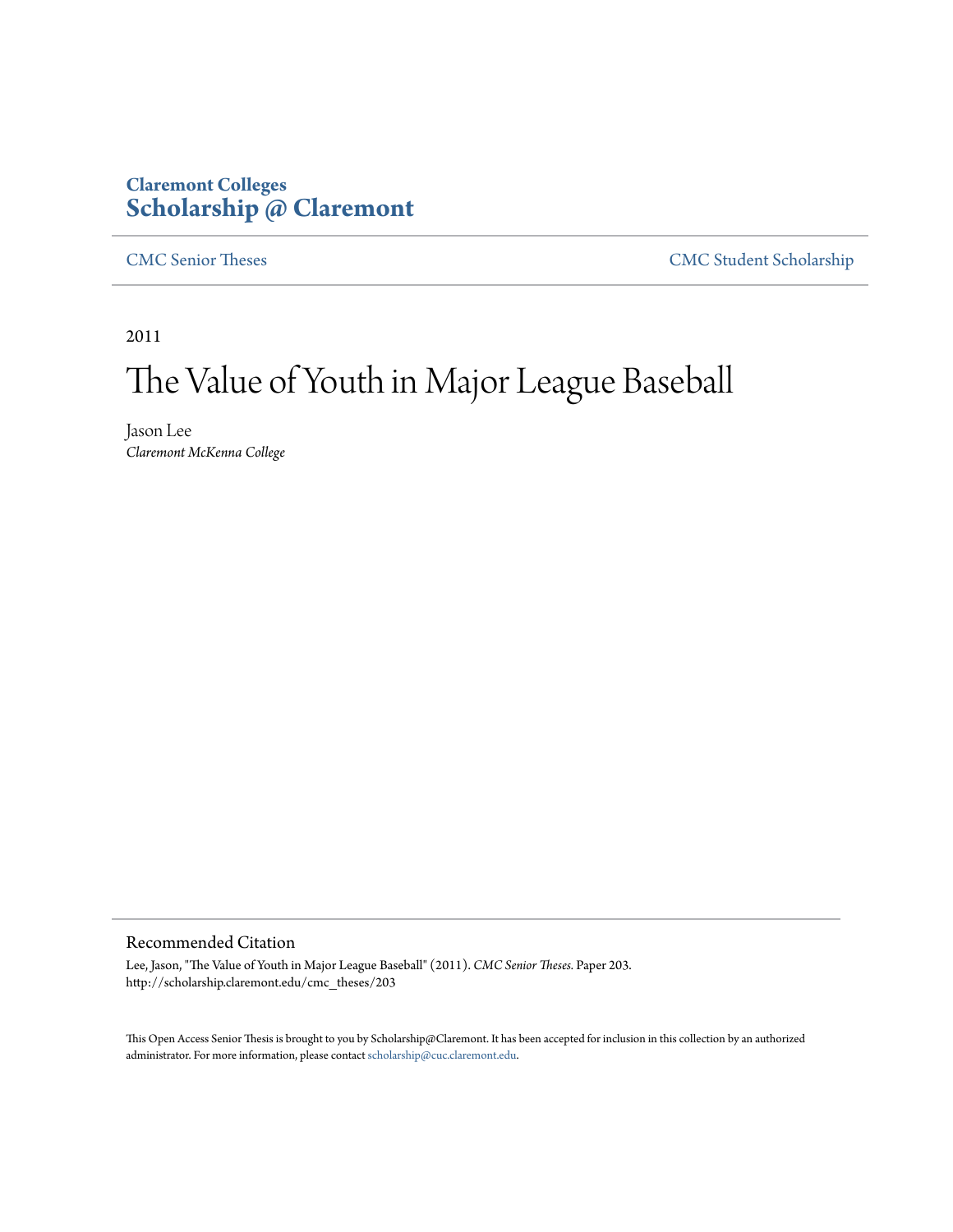# **CLAREMONT MCKENNA COLLEGE**  THE VALUE OF YOUTH IN MAJOR LEAGUE BASEBALL

SUBMITTED TO

JAY MARTIN AND RON RIGGIO AND DEAN GREGORY HESS BY JASON LEE

FOR SENIOR THESIS FALL 2010/SPRING 2011 APRIL 25, 2011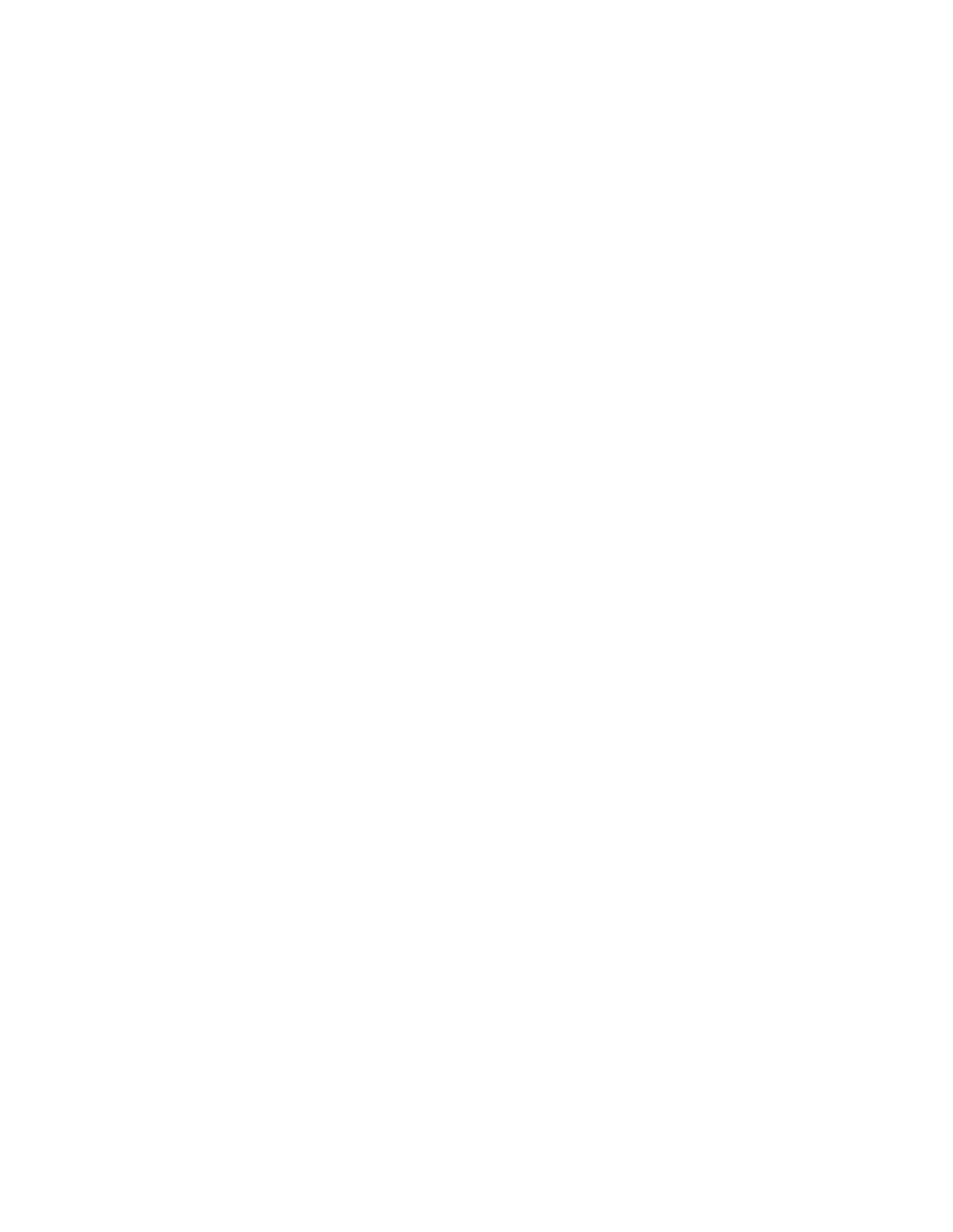# Acknowledgements

First, I want to thank my faculty readers, Professors Jay Martin and Ron Riggio, for their support, teachings, and confidence in my abilities.

Thank you to my brother, Eddie, for introducing me to the world of sports. The source of my passion can be traced to his influence.

Thank you to Matthew Moone (CMC '09), whose senior thesis was instrumental in the development of my own thesis.

And finally, a special thank you to Jayson Stark for taking the time to answer my e-mails and phone calls. I will always remember our conversation as one of the highlights of my life, as a sports fan. Thank you so much.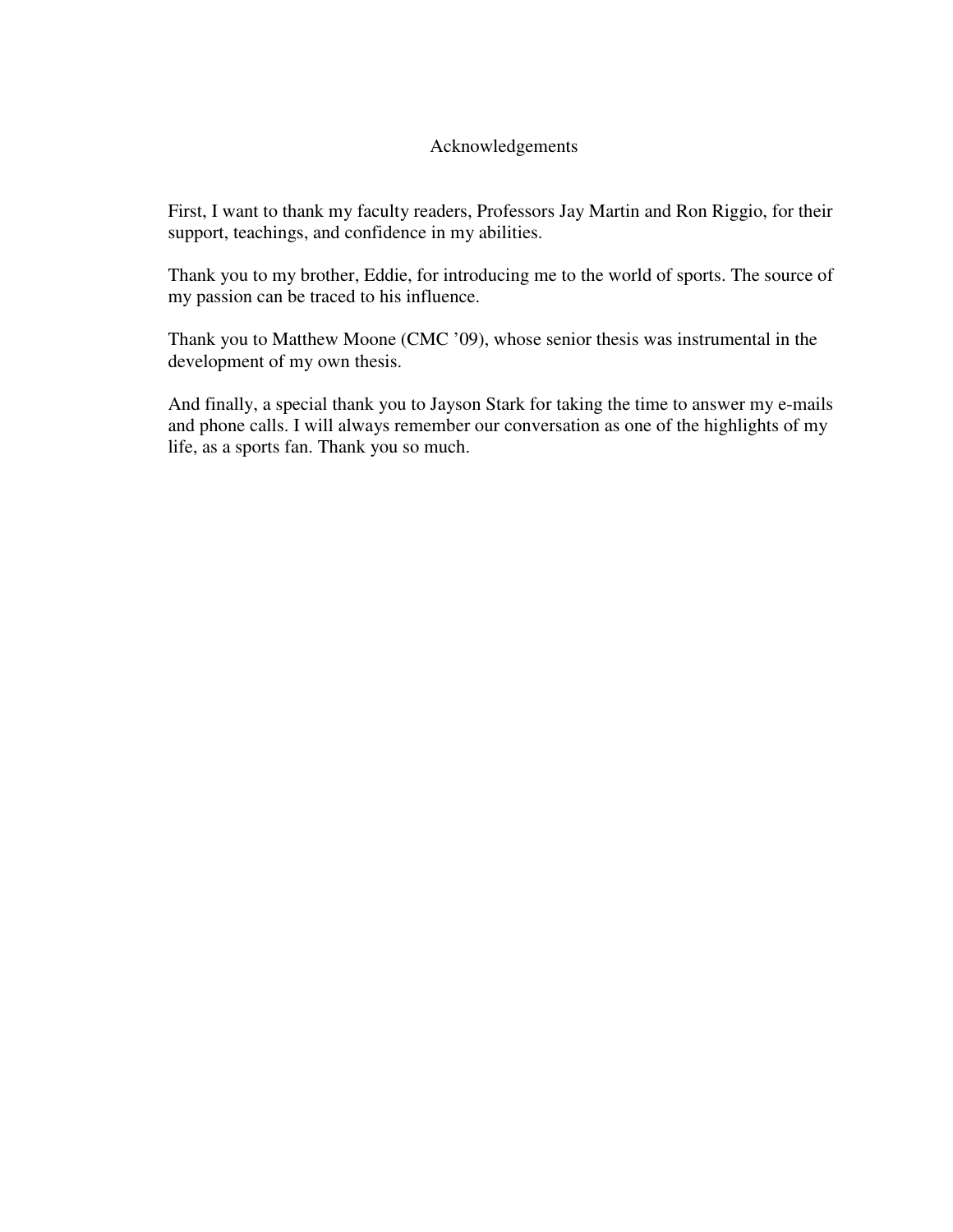#### Table of Contents

- I. Introduction
- II. Chapter 1 History of the Youth Movement
	- a. Steroids and Performance enhancing drugs
	- b. The Effects of Drug Testing
	- c. History of Free Agency
	- d. Free Agency Today
	- e. Bad Contracts of Recent Memory
- III. Chapter 2 Regression Analysis
	- a. Independent Variables
	- b. Dependent Variables
- IV. Chapter 3 Results
- V. Chapter 4 Discussion of Results
	- a. Future Research
- VI. Chapter 5 Case Study Analysis
	- a. CC Sabathia to the Milwaukee Brewers from the Cleveland Indians
	- b. Johan Santana to the New York Mets from the Minnesota Twins
	- c. Curt Schilling to the Boston Red Sox from the Arizona Diamondbacks
	- d. Billy Beane and the Oakland A's: the Master Dealer
- VII. Chapter 6 Final Thoughts
- VIII. Appendices
- IX. Bibliography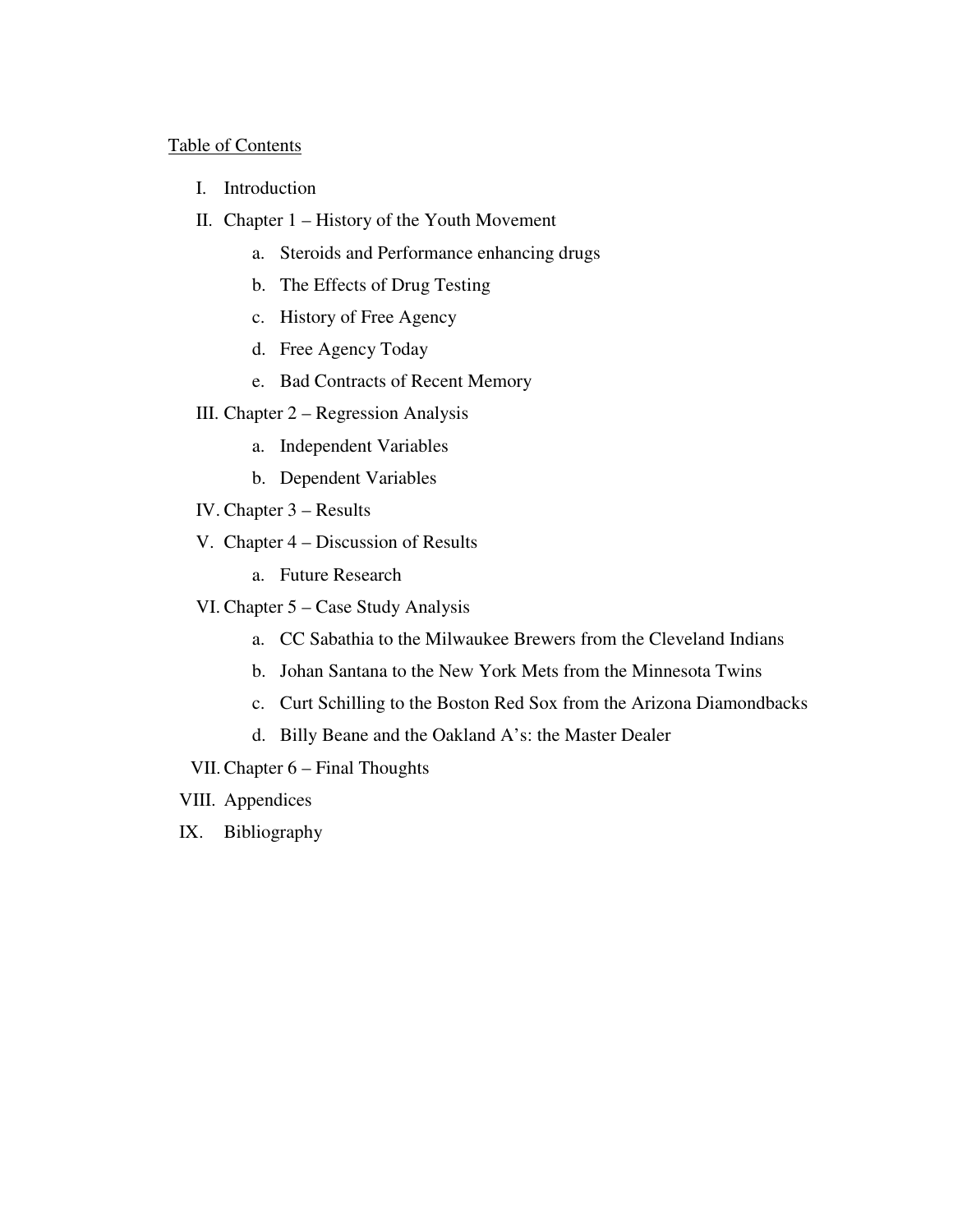#### **Introduction**

In the fall of 2009, the New York Yankees claimed their  $27<sup>th</sup>$  World Series title with a team that oozed capitalism and free markets. With over \$200 million committed in its annual payroll, the Yankees capitalized on a strong free-agent class and some of the best known players in the game to generate their first World Series title since 2000. The feat was impressive, but the expectation in New York is always "championship or bust." The following season, the Yankees fell in the American League Championship Series to the Texas Rangers who would go on to lose to the San Francisco Giants. The San Francisco Giants were not the New York Yankees. They were not even close when it came to payroll, star-power, and management. Yet this lovable bunch of losers took control of the 2010 post-season and took home their first World Series since moving to San Francisco.

This team was comprised of old and young players, but heavily reliant on its young. Riding on the small shoulders of youngsters Tim Lincecum, Matt Cain, and rookie Madison Bumgarner, the San Francisco Giants pitched their way into history. What should be remembered about this team though is the fact that this team was thought to be one of the worst run franchises in the league. While blessed with talented youngsters, the San Francisco Giants were weighed down by some of the worst freeagent contracts in history. Barry Zito, who at the time of his signing, had the most expensive contract for a pitcher in baseball history, did not throw a single pitch in the post-season. Veteran Aaron Rowand had been offered to teams for practically nothing all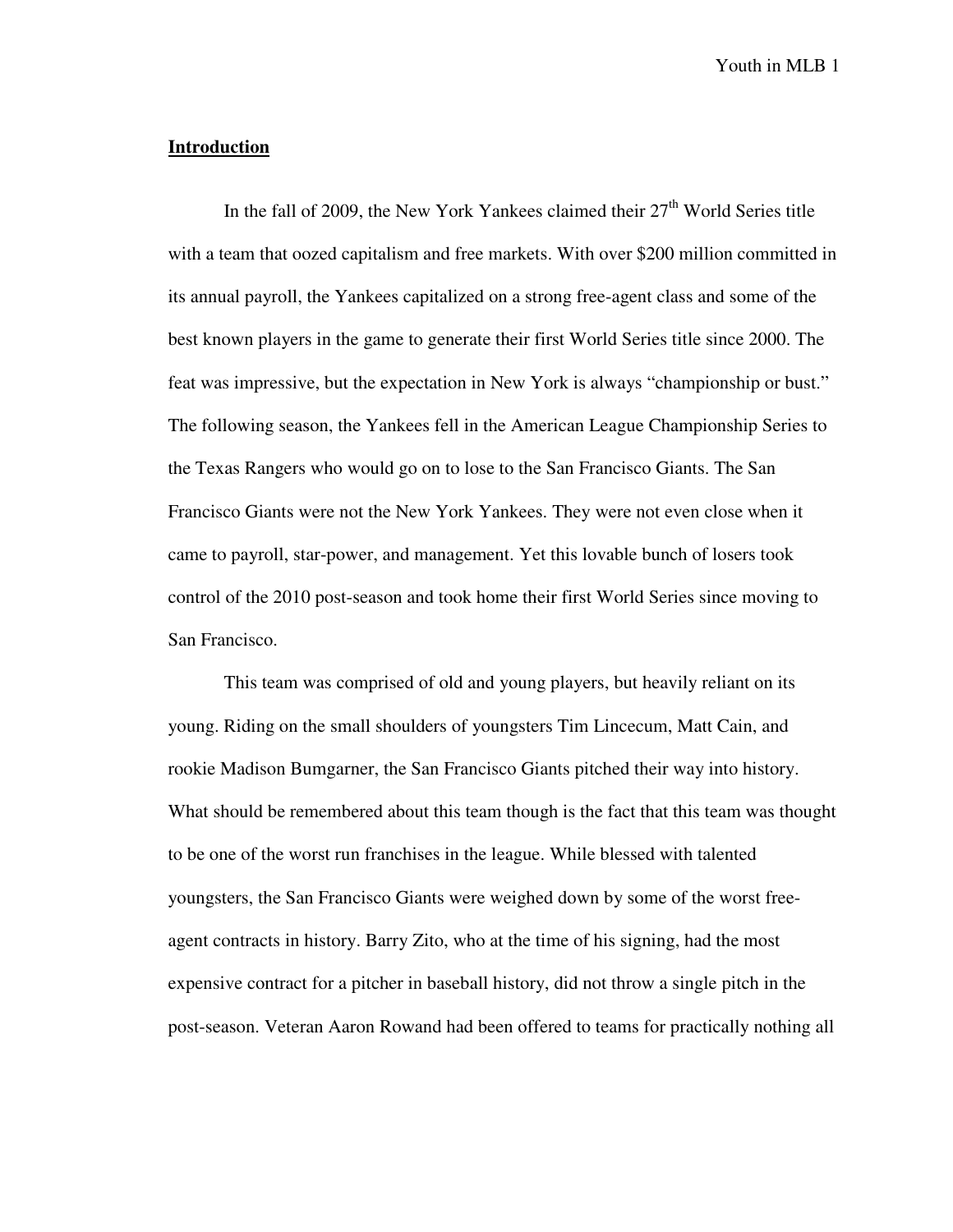season long, but no team would bite due to his inflated \$11 million annual salary<sup>1</sup>. And yet, in spite of having nearly a third of the team payroll committed to two insignificant players, the San Francisco Giants were able to win a World Series because of their talented, money-efficient, young roster.

 The biggest trend in baseball now lies in the final trait above, youth. But it is a stark change in management since the beginning of the past decade. Following the success of the New York Yankees at the turn of the century, teams have begun spending in greater amounts during free agency, which has resulted in greater investment in aging players as a result of the most recent collective bargaining agreement. However, the success of these investments is debatable. With bloated contracts such as Barry Zito's and with the success of such young players as Tim Lincecum, baseball appears to be seeing a paradigm shift in managerial practices. Furthermore, the latest economic crisis has resulted in a greater emphasis on financial responsibility for teams going forward. Greater financial responsibility generally has always meant one thing: tighter budgets. While this trimming of budgets seems to always be stressed every off-season, the numbers seem to indicate otherwise. Free-agent spending has not dropped considerably over the course of this decade when analyzing the most expensive contracts of freeagency.

 In a brief analysis of free agency from 2006-2009, it was found that out of the top-ten richest contracts awarded in each off-season, 17 of the total 40 top-ten contracts were handed out by three teams (New York Yankees, Boston Red Sox, Chicago Cubs). Furthermore, out of the top-twenty players in each free agency class over the four year

<sup>&</sup>lt;sup>1</sup> "MLB Baseball Roster Analysis." ESPN.com, accessed February 16, 2011, http://espn.go.com/mlb/stats/rosters.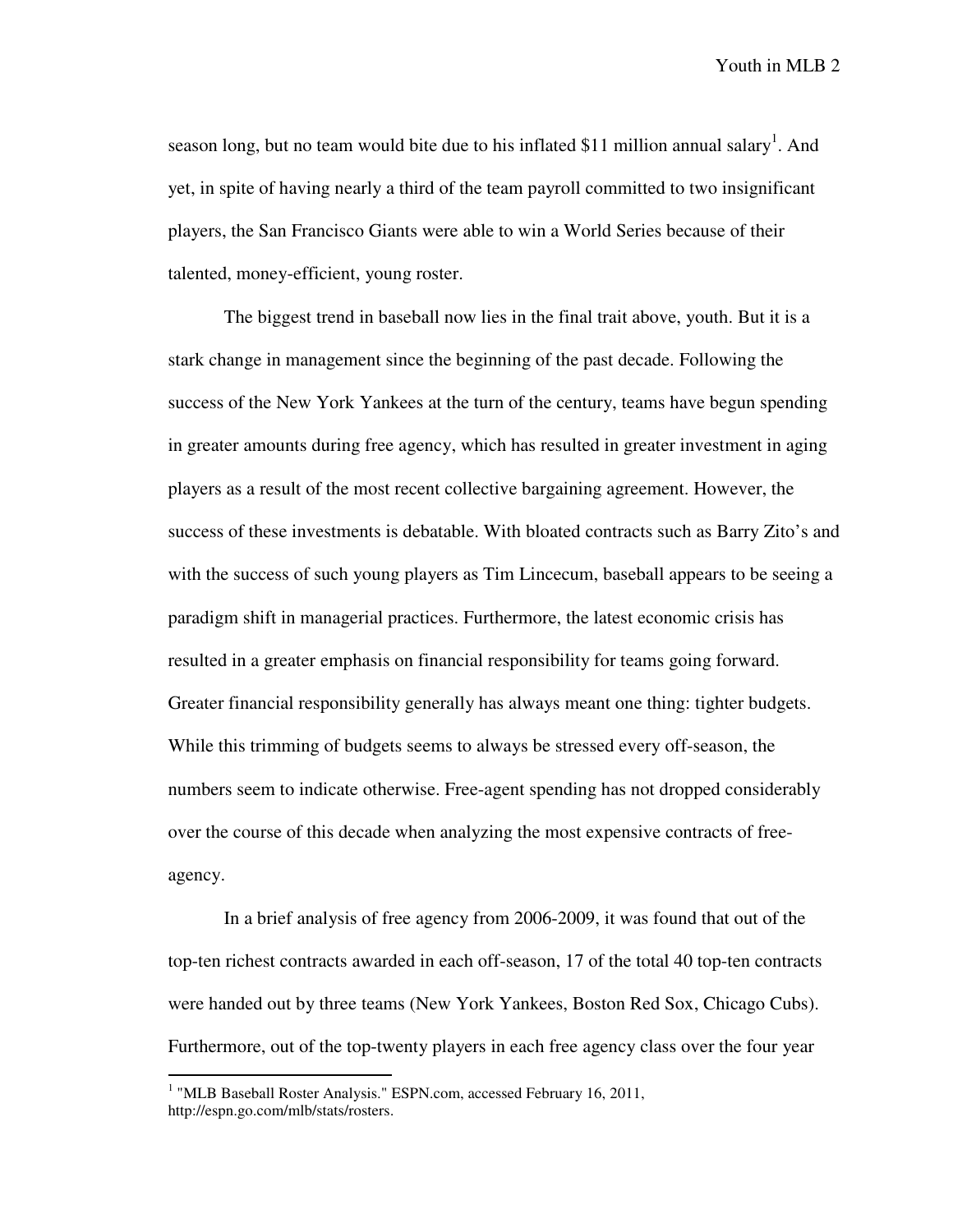analysis, 43 players were signed by six teams (New York Yankees, Boston Red Sox, Chicago Cubs, Philadelphia Phillies, LA Dodgers, and LA Angels) out of the possible 80 top-twenty players (*see Appendix C*). This data shows a clear disparity in the amount of money spent by teams, and the type of spending habits that exist in baseball today. The big market clubs spend the most during free-agency, and the small-market clubs must rely on home-grown talent in order to compete.

 Smaller market clubs are the teams that are expected to rely on in-house talent to compete for championships. Because of the favorable conditions of a pre-free agent player's contract, small market teams are able to field a team of competitive talent for a very affordable price. However, these teams almost always lose these young players as a result of free-agency and their inability to compete with the money offered by the abovementioned big market organizations. With no salary cap to ensure a financial balance, baseball exhibits a true free-market where money can be spent at any one team's discretion. While these smaller market clubs seem to be doomed to failure, several teams have managed to be successful and competitive by managing their young talent creatively. The most popular method for frugal teams to reach success is throughout trades. By trading away talented pre-free-agent players, small market clubs are able to acquire multiple players that can add depth to their organization. In example, the Oakland Athletics organization has been known for this practice. Following the 2005 baseball season, the Oakland A's had three premier pitchers not one of which had reached his free-agency eligibility. With the team already having lost their most talented hitters to free-agency, management opted to trade away two of their three star pitchers in order to acquire several players who would help them compete again in the future. Specifically,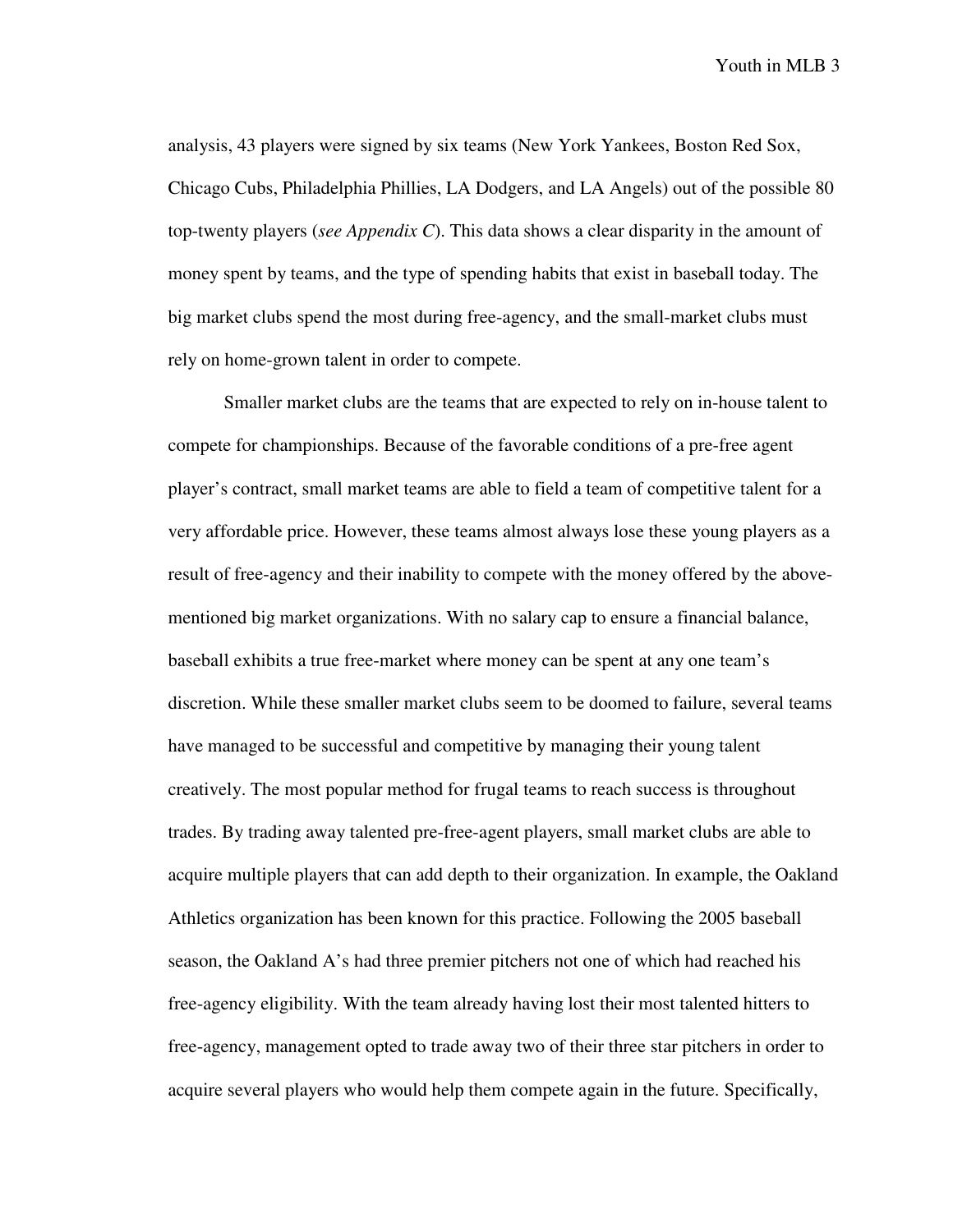the team traded away two pitchers in separate transactions that netted them eight prospects for the future. Such practices are commonly seen every year as players that are near their free-agency period (typically at the end of that season or the next season) are dealt for multiple prospects.

 This endless cycle of rebuilding has yielded mixed results. Some teams, such as the Oakland Athletics, have produced winning results. Other teams, including the Pittsburgh Pirates, have remained in the lower echelon of the league. But of course, baseball, like all sports is not just about winning: it is also about making money. Not surprisingly, the big-market clubs are valued higher than small-market clubs in financial value. The New York Yankees are valued at over \$1 billion dollars thanks to not only their \$200+ million annual player payroll,<sup>2</sup> but also because of their expensive stadium, personal TV network, and merchandise/brand value. However, this does not necessarily mean that the Yankees or any big-market club is highly profitable. With such high operating costs, profit margins may not necessarily be what they appear to be. Therefore, it may be possible that the most profitable teams are teams that rely on youth or perhaps even a balance of youth and experience, at a reasonable price.

 Management makes all of these actions happen. Every player that is signed to a contract is reviewed by management. However, we see two prevailing styles of management in existence today. On the one hand there are aggressive managers such as the Yankees' Brian Cashman. Year after year, the Yankees are the top players for the top free-agents and top trade targets, but they are rarely recognized for developing young prospects into successful players. Since the start of the past decade, the Yankees have

 2 "2011 MLB Salaries by Team - USATODAY.com." USATODAY.com, accessed March, 31, 2011, http://content.usatoday.com/sportsdata/baseball/mlb/salaries/team.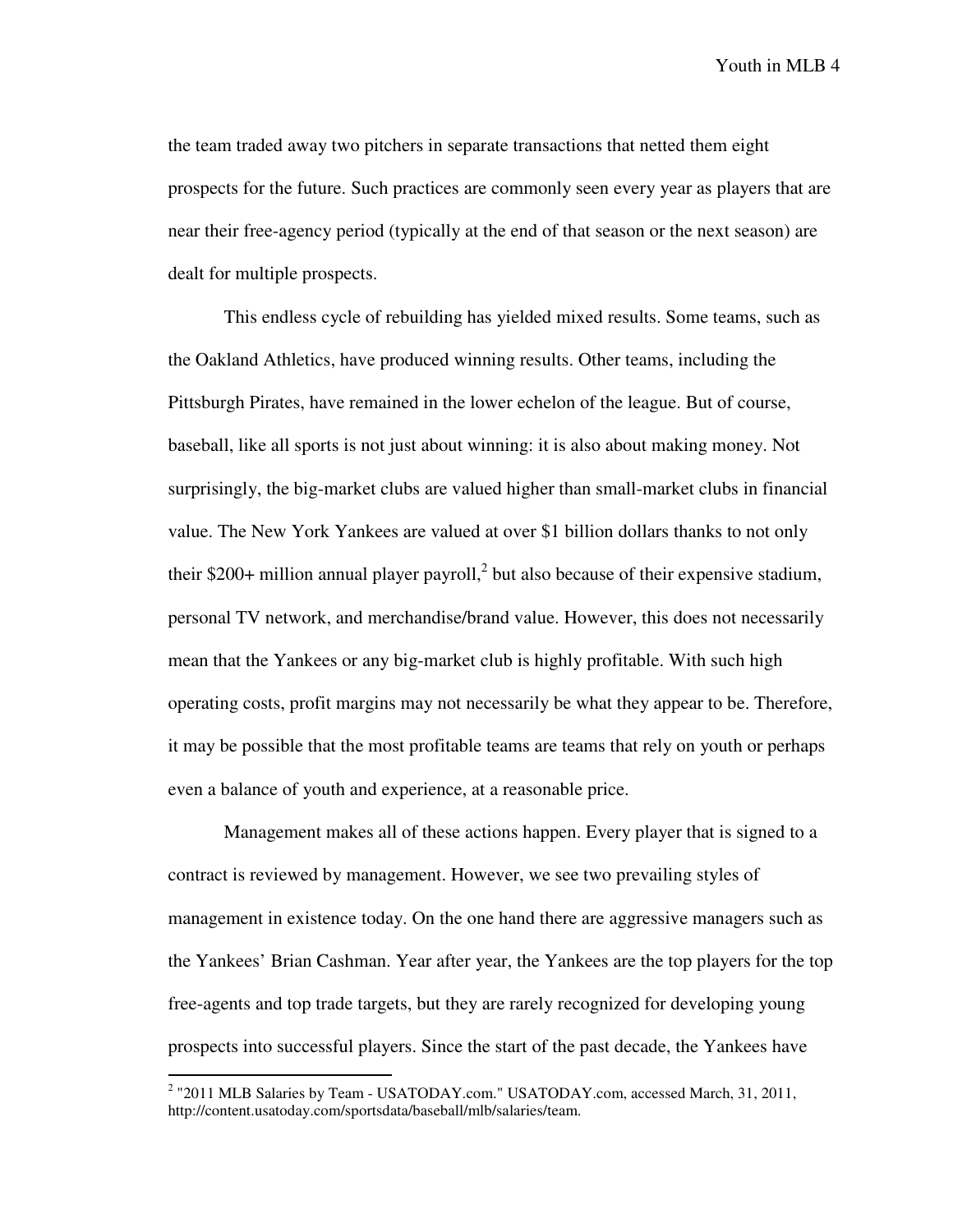brought up only one All-Star throughout their organization (Robinson Cano). During the same decade the Yankees produced the most All-Stars, but only Cano was brought up throughout the organization over the course of the decade. At the moment, it seems that he may be the only one for several years since the Yankee pipeline has not shown promising signs of new prospects. Instead, the Yankees have invested their time and resources in acquiring talent that can make an impact on the following season as evidenced by the fact that Yankees have paid for four of the five most expensive baseball/sports contracts ever, all within the last decade. The Yankees are the extreme of the "win-now" mentality, but there are several other teams that exhibit aggressive transaction tactics.

 The other side of the coin exists with small market teams who rely on building teams in windows. These windows exist as short time-spans of a few seasons in which the prospects of an organization are expected to peak together and allow the team to perform at an elite level. However, these windows eventually close because of freeagency where these players will depart for more lucrative markets. The Tampa Bay Rays are the most recent example of this window mentality. For the entire history of the Tampa Bay Devil Rays/Rays organization, the team existed in the bottom echelon of the league. However, in 2008, the team went from worst to first, making their first franchise playoff appearance and eventually a World Series appearance. The team repeated its success in 2009 and 2010, posting winning records and achieving another post-season appearance in 2010. However, the team is already reaching a point of decline. All-star Carl Crawford departed this off-season, and, over the past two seasons, the team has lost 6 different all-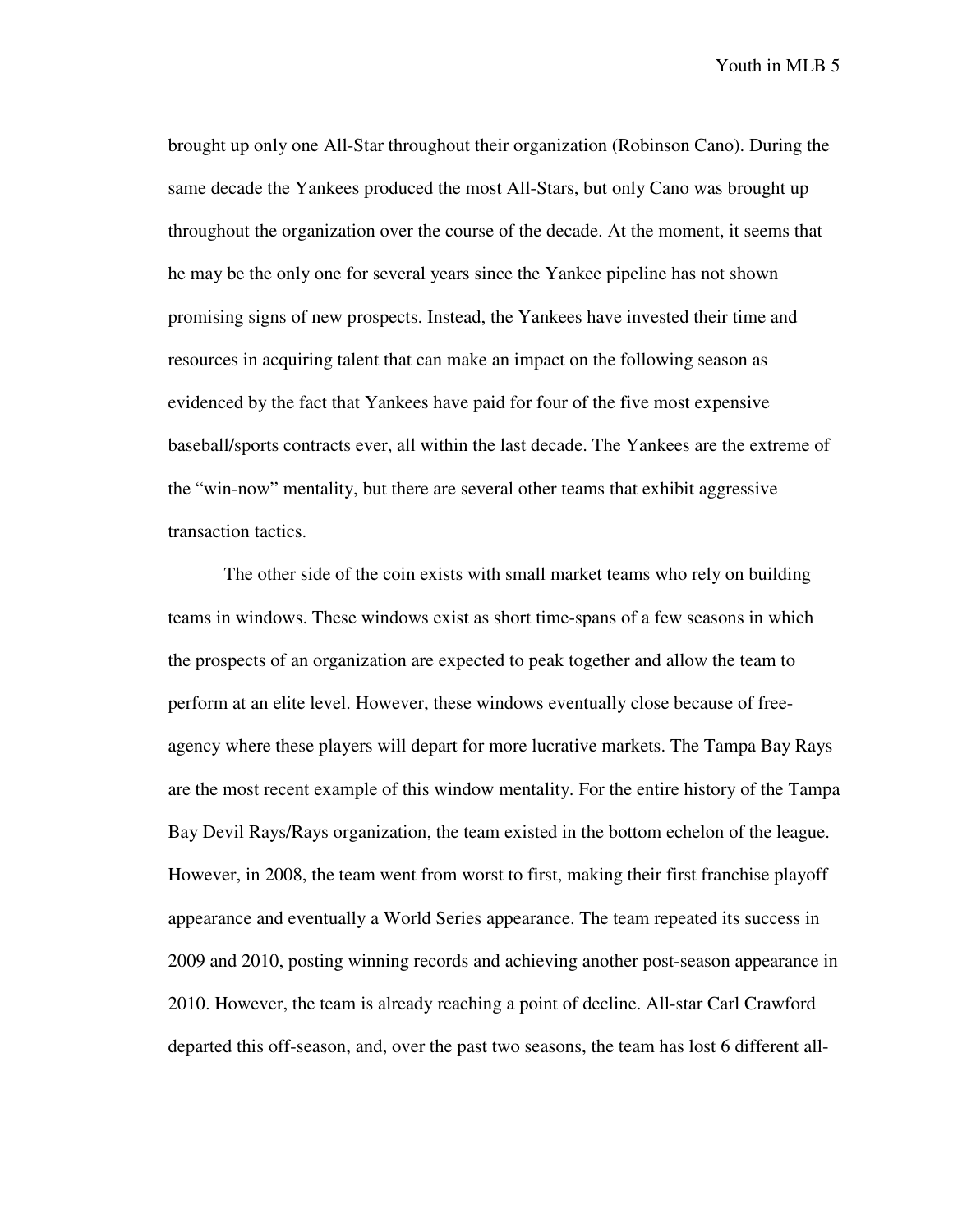star players and core pieces contributing to their success.<sup>3</sup> Furthermore, the simple truth is that the team's modest payroll of \$42 million for 2011 will have prevented the team from making any significant transactions to improve their team over the off-season. But hope is not lost with the Tampa Bay Rays. Currently the Rays are ranked second in Keith Law's organizational rankings with eight prospects ranked among the top  $100<sup>4</sup>$  and the Rays are slated to have ten of the first sixty picks in the  $2011$  amateur draft,<sup>5</sup> which signals that the team will acquire even more talent. With such a great deal of talent, it is not out of the question to see the Rays back in competition for a World Series in four to five years.

 The Tampa Bay Rays are expected to take a fall in the rankings this year, but no one doubts that this team will return to prominence. The Yankees are expected to compete once again for their  $28<sup>th</sup>$  World Series title this season. The argument is that the aggressive actions of big-market teams are always to win now, but how successful is this strategy? Looking at the past decade of baseball, the Yankees have owned the most expensive payroll for every year of the decade, which has yielded nine post-season appearances and one World Series title. While one World Series has been perceived by the media as a failure, post-season success is much less predictable than the regular season. But the Yankees may be more of an exception than it seems. The New York Mets possessed a comparable payroll to Yankees for much of the decade, but the team has only appeared in the post-season and World Series once during the decade. The Chicago Cubs,

<sup>&</sup>lt;sup>3</sup> "MLB Baseball Roster Analysis."

<sup>&</sup>lt;sup>4</sup> Keith Law, February 28, 2011, ''First MLB organizational rankings for 2011 have Kansas City Royals predictably on top" http://insider.espn.go.com/mlb/insider/news/story?page=2011MLBOrgRanks. 5 Bay News 9, April 14, 2011, "MLB set 2011 draft order and the Rays will be busy on day one," Bay News 9 . http://www.baynews9.com/article/sports/2011/april/232893/MLB-set-2011-draft-order-and-the-Rays-will-be-busy-on-day-one.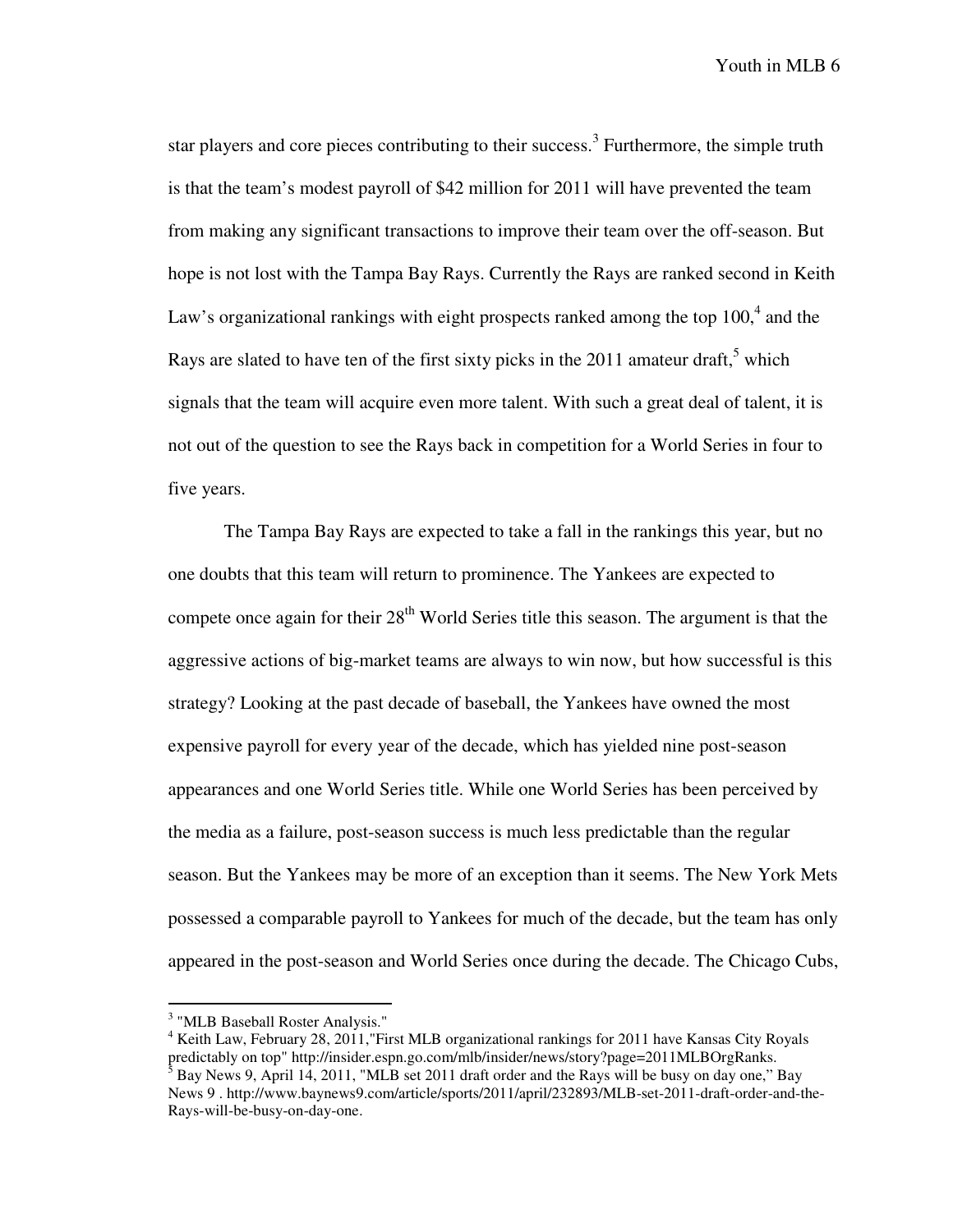White Sox, and Seattle Mariners have also consistently ranked as teams with expensive payrolls, but, between the three clubs, only five post-season appearances have been made, with only one World Series title. Money clearly has not equated success for these clubs, especially with teams like the Oakland Athletics and Minnesota Twins appearing in more post-seasons (eight) than the Mets, Cubs, and White Sox combined, and with both teams showing payrolls averaging below \$60 million each for the past decade.<sup>6</sup>

` Today, top prospects are guarded with the most protection possible. In 2009, the Philadelphia Phillies attempted to make a trade for All-Star pitcher, Roy Halladay from the Toronto Blue Jays. The deal was ultimately unsuccessful because the Phillies refused to part with their top pitching prospect, Kyle Drabek.<sup>7</sup> Instead, the Phillies traded for another All-Star pitcher, Cliff Lee, which did not require trading Kyle Drabek. While Lee ended being a very successful addition to the Phillies in 2009, Roy Halladay was considered to be the true prize of the trade market, and a favorite of the Phillies. However, the Phillies felt that trading a prospect with no known track record of success at the major league level was unreasonable, even if the prize was perennial All-Star and Cy Young award contender. The New York Mets also refused to make a trade for Roy Halladay by the same wisdom, with one Mets official being quoted saying the team was trying to avoid, "mortgaging our future."<sup>8</sup> The Mets had clearly shifted their mentality from just 18 months earlier when the team had traded away four prospects for similarly touted All-Star Johan Santana from the Minnesota Twins.

<sup>6</sup> ESPN. "MLB Baseball Free Agent Tracker ," ESPN.com, http://espn.go.com/mlb/freeagents (accessed February 28, 2011).

 $^7$  Jon Heyman, "Phillies won't trade Kyle Drabek for Roy Halladay; Cliff Lee news." SI.com, July 21, 2009, http://sportsillustrated.cnn.com/2009/writers/jon\_heyman/07/21/daily.scoop/index.html.

<sup>&</sup>lt;sup>8</sup> Heyman, "Phillies won't trade Kyle Drabek for Roy Halladay; Cliff Lee news."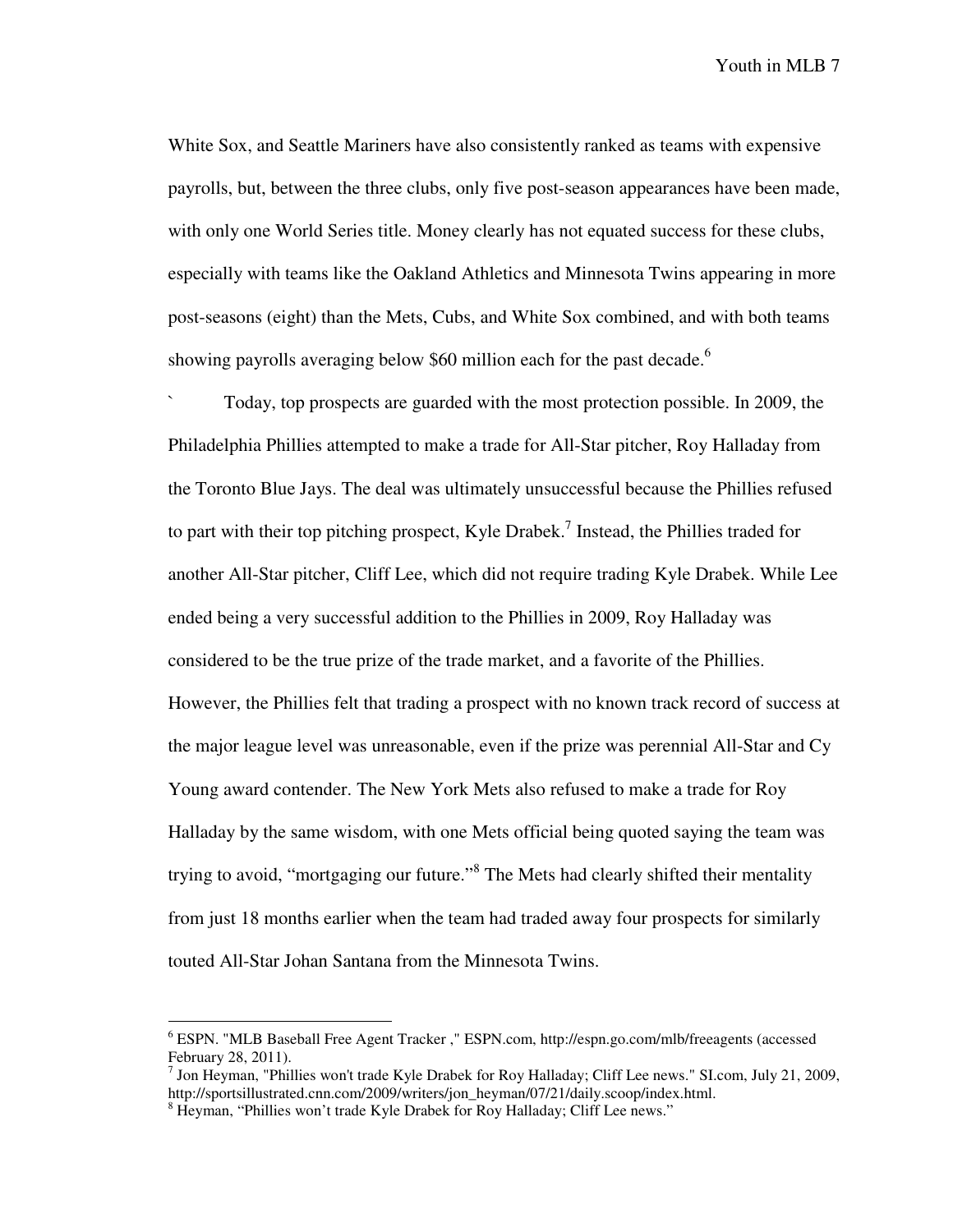Such decisions seem controversial. But the fact is that winning teams are built around a foundation of talented young players. The San Francisco Giants pitched their way to the 2010 World Series because of a highly talented pitching staff that stayed with the organization from their drafting to the World Series. Even the Giants' offense was anchored by a young, home-grown player, rookie Buster Posey. Posey was called up midseason and was the heart of the Giants offense from his debut. The Tampa Bay Rays and Texas Rangers both made the postseason with two of the youngest teams in the league, with an average age of 27.7 for both teams. $9^9$  Both teams were anchored by young, talented players who were expected to carry the team in place of long-time veterans. As the Rays exhibited though, such success takes time and patience.

The league even seems to support this belief as Major League Baseball is the only sport of American sports where teams cannot trade draft picks, and its draft has more than three times the number of rounds than all other American sports drafts combined. It is also the only sport where teams are compensated for the loss of players with draft picks. But this plethora of young talent is also encouraged by the league because of the incredible disparity of wealth allowed between teams. It is not surprising to see that the youngest teams also have the smallest payrolls. While conventional wisdom has told us that it is unlikely that these low-paying, young teams can compete with the behemoths of the large baseball markets, these teams compete every year for a trip to the postseason.

On the opposite side, the big-market teams are expected to compete year-in and year-out, but we have seen large market teams like the Chicago Cubs not just fail once, but almost yearly to make the postseason. Furthermore, the game of baseball is shifting

<sup>&</sup>lt;sup>9</sup> Data provided by, www.baseball-reference.com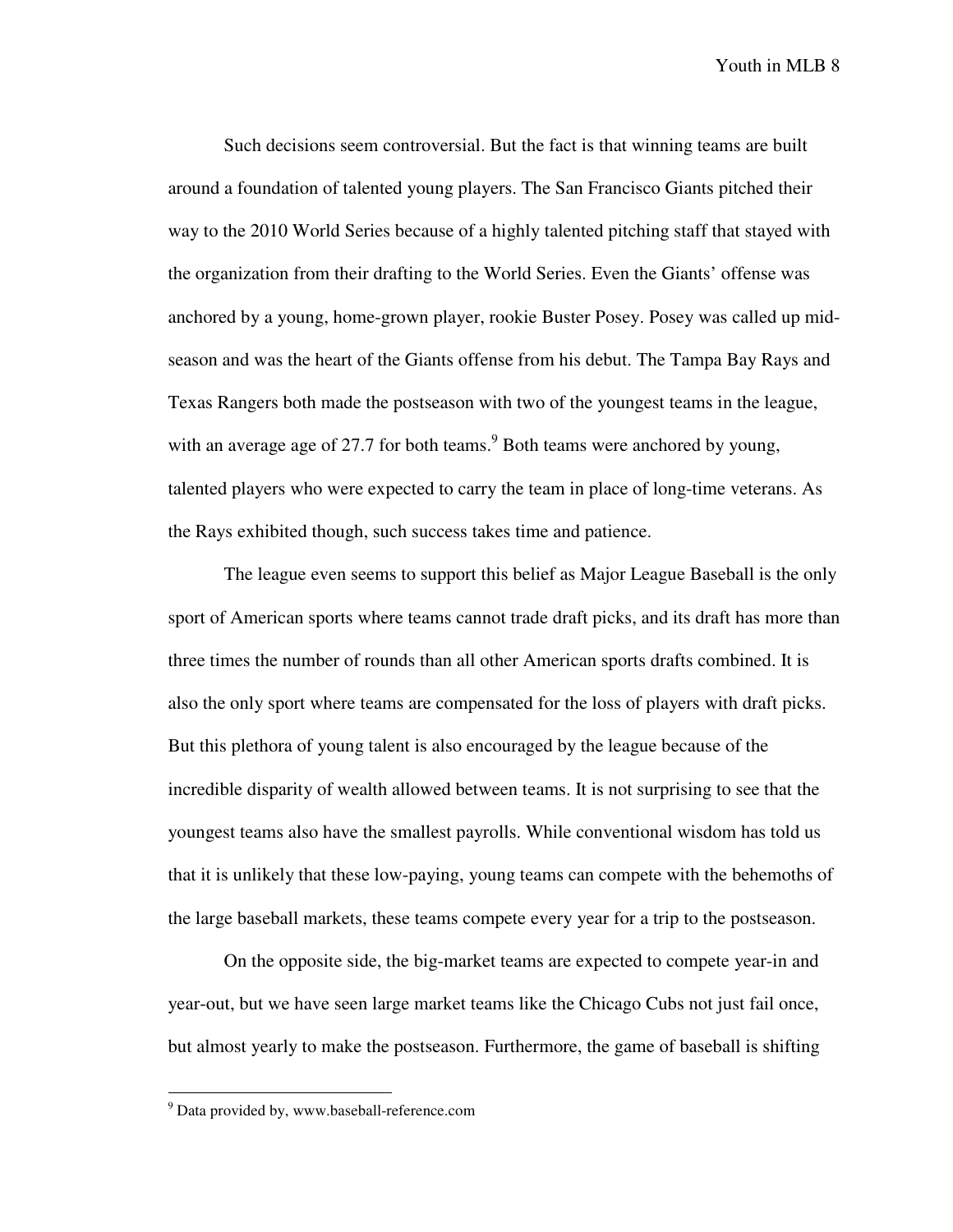toward a more athletic game. It is a known fact that players lose reaction speed as they age, which is directly related to bat speed. But the game of baseball is also shifting toward a greater defensive focus, perhaps even to an unhealthy level.<sup>10</sup> The "hot" stat of the past few years has been UZR (Ultimate Zone Rating), which measures the skills required for a player's position and his total amount of area covered by his own personal athleticism. The measurement of a player's "zone" heavily favors younger players, as older players tend to become slower with age.

All of the above seems to support the fact that younger players are becoming the most valuable players in Major League Baseball. Free agency itself is recognized to be a gamble, and, with the majority of top free-agents going to financial powerhouses, it is even less likely that a star player can be acquired outside of an organization. Even the New York Yankees have begun protecting their favorite youngsters, with their refusal to trade prized youngsters Joba Chamberlain, Phil Hughes, and Jesus Montero. If the Yankees believe it, then it is clear that the youth movement is here to stay.

 This thesis is geared specifically toward investigating the valuing/over-valuing of young players in baseball, and its effect on the game of baseball. Considering the numerous variables that are debated toward the success of a baseball organization, it seems necessary to try to discover the importance of these various factors toward the success of an organization. In total, this thesis will analyze several covariates that are currently disputed in their importance toward the success of a Major League Baseball franchise, including youth. The analysis will incorporate both qualitative and quantitative characteristics, and this thesis will look at their impact on an organization's success both

 $10$  Tim Marchman, "Did Red Sox, Mariners, White Sox go too far with defense?" May 13, 2010, SI.com, http://sportsillustrated.cnn.com/2010/writers/tim\_marchman/05/13/run.prevention/index.html.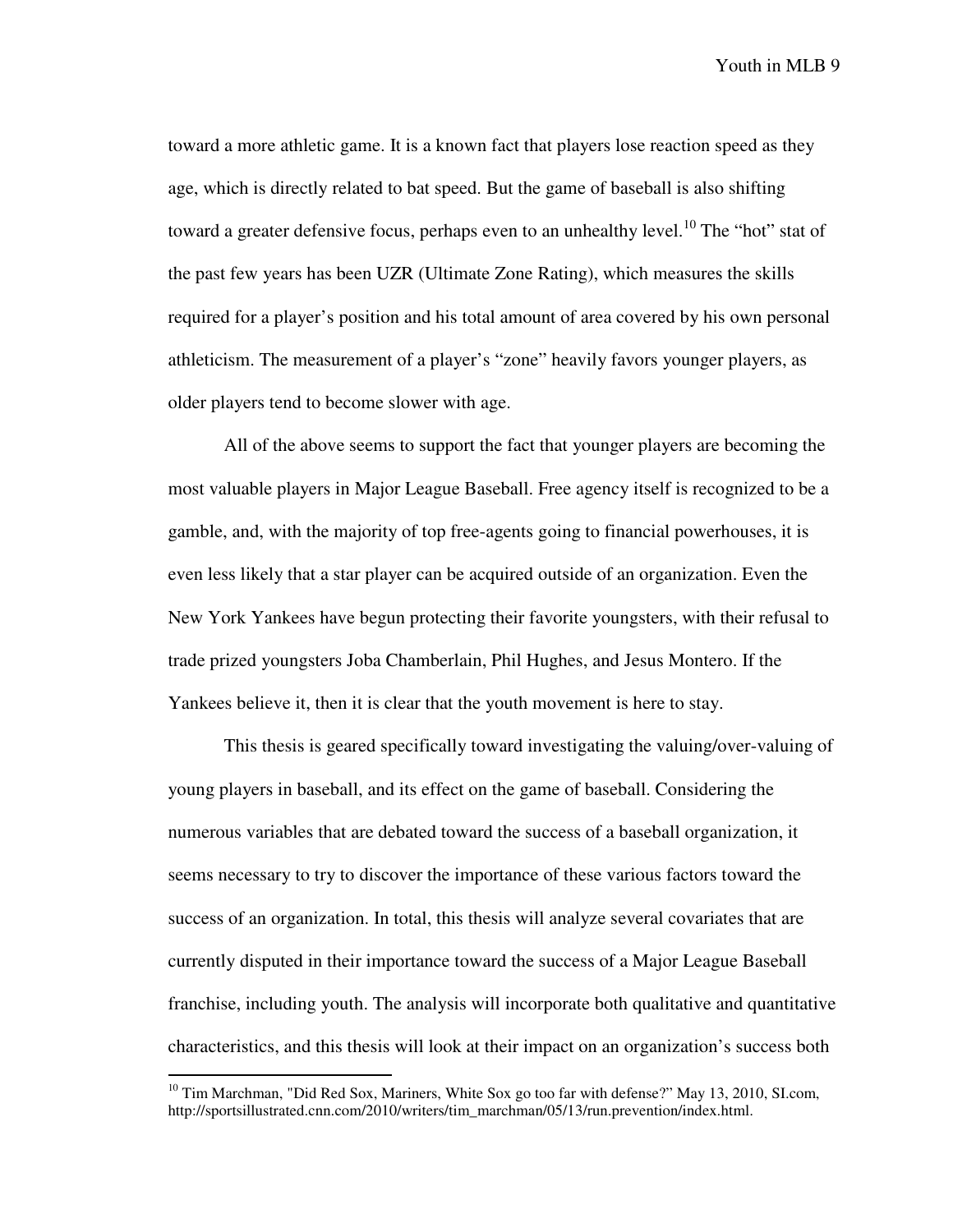on the baseball field and in financial profits. This thesis will also look into the origination of the overvaluing of youth in baseball, and the causes of this overwhelming trend throughout the baseball world. Finally, this thesis will also analyze select organizations on a case-study basis. The purpose of each analysis will be to provide examples of the specific conditions that have coincided with the covariates under analysis, as well as exceptions and failures to the trends under analysis.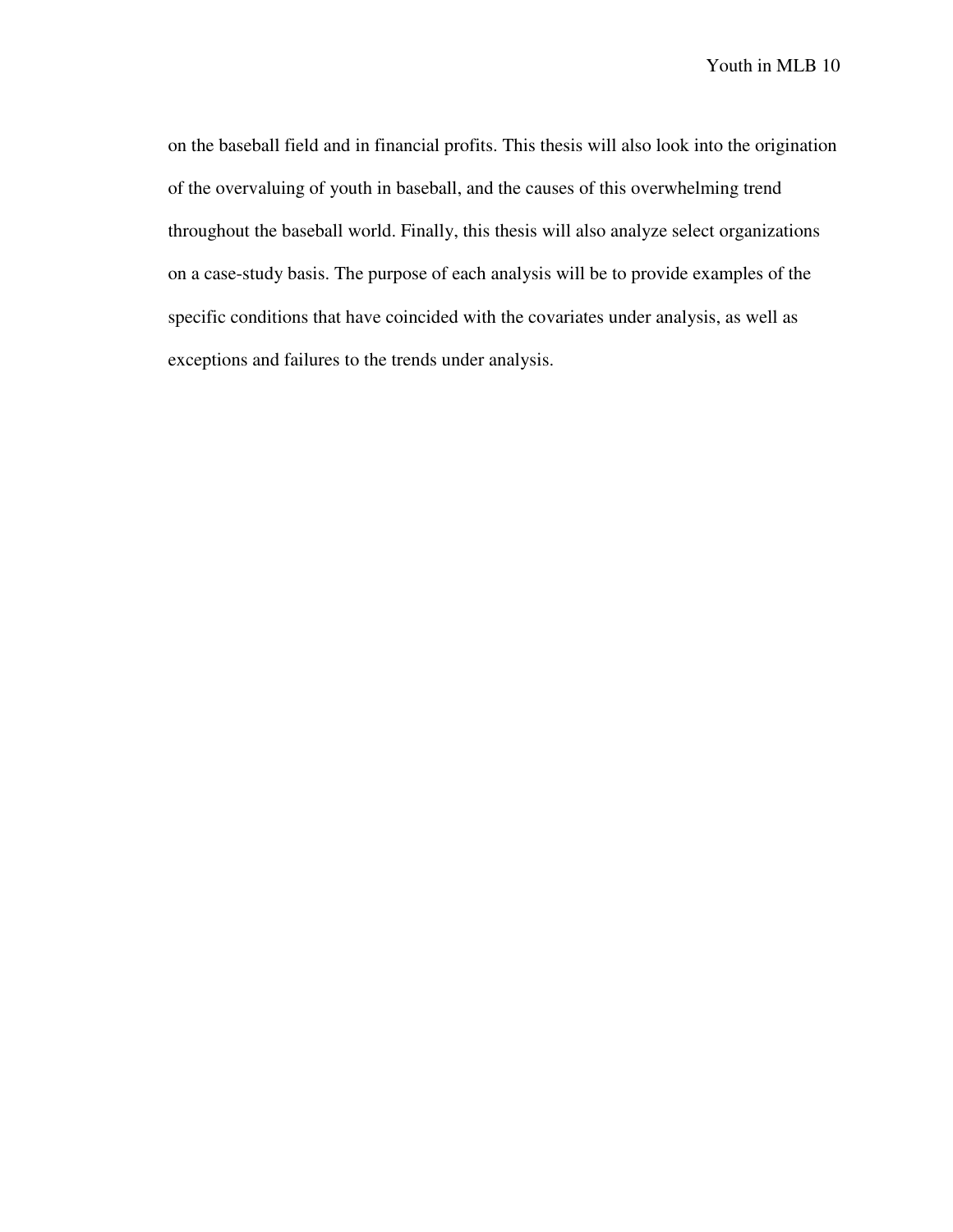#### **Chapter 1: History of the Youth Movement**

#### Steroids and Performance Enhancing Drugs

 Following the 1995 strike season in baseball, the game struggled to return to its previous prominence. Attendance lagged and the game lost its appeal.<sup>11</sup> This all changed in 1998 as baseball began its ascension to prominence on the backs of two big-time sluggers: Mark McGwire and Sammy Sosa. McGwire, who had slugged 58 homeruns the prior season, began the season on a monstrous tear: 27 homeruns in the season's first two months. From the start of the season, McGwire seemed poised to break the single-season home-run record. However, competition for the precious record emerged in June of 1998 when the relatively unknown Sammy Sosa slugged 20 homeruns in a single month to put himself just behind Mark McGwire. The two continued their bout up until the season's end, when both broke Roger Maris' single-season homerun record: Sosa finishing with 66 and McGwire with 70. The great homerun chase brought a new wave of interest and excitement to baseball that had not been seen since before the strike. The two athletes served as the new poster-boys of baseball.

 The two new heroes also ended up becoming the poster-boys for a new era of baseball: the Performance Enhancing Drug Era. During a post-game interview it was discovered that Mark McGwire had been using androstenedione, a relatively unknown drug at the time. "Andro" (as it is commonly known) eventually became not only an illegal substance in baseball, but an illegal substance in the United States. The supplement is chemically a step short of testosterone and is easily converted to

<sup>&</sup>lt;sup>11</sup> Mark Maske, "After the Strike, Baseball's Disgusted Fans Decide to Strike Back ." The Washington Post, April 30, 1995. http://www.highbeam.com/doc/1P2-837033.html.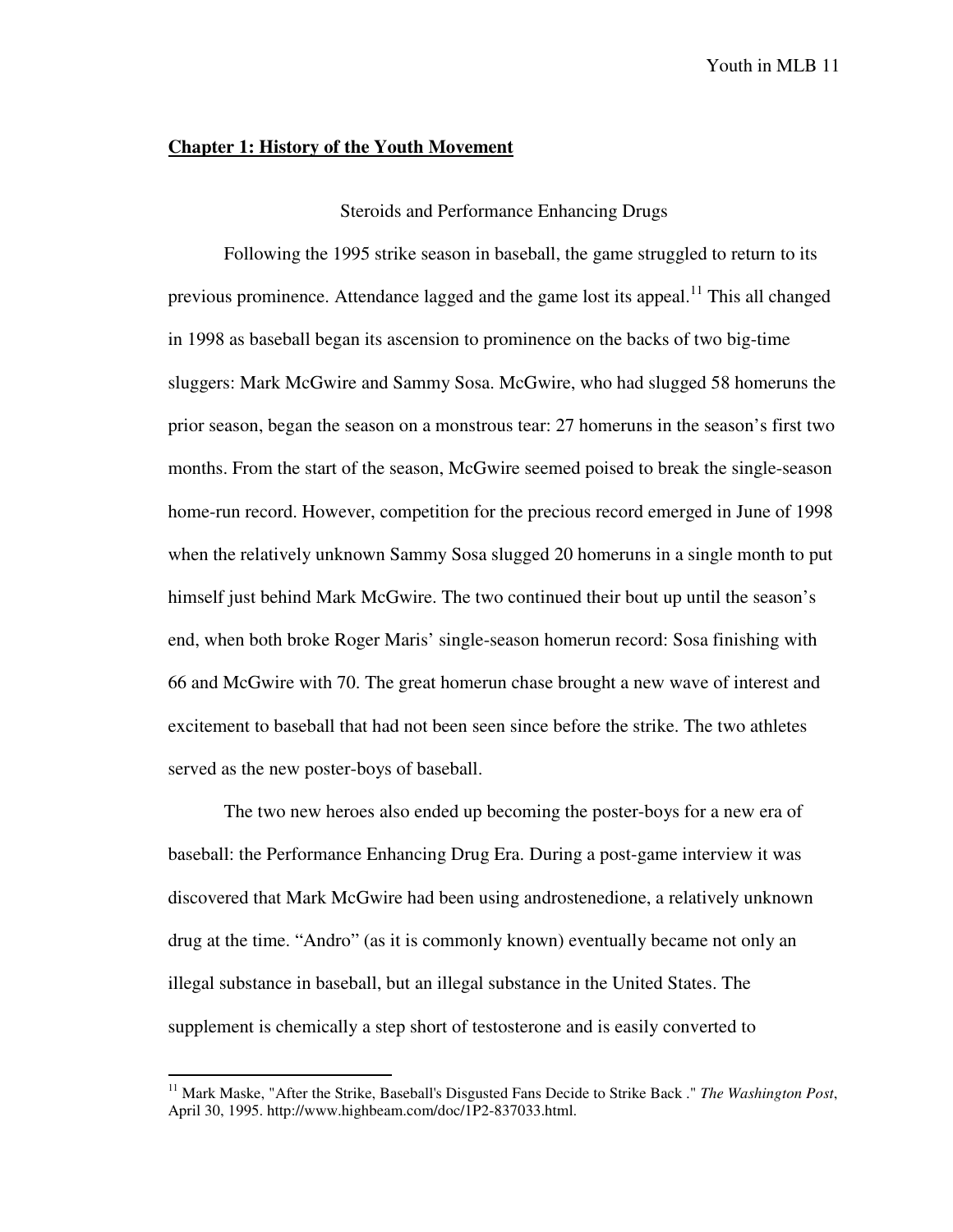testosterone when ingested. Andro was immediately identified by the media as a banned supplement by stricter athletic-ruling bodies: the NCAA and the Olympics. But when asked about the supplement, McGwire replied that "Everybody that I know in the game uses the same stuff I do."<sup>12</sup> McGwire's claim brought greater attention to steroids, which would eventually come to haunt the game of baseball for the next decade.

 Following Mark McGwire's epic home-run season, a new era of power-hitting seemed to emerge. From 1998-2005, an individual player has hit 50+ homeruns in a season 14 times; the total number of 50+ homerun seasons in baseball history is  $42<sup>13</sup>$ While McGwire may have been the beginning of the "Steroid Era," he would ultimately not become the face of the era. This honor belongs to Barry Bonds.

For much of his career Barry Bonds was considered by many to have been the greatest player of his time. Bonds was the complete package on the field: he could hit for average, power, steal bases, and play defense. But Bonds seemed to be hidden from the spotlight despite all of his achievements. This changed during the 2001 baseball season. Barry Bonds slugged 73 homeruns in 2001, and would later go on to 762 career homeruns, which made him the single-season and career home-run king of baseball. But such achievements were not without controversy. Bonds' feats seemed supernatural. His 73 homerun season came at the age of 37; after turning 35 years-old, Barry Bonds hit 317 home-runs. 317 home-runs in 8 seasons accounted for 42% of Barry Bonds' career homerun total over his 22 seasons. While power-spikes are common, it was unheard of to see a man at the back-end of his career hitting for such power. This abnormality did not go

<sup>&</sup>lt;sup>12</sup> ESPN, "Who Knew?." ESPN.com. http://sports.espn.go.com/espn/eticket/story?page=steroids&num=8. <sup>13</sup> "Baseball-Reference.com - Major League Baseball Statistics and History." www.baseballreference.com.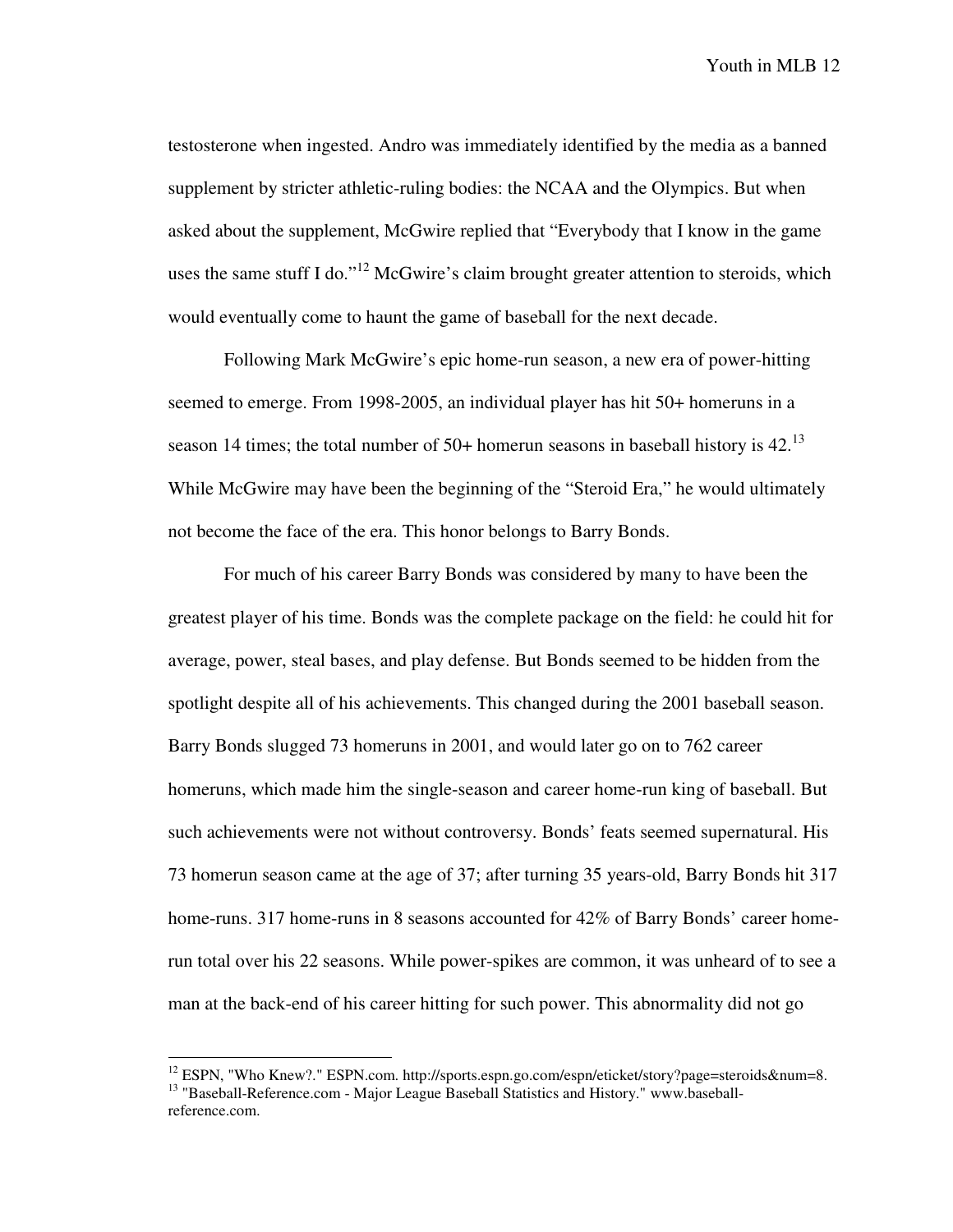unnoticed. Despite his achievements, controversy and questioning followed Bonds throughout the rest of his career. The evidence was claimed to have been everywhere. Bonds' physique had transformed in his later years as he had: his hair fell out, head size increased, developed a great deal of acne, and had developed testicular abnormalities according to the testimony of his mistress, Kristen Bell in his recent perjury trial.<sup>14</sup>

With the media discounting the many accomplishments of Barry Bonds, the fans of baseball began screaming for drug-testing to ensure the purity of the sport. After negotiating with the players union, Major League Baseball announced an experimental testing phase in baseball. No results would be released from the test. Instead, the testing was meant to indicate how many players in baseball would test positive for banned substances (as indicated by other governing sports bodies) during the 2003 season. If more than 5% of players tested positive, mandatory testing with punitive action would be instituted. The names of players were to remain anonymous during this phase of testing. The results indicated that between 5-7% of players tested positive for banned substances. The first drug policy instituted was considered by many critics to be too light. The United States Senate Commerce Committee eventually urged Major League Baseball to institute a stricter punishment system than what it had in place. The resulting policy indicated 50 game, 100-game, and lifetime suspensions for subsequent testing failures. The new policy, which is still in practice today came into place for the 2006 Major League Baseball season.<sup>15</sup>

<sup>&</sup>lt;sup>14</sup> Associated Press, March 29, 2011, "Barry Bonds trial: Ex-mistress says slugger blamed injury on steroids." ESPN.com. http://sports.espn.go.com/mlb/news/story?id=6266163.

<sup>&</sup>lt;sup>15</sup> "Drug Policy coverage." MLB.com. http://mlb.mlb.com/mlb/news/drug\_policy.jsp?content=timeline.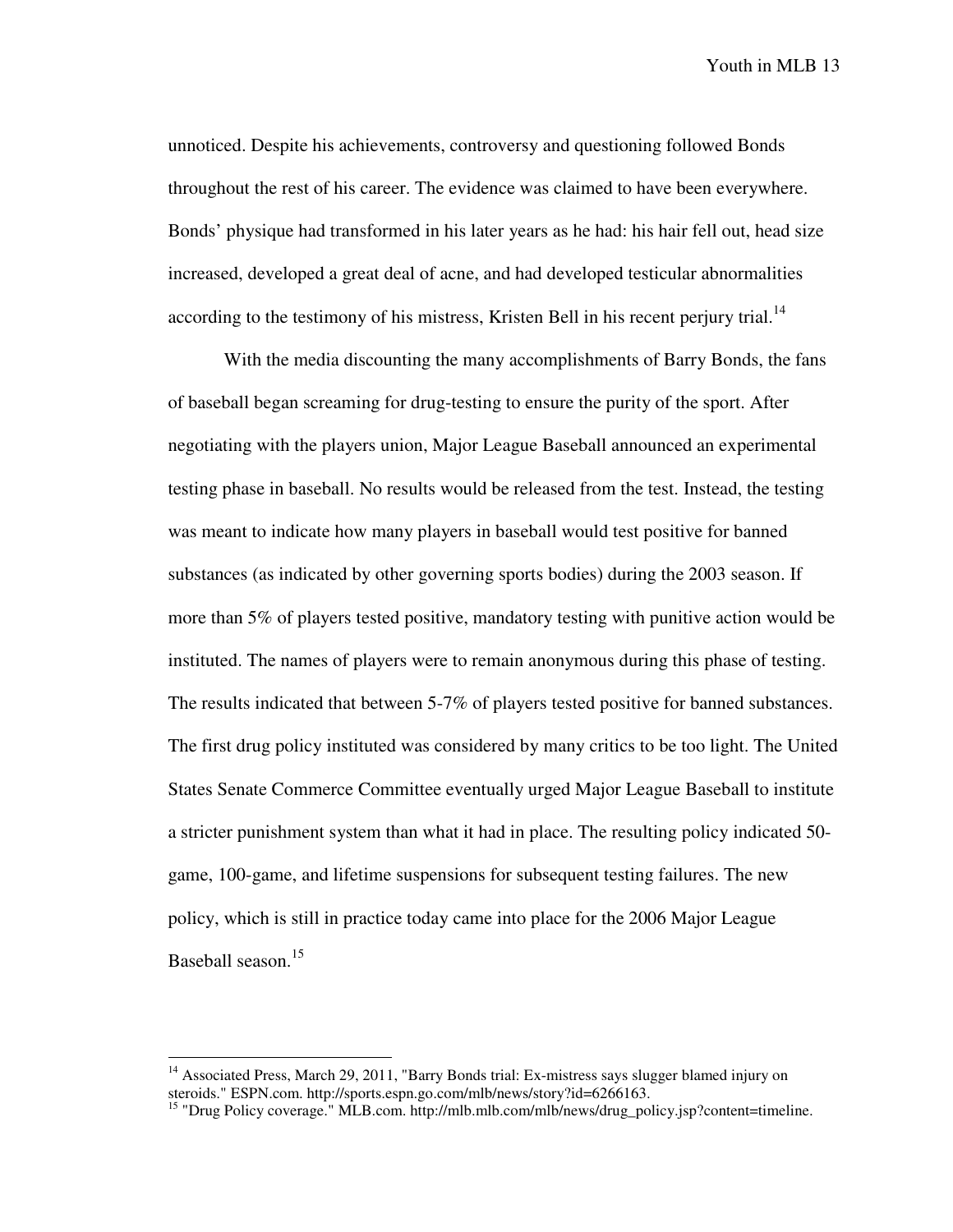Perhaps one of the greatest blows to the sport of baseball came in the infamous Mitchell Report, which provided detailed histories of players who had used steroids in the game of baseball. The report implicated several top players, and it provided the public with the great depth of knowledge on the positive and negative effects of steroids within the game of baseball. The findings of the report were not particularly shocking, but the fact that the government had become so involved in the report indicated that changes and transparency would be needed for baseball to move forward.

 While steroids have gotten the most attention from the media, perhaps the most important drug to be investigated in Major League Baseball, and which may be the real source of the new youth movement, is amphetamines. Amphetamines have been rumored to be in existence in baseball since the 1940s, perhaps earlier. But it is these "greenies" that may actually be the source of baseball's latest trend toward youth. The use of amphetamines is well known. One can even argue that amphetamines are the reason that WWII was won by the Allies, as pilots were heavily reliant on amphetamines to keep them awake throughout long missions. Amphetamines are known to have similar effects to cocaine. The physiological effects of amphetamines include: wakefulness, alertness, decreased sense of fatigue, elevated of mood and confidence, and decreased appetite.<sup>16</sup> Because of these known benefits, it is obvious that amphetamines are extremely beneficial to a player during the course of a 162-game, six-month season. However, one of the commonly unknown benefits and pitfalls of amphetamines is its ability to distort its user's perception of reality, as well as harming the user's physical condition. This allows

<u>.</u>

<sup>&</sup>lt;sup>16</sup> "Drugs and Sports: Amphetamines." ESPN.com, accessed January 21, 2011, http://espn.go.com/special/s/drugsandsports/amphet.html.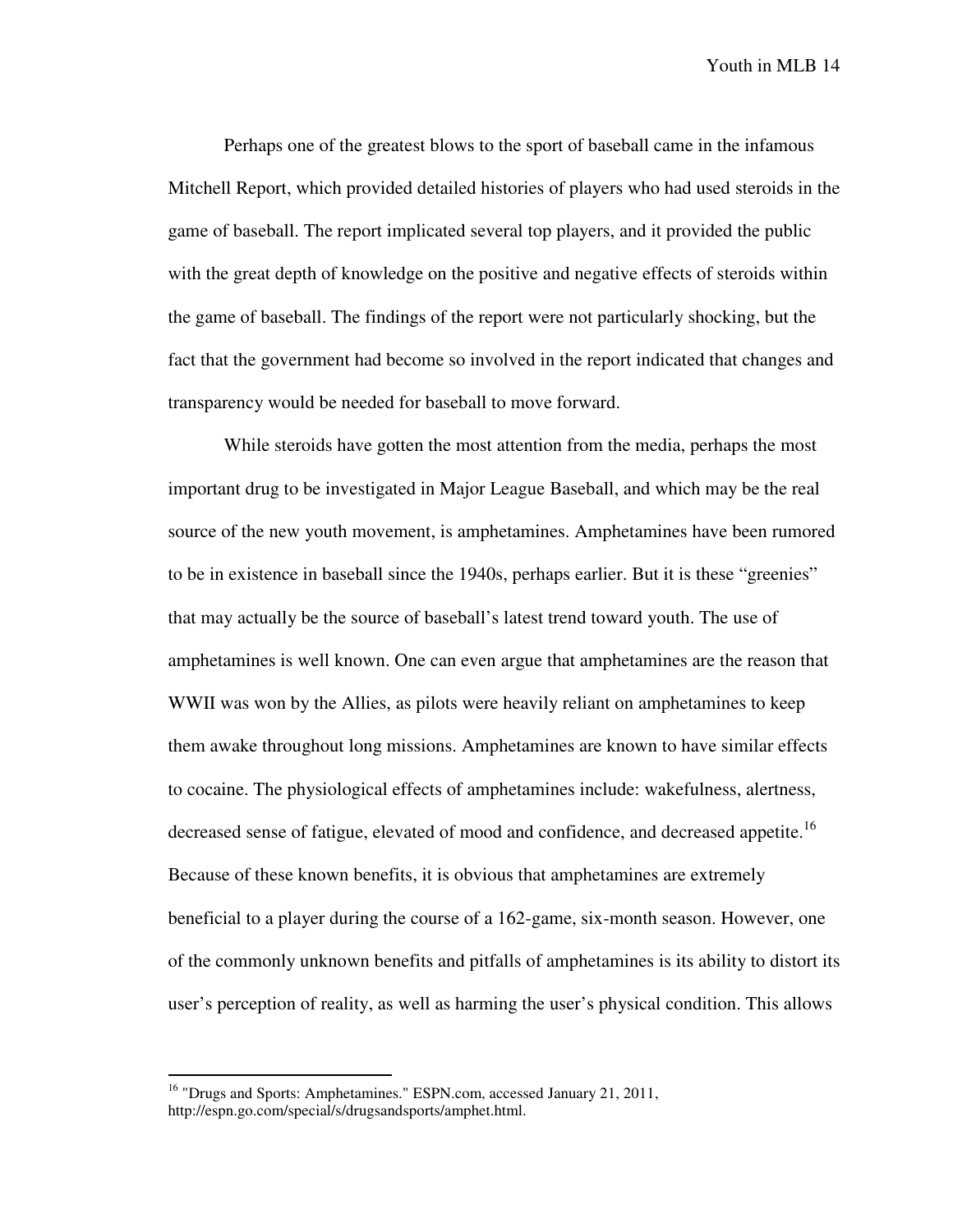players to push their bodies throughout injury, which can be both beneficial and harmful. Amphetamines stay within the user's system for a longer period of time than cocaine.

 The main purpose and benefit of amphetamines in baseball is to aid players throughout the grind of a 162-game season. Amphetamines provide its users with sustained levels of focus and mental alertness. In a *Sports Illustrated* cover story, former National League MVP Ken Caminiti provided a detailed outline of his use of steroids and performance enhancing drugs throughout his career. With regards to amphetamines, Caminiti spoke about their ability to get him energized for a game after a heavy night of drinking saying, ""You take some pills, go out and run in the outfield, and you get the blood flowing,"<sup>17</sup> Current Texas Rangers Manager, Ron Washington, has also admitted to using amphetamines during his career saying that, "Amphetamines were prevalent throughout baseball."<sup>18</sup> These benefits obviously seem to make a great deal of sense for players who are beginning to show the signs of aging and are unable to recover quickly from the previous day.

 Because of their long history in baseball, the use of amphetamines has largely been overlooked. This has changed with the latest drug testing policy instituted by major league baseball for the 2006 season. Amphetamines now fall under the list of banned substances. However, the punitive measures do not match the harshness of anabolic steroids. Under the current performance enhancing drugs policy, players are put under

<u>.</u>

<sup>&</sup>lt;sup>17</sup> Tom Verducci, "Getting Amped." Sports Illustrated, June 3, 2002, accessed November 19, 2010, http://sportsillustrated.cnn.com/vault/article/magazine/MAG1025905/index.htm.

 $18$  ESPN, "Texas Rangers' Ron Washington said he used amphetamines and marijuana during his playing days," accessed April 20, 2011, ESPN.com. http://sports.espn.go.com/dallas/mlb/news/story?id=5006406.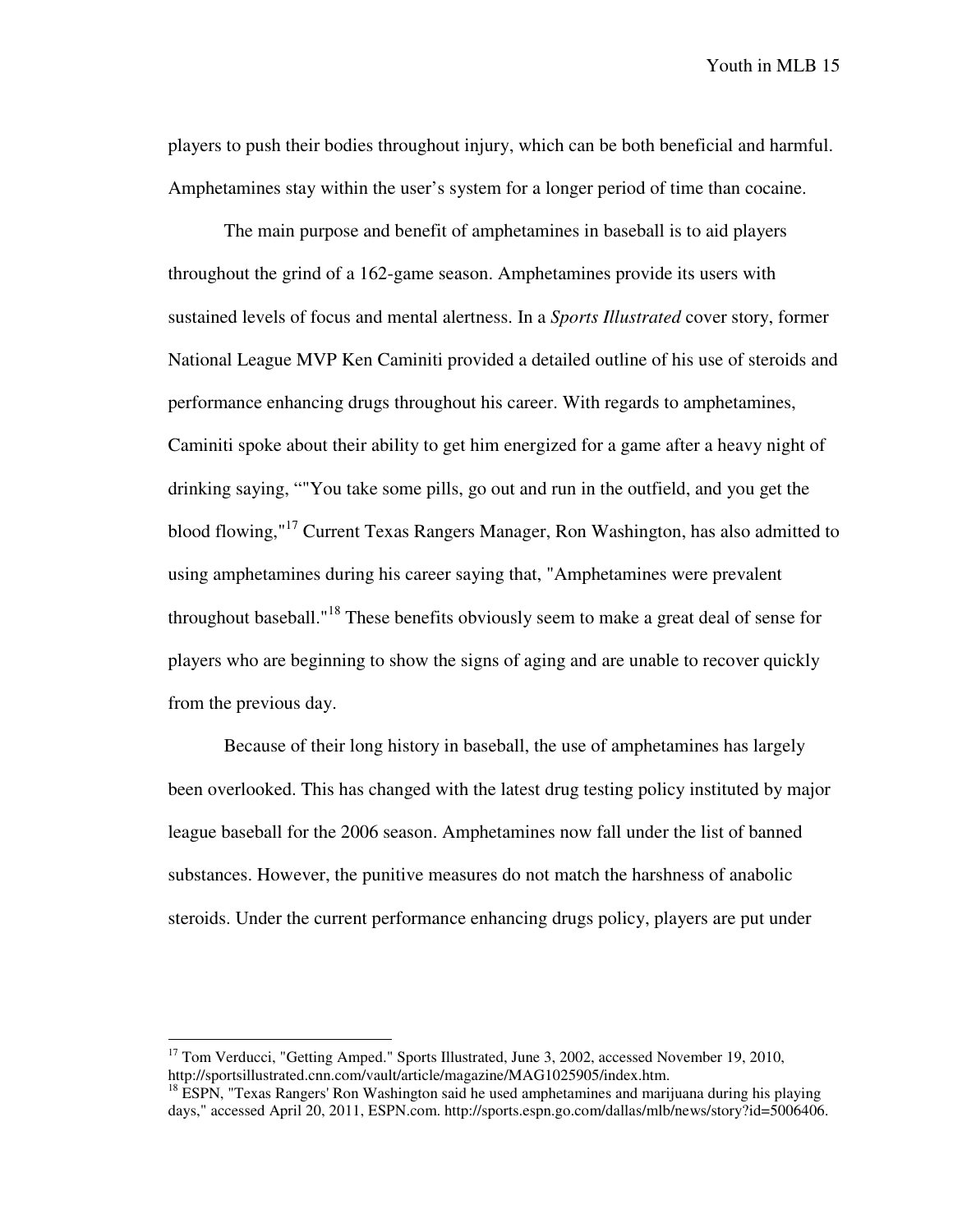investigation and expansive testing when testing positive for amphetamines.<sup>19</sup> The banning of amphetamines should be noted as an area of great importance when evaluating the numbers of the post-steroid era in baseball especially when considering the numbers of players past the age of 30. Currently, the numbers of players past their 30s seem to be in decline.

# The Effects of Drug Testing

 Since baseball began drug testing the effects have been noticeable. Hitter statistics have changed significantly since the institution of drug testing. More specifically, power numbers have changed. From 1995 to 2005, the "peak" of the steroids era, Major League Baseball had 40 players average a slugging percentage over .500.<sup>2021</sup> Following the institution of a formal drug policy, Major League Baseball saw that number drop to  $31.^{22}$ It also possible that this number could continue to drop over the next ten years as more data is collected. Furthermore, the total number of homeruns hit per season by the entire league dropped. Beginning in 1995 baseball homeruns increased steadily from around 4,000 per a season to nearly 6,000. The average homerun total per season from 1995- 2005 was 5,106 homeruns. Since 2006, though, homerun production has dropped to

<sup>&</sup>lt;sup>19</sup> Jake Emen, "Amphetamines: The True Culprit in Baseball," Associated Content, accessed October 6, 2010,

http://www.associatedcontent.com/article/319191/amphetamines\_the\_true\_culprit\_in\_baseball.html?cat=71  $20$  Data obtained from www.fangraphs.com

<sup>&</sup>lt;sup>21</sup> Slugging percentage is a popular statistic used to measure the power hitting abilities of a player

<sup>22</sup> www.fangraphs.com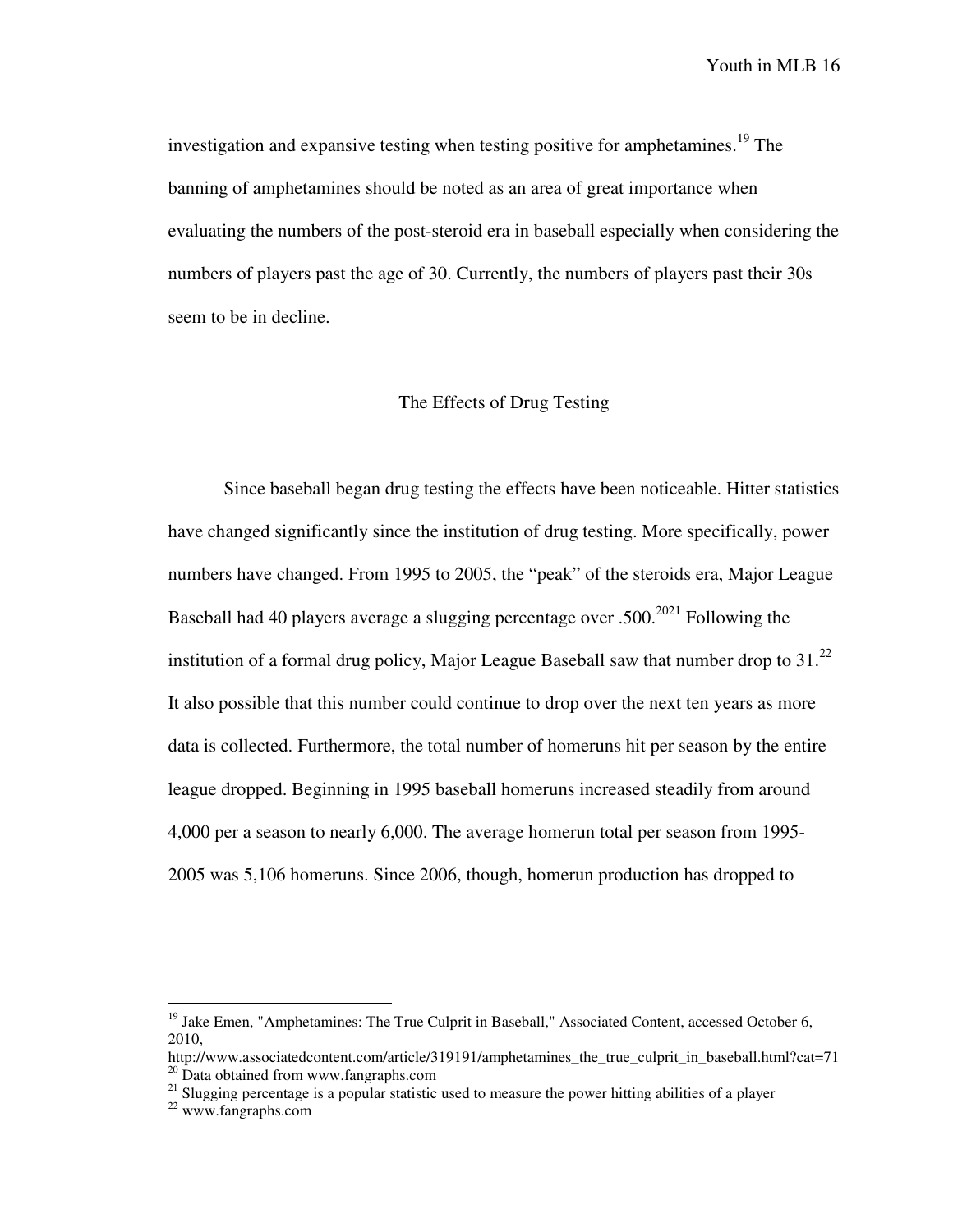4,901.<sup>23</sup> While such drops may be coincidental, it is worth noting that such changes are falling in line with steroid policies.

 While power numbers have declined, it should also be noted that the overall performance is also on the decline across the board in baseball. Looking at the best players (as determined by Wins Above Replacement) in MLB throughout the first-half of the past decade, when performance enhancing drugs were permitted, compared to the second-half, when performance enhancing drugs were banned, the number of players in the top 25 that were over the age of 30 were eight from 2001-2005 compared to five in 2006-2010. Of the five in 2006-2010, all five were listed in the previous half of the decade.<sup>24</sup> These signs indicate that there were no players over the age of 30 who emerged to be among the best players in the league. Rather all players that were among the best in the league over the age of 30 had already been established successful players. In comparison, compared to the previous half decade (1996-2000), only two players repeated as top performers in MLB past the age of 30. Of the eight players over the age of 30 who performed the best from 2001-2005, the peak of the steroid era, only two of those players had previously been among the best during the previous decade. This evidence obviously cannot show that performance enhancing drugs were the direct cause of such results, but it does show how rare it is for a player over the age of 30 to appear at the top of the game without previously been labeled as one of the sport's premier players.

 In this post-steroid era, the ability to perform successfully at an elite level over the age of 30 is incredibly rare. In the past baseball season alone there were very few elite, single-season achievements accomplished by older players. In fact, the ability of any

<sup>&</sup>lt;sup>23</sup> www.baseball-reference.com

<sup>24</sup> www.fangraphs.com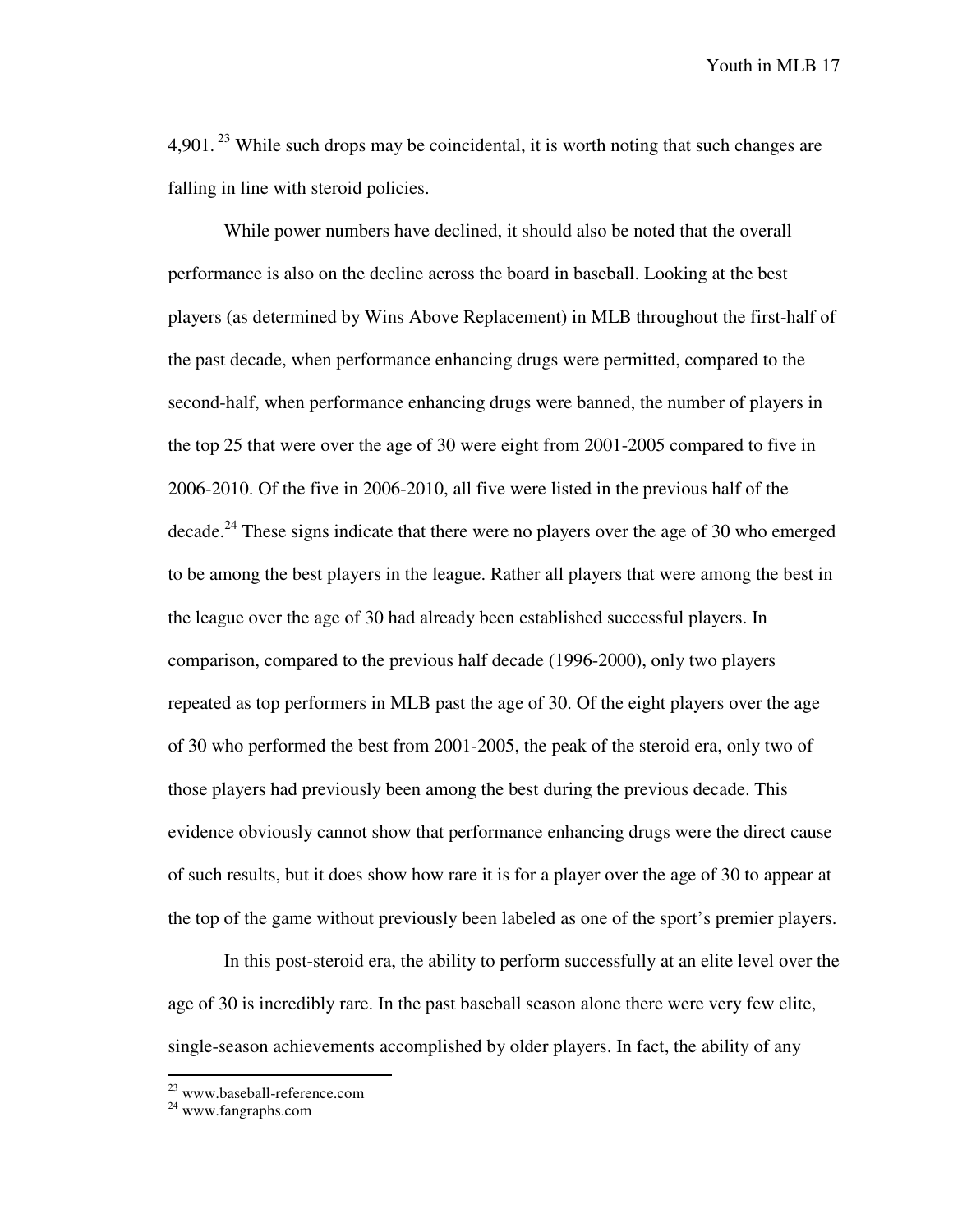player to achieve into his late 30s is considered to be nearly impossible. Consider that over the past decade only two players over 35 to: hit 25 homeruns, drive in 100 RBIs, maintain a season slugging percentage over .500, an on-base percentage over .400, and make at least 400 plate appearances (roughly 125 games) are Barry Bonds and Manny Ramirez.<sup>25</sup> Of course, the two players have steroids and performance enhancing drugs attached to their names, and their remarkable success seems to be just that: too remarkable. On the other side of the diamond, pitchers have not fared any better. Within the same age bracket, no pitcher over the age of 30 in the last decade has won 15 games and had an ERA below 3.50. One pitcher has won 15 games (Derek Lowe), and one has sustained an ERA below  $3.50$  (Andy Pettite).<sup>26</sup> The late 30s are greatly feared in the post steroid-era, but being on the hook for a contract into the late 30's is even scarier.

With the banning of amphetamines, the expectation is that the performance of older players will decline, which has been the case for the most part. However, amphetamines are still in use in baseball, and it is a known fact to the public. Under the new drug policy, there are exceptions to players who need medication that may break the rules of the latest drug policy. The most notable exception has been in amphetamines used to combat attention deficit disorder (ADD). Before amphetamines were banned in baseball, only 28 players had filed for therapeutic exemptions. In 2010, 108 requests were filed with Major League Baseball. All requests are made for exemptions from

<sup>&</sup>lt;sup>25</sup> Jayson Stark, "Big-money contracts in vogue this offseason." ESPN.com, accessed January 14, 2011, http://sports.espn.go.com/mlb/hotstove10/columns/story?columnist=stark\_jayson&id=6021385.

 $26$  Stark, "Big-money contracts in vogue this offseason."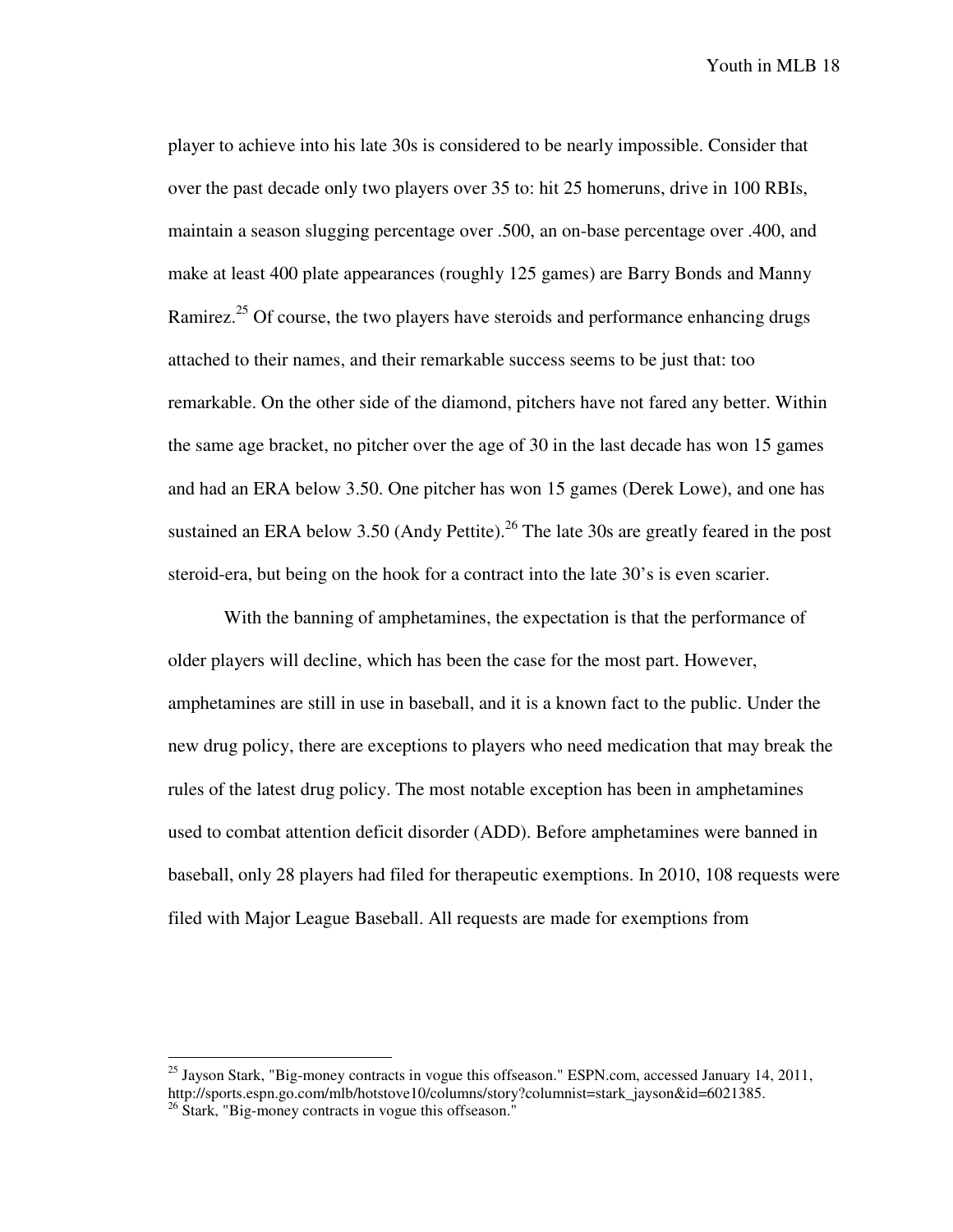amphetamines to combat  $ADD<sup>27</sup>$  Furthermore, during the 2009 season 15 players tested positive for stimulants. Of these 15, 13 tested positive for Adderall.<sup>28</sup>

The current estimate of the population that has been diagnosed with ADD varies between 3-5%. 108 exemption claims places the baseball ADD population at almost 10% of Major League Baseball.<sup>29</sup> Such a discrepancy seems to be pointing toward abuse, and it has been asked that the league further investigates the matter. However, such numbers also show that amphetamines are considered to be a very important factor for many players across the league.

# A History of Free-Agency

 The Major League Baseball Players Association has been a tremendous force for the players. The original collective bargaining agreement made in 1968 raised minimum player salaries from \$6,000 to \$10,000 and provided players with the right to arbitration to settle grievances. Since then, the MLBPA has re-negotiated the CBA several times, but the most significant contribution of the MLBPA has been its role in developing free agency.

 The reserve clause of Major League Baseball allowed teams to reserve the rights to a player for year after his original contract expired. This was created initially to prevent sheer capitalism from taking over the game and allowing the wealthiest teams to purchase the best players. However, the reality of this clause was that it took away any bargaining power from players. Players were left with two options at the end of their

 $27$  Jake Emen, "Amphetamines: The True Culprit in Baseball."

 $28$  Jake Emen, "Amphetamines: The True Culprit in Baseball."

<sup>&</sup>lt;sup>29</sup> Jake Emen, "Amphetamines: The True Culprit in Baseball."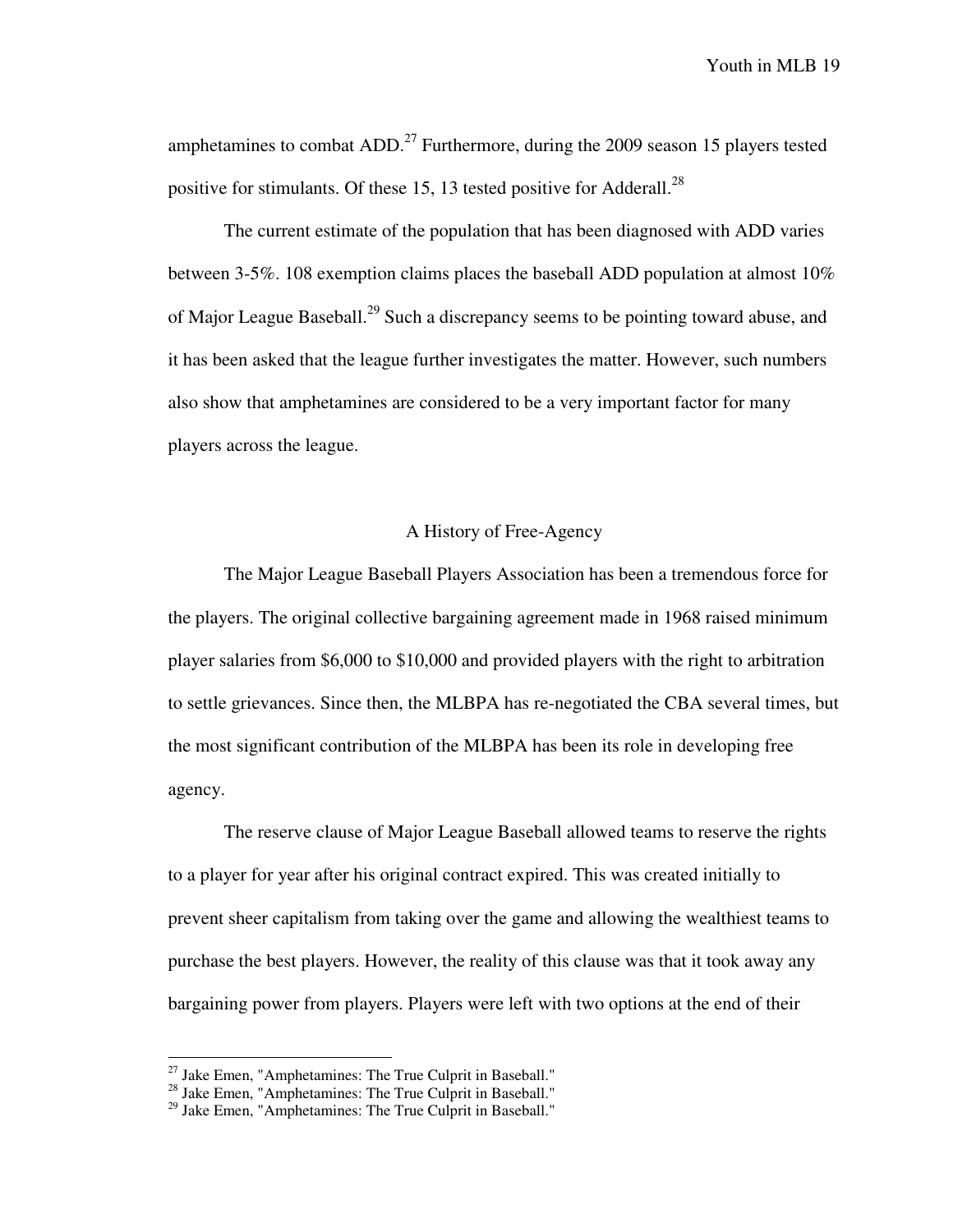contract: either ask to be released from their contracts (which rarely occurred) or to hold out until after their contract was completed and forfeit a year's pay in the process.

*Federal Baseball Club v. National League* (259 U.S. 200 (1922)) was brought to the Supreme Court to try and overturn the reserve clause. However, the Supreme Court ruled in favor of baseball. The Court stated that baseball was exempt from interstate commerce because the game crossed state lines by mere incident, rather than purposefully. Baseball would remain exempt from antitrust legislation for the next 55 years until the "Seitz decision" was passed, which effectively ended the reserve clause. $30$ 

 While the "Seitz decision" brought the rise of the current free agency system, the beginnings of such a movement originated with the Curt Flood. Flood was a standout baseball player during his prime both defensively and offensively. During his career he earned seven gold glove awards, batted over .300 six times, and helped his team win two World Series titles as a member of the St. Louis Cardinals.<sup>31</sup> After the 1969 baseball season, Flood learned from a reporter that, without his knowledge, he was bring traded to the Philadelphia Phillies, a terrible team at the time. Flood refused to accept the deal, and wrote a letter to baseball commissioner at the time, Bowie Kuhn, asking to be declared a free agent, which would have undermined the reserve clause. Kuhn rejected the request, and Flood sued.

 The case of *Flood vs. Kuhn* went to the Supreme Court where the court ultimately ruled, once again, in favor of baseball. The Court acknowledged that baseball was indeed interstate commerce unlike its Federal Baseball Club decision, but it still ruled against

 $30$  Darren Rovell, "The early days of free agency," ESPN.com, accessed April 20, 2011, http://static.espn.go.com/mlb/s/2000/1121/893718.html.

<sup>&</sup>lt;sup>31</sup> www.baseball-reference.com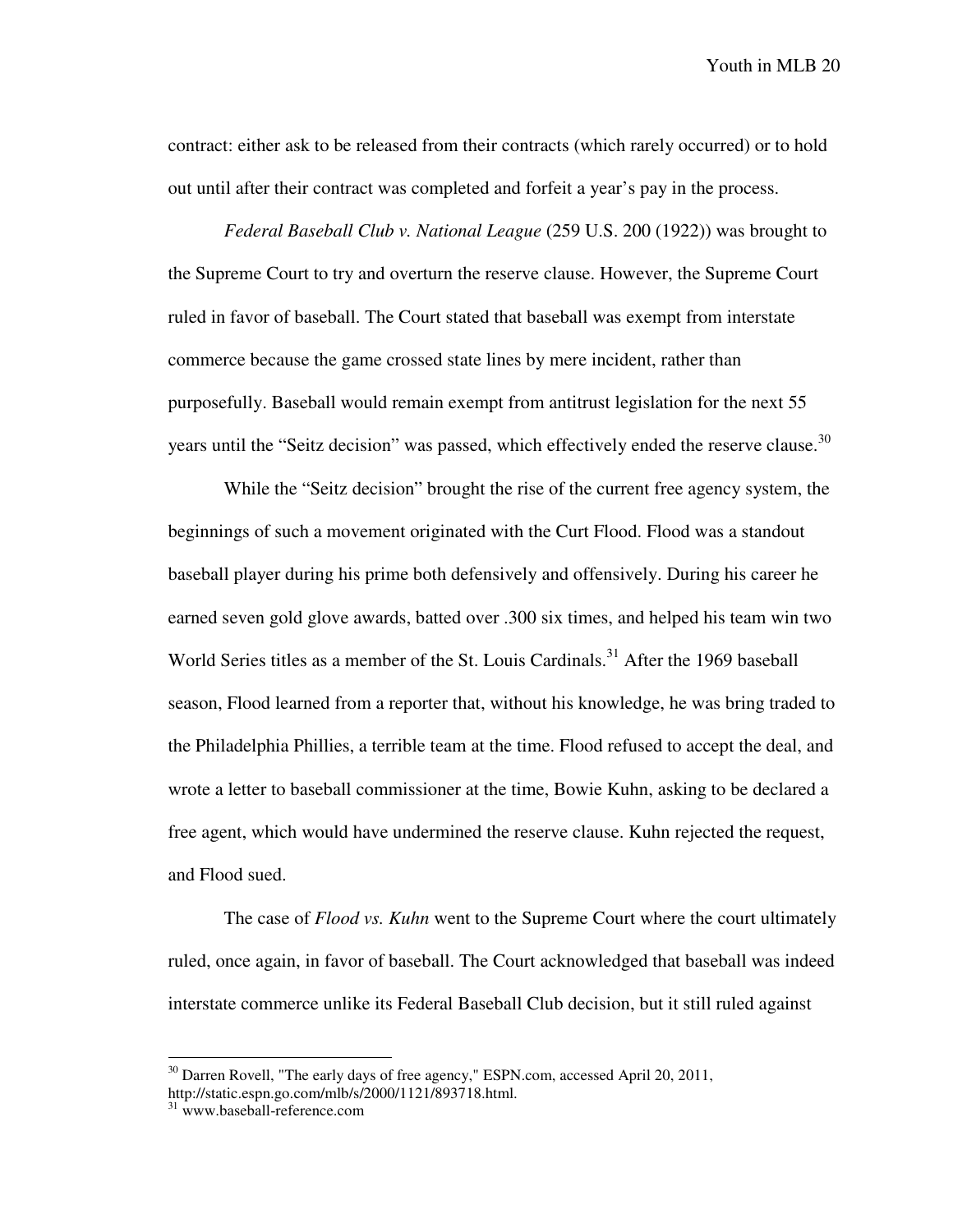Flood and declared the case not a violation of anti-trust laws. And the Court urged Congress to produce appropriate legislation. While Flood did not win the case, the attention that the case caused would ultimately lead to the overturning of the reserve clause. With the Supreme Court showing it would not rule in favor of the players, more players and the general public became aware of the clause and more efforts were done to try and overturn it. Following the National Labor Relations Board adoption of baseball to be under its jurisdiction, the Seitz Decision was made. Andy Messersmith and Dave McNally overturned the clause after both players played throughout their option year in 1975. Because both players had fulfilled their contracts, including the one-year reserve clause stipulation, arbitrator Peter Seitz ruled that the two were free agents and able to sign wherever they pleased. The following year, Major League Baseball adopted a new agreement with the Major League Baseball Players Association that allowed players with six years experience to become free agents.<sup>32</sup>

# Free Agency Today

The results of the Curt Flood case and the "Seitz decision" live on today. Today free agency has become one of the most exciting aspects of the baseball season. And it occurs after the season has ended. For many teams, a player's year prior to free agency is a difficult time. Teams are often faced with choosing either to lose the player at the end of the season, or to trade the player before the season ends to be able to get something in return. This is especially true for many small market franchises. The league has tried to

 $32$  Darren Rovell, "The early days of free agency," ESPN.com, accessed April 20, 2011, http://static.espn.go.com/mlb/s/2000/1121/893718.html.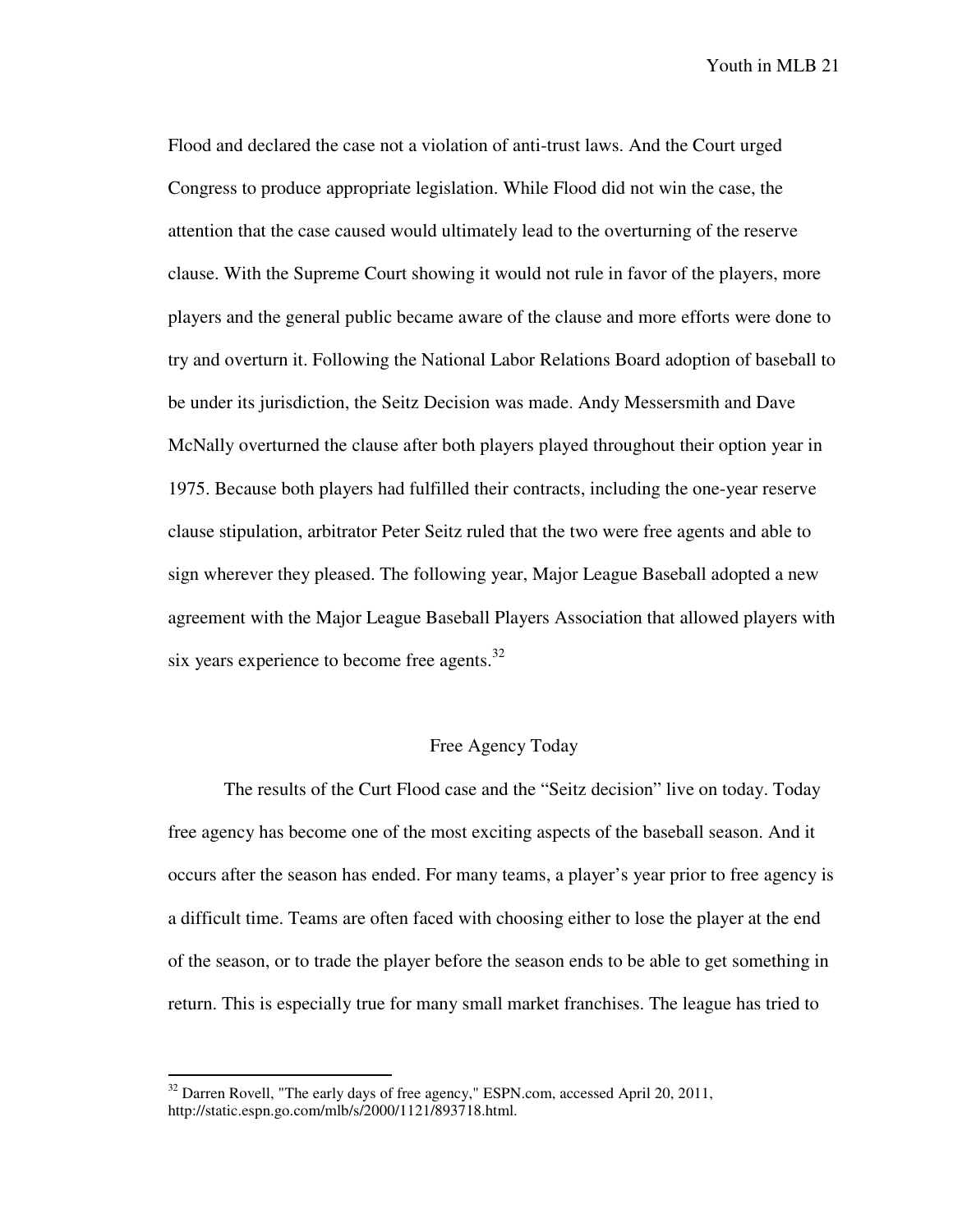counteract these difficult situations by setting up a system that compensates teams for the loss of high-end talent to big-market clubs.

 The current system of free agency compensation relies on using the amateur draft to compensate teams. Currently there are three types of free agents: Type A, B, and C. Type A free agents require the signing team to surrender its first round pick to the losing team. Additionally, the losing team will receive a sandwich pick between the first and second rounds of the amateur draft. However, if the team that signs the type A free agent is drafting in the top half of the next season's draft, they are exempt from giving up their first round pick and instead must surrender their second-round pick. Type A free agents are categorized as a player that falls into the top twenty percent of his position. Type B free agents are in the next top twenty percent of their position. Signing teams do not have to surrender a pick, but losing teams still receive a sandwich pick between rounds. Type C free agents fall anywhere after type A and B free agents, and type C free-agents do not require any compensation to the losing team.<sup>33</sup>

#### Recent Bad Contracts

It is worth noting that the worst contracts have signed during this time of great inefficiency and lack of fiscal responsibility in baseball. Over the past decade 23 contacts have been signed that have totaled over \$100 million and six-years in length. Of those 23, 13 have been completed or in existence for over four seasons, which allows better analysis. Of those thirteen, seven contracts have been shown to have at least as many

 $33$  Keith Law, "Explaining Type A, B free agents - ESPN." ESPN.com, accessed November 30, 2010, http://insider.espn.go.com/mlb/blog?name=law\_keith&id=2678840.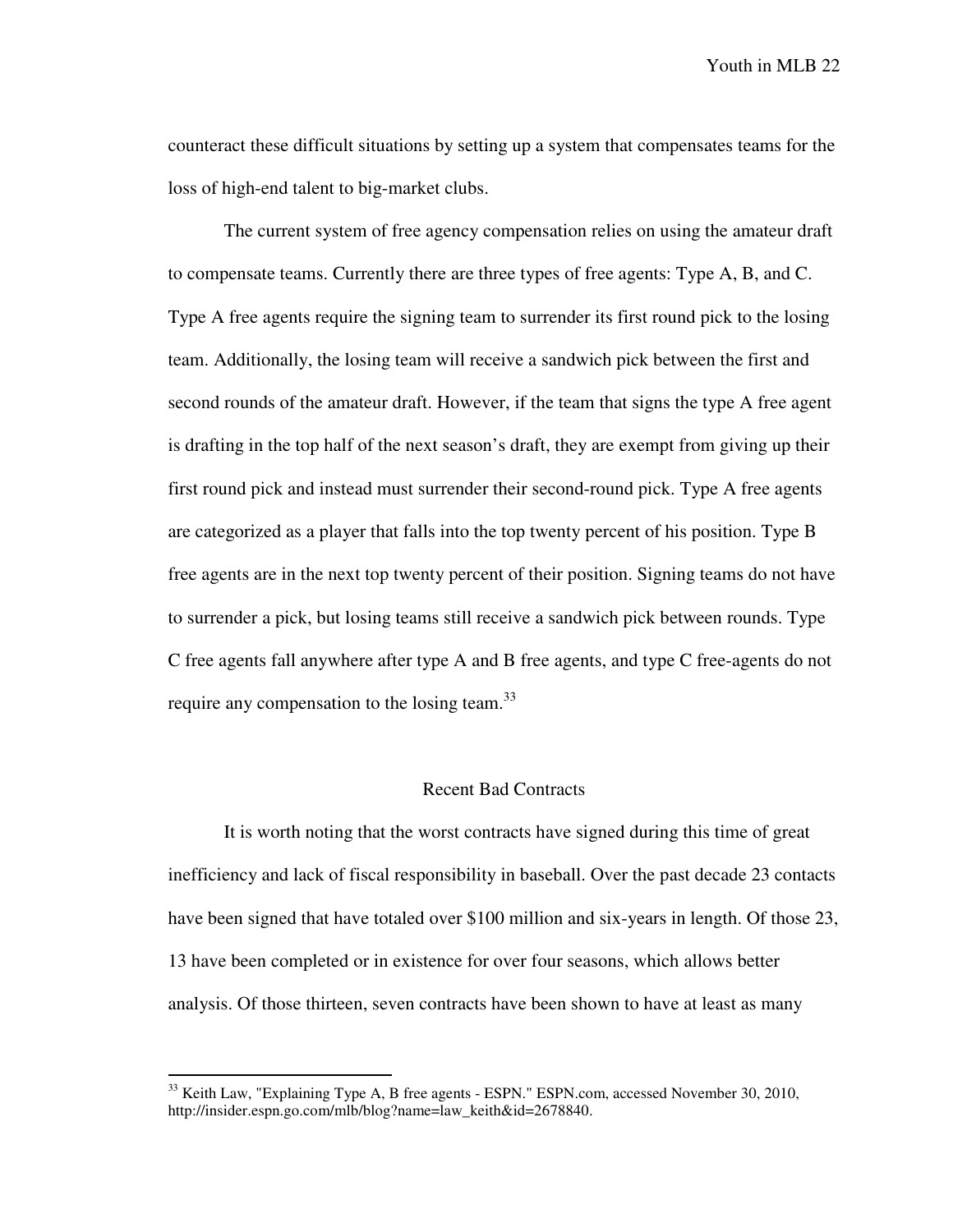#### **Figure 1 – Mega Contracts of the Decade**

productive years as unproductive years (*see below*).<sup>34</sup>

| <b>Player</b>        | Years     | Productive seasons |
|----------------------|-----------|--------------------|
| Alex Podriguez       | 2001-2008 | 8 of 8             |
| Manny Pamirez        | 2001-2008 | 8 of 8             |
| <b>Albert Pujols</b> | 2004-2010 | 7 of 7             |
| <b>Todd Helton</b>   | 2003-2010 | 5 of 8             |
| Jason Gambi          | 2002-2008 | 5 of 8             |
| Derek Jeter          | 2001-2010 | 5 of 10            |
| Carlos Beltran       | 2005-2010 | 3 of 6             |
| Derek Lee            | 2007-2010 | $2$ of 4           |
| Kevin Brown          | 1999-2005 | $3$ of $7$         |
| Ken Griffey Jr.      | 2000-2008 | $2$ of $9$         |
| Mike Hampton         | 2001-2008 | 0 of 8             |
| Alfonso Soriano      | 2007-2010 | $0$ of $4$         |
| Barry Zito           | 2007-2010 | $0$ of $4$         |

Only three players have played out such contracts to 100% productivity: Alex Rodriguez (2001-2008), Manny Ramirez (2001-2008), and Albert Pujols (2004-2010). [Productive season =  $400+$  plate appearances, OPS+ of 125+, OR 20+ games started, and ERA+ 125].<sup>35</sup> Of all players in 50% or higher productivity range, not a single player is a pitcher. In fact of the three pitchers who fit the sample size, only Kevin Brown has ever produced a productive season.

Of the three above mentioned players Rodriguez and Pujols have been the most productive, and both have ranked as the most valuable players in the league over the last decade (based on Wins Above Replacement rankings). Ramirez has been productive as well, but production has fallen off significantly for Ramirez since 2004, when he turned 32 years-old. Rodriguez and Pujols signed their large contracts at young ages (Rodriguez:

 $34$  Stark, "Big-money contracts in vogue this offseason."

<sup>&</sup>lt;sup>35</sup> OPS = On Base Percentage + Slugging Percentage, ERA+ adjusts a pitcher's earned run average (ERA) according to the pitcher's ballpark (in case the ballpark favors batters or pitchers) and the ERA of the pitcher's league. Average ERA+ is set to be 100; a score above 100 indicates that the pitcher performed better than average, and vice versa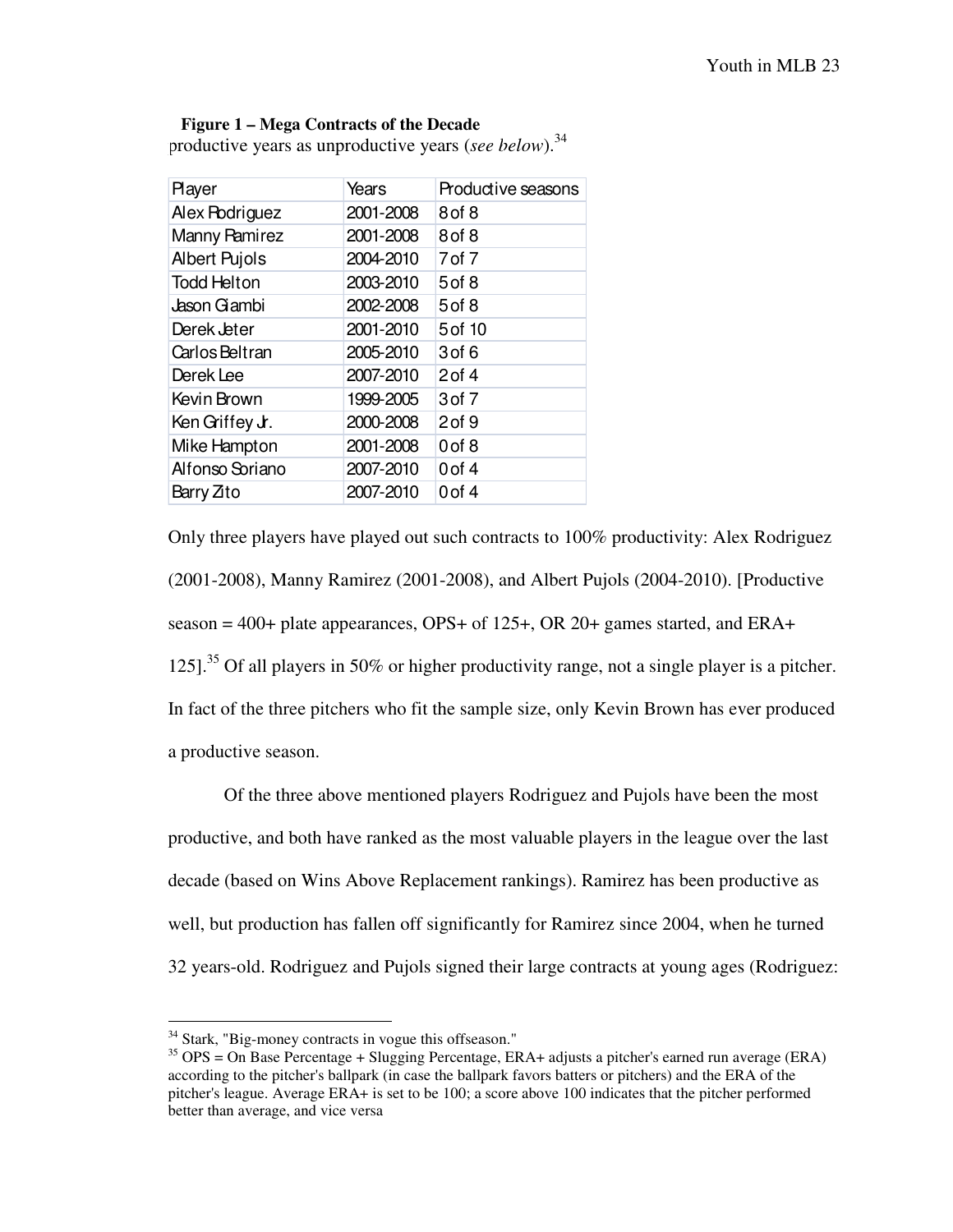25, Pujols: 24), and they have been able to not only be productive throughout their contracts, but also benefit from being able to sign at least two major contracts in their careers: once during their twenties and once more during their early 30s, which is still within the typical peak range of players allowing them to demand contracts well over  $$200$  million.<sup>36</sup>

 As mentioned previously, any player playing beyond the age of 35 should not be expected to perform at an elite level. However, most players in MLB reach free agency at ages ranging from 28-32. All players seek not only big annual contracts, but they also seek long contracts with guaranteed incentives. In spite of the facts that players' performance diminishes with age, teams continue to be generous towards the elderly. Assistant GM of the Red Sox, Ben Cherington stated, "You're basically paying a tariff at the back end to get significant production in the early years."<sup>37</sup> While prime production may be valuable, the price of paying for the back ends of these mega-contracts seems to outweigh the benefits. As players continue to decline with so much money owed to them, they become unusable assets. Most importantly, they become undesirable for the team that owns their contract, and they become undesirable for any other team.

 Of the contracts listed, only four players have been traded under their contracts. Alex Rodriguez and Kevin Brown were traded to the Yankees, who were largely able to make such trades because of their seemingly limitless budget, which was used to take on the remaining amount of Rodriguez's and Brown's contracts. Manny Ramirez was traded in the final year of his contract at the trade deadline, and he was traded at a time when he was worth very little to most organizations due to his lack of effort for the Red Sox in his

<sup>&</sup>lt;sup>36</sup> www.fangraphs.com

<sup>&</sup>lt;sup>37</sup> Stark, "Big-money contracts in vogue this offseason."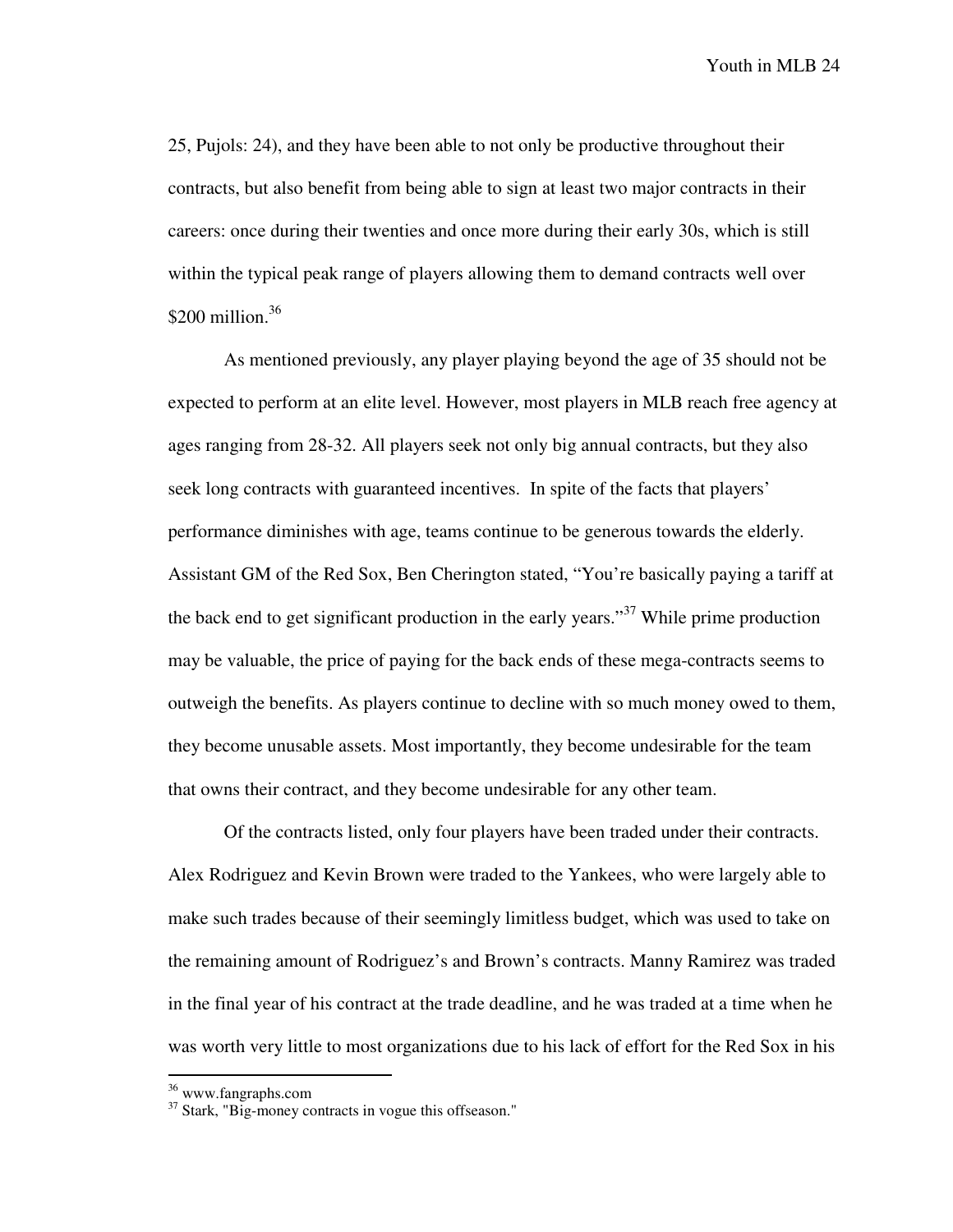final days with the team. Mike Hampton was traded to the Atlanta Braves after two years of poor performance with the Colorado Rockies. The move was largely made for financial reasons as the Rockies were struggling as a franchise, and the trade could not have been made without the Florida Marlins being a mediator and paying for \$30 million of Hampton's remaining \$90 million left on his contract. Such negotiations are rare, and difficult to pull off unless they involve the New York Yankees. This list may grow in the coming year as Carlos Beltran, Albert Pujols, and Todd Helton all enter their final years of their massive contracts, but if they are traded it will have to be in exchange for less than the contract is worth or with the ability to negotiate an extension with the player before making the deal. However, Helton and Beltran have all seen tremendous declines since signing their contracts, and likely will only be traded to a desperate contending team, if at all.

 Such contracts prevent teams from unloading these players, but they also play a huge role in the ability of teams to upgrade their rosters throughout free agency. The Houston Astros have been unable to upgrade their roster since their initial commitment to Carlos Lee. Since signing Carlos Lee to his deal before the 2007 season, the Astros have not made the post-season and have not signed a major free agent. Similarly, the St. Louis Cardinals currently have been unable to re-sign Albert Pujols before his self-instituted deadline, which means he will become a free-agent at the end of the 2011 season. The failure to sign Pujols has been linked to an inability of the Cardinals to pay for his contract, which is expected to at least surpass \$250 million in total value with an annual value of at least \$25 million. This lack of funds has been linked to the Cardinals' decision to sign Matt Holliday to a 7-year, \$120 million deal before the 2010 season. Currently,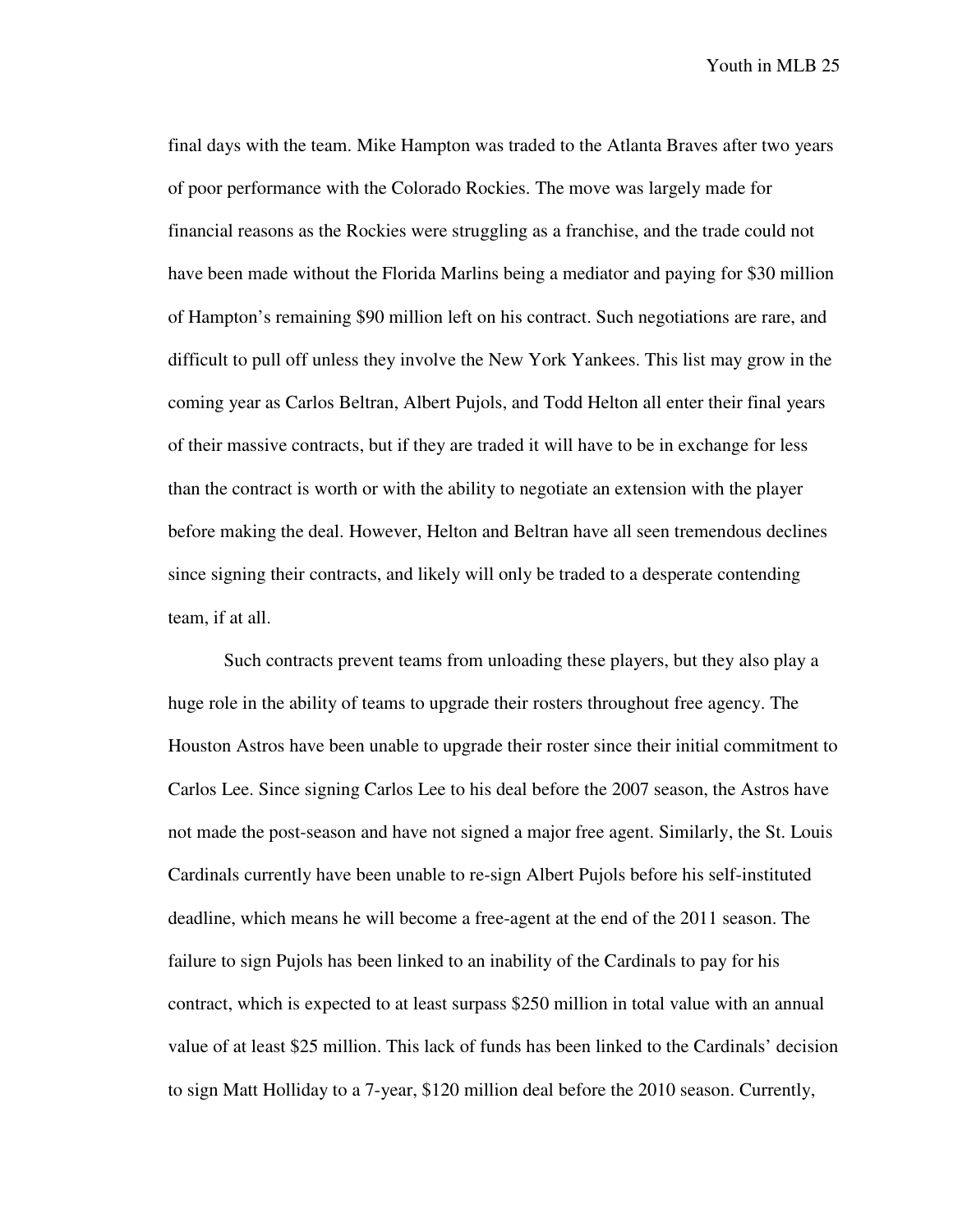the Cardinals serve as the model of poor financial management throughout megacontracts, with over \$72 million of the Cardinals' \$93 million payroll tied up in five players.<sup>38</sup> An extension for Pujols that would match the contract of Alex Rodriguez would put those figures at \$86 million of \$107 million.

 Of course the idea of such major contracts is that they should make the signing team better. However, of these mega-contracts that have seen at least four-years of the deal completed, only 4 of the players have played and won the World Series (Barry Zito was left off the Giants' playoff roster). Two of the players played on the same team (Yankees), and only one of the listed players has won more than one (Manny Ramirez) under their mega-contract. Without coincidence, none of the pitchers on the megacontract list have won a World Series or even pitched in a World Series game. The chances of success for players of such mega-contract pitchers is nearly impossible to predict, and, because starting pitchers do not play every day, their impact on a team's performance is much less noticeable than an everyday player. However, with only four players winning World Series titles and only five players reaching the World Series (Giambi), the purpose of these mega-contracts seems to be lost.

 It is not only the mega-contracts that have been shown to be failures for Major League teams either. As a whole, free agency deals seem to not have the desired impact regardless of where the moves are made. Throughout an analysis of the top three-tiers of the past four free-agency periods (2006-2009) of free agents (defined by the top contracts in total value) the following was found<sup>39 40</sup>:

<sup>&</sup>lt;sup>38</sup> "MLB Baseball Roster Analysis." ESPN.com,

<sup>39</sup> ESPN. "MLB Baseball Free Agent Tracker ."

 $40$  Full lists can be seen in Appendix C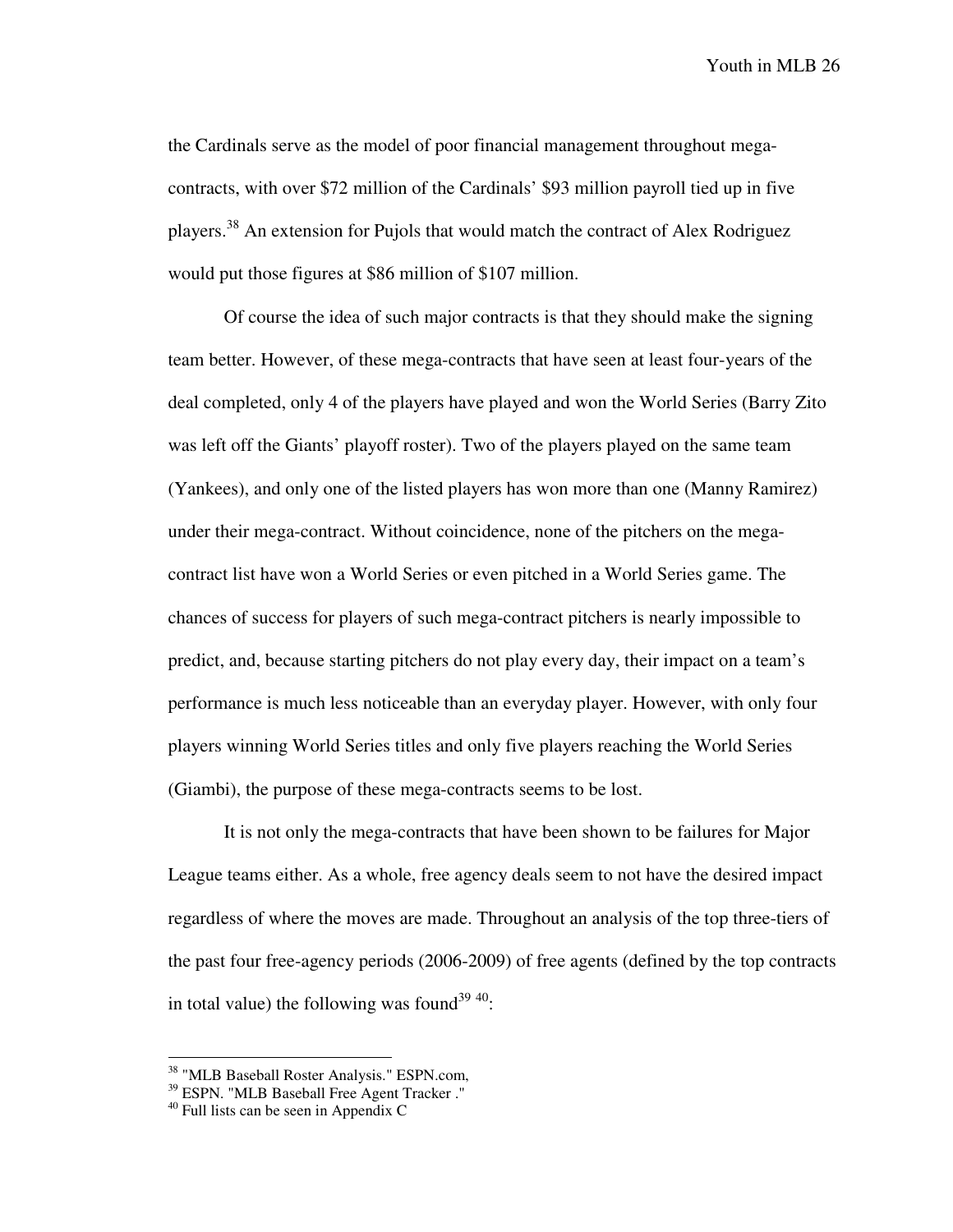- Only twenty out of a possible 120 players made an all-star team ever during their contract period.
- Only 9 of these all-stars came from the top-10 of their free-agency class
- Of those twenty players only four were selected to multiple all-star games under their contracts signed (Alex Rodriguez, Alfonso Soriano, Mariano Rivera, Francisco Cordero).
- All four of the players with multiple all-star appearances came from the top tier of their free agency class.
- Of the four multi-year, All-Stars: Rodriguez and Rivera are Hall-of-Fame Candidates
- The average top-tier total salary was \$64,628,000 and 4.5 years, coming out to an average, annual salary of \$14,665,000
- The average second-tier total salary was \$18,381,000 and 2.5 years, coming out to an average, annual salary of \$7,427,000
- Of the 40 top-tier players, 23 played on playoff teams … 21 from the second-tier
- Teams with the most signings of top FA's: Yankees (10), Red Sox (8), Cubs (7), Phillies (6), Dodgers (6), Angels (6)

This means that in a free-agency period, there is a less than 17% chance that one of the top 30 free-agents will be an all-star in the future, and it means that there is a less than 5% chance that a player signed via free agency will be selected to more than one all-star team. And that if one is to sign a multi-year all-star; the signing will have to be made throughout the top tier of free agency. But even then the odds of success are lower than the numbers suggest. Two of the best free-agent signings from the top-tier have Hall-of-Fame credentials, signaling that they are extraordinary players. Two of these four players are also closers (defined as pitchers who primarily pitch in save situations), which is widely considered to be one of the most volatile and easiest positions to fill. This means that it is even less likely that one will be able to sign a "franchise" player throughout freeagency. Of the players from the top-two tiers, over half of them played for 6 clubs. Not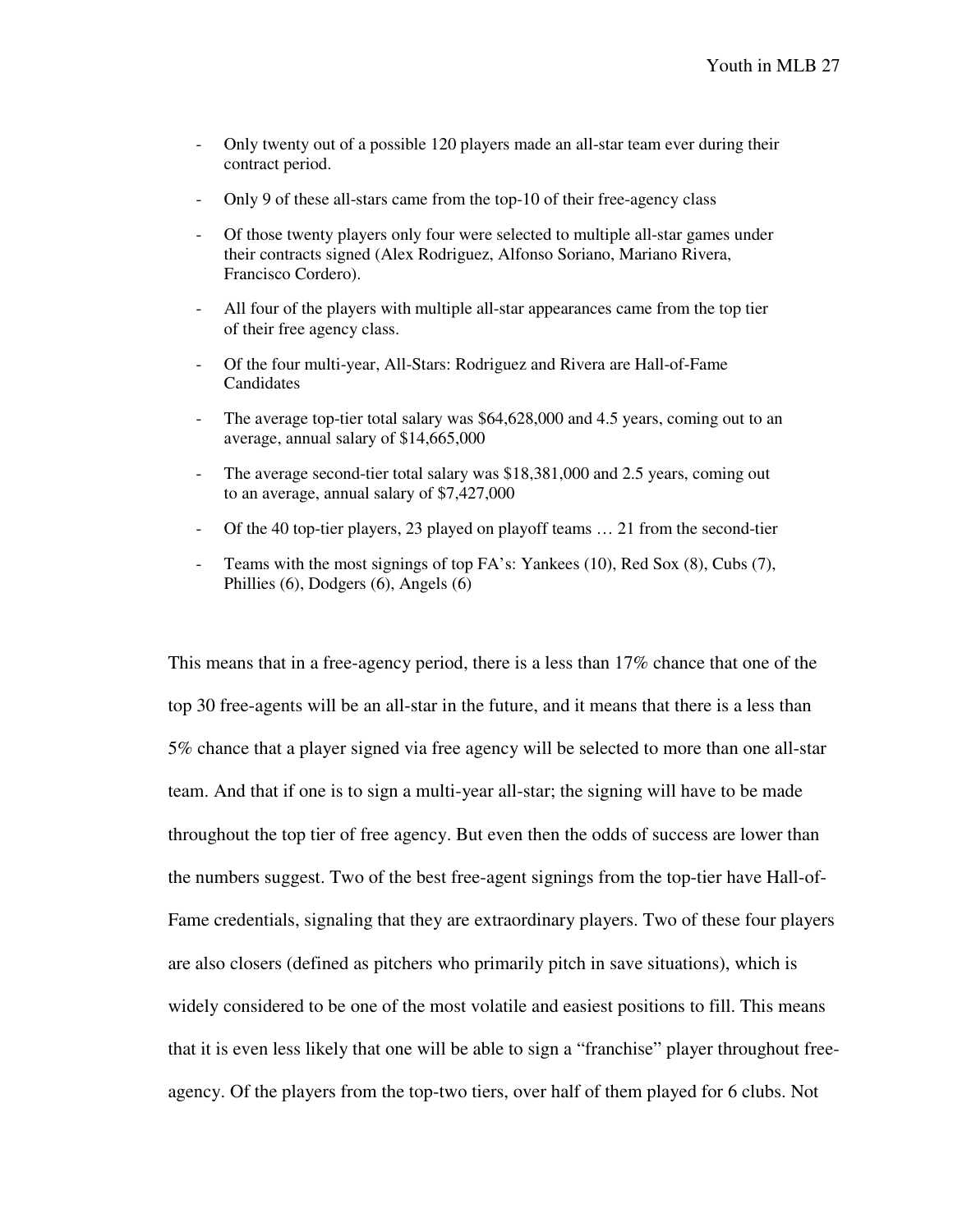coincidentally all six clubs have been ranked in the top-ten payrolls in baseball, and all six clubs have been to the playoffs multiple times over the same time span.

As the saying goes, "the rich get richer." It indeed seems to be the case throughout the following analysis, but it also shows that these investments do not necessarily pay-off in the ways that they were meant to. The likelihood of signing a future all-star from the top-tier of free agency is 7.5%. Considering that the average toptier free agent makes over \$14 million per season for, on average, 5 years is troubling for any team making such an investment. Furthermore, these players are incredibly unlikely to make more than one all-star team, which is all the more troubling for any team making such a commitment to a player. However, the comforting factor for any team that gives the most expensive contract of the off-season is that that player would go on to become an all-star. While this data sample is small, it is exemplary of the spending habits that have occurred in baseball recently. The graph in figure 2 shows that the spending habits have dramatically changed in the 2009 off-season, but the 2010 off-season has put baseball right back in line with its previous spending habits. Therefore, it seems that 2009 was more a result of a weak free-agent class than any type of shift in financial spending.



**Figure 2 - Average Price of Free Agent Contracts**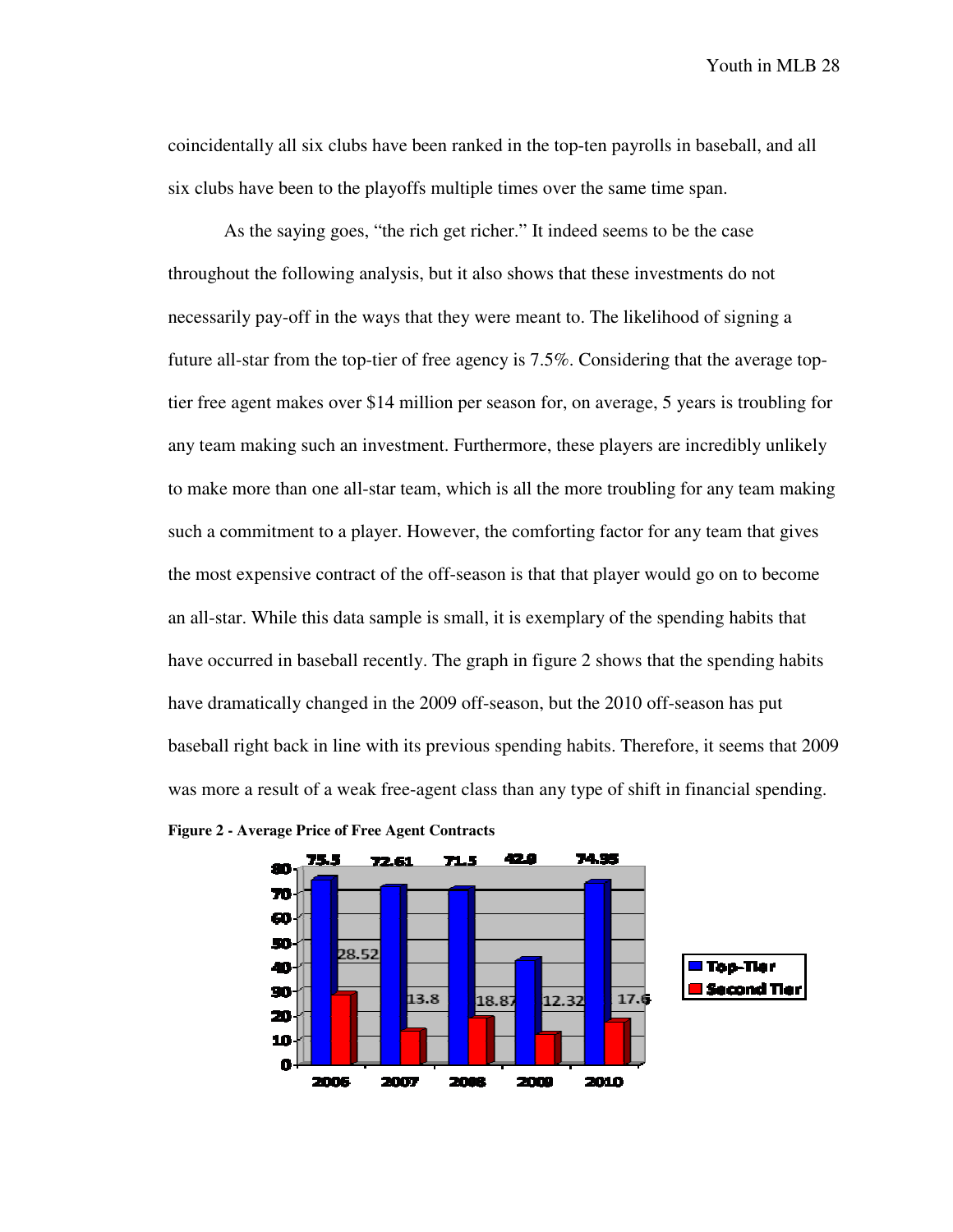# *The Advantages of Younger Players*

 Younger players come with two key advantages over their older counterparts: cost and potential. Because of Major League Baseball's collective bargaining agreement players are not eligible for free agency until after six full seasons of major league service. If a player's contract runs out during this time period, he is allowed to re-negotiate his contract with his team, but if a price cannot be agreed on, salary arbitration will be instituted. Salary arbitration rulings generally work in favor of teams, but there have been a few of cases of players who have broken the bank throughout salary arbitration. However, the general consensus with top-level talent is to negotiate a contract throughout arbitration years at a heavily discounted price. Typically, for a budding super-star, these pre-free agency contracts generally are worth less than \$30 million total over the course of 4 – 5 years. For a lower caliber player, the price tag will come down. Such contracts work in favor of management as teams are able to benefit off of reduced prices on players, and players are forced to agree to terms as salary arbitration rarely rules in favor of them.

 With discounted prices, teams also gain a huge benefit from having players under their control for six years. Because of the current collective bargaining agreement, players cannot leave their team if they are tendered until they become free agent eligible. This current model is especially preferable for teams that are low in financial resources. The Oakland Athletics, Florida Marlins, and Tampa Bay Rays have served as models for the past decades as organizations that have relied on young talent in order to build competitive ball clubs. These young, talented players are rarely retained and re-signed when they hit free-agency. In fact, of every all-star that each of the three teams above has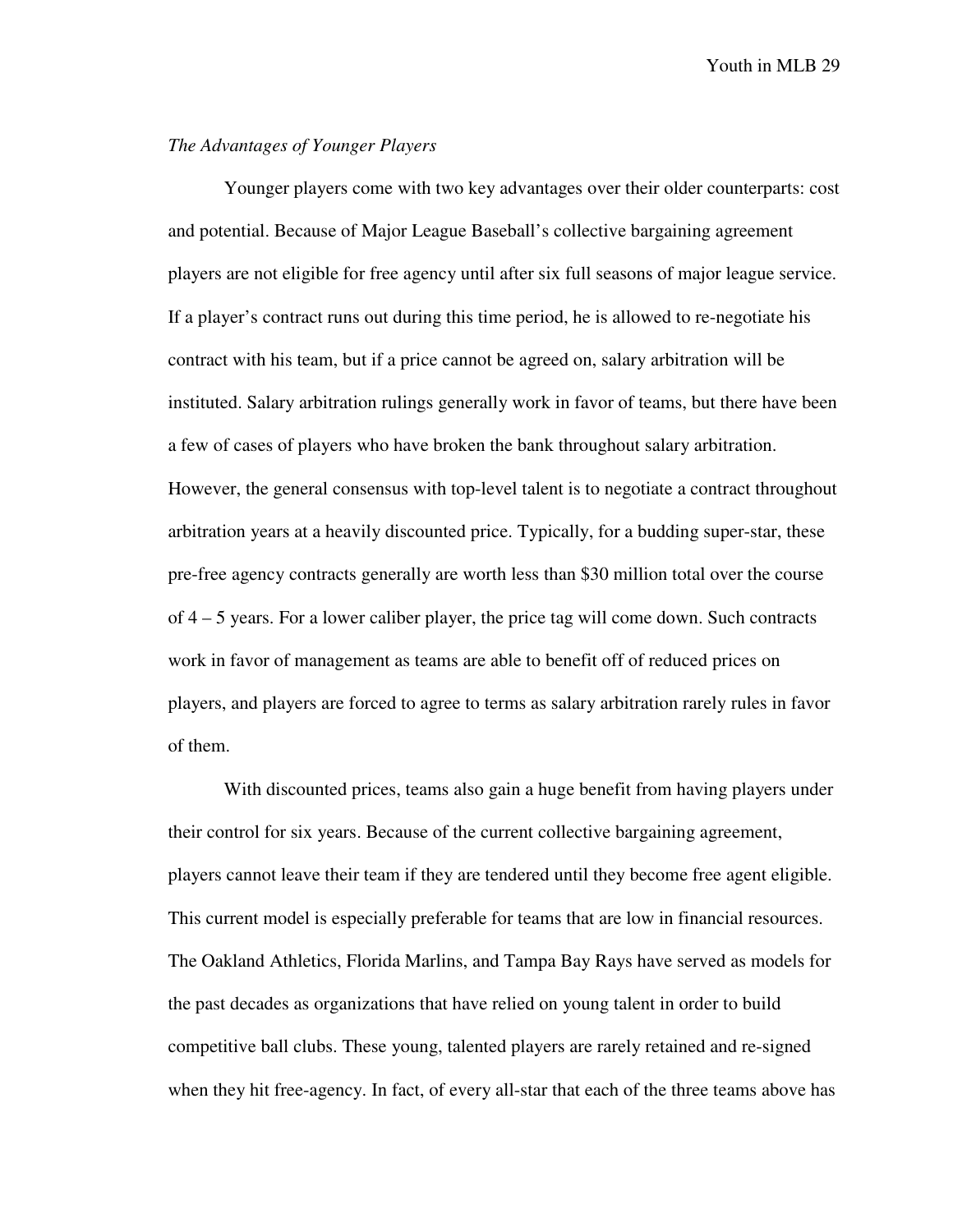had over the past decade, only one player has been given an extension guaranteed beyond his arbitration years, Hanley Ramirez of the Florida Marlins. However, these three teams have appeared in the playoffs seven times. The Florida Marlins won the 2003 World Series, the Rays went to the 2008 World Series, and the Oakland A's have appeared in the post-season four times over the past decade. These three teams have also sat in the bottom half of payrolls every season for the past decade.<sup>41</sup> These teams serve as the model of efficiency, and they have done so by emphasizing youth, and selling high on players' potential.

<sup>&</sup>lt;sup>41</sup> "2011 MLB Salaries by Team - USATODAY.com." USATODAY.com, accessed March, 31, 2011, http://content.usatoday.com/sportsdata/baseball/mlb/salaries/team.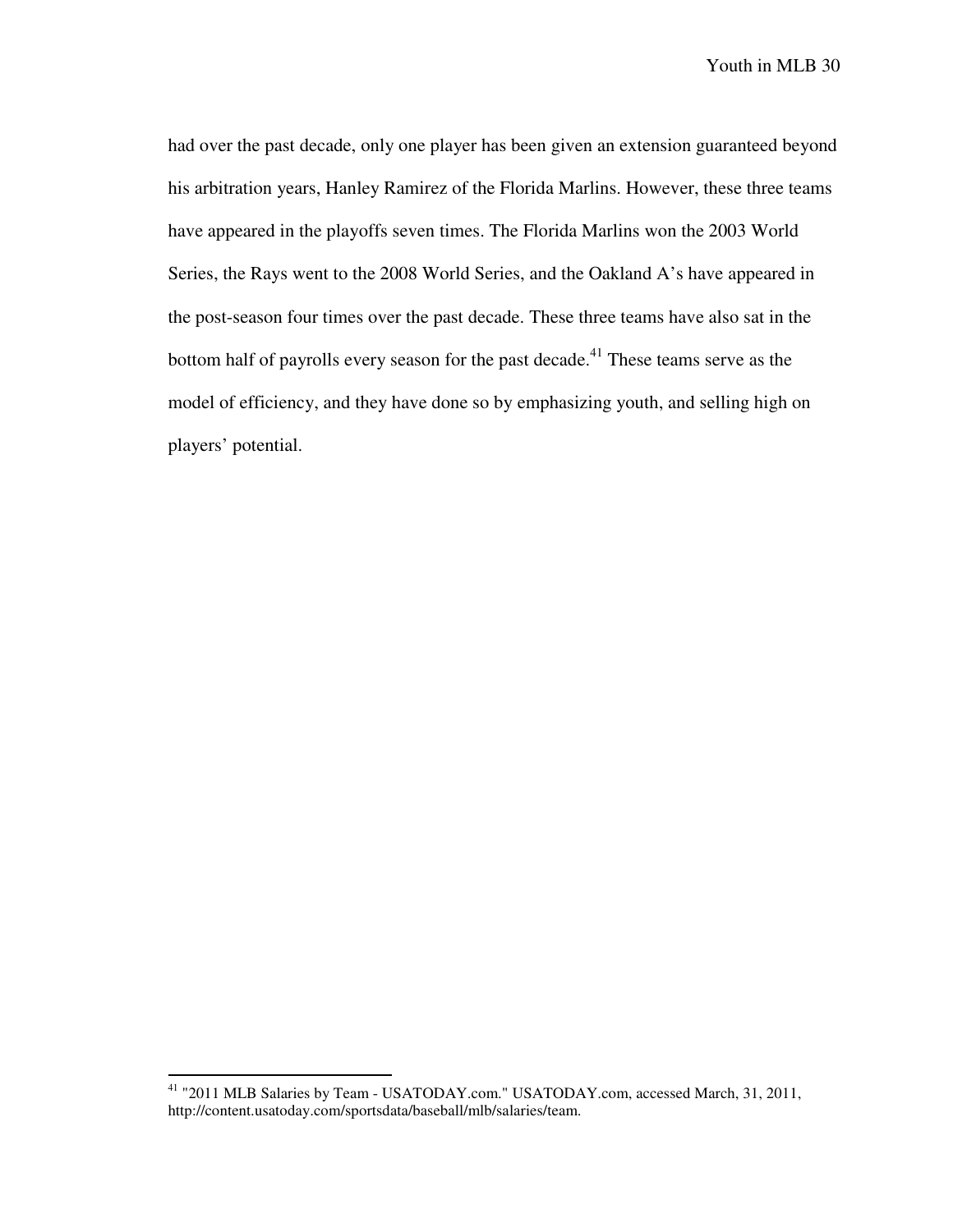#### **Chapter 2 - Regression Analysis**

 To analyze the effects of the various variables mentioned previously, a multiple regression analysis will be used across five separate variables. The independent variables will be analyzed for the ability to predict the outcome variables of the study. The purpose of the regression analysis is to analyze various variables and see how important they are toward the financial and on-field success to a team.

#### Independent Variables

*Age* 

 The first variable that will be analyzed is the average age of major league teams. Age is the most obvious indicator of the youth movement. Aside from being an indicator of youth, age is also an indicator of the types of players that are signed to baseball organizations. Because of the collective bargaining rules within baseball, a player must have accumulated at least six years of service time on a Major League roster. The average age of a rookie in Major League Baseball during the past decade was approximately 24 years of age. Under this average age, the average free agency eligible age for a player over the last decade would correspond to being approximately 30 years of age. Therefore, teams that are heavily reliant on acquisitions of free-agents will employ a higher average age than that of teams that rely on prospects.

 Under the current Major League Baseball rules, the active roster of a team is set at 25 players until September first of every season. On this date, teams can expand their rosters up to 40 players for the active roster. However, for the purposes of this study, age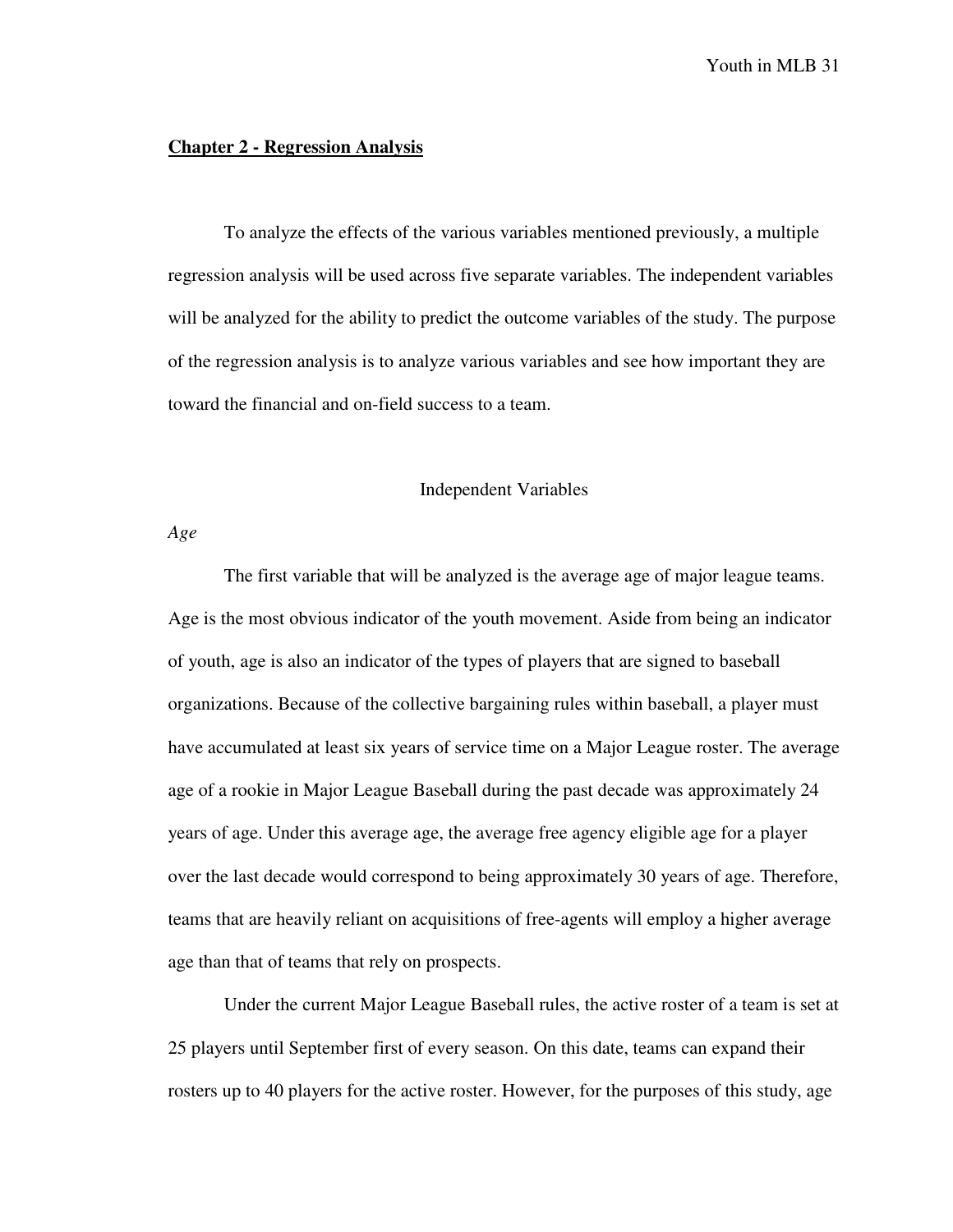data sets will be analyzed according to the opening day, 25-man rosters. The rationale for this is that the increase to 40-man rosters almost always is done by the promotion of minor league players to the major league club. Because minor league players tend to be on the younger side of the age scale, the September call-ups tend to bring down the average age of baseball teams. Furthermore, the original 25-man, opening day roster is the core group of players that are expected to make it throughout the entire 162-game season for a Major League club. This would imply that they are the most valuable to the organization for their overall success, and, therefore, they will have the greatest impact on the team's success.

 The average age of teams will be acquired using data from ESPN.com *Number of Players Acquired Throughout Free-Agency* 

 While age can be an indicator of free-agent-eligible players, it is not a perfect indicator. The age variable also takes into consideration the fact that age itself has its role in success. However, the actual number of free-agent acquisitions on Major League rosters can provide a more accurate indicator of the effect of free-agency. Also, not all free-agents have to have served 6 years of playing time at the Major League level in order to be eligible for free-agency. International players do not have to abide by the same rules as American players. Players from foreign countries are granted free-agent rights immediately upon their ability to enter the Major Leagues.

 Different international baseball bodies have different rules for the transition to the American game, but ultimately players from foreign countries can become eligible for free-agency at a younger age than the typical American baseball player. An example of this is players who come from the Domincan Republic and surrounding Caribbean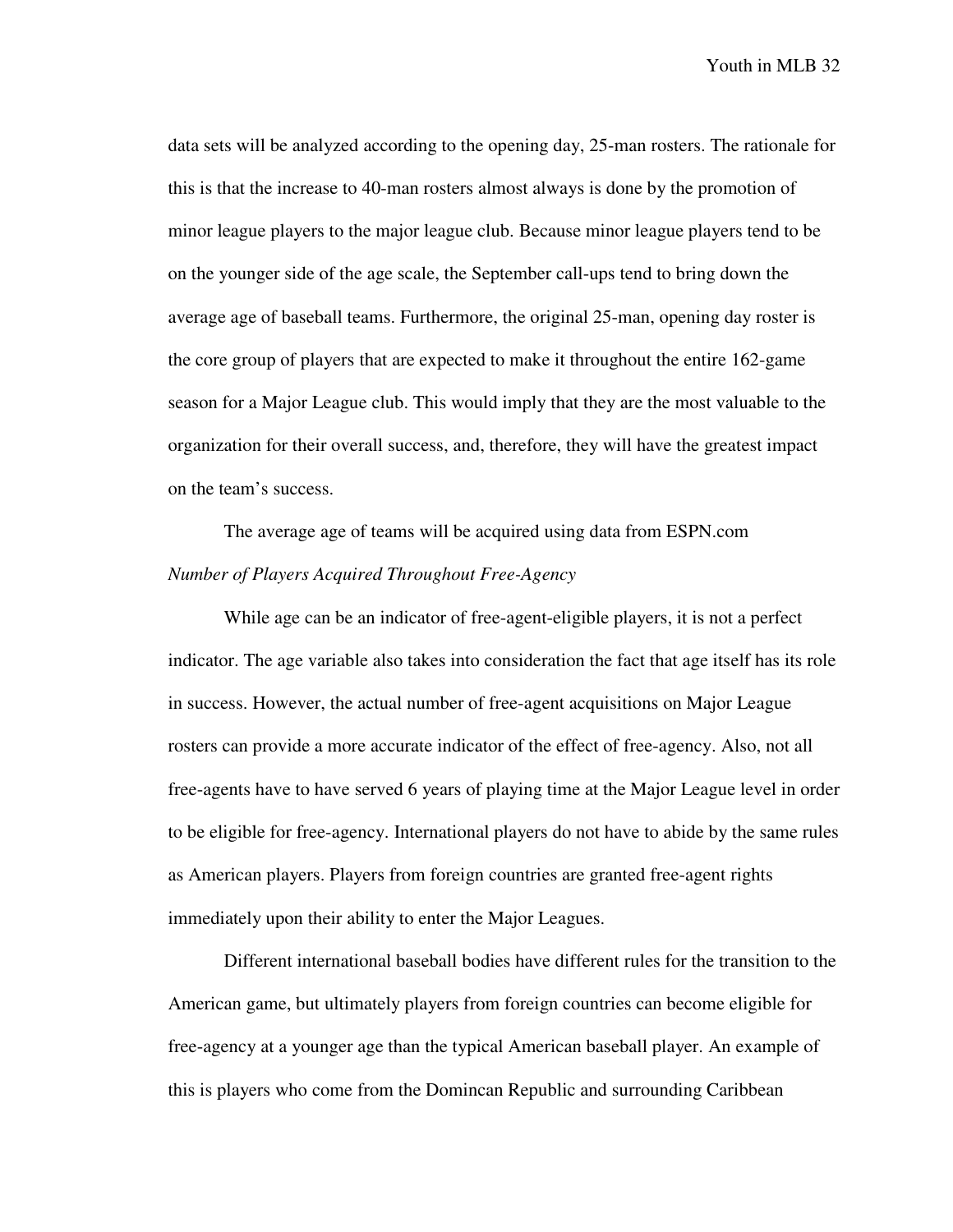region. Players such as Miguel Cabrera of the Detroit Tigers can be signed as free-agents at as young as 16 years-old. After signing, these players can either come to America to play in the American system (typically in the minors), or, more commonly, these players will stay in the Caribbean to develop within their signing team's own training facilities until they are ready to play in American leagues.<sup>42</sup> Across the Pacific, the ability to sign foreign players is much more difficult. While the Caribbean is practically unregulated, Asian baseball players typically require more financial investment. Because of the existence of established, money-making professional leagues in Asia, Major League teams must buy out the contract of a player from his Asian-league team. This process typically operates like an auction, with the Asian team accepting the highest bid. From there, a player is then given a short window to negotiate a contract with the Major League team, and sign as a free-agent. The most expensive Asian player signed to a Major League team was Daisuke Matsuzaka of the Seibu Lions in 2006. The rights to negotiate with Matsuzaka were sold to the Boston Red Sox with a bid of \$51.1 million (nearly three times the Seibu Lions' payroll that year), and Matsuzaka signed a contract with the Red Sox worth a guaranteed \$52 million in 2006.<sup>43</sup> Matsuzaka's signing with the Red Sox is an extreme example of the negotiations that can take place with Asian teams, which is generally why Asian players are not recruited at a high rate to Major League Baseball.

Another exception can come with non-tendered free-agent players, who are players that are ineligible for free-agency, but are not tendered contracts by their club

 $42$  Jorge Aranguré Jr. and Luke Cyphers, "It's hard to argue with the Dominican baseball system - ESPN The Magazine," ESPN.com, accessed April 15, 2011, http://sports.espn.go.com/espnmag/story?id=3974952 <sup>43</sup> ESPN, "Matsuzaka, Red Sox reach agreement on six-year deal." ESPN.com, accessed April 20, 2011, http://sports.espn.go.com/mlb/news/story?id=2696321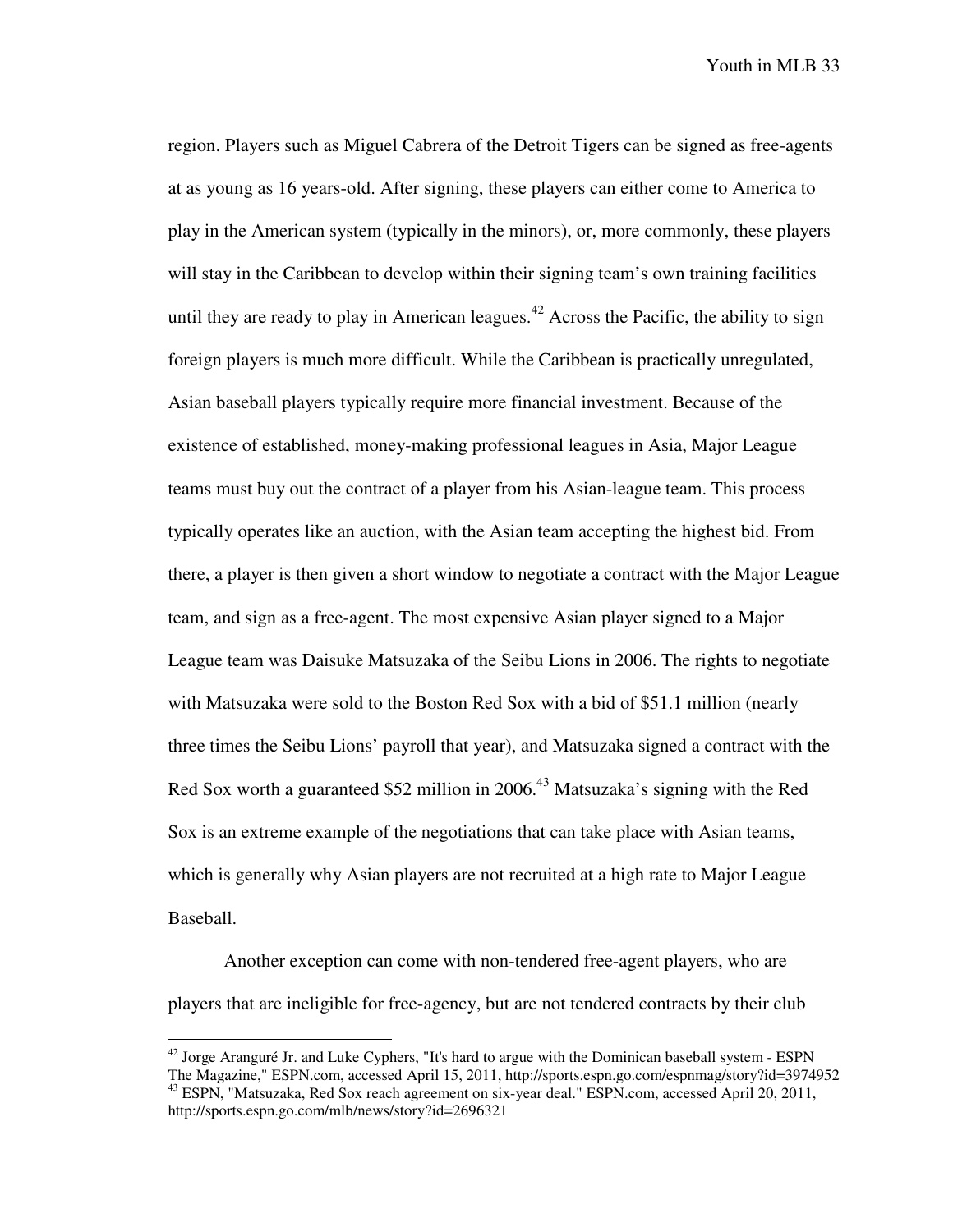after their contract has expired. This is rare, and is especially rare to see with star players. However, the important thing to be noted in analyzing the number of free-agent acquisitions is the fact that a team is choosing to acquire talent outside of its own organization. Such a transaction shows that the organization was unable to find a better player within their own organization, and they decided the best course of action would be to sign a player from the outside of the organization.

 Data for this variable was done throughout an analysis of player histories for every player on a Major League opening day roster through baseball-reference.com and ESPN.com.

## *Number of All-Star Players*

 The number of All-Stars on a single Major League Roster is indicative of the quality of talent that exists on a team. These players also tend to be the players that can demand the most money during free-agency. But this variable is under analysis primarily to distinguish the importance of All-Star players on the ability for a team to be successful financially and competitively. All-Stars are the players that teams will market behind and use to sell tickets and merchandise. All-Stars are the players on a franchise who sell the most jerseys, shirts, posters, etc. They are generally the most popular players of a franchise, and they are generally perceived to be the most predictive of a team's success.

 However, as mentioned earlier, the quantity of All-Stars does not always indicate the success of a team on the field. Therefore, this analysis can also help shed some light on the importance of individual talents toward the success of a team.

 However, there are some limitations to this variable. The first limitation is that the Major League Baseball All-Star game requires that every team be represented in the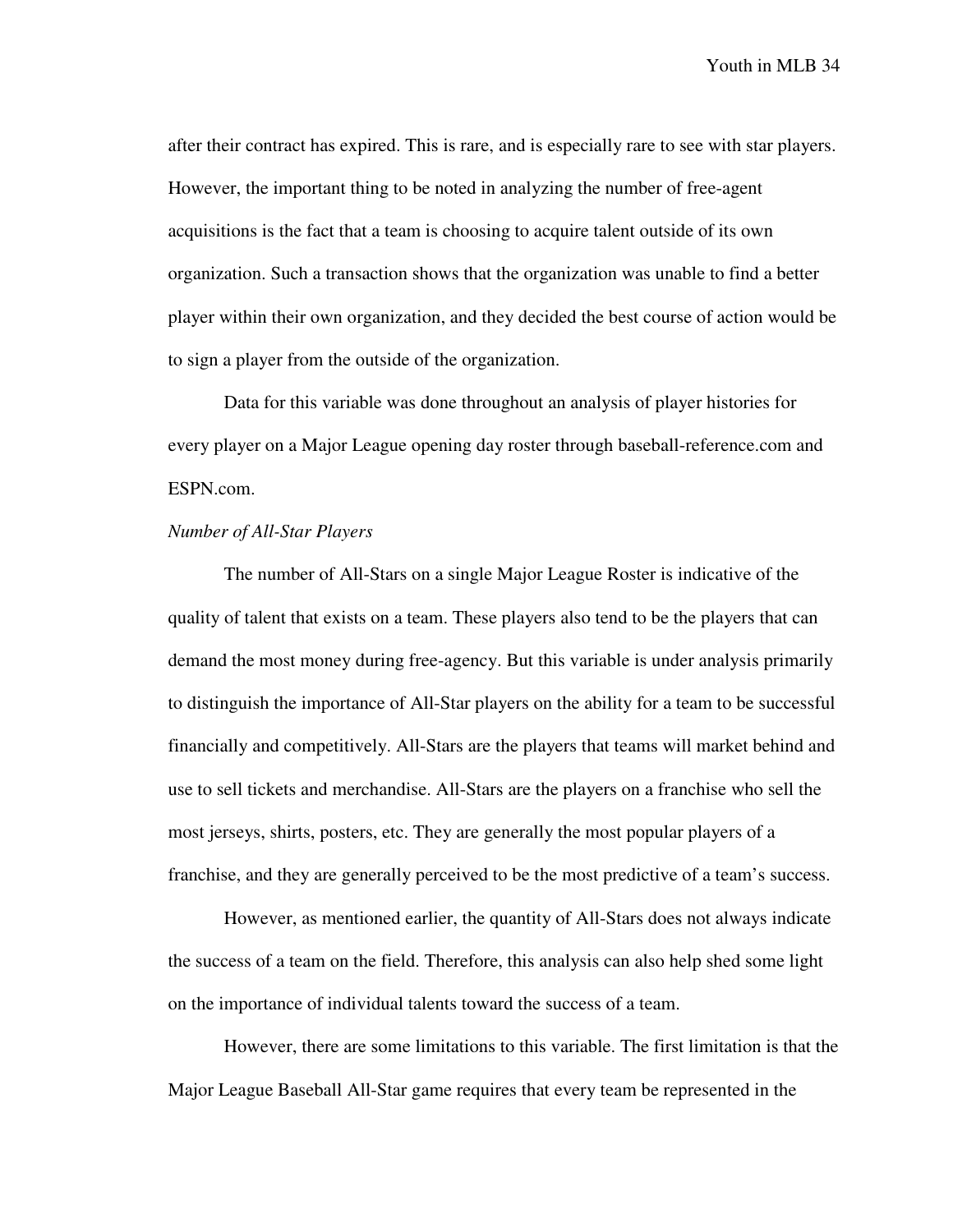game. This has resulted in some controversy as some teams that have been unsuccessful must still have an All-Star on their team. Such a system has ultimately led to the exclusion of statistically high-performing players for players that needed to be selected to meet the game's rules. Another limitation is the size of rosters for All-Star teams. As of 2010, All-Star game rosters got to be expanded to 33 players from the previous number of 32. While this is a greater number than the active rosters of regular season teams of 25, there have been complaints that the size of the roster leaves out many deserving individuals.

 Finally, the last limitation is that all starting position players of the All-Star game are selected by fan vote, and not by their statistical performance. This voting system has lead to statistically undeserving players getting to not only start the All-Star game, but also be selected to the All-Star game. A popular example of this has been the selection of Ichiro Suzuki to the American League All-Star game every year of his ten-year career. While Ichiro has been deserving of this honor, he has been a leading vote-getter several years because of his monopolization of the Japanese population both in the US and abroad.

 For the purposes of this study, All-Star data will only be extracted from the 2010 season, and not previous seasons. This is intended to control for the effect of a single player receiving multiple All-Star selections, and, therefore, creating the illusion of multiple All-Star players for a team. Also because the dependent variables are for the 2010 season, the "best" players of the 2010 season would theoretically be on the 2010 All-Star teams.

#### *Number of Transactions per a Season*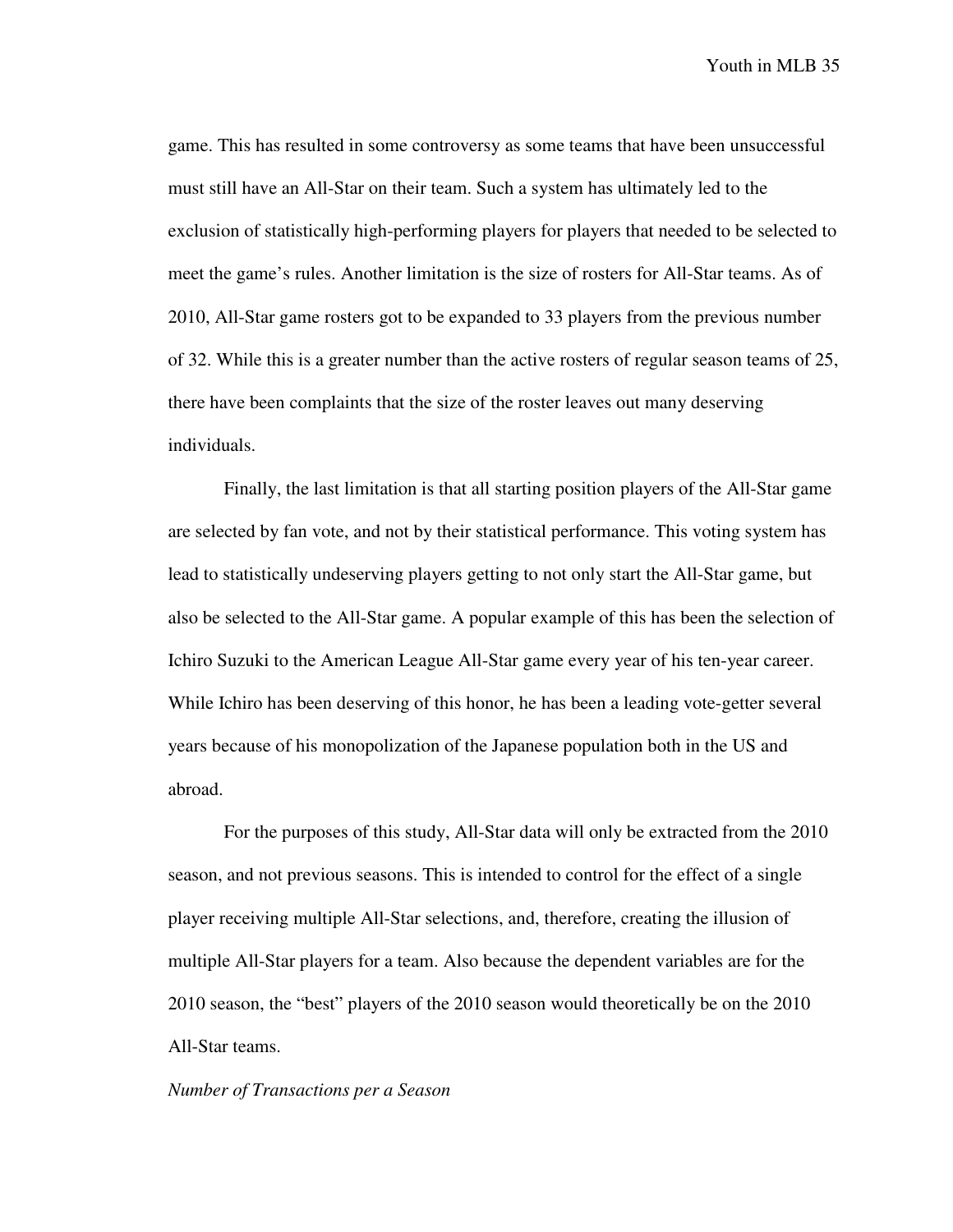This variable is intended to analyze the effect of managerial intervention on a team from season-to-season and over the course of the season. Because of the differing philosophies within baseball today, it is important to evaluate the efficacy of these different ideologies.

 The number of transactions per a season will include all transactions made over the course of a season beginning at the end of the 2009 World Series to the beginning of the 2011 Major League Baseball season. This time frame will include transactions that occur both before and during the course of the 2010 baseball season, and the following off-season. The inclusion of the winter of 2011 is to correspond with the data of operating income, which incorporates the most recent off-season in its projections of Major League Baseball finances.

 A transaction will be defined as the trade of a player, the signing of player throughout free agency, the claiming of a player through waivers, promotion of a player from the minor leagues, and any other similar transactions that involve the acquisition of a Major League level player. Minor league player acquisitions will not be included in this variable except for those acquired throughout trades. This means that players selected in the 2010 Major League Baseball Amateur Draft will not be included unless they made the Major League team during the same season. The number of players involved in a trade will not be counted toward the variable. All trades of players will be treated as a single transaction as players are often traded in unbalanced numbers.

 Transactions data will be acquired through the use of mlbtraderumors.com's transaction tracker tool.

*Payroll*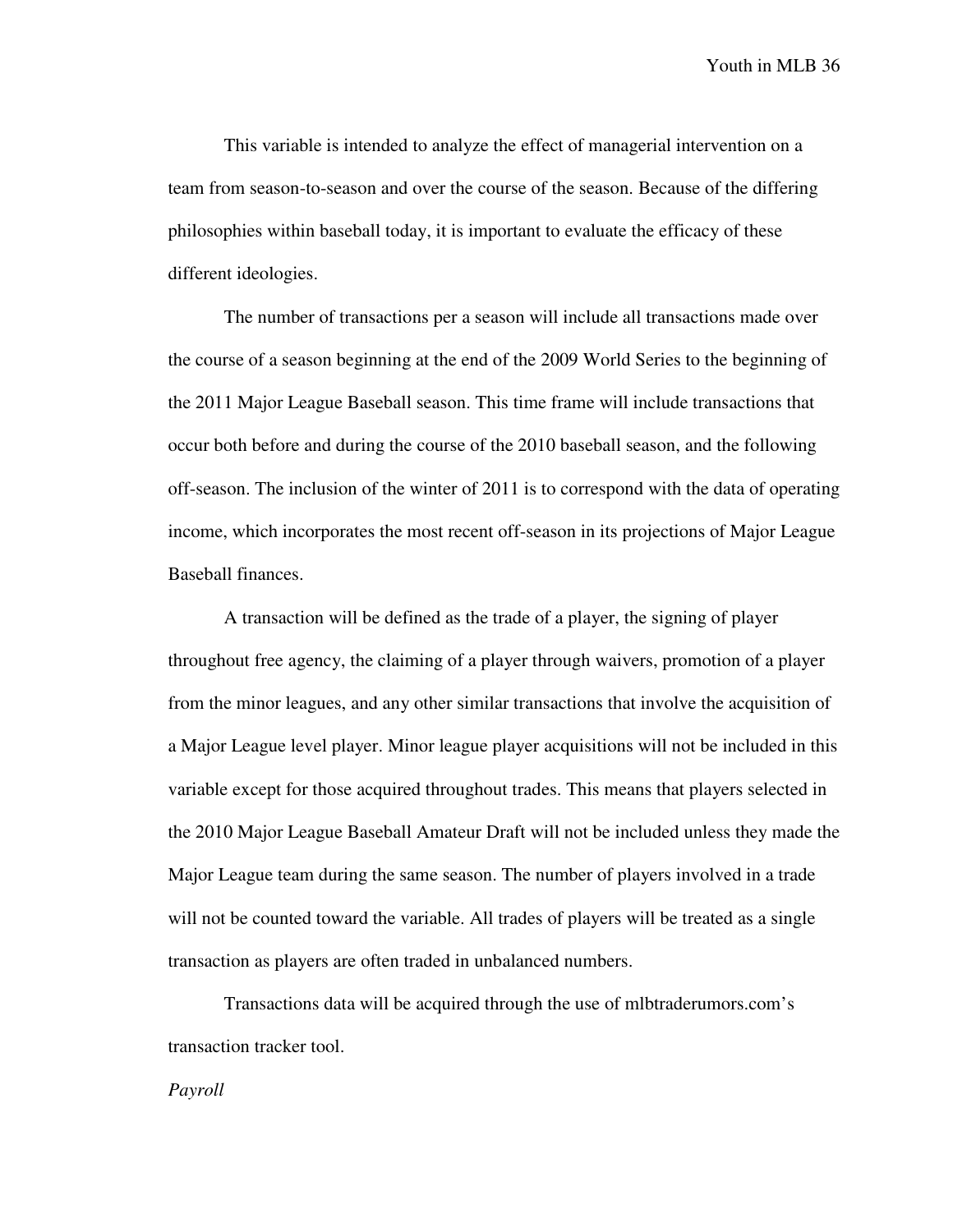Team payroll expresses the amount of financial investment placed in a team. Theoretically, high payrolls should express the quality of talent that exists on a major league team, which should, therefore, express the success of a team. Of course, this has been shown to not always be the case. Team payrolls also can be indicative of the amount and quality of free-agent talent on a team. The most talented free-agents demand the most money, and therefore a larger payroll can be indicative of this. By the same logic, payrolls are also indicative of a team that relies more heavily on younger talent, as a lower payroll could indicate.

Payroll data has been acquired through *USA Today*.

#### Dependent Variables

#### *Winning Percentage*

 Winning is the most obvious indicator of on-field success. The choice of winning percentage lies in its ability to incorporate both wins and losses into a single statistic. In general terms, a team is considered to be very successful if it is able to maintain a winning percentage of at least .500. This means that a team that has won at least 50% of its games is considered to be successful, by the general population of baseball observers.

 However, Major League Baseball's playoff system only incorporates eight total teams from all of Major League Baseball's 30 teams. In fact, for 2010, the lowest winning percentage of a playoff team was .556 (Texas Rangers), which equals a record of 90 wins and 72 losses, or nine games over a 50% winning percentage. Therefore, it seems unfair to assess a team's success based solely on their playoff eligibility.

#### *Operating Income*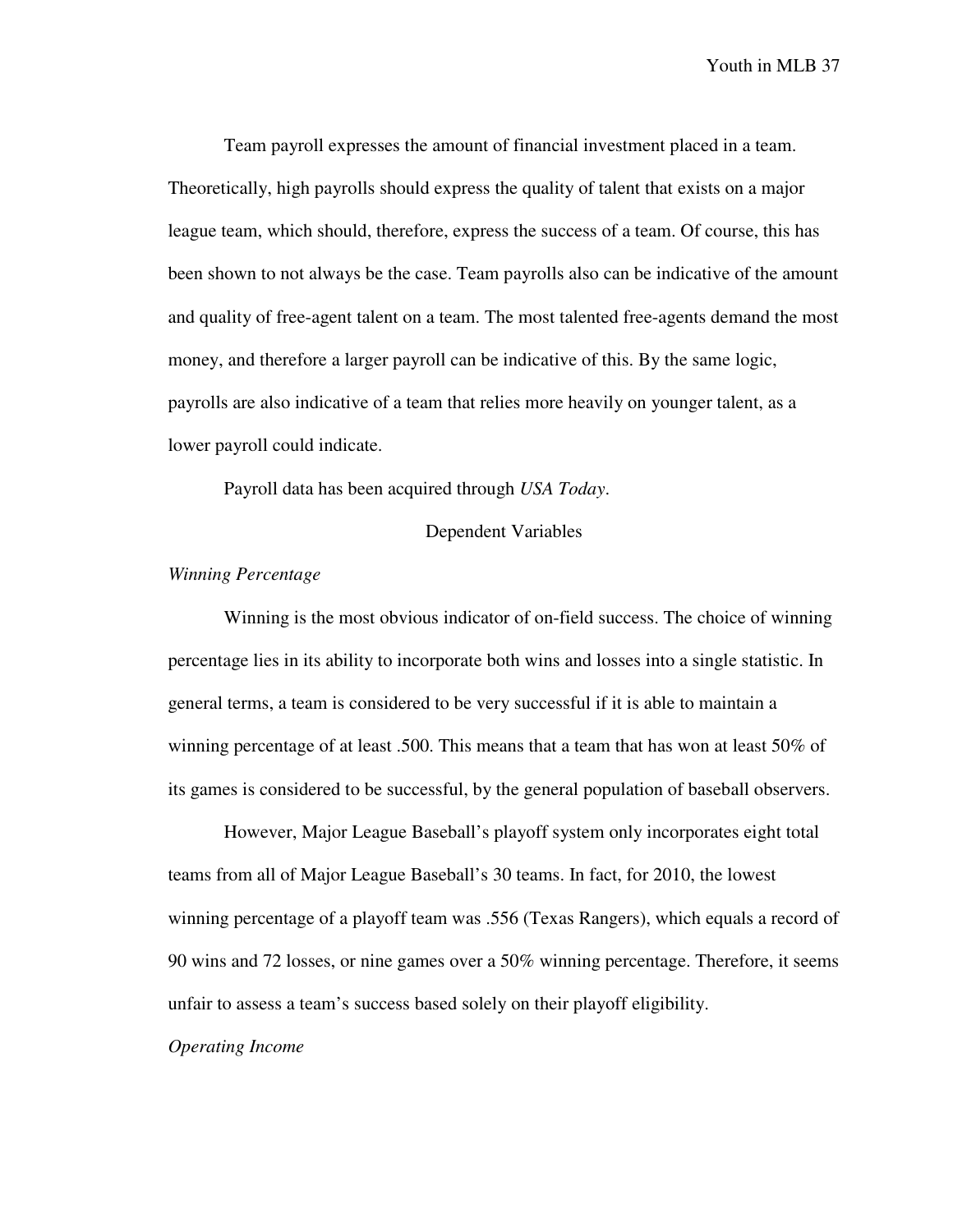The use of operating income is to show profit margins for Major League Baseball teams. Revenue is a misleading and biased statistic that favors big market teams such as the New York Yankees and New York Mets. Team value is also a biased indicator because of various team assets that can lead to a high value (i.e. new stadiums) and the location of team can also play a huge role on the value of an organization. Operating income is defined by the following equation:

#### *Operating Income = Gross Income – Operating Expenses – Depreciation*

 All earnings are calculated before interest, taxes, depreciation and amortization. In the case of a baseball organization, operating income will take into account total revenues minus expenditures such as payroll expenses, stadium operating costs, etc. All operating income figures will be taken from *Forbes Magazine's* projections of operating income before the 2011 Major League season. *Forbes Magazine's* projections are based off of the finances of Major League teams from the previous season (in this case, 2010). This makes the 2011 projections correspond directly to the data that is being collected on the 2010 season, and the projections incorporate the expenditures made by a team in the off-season (i.e. free agent signings).

 When considering the emphasis on youth and young talent, and the decline of aging players, the expectation of the analysis is that age will have a negative relationship with winning percentage. That is that younger teams will have higher winning percentages than older teams. On the operating income, the expectation with age will be that younger teams will also be more profitable. Meaning that age will also have a negative relationship on profitability.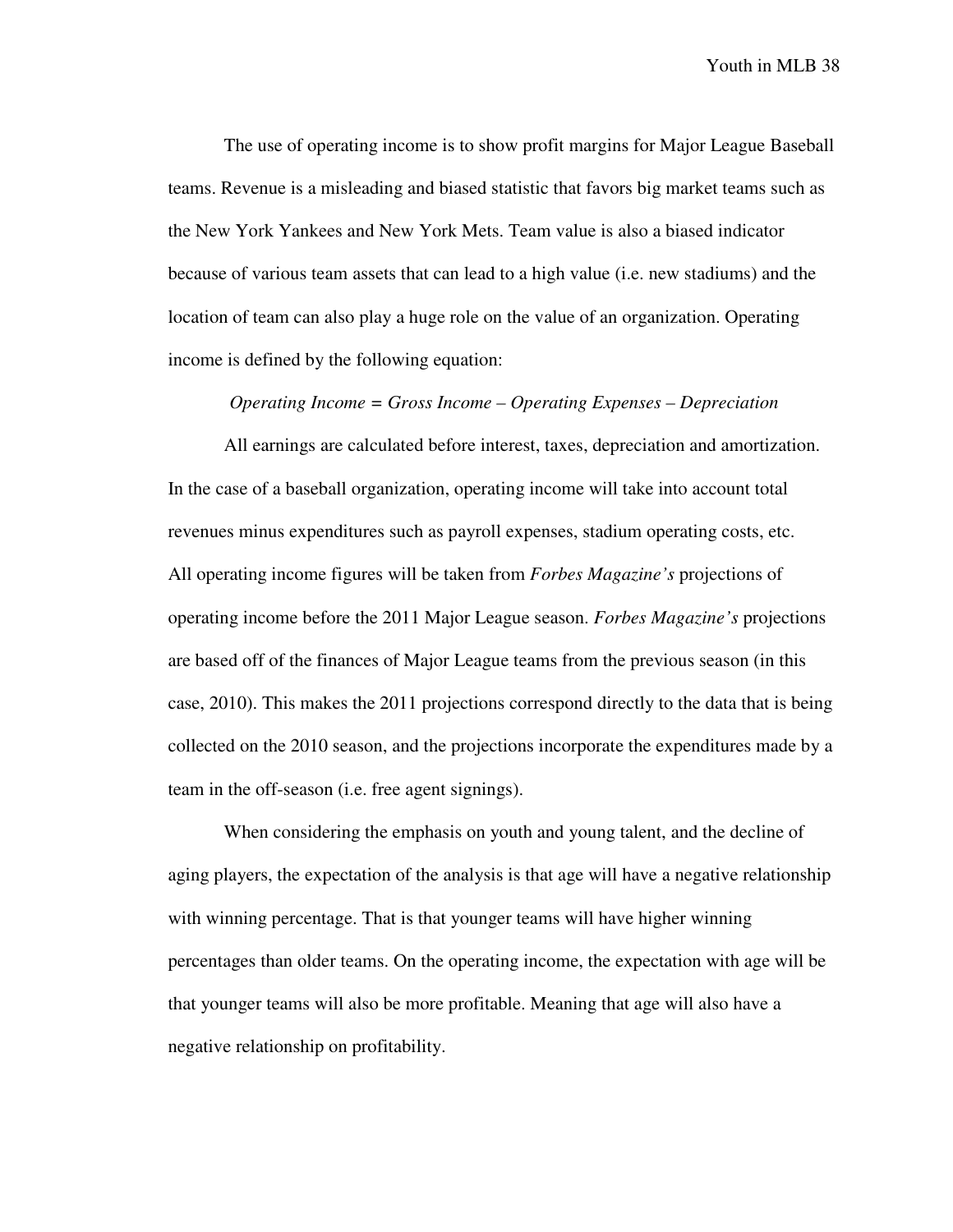The number of All-Stars on a team roster is expected to have a positive relationship on team performance and profits. Star players are given that designation because of their contributions to their team. Therefore it is almost intuitive to expect the teams with the most All-Stars to perform the best. All-Stars are also among the most well known players in addition to their success. This makes them the most marketable players, and should make result in making their teams profitable.

 The number of free-agent acquisitions on a roster is expected to play negatively toward the winning percentage of a team. Multiple acquisitions throughout free-agency imply that there is a weak prospect development system. While some teams can afford to fill their team with highly successful free-agents, there are only a select few in each free agency class. This means that the rest of the free-agents acquired will not be able to perform for their team. Because of their lack of marketability and on-field success, it seems unlikely to expect a positive relationship on team operating income.

 At the management level, total number of transactions are expected also have a negative impact on winning percentage. While higher caliber players may be acquired throughout trades, the rarity of such transactions makes it unlikely that a high volume will have a significant impact. Also because major transactions of star players generally require prospects, who will not make an impact at the major league level, the positives of a star player will be cancelled out.

Payroll is expected to have a positive impact on team winning percentage. While there are some teams that are ultimately successful with modest payrolls, there are several teams that are successful with high payrolls. Furthermore, there are several teams at the bottom of the payroll pyramid who may eventually become competitive, but these teams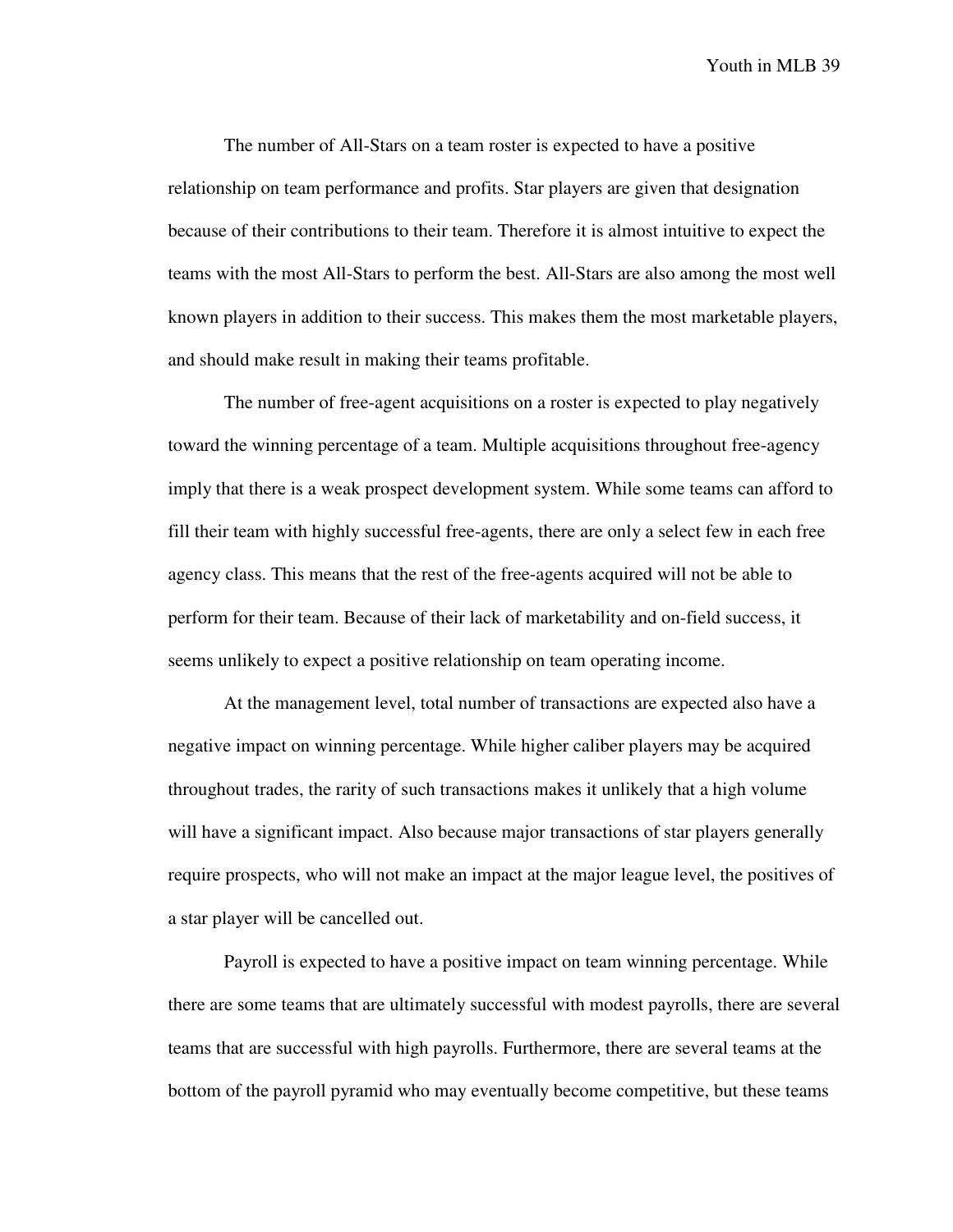are not ready to compete yet. Because of the concept of building teams in windows, not all teams that have small payrolls can be expected to succeed at the same time. However, payroll is hypothesized to have a negative impact on profitability. Because of the significant costs of high payrolls, plus the costs of stadiums and other operating costs, teams must generate a huge amount of revenue to cover their losses.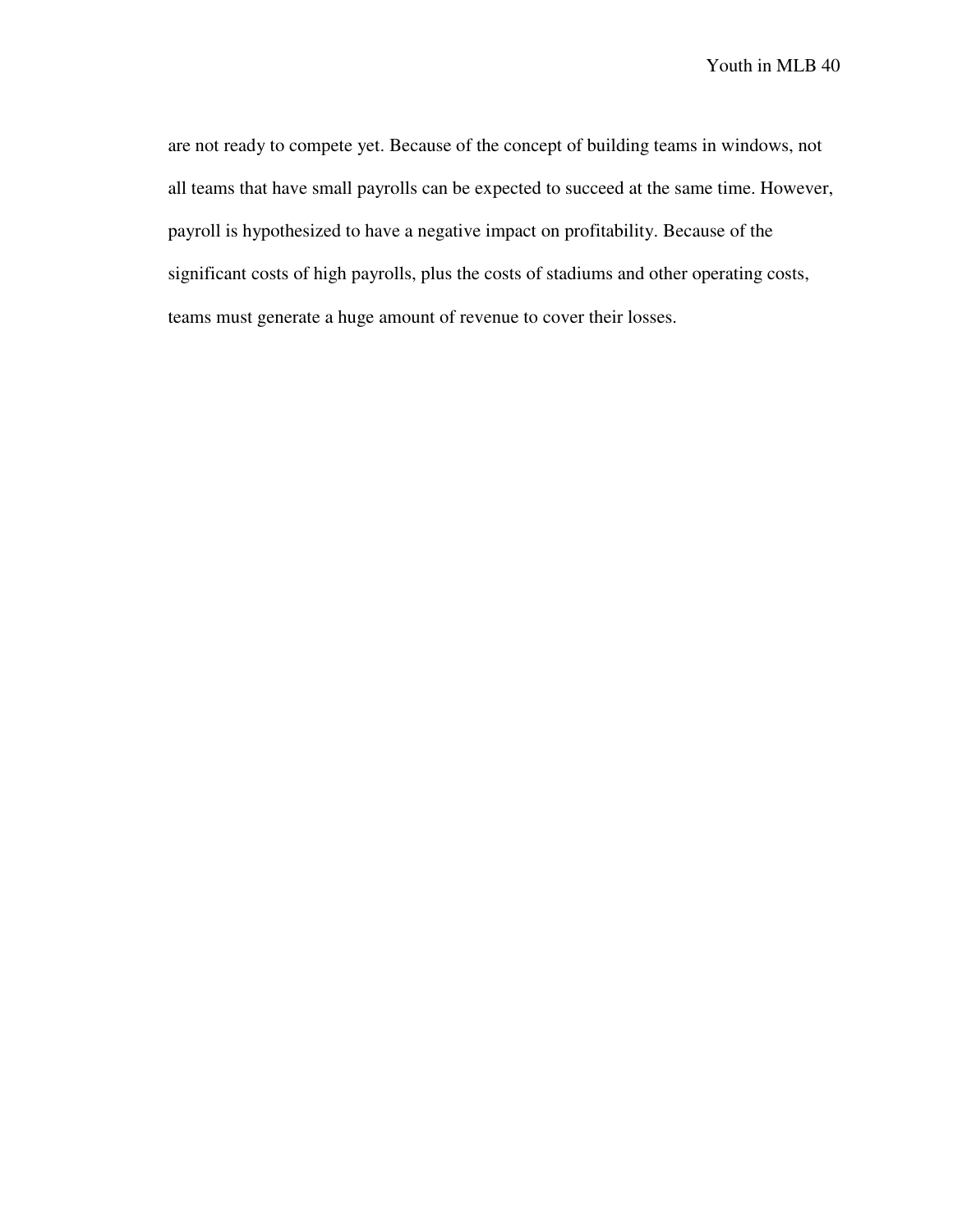### **Chapter 3 - Results**

 Based on the results from the regression analysis for the dependent variable of winning percentage the following was found. Across all five variables of analysis the total variance accounted for yielded an adjusted R-square value of .511. The number of All-Star players significantly predicted winning percentage,  $\beta = .705$ , t(24) = 4.490, p < .01. This finding was not surprising as the best players in the league should make an impact on team performance. Such a finding is more intuitive than anything. Age displayed,  $\beta = .351$ , t(24) = 2.248, p <.05. This finding was contradictory to the predictions made at the beginning of the experiment. It was believed that youth would be the key to success, but the results indicate that older players have a significant positive impact on a team's winning percentage. Finally, the last significant finding was within the transactions variable,  $\beta = -.313$ , t (24) = -2.164, p < .05. The more transactions made by a team over the course of one year actually had a negative impact on the team's performance.<sup>44</sup>

 When looking at the operating income dependent variable, the regression analysis produced an adjusted r-sqaure value was -.029. This indicates that there is a great deal of explanatory data missing from the model, which also indicates that the variables chosen do not have any significant impact on the outcome variable (operational income). None of the independent variables were significant at the .05 significance level. The results of this variable analysis are not surprising though. Looking at the data for operational income, the distribution is scattered across the board. The data for operational income seems to indicate that other factors are at play besides the variables listed for analysis. An

<sup>&</sup>lt;sup>44</sup> All results listed in Appendices A and B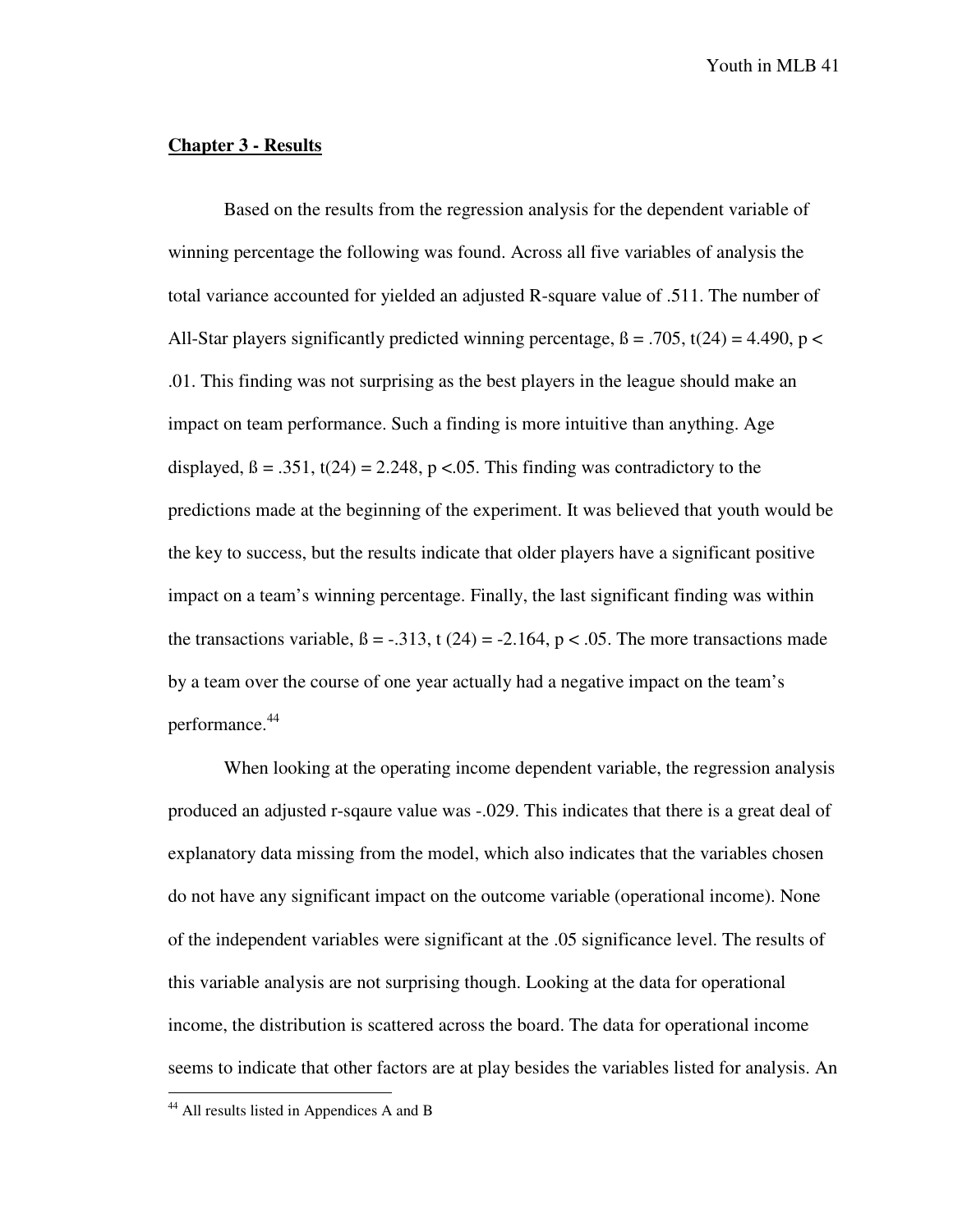example of this is seeing a small market team like the Oakland A's, who enjoyed modest success in 2010 (winning percentage of .500), but play in one of the worst stadiums in baseball. The A's posted a very profitable season according to operational income at \$23.2 million, which was greater than some big market teams. The New York Mets posted a negative operating income of - \$6.2 million. The Atlanta Braves posted a winning percentage of .562, had 10 more wins than the A's, and made the playoffs, but had an operating income of \$22.2 million.<sup>45</sup>

 The results show that more analysis is required on the financial side of baseball, and that there is still more variance to be accounted for within winning percentage. But the financial side is the most intriguing because it shows that team performance seems to have very little impact on team profitability, and the amount of money invested in a team payroll also seems to not show profitability. The latter is particularly interesting because bigger payrolls generally signify more generous owners, which has generally translated to better ballpark experiences for fans.

The data was also analyzed throughout correlations between the independent variables to investigate possible relationships between variables. Throughout the correlation analysis of independent variables, significant correlations were found between: age and payroll (.513), free agent acquisitions and payroll (.559), and number of all-stars and payroll (.444). This data supports the previous assumptions made about payroll and its effect on team management. Higher payrolls allow teams to purchase freeagent, All-Star, players, who are generally older. And, obviously, more acquisitions yields more dollars spent on payroll.

 $45$  Forbes Magazine, "Forbes Valuations of the 30 Clubs in MLB," accessed March 31, 2011, http://www.bizofbaseball.com/index.php?option=com\_wrapper&Itemid=126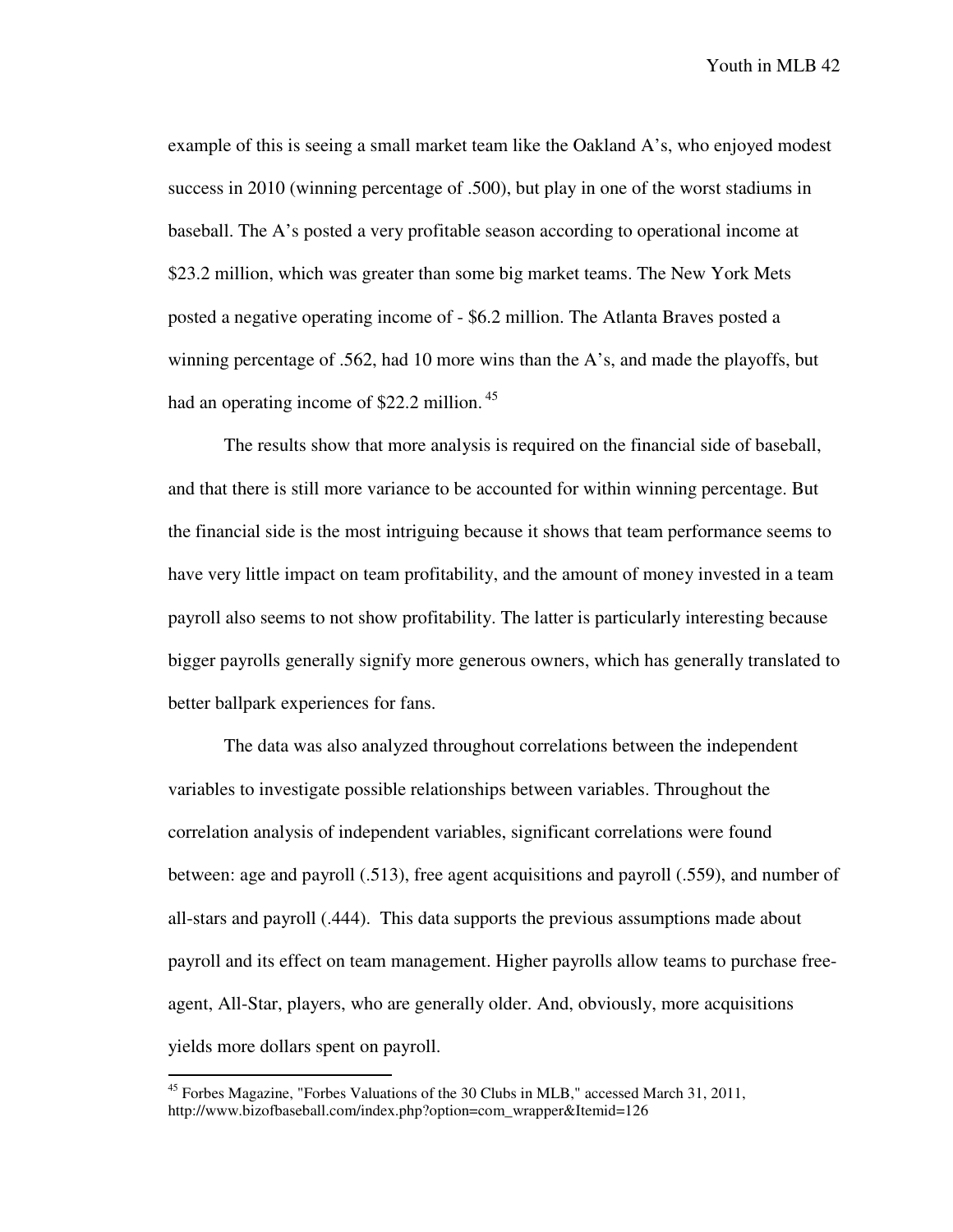#### **Chapter 4 - Discussion of Results**

The use of the regression analysis was meant to evaluate various variables that play economic roles in Major League Baseball team management. Looking at the regression data for a team's winning percentage, the five variables under analysis account for just under 60% of the variance in team winning percentage. The most important factors that played into this percentage were the number of all-stars present on a team, the average age of the team, and team payroll.

 The number of All-Stars present on a Major League roster played the most significant role in determining the amount of variance in winning percentage. This finding seems fairly logical. As All-Stars are selected based on their performance during the season, it makes sense that the more All-Stars present on a team, the better the team will perform on the field. For the 2010 baseball season, the teams that were the most represented at the All-Star Game were: the New York Yankees (8), Atlanta Braves (6), Boston Red Sox (6), and the Texas Rangers (6). All four teams performed at winning percentages over .540, which translates to 87.48 wins over a 162-game season. Three of these four teams made the playoffs during the 2010 season, with the Texas Rangers making the World Series. If the data is expanded, one can see that twelve teams had 3 or more players represented on an All-Star team in 2010. Of that twelve, ten teams had winning percentages of .500 or higher, and six of the eight playoff teams fell in this group. No playoff team made the post-season with only one All-Star on their roster.

 There are some possible confounds with the use of All-Stars as a variable. Because of the team nature of the sport, players can benefit from being surrounded by other successful players. A recent of example of this came in 2009 when Matt Holliday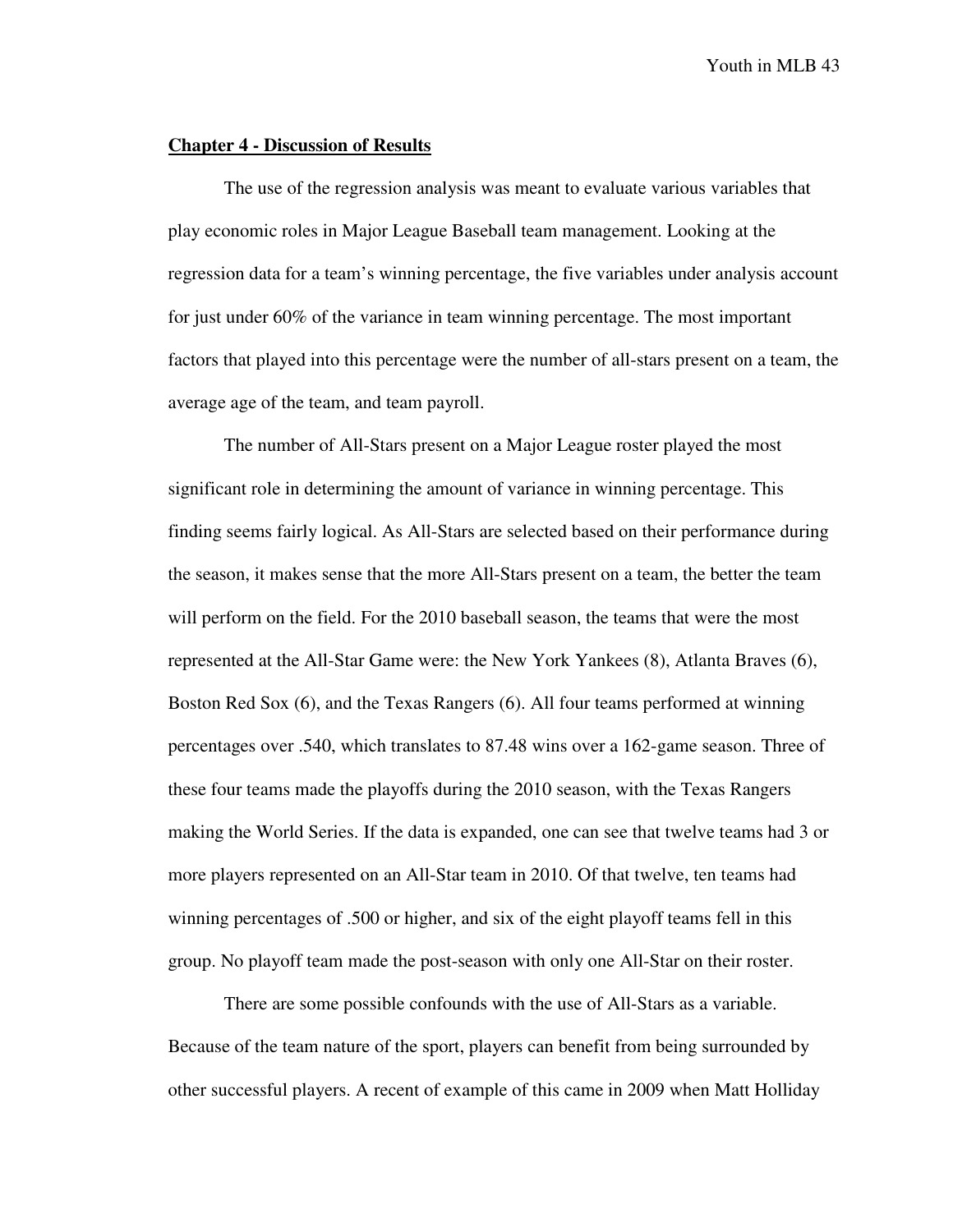began his season with Oakland A's before being traded to the St. Louis Cardinals at the mid-season trade deadline. Holliday was traded to the Oakland A's after the 2008 baseball season, in which he made his third consecutive all-star team. However, upon being traded to the Oakland A's, Holliday's production fell off. Oakland's roster was lackluster throughout the season. The team finished in the bottom half of the American League in every offensive production category and the team finished with a record of 75- 87 and finishing in last place in the American League West. Holliday performed at underwhelming levels and was not selected to the 2009 All-Star game. Upon his arrival in St. Louis though, he returned to his perennial All-Star form. Despite playing in 30 less games and having 111 fewer at-bats, Holliday out-performed his production in Oakland in nearly every offensive category. The St. Louis Cardinals were in competition for the playoffs when they acquired Holliday, and the team had an impressive roster of three All-Star players, two Cy Young Award finalists, and National League MVP, Albert Pujols. The Oakland A's sported a roster of overall mediocrity. The A's had only one All-Star in 2009, closer Andrew Bailey, and the team had played itself out of playoff contention before July  $1<sup>st</sup>$ .

|            | $-$ -post $\bullet$ $\bullet$<br>----------------<br>--------- |     |    |     |                |            |           |       |            |            |            |        |     |
|------------|----------------------------------------------------------------|-----|----|-----|----------------|------------|-----------|-------|------------|------------|------------|--------|-----|
| Tm         | G                                                              | AВ  | R  | Н   | <b>HOMERUN</b> | <b>RBI</b> | <b>SB</b> | ΒA    | <b>OBP</b> | <b>SLG</b> | <b>OPS</b> | $OPS+$ | TB  |
| <b>TOT</b> | 156                                                            | 581 | 94 | 182 | 24             | 109        | 14        | 0.313 | 0.394      | 0.515      | 0.909      | 139    | 299 |
| <b>OAK</b> | 93                                                             | 346 | 52 | 99  | 11             | 54         | 12        | 0.286 | 0.378      | 0.454      | 0.831      | 119    | 157 |
| <b>STL</b> | 63                                                             | 235 | 42 | 83  | 13             | 55         |           | 0.353 | 0.419      | 0.604      | 1.023      | 169    | 142 |

**Figure 3 - Matt Holliday 2009 Stats<sup>46</sup>**

 Another confound within this variable is that All-Star game starters are subjected to fan vote and player vote. As mentioned earlier this allows a player to be selected to the

<sup>46</sup> www.baseball-reference.com.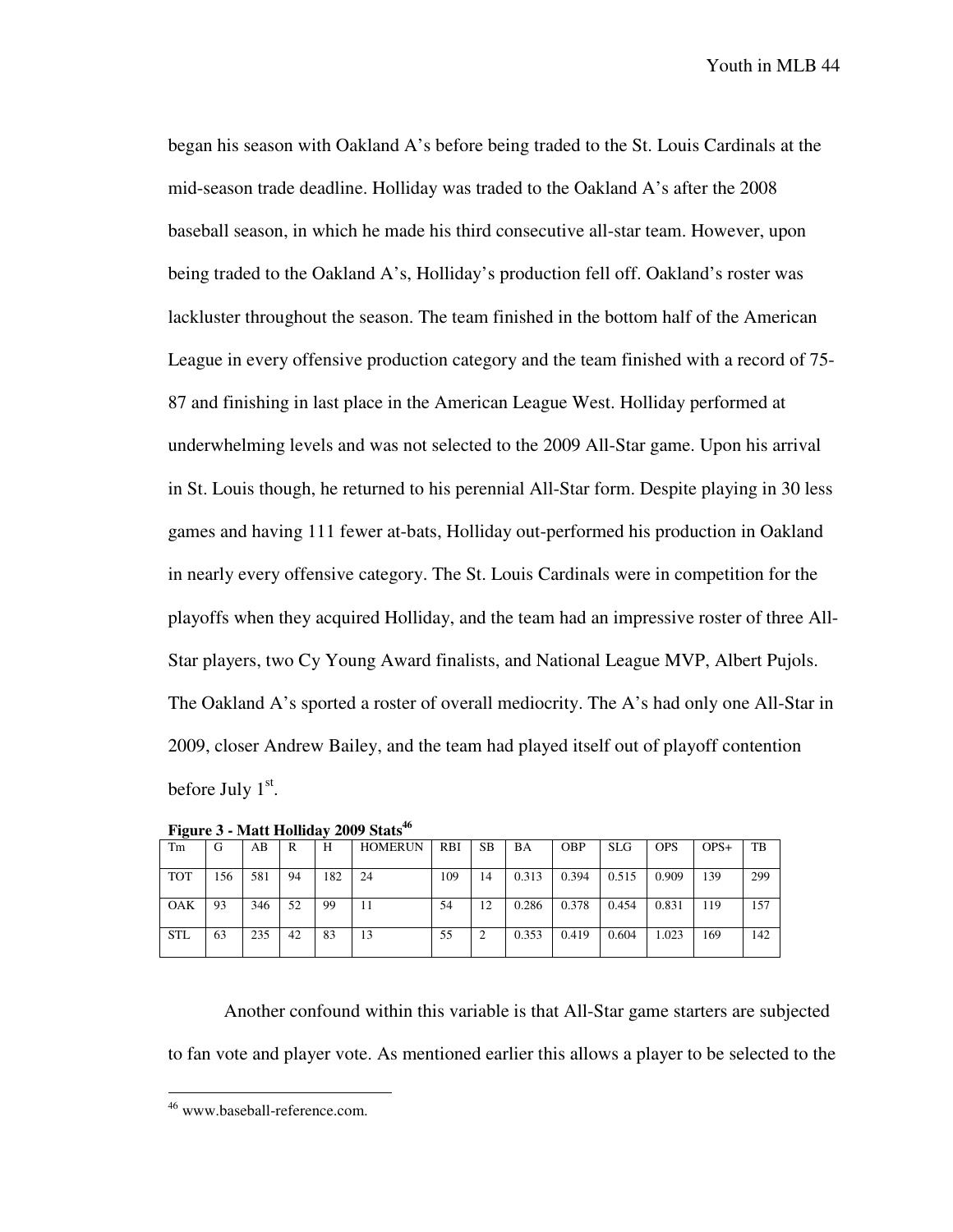All-Star game by popularity rather than production. This often occurs in instances where a recognizable player plays for a strong baseball club. An example of this was the selection of Jason Varitek to the 2008 All-Star game. Despite hitting .218 in the first half and collecting more strikeouts than hits, Varitek made the All-Star team by the vote of his peers. Varitek's reputation from previous seasons as one of the best catchers in baseball and catching for the Boston Red Sox, earned him the support and votes of his peers. But his selection is widely considered to be one of the worst All-Star selections in recent memory.<sup>47</sup>

 As was also mentioned before, the mandatory requirement of every team having an All-Star representative also creates a possibility of confounds. If such a rule were eliminated, it is possible that the variance in winning percentage accounted for by the number of All-Stars would be even greater.

 Surprisingly, age had the opposite relationship to the variance in winning percentage. It was hypothesized that younger ages would be a predictor of team winning percentage, but it turned out to be the opposite. The older a team was, the better on-field performance could be expected. The five oldest teams in Major League Baseball for the 2010 season were: the Philadelphia Phillies (30.67), Boston Red Sox (29.95), Toronto Blue Jays (29.89), Houston Astros (29.79), and the New York Yankees (29.65). Four of the five mentioned teams posted winning percentages over .500, with the Yankees and Phillies making the postseason. The five youngest teams in Major League Baseball were: the Pittsburgh Pirates (26.99), Florida Marlins (27.33), Texas Rangers (27.67), Tampa Bay Rays (27.77), and the Arizona Diamondbacks (27.80). The Texas Rangers and

<u>.</u>

<sup>47</sup> John Donovan, "Thoughts on this year's All-Star selections," *Sports Illustrated,* accessed April 20, 2011, http://sportsillustrated.cnn.com/2008/writers/john\_donovan/07/07/donovan.allstarreact.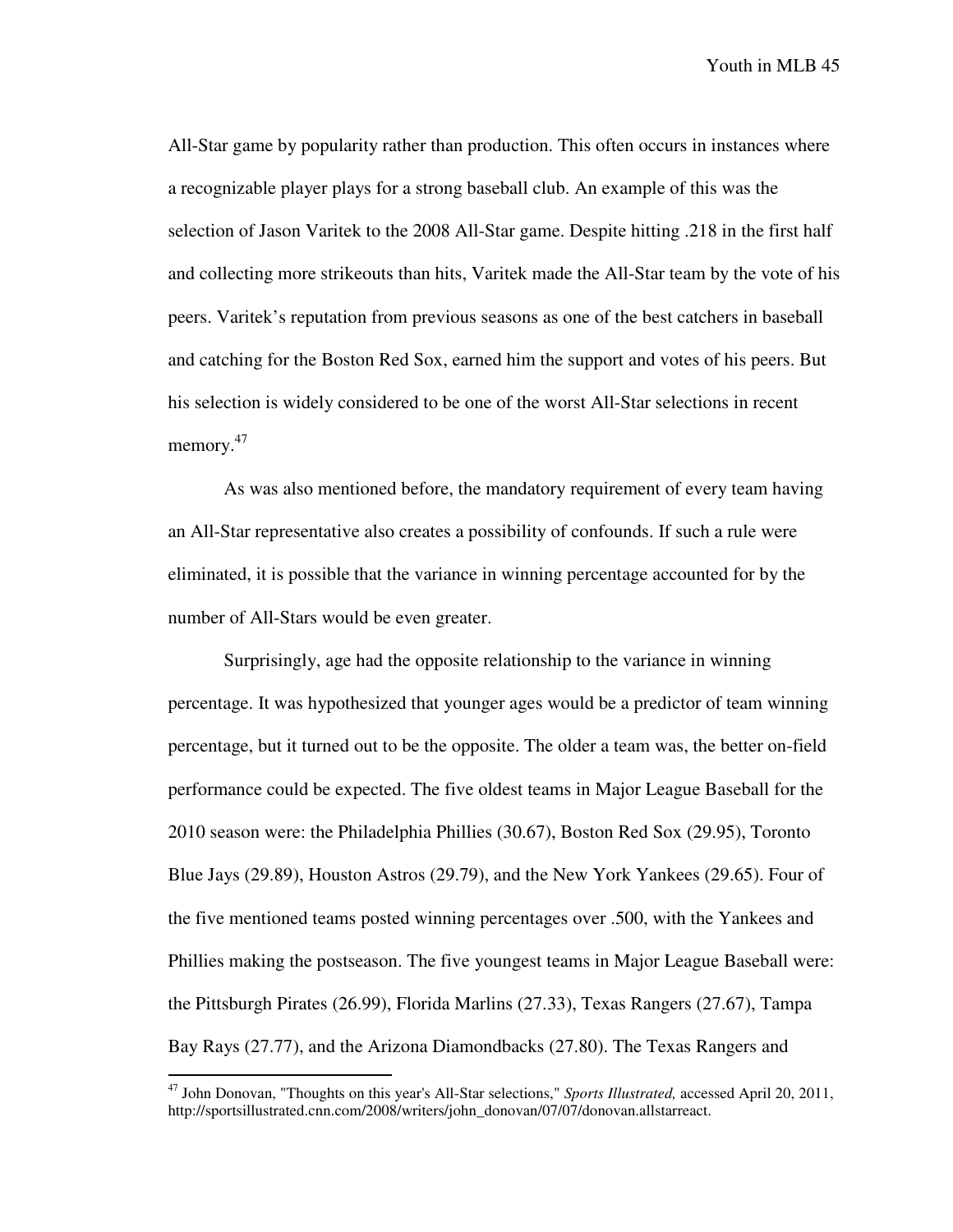Tampa Bay Rays both made the playoffs and entered the post-season. However, the Pittsburgh Pirates were the worst team in baseball winning only 57 wins in 2010.

 When looking at the average ages of these teams it can be seen that the average age of the youngest teams in major league baseball all fall below the typical free-agency starting period. This means that these teams have the fewest free-agent acquisitions of all teams, which is supported by the fact that all five of the youngest teams had the fewest free-agent acquisitions on their ball-clubs. Conversely, the oldest teams had almost twice as many free-agent signees on their rosters. Furthermore, the youngest teams possessed the cheapest payrolls while the oldest had the most expensive payrolls.<sup>48</sup>

 These results indicate that the model of poor teams is to rely on younger talent, not dip into the free-agency pool, and, if so, sign cheap free-agents and not top players. This model of management is the most fiscally conservative method of action, unlike the wealthy teams. These teams rely much less on their own talent development, and these teams rely on free-agent players to build their rosters. This analysis also shows that this method of business is the most successful style of management for on-field success, as the oldest teams posted over 56 more combined wins than the youngest teams.

While some of the younger teams have been successful (Texas and Tampa Bay), others have not (Pittsburgh and Arizona). These discouraging results show one of the most important factors to note when looking at the value of young players; there is no proof that they will be successful at the Major League Level. The Pittsburgh Pirates have drafted in the top half of the draft every year for the past decade, drafting in the top ten picks eight times. Going back further, the Pirates have drafted outside of the first half of

<sup>&</sup>lt;sup>48</sup> Appendix A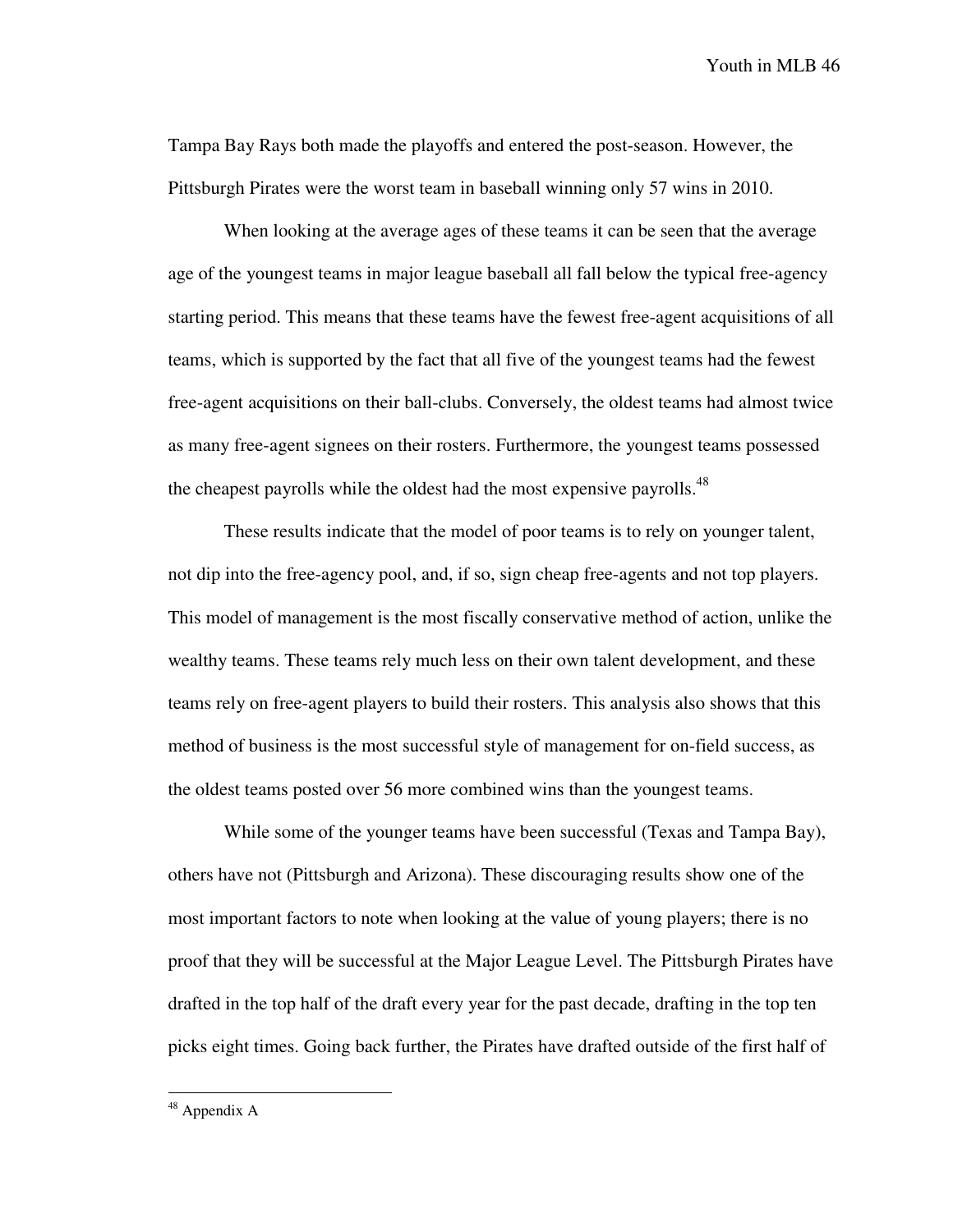the baseball draft once since  $1993<sup>49</sup>$ . This means that the team has had the opportunity to draft the most talented players of the draft sixteen times. Of these prospects, not a single player has made an All-Star game. Once again going further, looking at the top five picks made the Pirates in every draft since 1993 (totaling 85 players), only two players drafted by the Pirates have been All-Stars, and neither made an All-Star team as a member of the Pirates. Comparatively, the Tampa Bay Rays have only drafted players since 1996, but have produced three Major League players that made the All-Star team for the Rays.<sup>50</sup> The Rays have also produced more major league level players in the same comparison with 31 to the Pirates' 23. The Rays have been very successful in their drafting and player development process, and the Pirates can be considered to be abnormally bad with their drafting and player development. However, the two teams' opposite fates show how much chance exists in the talent development process.

Finally, the results of payroll are not surprising when considering that throughout the correlation analysis it was found that the number of all-stars on a team and payroll exhibited a positive relationship of .444. All-Stars demand large salaries. While it was shown earlier that the probability to sign an All-Star throughout free-agency is low, especially a repeat All-Star, rich teams often times are able to retain their All-Star players, preventing them from walking to free-agency. For example, Miguel Cabrera has never been a free-agent because he was signed to a large extension by the Detroit Tigers before he was eligible for free-agency. Cabrera will get to test free-agency for the first time in 2016 when he is 32, which will be 14 years after he began his career. Joe Mauer

<u>.</u>

<sup>49</sup> "Pittsburgh Pirates Draft History," The Baseball Cube, accessed April 20, 2011, .http://www.thebaseballcube.com/draft/teamsDraft.asp?T=23.

<sup>&</sup>lt;sup>50</sup> "Tampa Bay Rays Draft History," The Baseball Cube, accessed April 20, 2011, http://www.thebaseballcube.com/draft/teamsDraft.asp?T=28.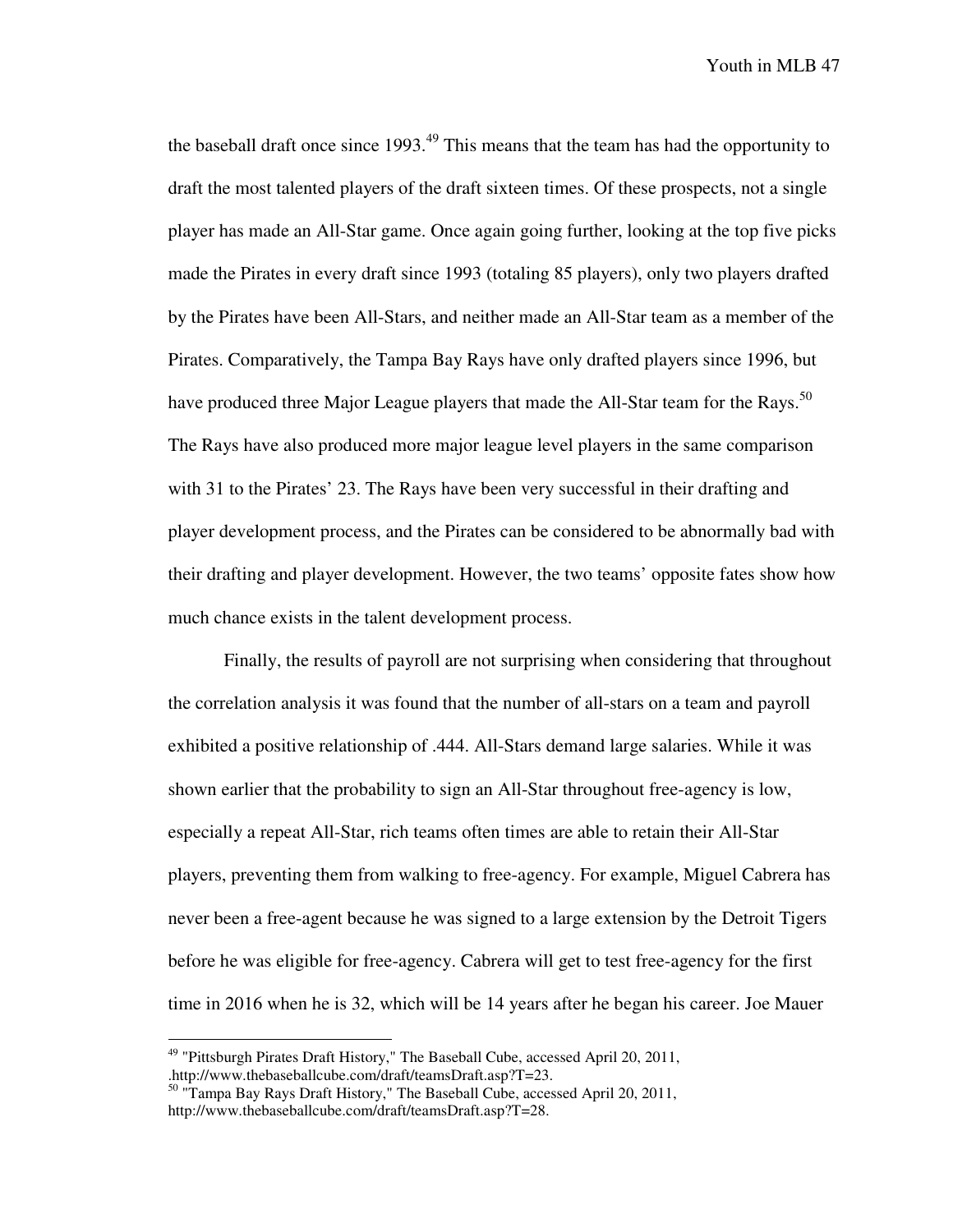also signed a major extension with the Minnesota Twins prior to the 2010 season, which will prevent him from testing free agency until 2019.

When looking at operating income, it is clear that there is very little predictability that is controlled by management and players. Player performance was shown to very little impact on a team's operational income. This finding was particularly surprising, considering that team's emphasize star players to market teams. Furthermore, under the correlation analysis, winning percentage and operating income were shown to have a very weak correlation (.059). This result indicates that there is little relationship between on-field success and financial success. While surprising, these findings make sense when looking at attendance data for 2010. Two of the bottom five teams in attendance (Oakland and Toronto) performed with winning records in 2010 and, on average, filled their ballparks to approximately 40% capacity. The New York Mets averaged 77.8% capacity attendance despite a .488 winning percentage over 2010.<sup>51</sup> Ticket sales typically account for at least 70% of team revenues. Without sales, teams cannot increase their profit, which means that they cannot acquire greater talent throughout free-agency or resigning existing talent.

A huge factor for teams at the bottom of attendance is not their performance, but their stadiums. The Oakland A's, Toronto Blue Jays, and Florida Marlins (who finished one game below .500) play in three of the oldest stadiums in baseball. The Oakland Coliseum is the oldest stadium in baseball that has not undergone serious renovations (Dodger Stadium and Angel Stadium) or is not a historical landmark (Wrigley Field and

<sup>&</sup>lt;sup>51</sup> ESPN, "2010 MLB Attendance - Major League Baseball," ESPN.com, accessed April 20, 2011, http://espn.go.com/mlb/attendance/\_/year/2010.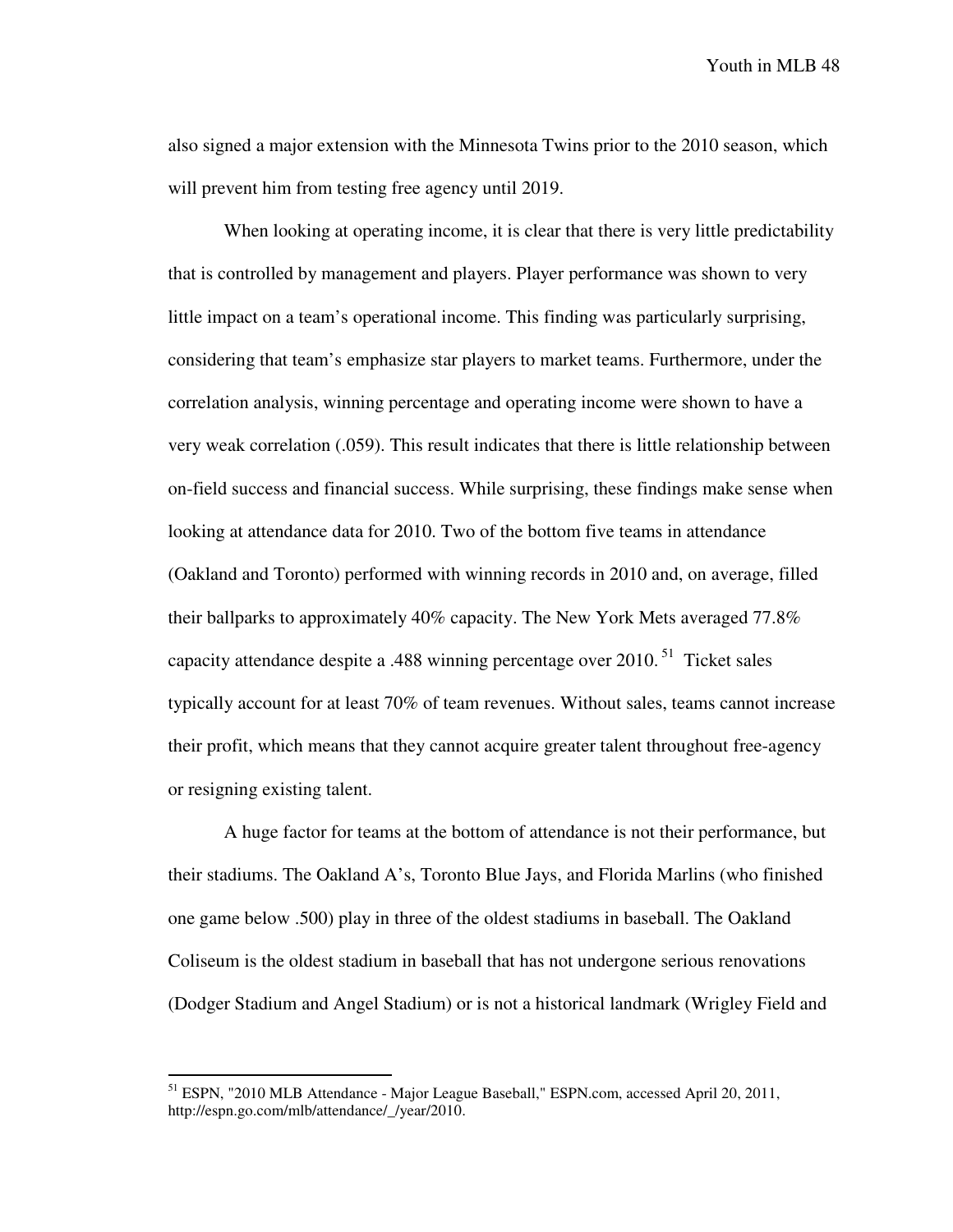Fenway Park).<sup>52</sup> Dolphin Stadium (where the Marlins play) and the Oakland Coliseum were ranked by *Forbes Magazine* as the two worst ballparks in baseball. On the opposite side of the spectrum, the Yankees and Phillies play in two of the most popular parks, which are also two of the newest baseball stadiums in the league. The New Yankee Stadium is also the most expensive baseball park ever built at over \$1 billion.<sup>53</sup>

The results leave us supporting the model of the big-market teams. The data indicates that older, star-studded, wealthy teams perform the best on the field and, based on the model of analysis, they perform the best in the profit margins as well. Such results support the model of capitalism and free-market economies that baseball emphasizes. If a team has an abundance of financial resources, they will be able to buy the best players via free-agency, keep their top players throughout resigning, and they attract the most people to their games, which keep their financial resources plentiful. Small-market teams need to stick with their model of fiscal frugality and youth development. Some teams have developed successful variations of this model (Oakland and Tampa Bay), but such a model only gives a team windows of success. No team over the past decade has been able to replicate the sustained success of the New York Yankees with such limited financial resources.

Another hope for these small-market teams is the construction of a new ballpark. This model has turned the Minnesota Twins from a small-market team to mid-sized franchise. With the opening of Target Park in 2010, the Twins were able to up their

<sup>52</sup> "Ballparks of Baseball," Ballparks of Baseball, accessed April 20, 2011, http://www.ballparksofbaseball.com.

<sup>&</sup>lt;sup>53</sup> Zack Greenburg, "America's Best Baseball Stadiums - Forbes.com," Forbes.com, accessed March 1, 2011, http://www.forbes.com/2009/04/14/best-baseball-stadiums-lifestyle-sports-baseball-stadiums.html.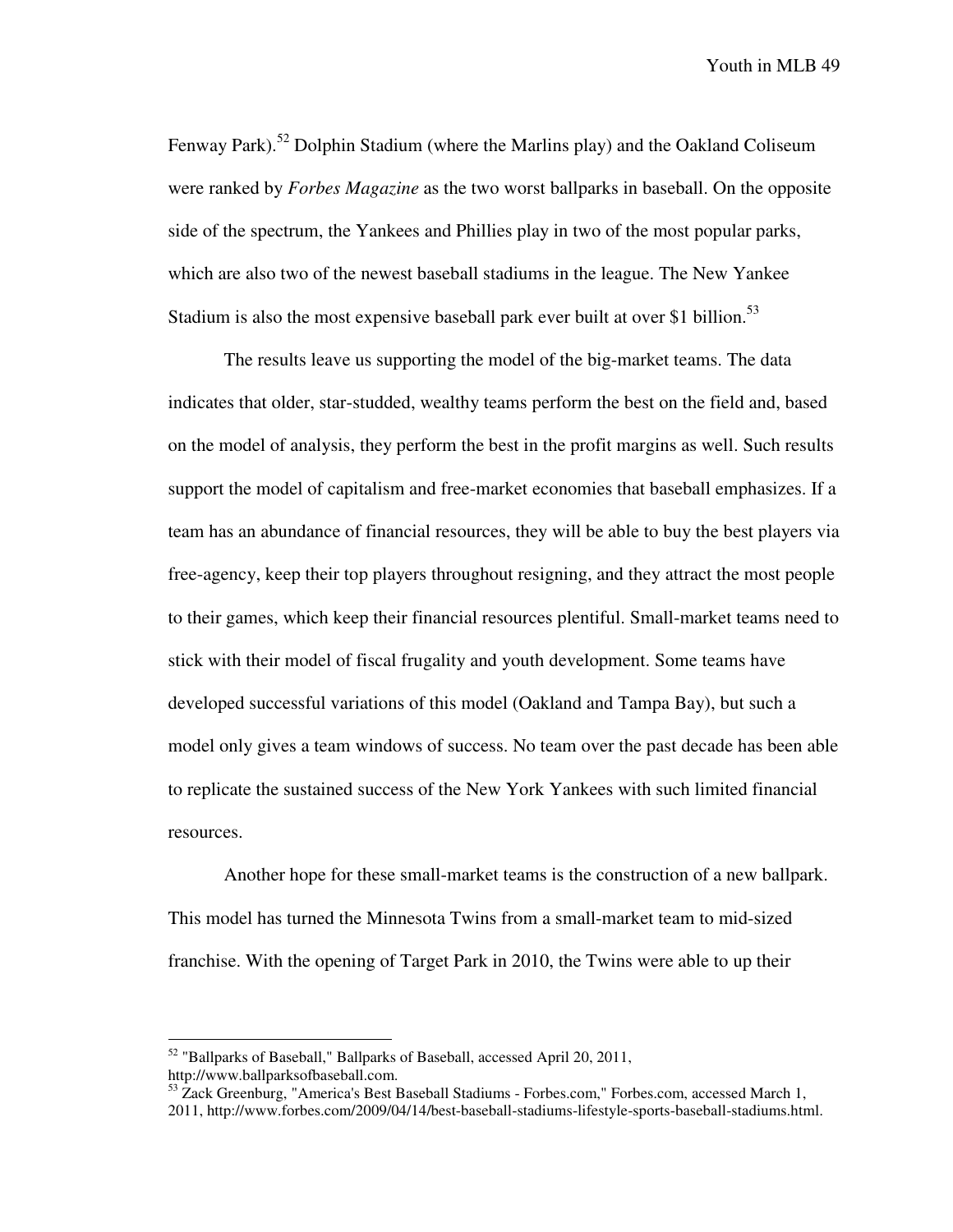payroll to \$97.5 million from \$65 million the year before.<sup>54</sup> With the opening of Target Park, the Twins signed All-Star catcher Joe Mauer to a \$185 million contract extension, the richest contract ever signed by a catcher. The Twins also generated an operating income of \$26.5 million in 2010, while upping their franchise value to an estimated \$490 million (up \$85 million from 2009).<sup>55</sup> However, the A's and Rays both currently are struggling to gain enough support to fund new ballparks, in spite of their success. With the current economic downturn and the struggling real estate markets, it seems unlikely that either team will be able to begin build a new ballpark for several years.

### Future Research

For future research, it is recommended that research be conducted to further analyze the importance of ballparks toward the financial success and prosperity of franchises. Future research should also be directed toward finding more meaningful predictors toward the economic success of teams (operating income or other measures). Such research will be invaluable toward the future of the business of Major League Baseball.

Individual analysis of player performance and age, independent of team performance, would be interesting to see the true value of young players within the greater context of baseball. While the results of this analysis indicate that younger players seem to be more useful as financial relief, future research may indicate otherwise.

<sup>54</sup> USATODAY. "2011 MLB Salaries by Team," USATODAY.com, accessed March 31, 2011, http://content.usatoday.com/sportsdata/baseball/mlb/salaries/team.

<sup>&</sup>lt;sup>55</sup> Forbes Magazine, "Forbes Valuations of the 30 Clubs in MLB," accessed March 31, 2011, http://www.bizofbaseball.com/index.php?option=com\_wrapper&Itemid=126.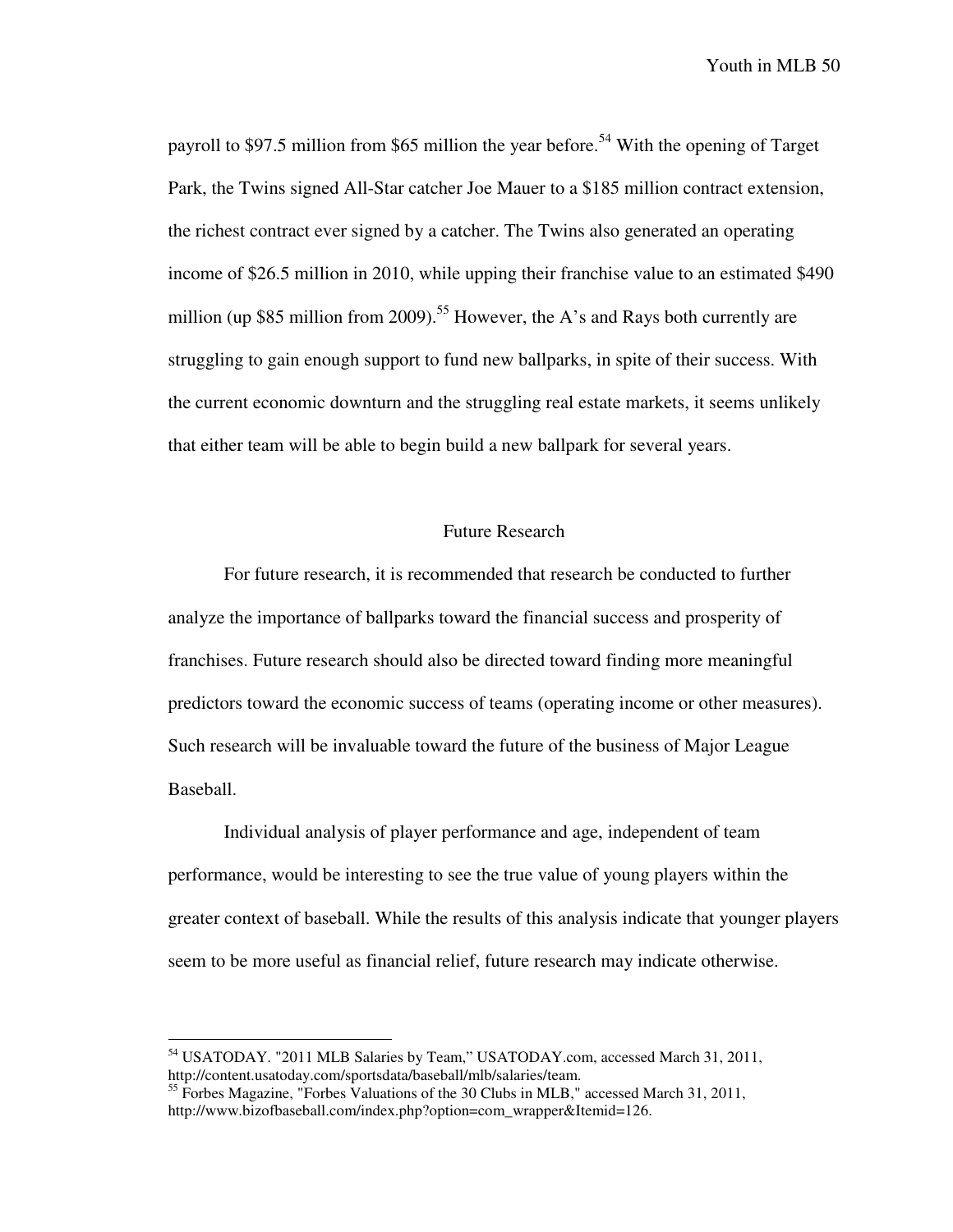Finally, future analysis should be directed toward management itself. Future research should focus on the characteristics that make management successful. Such characteristics would include financial characteristics, but also personal qualities that have allowed certain general managers to stay successful. It would be interesting to see how management approaches player development as well. Such an analysis would provide insight into why certain teams continuously produce excellent players and why others seem to fail.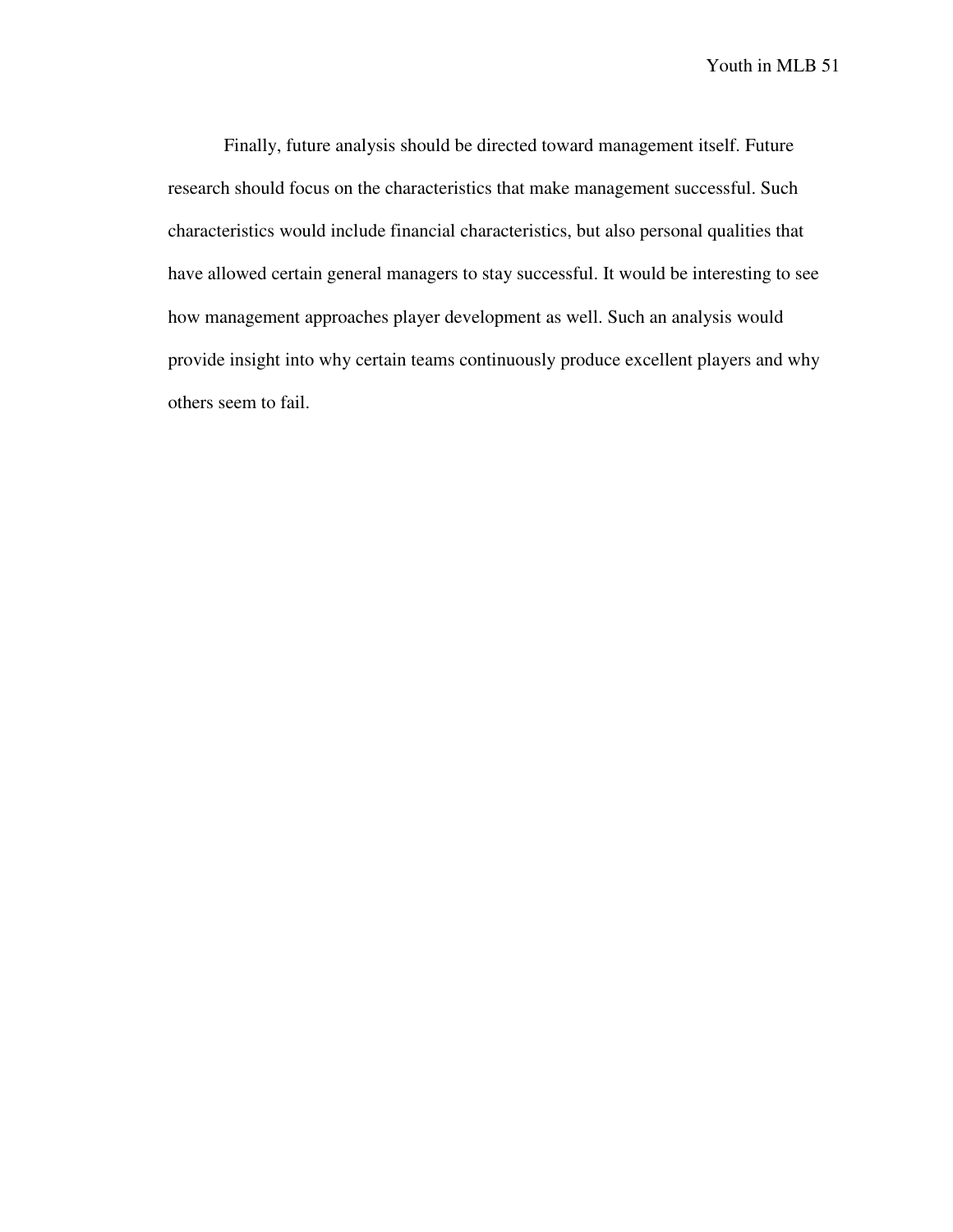#### **Chapter 5 - Case Study: All-Star for Prospect Trades**

No organization can be successful without successful players. These teams have had several all-stars come throughout their organizations, and, as mentioned earlier, they almost always leave the team during free-agency. But the business model of these organizations is to let these players walk, or if possible, trade them before they hit freeagency. Under the current collective bargaining agreement, teams are compensated for the loss of top players with draft picks. While the one-to-one addition system seems fair, teams often times attempt to try to exchange star players for multiple prospects. Over the past five seasons this trend has become increasingly frequent. Players that are on their way to free-agency are often times flipped for prospects in one-for-three/four/five player deals. These trades are often made to competing teams looking to try and add the missing piece to the championship puzzle. However, the question is how successful is this strategy? Teams that have gutted their farm systems for the prize of the trade market have rarely become the winners of the baseball season.

#### *C.C. Sabathia: Traded from the Cleveland Indians to the Milwaukee Brewers*

CC Sabathia was traded from the Rangers to the Milwaukee Brewers during the final season of his pre-free agency contract as the Brewers were preparing to make a run at the post-season. Sabathia was electric in Milwaukee, posting a 10-1 record over 16 starts<sup>56</sup> and pitching heroically on short rest for the final two weeks of the season. Milwaukee made the post-season, but the Brewers were eliminated in the first round of post-season play. Sabathia walked on to free-agency and signed with the New York Yankees. Under the terms of the original trade, the Brewers dealt four prospects, one

<u>.</u>

<sup>&</sup>lt;sup>56</sup> ESPN. "CC Sabathia Stats, News, Pictures, Bio, Videos," ESPN.com, accessed April 20, 2011, http://espn.go.com/mlb/player/\_/id/4553/cc-sabathia.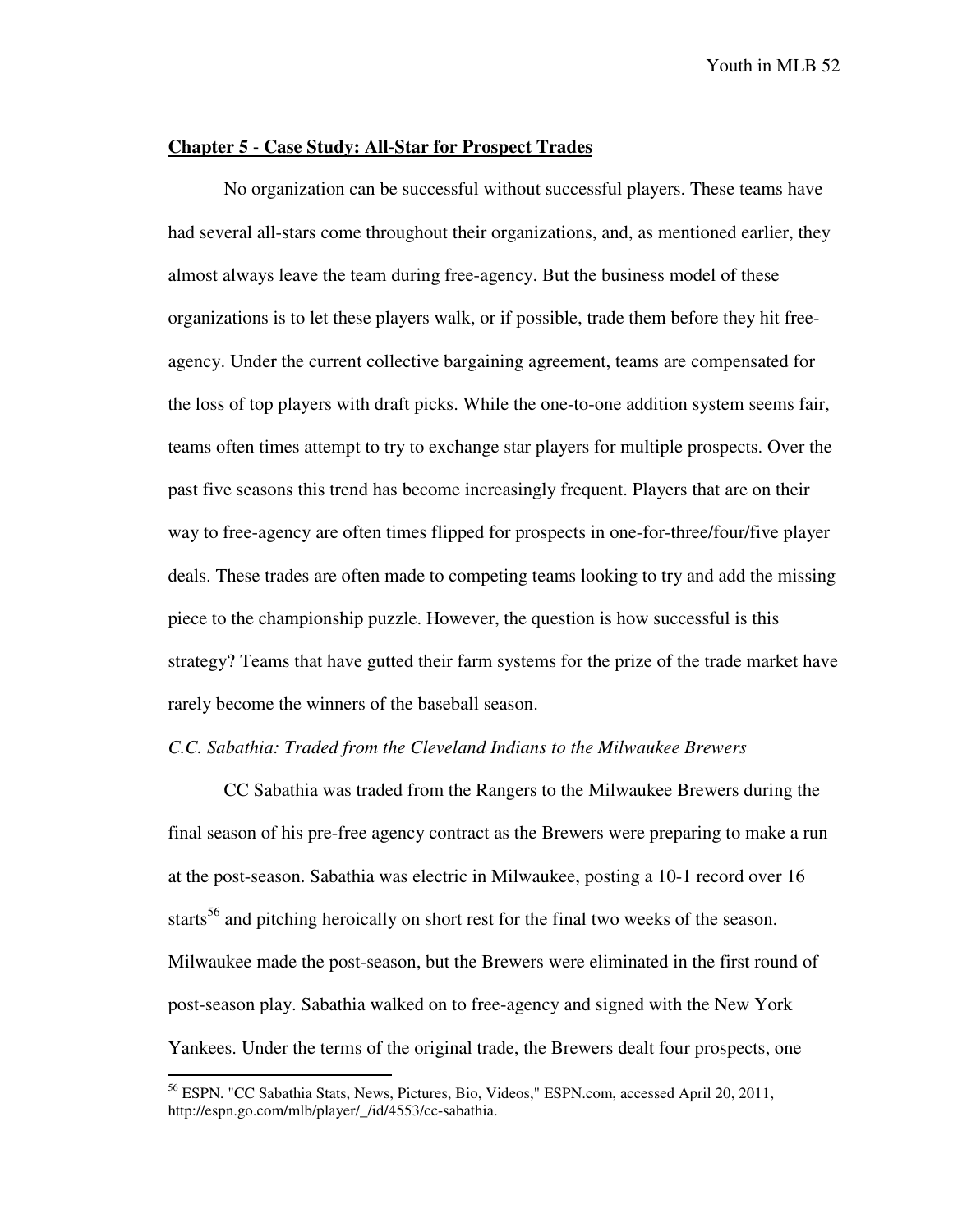(Matt LaPorta) was ranked among the best prospects in baseball, to the Cleveland Indians for Sabathia. LaPorta was the  $7<sup>th</sup>$  overall pick of the 2007 amateur draft and will be 26 years old heading into this season. LaPorta's career has hardly been of note. LaPorta has yet to play in a full-season and has not come close to putting up noteworthy numbers.<sup>57</sup> LaPorta still has time to develop into a good player, but the odds of success seem to dwindling. The lack of success for LaPorta seems to indicate that the Indians have lost in this deal. However, the Brewers may come out as the ultimate losers as they lost not only the players they traded for Sabathia, but Sabathia himself in exchange for unproven, unpredictable talent through compensation picks.

## *Johan Santana: Traded to the New York Mets from the Minnesota Twins*

 Johan Santana was once considered to be the unquestionable ace of Major League Baseball. Santana burst onto the scene as a success at the age of 24 when he posted an impressive 3.07 ERA, with an equally impressive 12-3 record for the Minnesota Twins in 2003. Following that season he would continue for four more seasons of pure dominance, winning two Cy-Young Awards, leading the league in strikeouts three consecutive years (2004-2006), averaging 17.5 wins, averaging 6.35 wins above the replacement level per season,<sup>58</sup> and capturing the Major League Pitching Triple Crown (leading the league in wins, ERA, and strikeouts). In spite of his great success, the Minnesota Twins were still a small-market team, with limited resources and a payroll of \$71 million, and the Twins elected to trade Santana before his final contract year in 2008.

 The New York Mets outbid the Boston Red Sox and traded four prospects to the Twins: Carlos Gomez, Phil Humber, Deolis Guerra, and Kevin Mulvey. The Mets were

<sup>&</sup>lt;sup>57</sup> www.baseball-reference.com.

<sup>58</sup> www.baseball-reference.com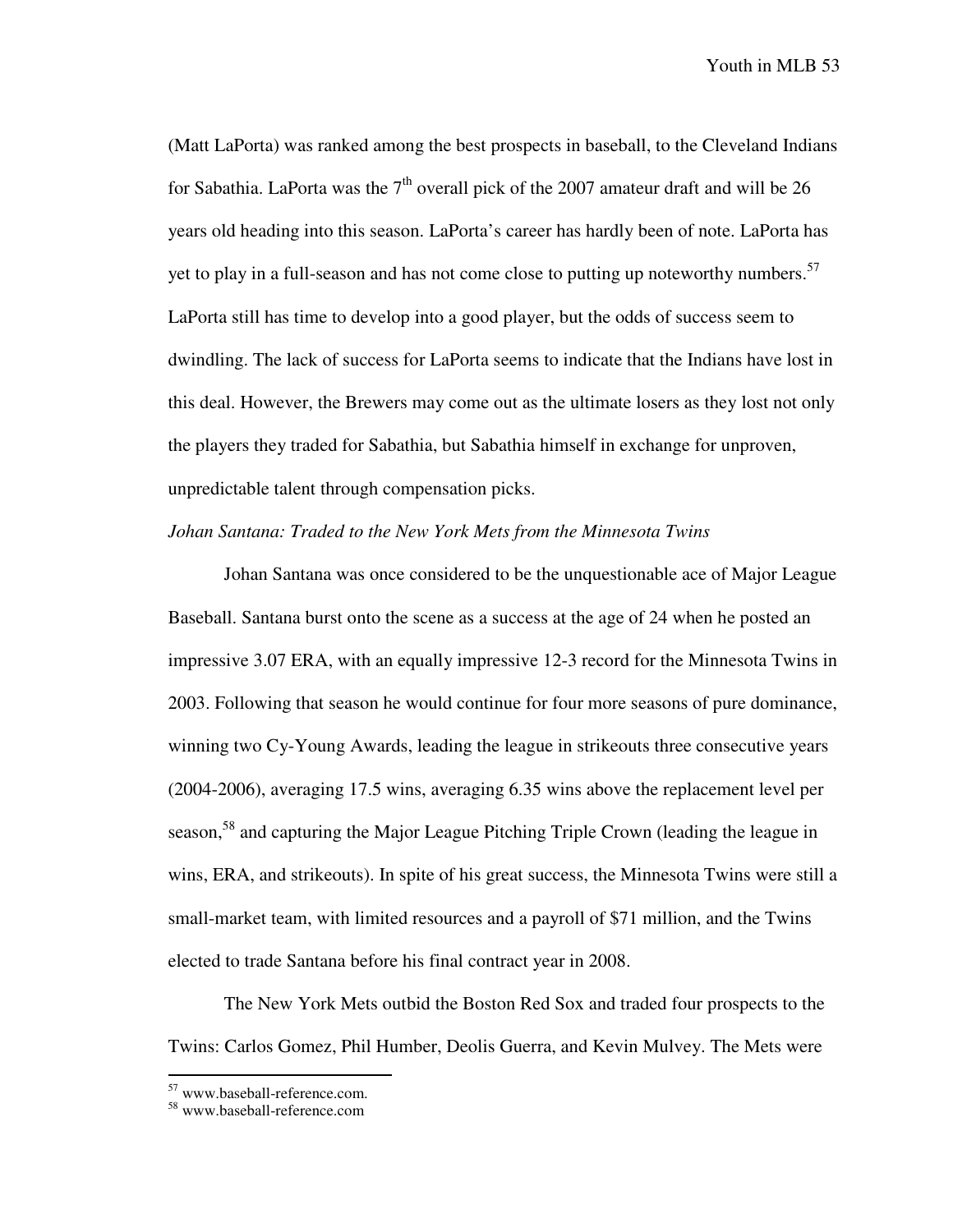also able to sign Santana to an extension of six years and \$137.5 million as a part of the deal. The results of this trade are not encouraging for the Minnesota Twins. While the Twins have still maintained a playoff competitive club, their sustained success has not been the result of their haul from the Santana deal. Only Guerra is still with the Twins organization, but he has not made it to the Major League level yet. In fact, only one player (Gomez) has managed to spend an entire season at the Major League level. Of the four players combined they have produced a combined Wins Above Replacement value of 1.4 for 2010, and none of them are highly regarded for the future at this point. Santana has gone on to pitch three seasons for the Mets. Santana has been overall a successful pitcher, posting a Wins Above Replacement value of 4.8 over his three seasons. However, Santana has been plagued with injury issues throughout his time with the Mets, and he has had the dissatisfaction of playing for a struggling franchise in the New York Mets, who have not made a post-season appearance since acquiring Santana. But the results speak for themselves, Santana has been infinitely more valuable to the Mets than any of the prospects that he was traded for.

### *Curt Schilling: Traded from the Arizona Diamondbacks to the Boston Red Sox*

 Curt Schilling's career in Arizona had resulted in their World Series title in 2001, but, following their title run, the Diamondbacks began regressing almost immediately. With Schilling's contract set to expire after the 2004 season, the Diamondbacks began looking to trade the Cy-Young Award winner in exchange for talent to rebuild the club. The Boston Red Sox stepped in and offered a package of pitchers: Jorge De La Rosa, Brandon Lyon, Casey Fossum, and prospect Michael Goss.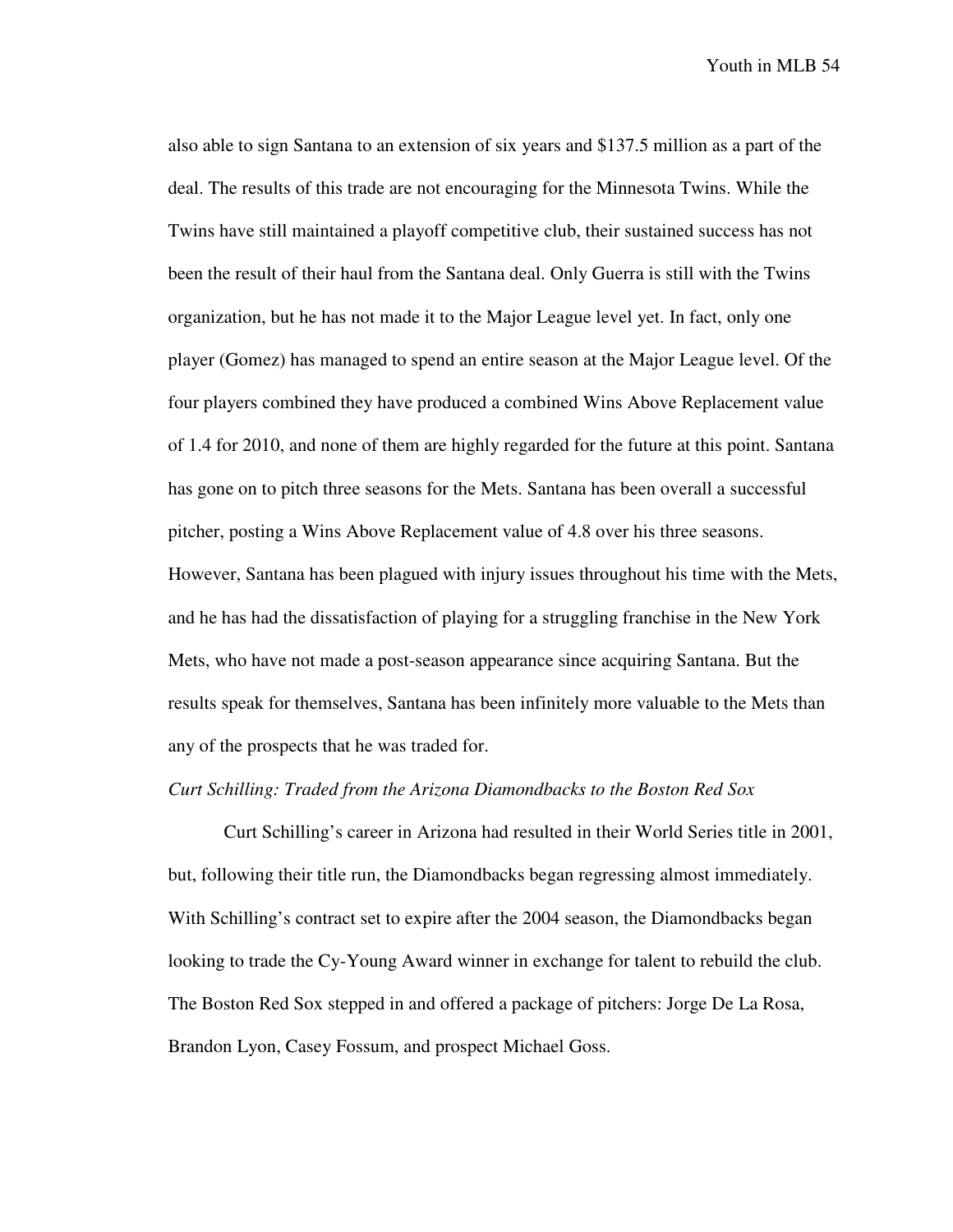The Red Sox can be labeled the clear winners of this trade. Six years later, not a single player involved in the trade is still with the Diamondbacks. De La Rosa has developed into a promising pitcher, but he now pitches for the Colorado Rockies after a series of dealings. Lyon would serve in the bullpen adequately, but never at an elite level. Fossum and Goss can be labeled as busts. On the other hand, Curt Schilling would lead the Red Sox to their first World Series title in 86 years in 2004, pitching heroically throughout a serious ankle injury that bled throughout his sock during Game 2 of the World Series. He would then go on to lead the Red Sox to another World Series title in 2007, sealing his Hall-of-Fame resume. Schilling will most likely be a first-ballot Hallof-Famer when his name comes up for election in 2012.

#### *Billy Beane and the Oakland A's: The Master Dealer*

The Oakland A's most famous member may be its general manager, Billy Beane. Beane has set a new standard of managerial prowess as the Oakland A's have been able to be one of the most successful franchises in Major League Baseball, despite having a payroll that has always fallen into the bottom-third of Major League clubs. The Oakland A's have made the post-season five times over the previous decade and compiled winning records in eight seasons. The A's are also well known for being the subject of the national bestseller, *Moneyball*, which focused on the team's unorthodox approach to management and player evaluation.

Billy Beane and the Oakland A's have been among the most successful teams of this past decade because of their unorthodox approach and creativity. One of Beane's was most famous moves came when dealing away two-thirds of his prized "Big Three" for prospects and continuing to compete. Oakland's "Big Three" were pitchers Tim Hudson,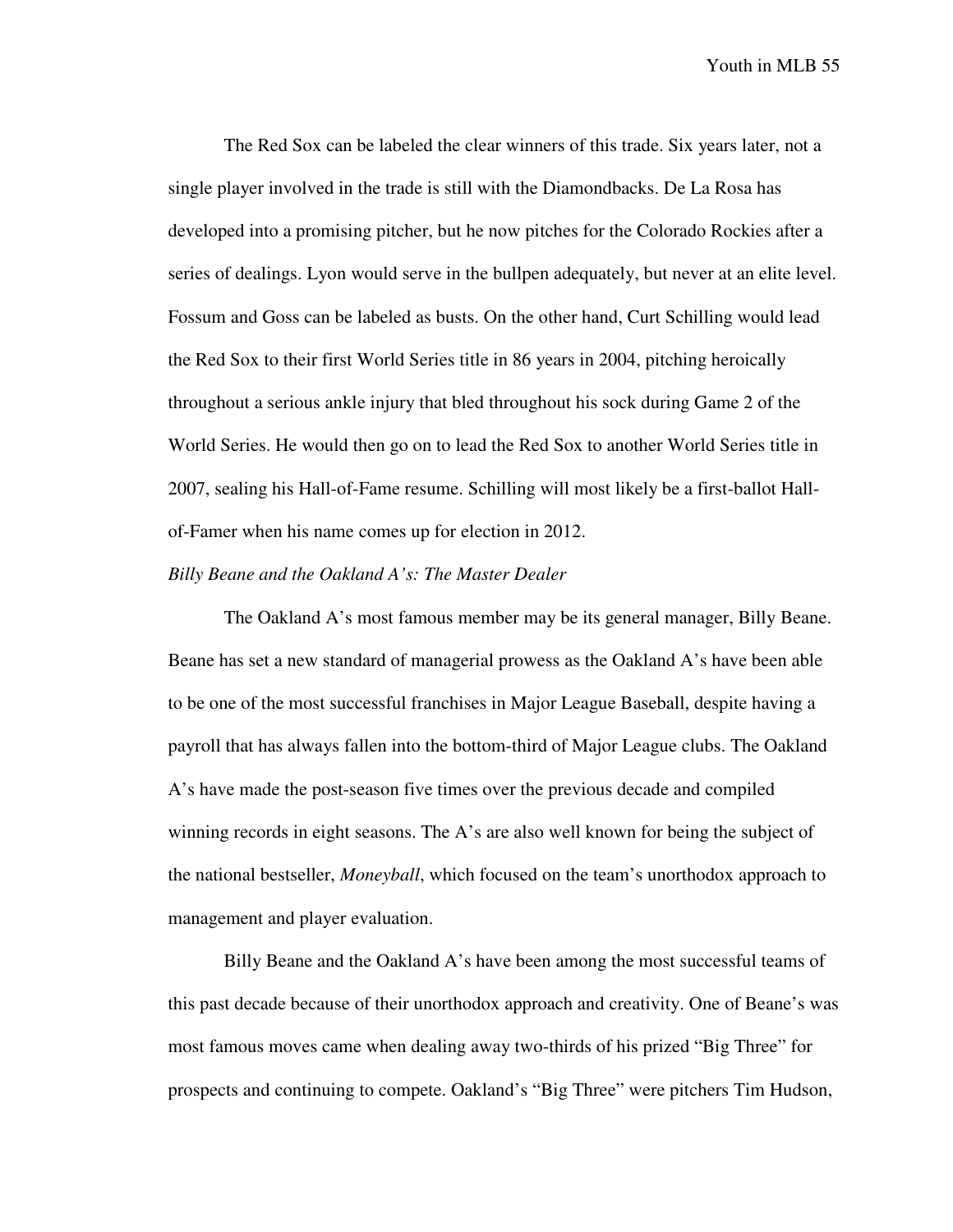Mark Mulder, and Barry Zito. All three were All-Stars multiple times during their tenure with the A's and perennial Cy-Young Award contenders. However, as free-agency lurked with the three pitchers, the A's looked to make the most of their assets.

Pitchers Tim Hudson and Mark Mulder were traded within 2 weeks of each other before the start of the 2005 baseball season. Hudson's trade ultimately did not create an impressive return for the ace. The key piece of the trade, Dan Meyer, was eventually waived by the A's after failing to record a win at the Major League level. Hudson has been a great success to the Atlanta Braves overall, averaging a Wins Above Replacement value of 2.88 over six seasons.<sup>59</sup> However, Mulder's trade turned into a great success for Oakland and colossal failure for the St. Louis Cardinals. Mulder's trade produced two future starters for the A's: Daric Barton and Dan Haren. Haren would go on become an All-Star with the A's, and Barton is the team's current starting first baseman. The Cardinals got only 55 games out of Mulder over four seasons, which were plagued with injuries. Despite numerous comeback attempts, Mulder has not played at the Major League level since the 2008 season, essentially ending his career at only 30 years old. $^{60}$ 

Haren would ultimately be traded to the Arizona Diamondbacks for six players. Among the trade haul for Haren were Carlos Gonzalez and Brett Anderson. Carlos Gonzalez would be used in a 2009 trade to acquire perennial All-Star Matt Holliday, but has developed into a star after two seasons. Gonzalez finished third in the NL MVP voting in 2010 and was awarded the Gold Glove for his position. Brett Anderson is the current anchor of another deep, talented Oakland pitching staff that is expected to

<sup>59</sup> www.fangraphs.com.

<sup>60</sup> Boeck, Scott. "Mark Mulder says he's retired; now playing competitive golf," USATODAY.com, accessed April 20, 2011, http://content.usatoday.com/communities/dailypitch/post/2010/06/mark-muldersays-hes-retired-now-playing-competitive--golf/1.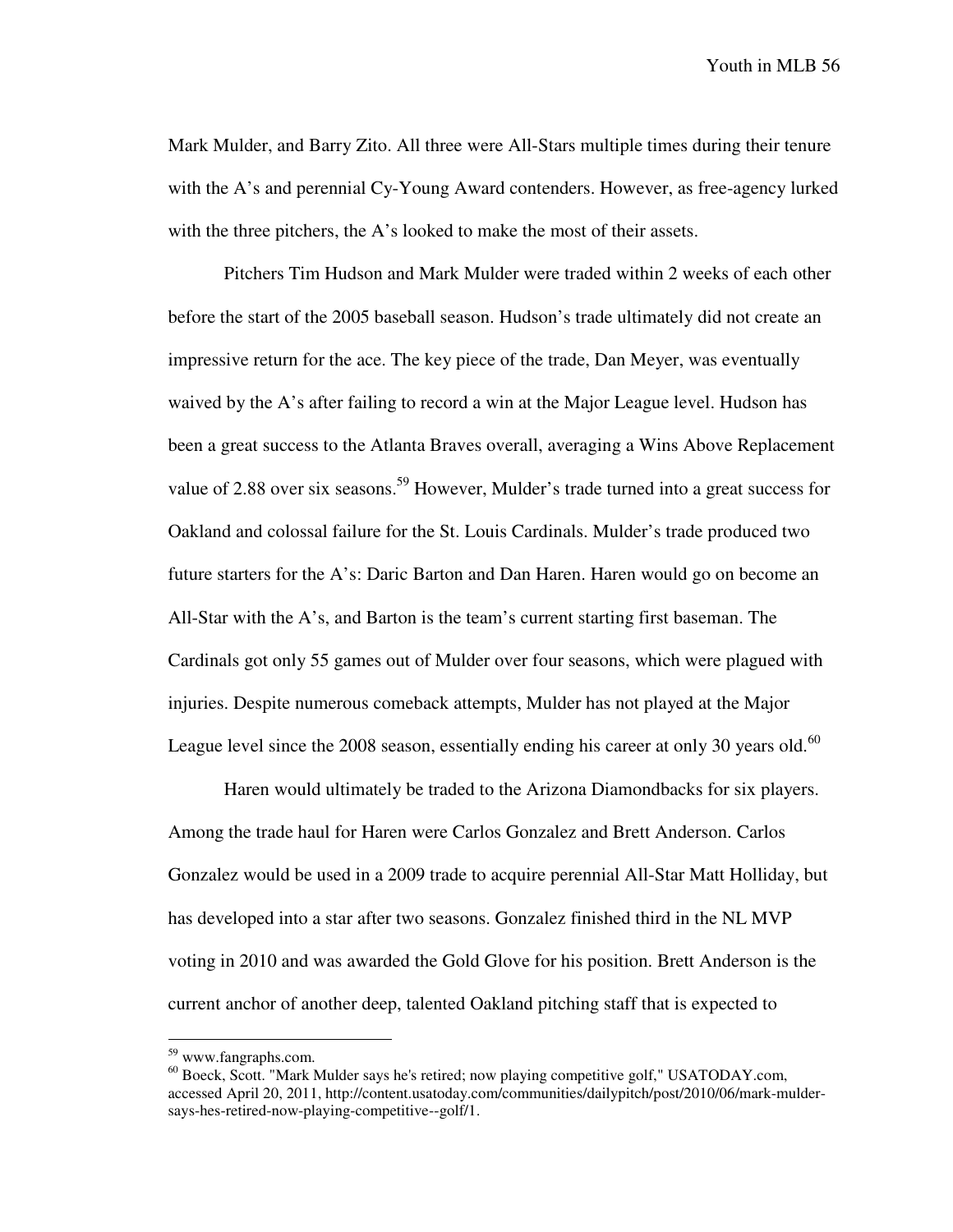compete for another post-season berth. The Matt Holliday acquisition was intended to give the A's a trade chip for the mid-season trade deadline, which he did. The A's once again made a deal to acquire more prospects.

 The lone remaining member of the original "Big Three," Barry Zito was unceremoniously let go and signed with the neighboring San Francisco Giants in 2008. Zito signed the most expensive contract ever for a pitcher at 7-years worth at least \$126 million. Zito has been a complete failure since his arrival in San Francisco, failing to return to the All-Star game, and he was left off the Giants' post-season roster during their World Series title run in 2010.

 Billy Beane and the A's are frequent movers in the trade market. They have had their successes and failures. But most importantly, they show to be the only team, of the above-mentioned cases, that has been able to create successful trades for all-star players. The trades of Mark Mulder and Dan Haren have been rare examples of the past decade where a team has lost an all-star and replaced him with not even serviceable players, let alone an all-star. The Schilling, Santana, and Sabathia deals can be looked at as major losses to the teams that lost their super-stars. These also serve as examples of how youth is over-valued more than it needs to be in baseball today. An all-star is a rare player to have, and, as shown by the regression analysis, play a significant role in the on-field success of an organization. Furthermore, despite being frugal, the operating income of a team is still heavily reliant on the amount of financial investment made on a ball club.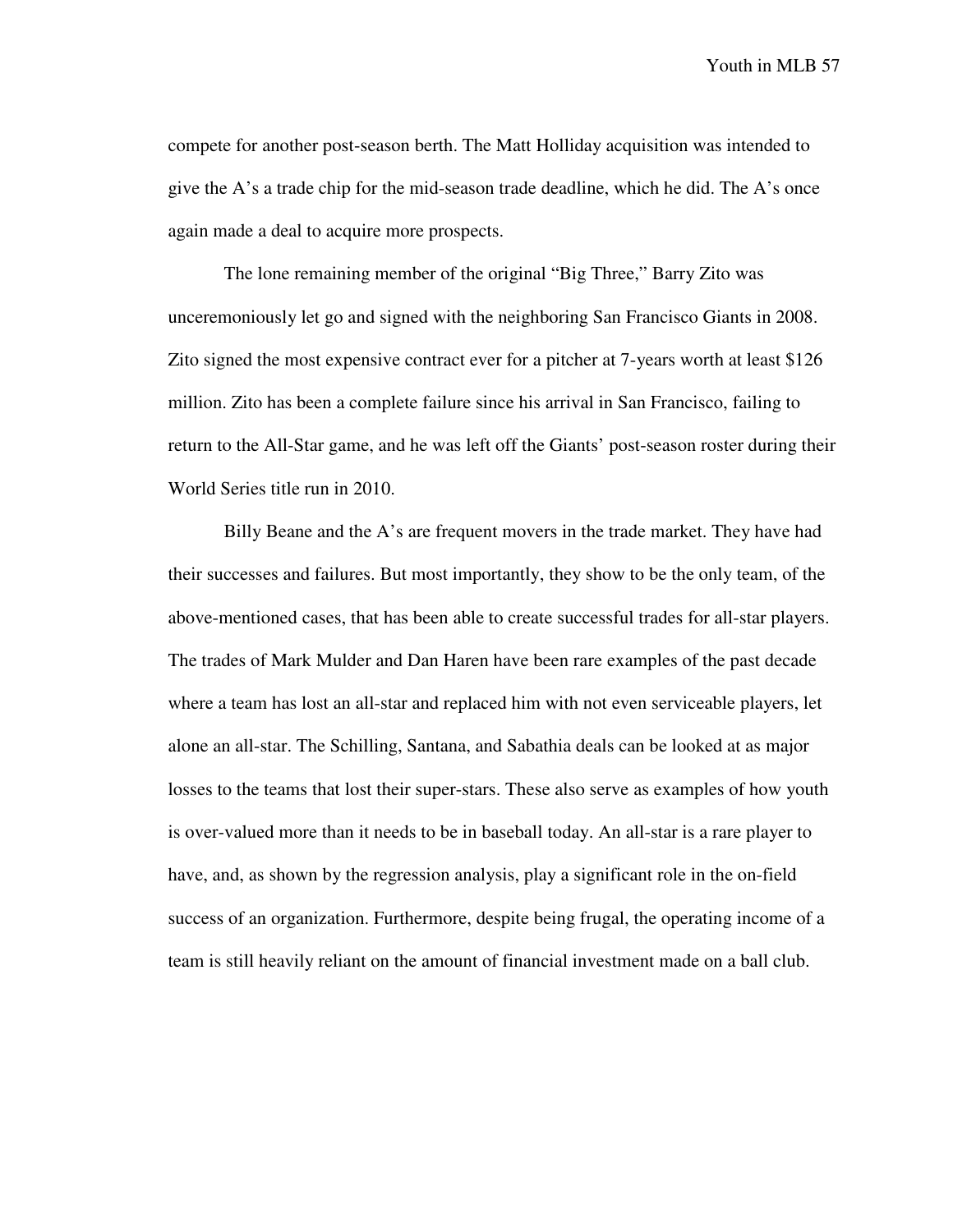### **Chapter 6 - Final Thoughts**

 $\overline{a}$ 

 The purpose of this thesis was to analyze the current management structures that exist within baseball. Today youth is stressed so much, but, as this thesis has shown, it appears that baseball today is truly over-valuing the potential of players. As shown by the case study analysis and regression analysis, on-field success is best maintained throughout the use of Major League-proven players. While their output may decline throughout their 30s, their trajectory is more predictable than a minor league prospect. Teams that have the opportunity to acquire an All-Star-caliber player throughout trade of prospects should almost always take such deals. Simple statistics even emphasize this fact. If only 68 players are selected to the All-Star game and 750 players are on opening day rosters, less than 10% of players in Major League Baseball are "stars." If we take into consideration the fact that every team has to be represented and, as a result, a few players are not statistically a superstar, which leaves an even smaller percentage of true stars.

Ten years ago, Baseball America ranked their top 100 prospects. Today, the top 100 players in baseball who were prospects in 2001 look very different. In total there were 76 different players among the two lists, with 24 players being on both lists. This means that only 24% of players in the top 100 from 2001 were ranked among the top 100 players ten years later (*see Appendix E*).<sup>61</sup> Perennial All-Stars such as Hanley Ramirez and Matt Holliday went unranked, while players like Corey Patterson, who today are unknown to the common fan, were ranked at the top of the list. Some players have crossed over between lists, but the results show that the future of prospects is uncertain.

 $<sup>61</sup>$  Sam Miller, "Baseball America's top propects, 10 years later," Angels blog - The Orange County</sup> Register, accessed April 1, 2011, http://angels.ocregister.com/2011/02/23/baseball-americas-top-prosects-10-years-later/73283/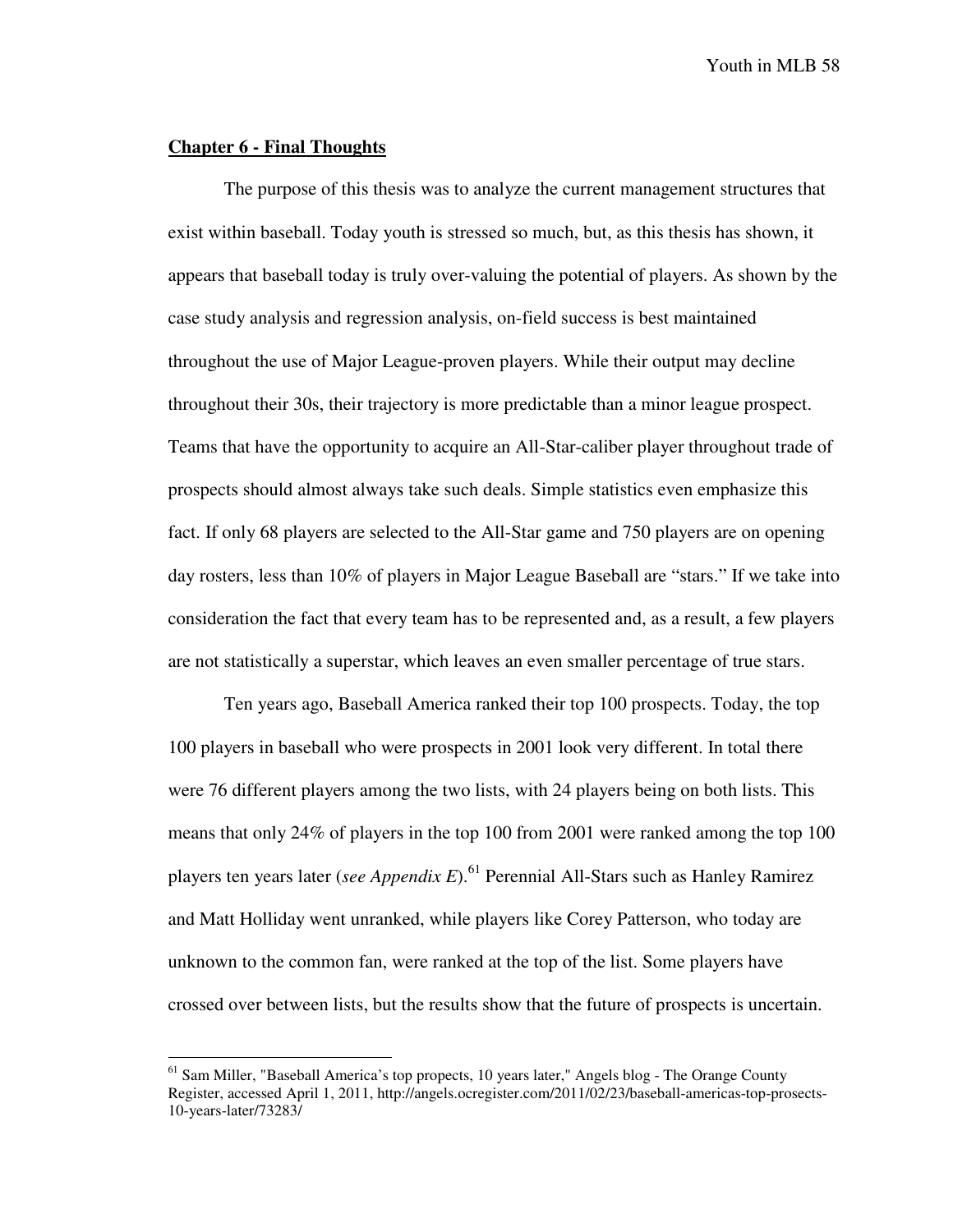Such uncertainty makes it hard to compete with the guaranteed performance of a proven Major League player.

However, there is a justified position for the stance of teams that have dealt away their All-Stars. Financially, it makes the most sense for a team that is seemingly unable to re-sign a player to deal him away for whatever prospects they can acquire. In the case of these deals, teams must ask themselves if it is worth taking two first round draft picks or possibly as many as five prospects. Such a proposition depends on the position of the organization, and the timing of their windows. If a window or competitiveness is near, it may be best to acquire prospects from a team in a trade, who are likely to be closer to the Major League level than throughout the draft. It is also easier to predict a career trajectory of a player with more data, which favors minor league prospects.

Another justification for trading away All-Stars is that, based on the model of analysis, a team will need at least two All-Stars to be seriously competitive. Seventeen out of twenty-one teams with two or more All-Stars produced winning records. No team with one All-Star produced a winning record in baseball last year. And no team with one All-Star had a better record than any team with multiple All-Stars. The failure of these teams can be tied to the fact that they simply do not even have a player of All-Star caliber, and was selected by mandatory representation. Two All-Stars eliminates the mandatory requirement, which can be interpreted to mean that a team with two or more All-Stars truly has two of the best players in baseball.

Without two All-Star caliber players, it seems very unlikely that a team can compete. However, it is difficult to even pinpoint who will be among the best in the league from year-to-year. In analyzing the 2009 and 2010 baseball seasons, it was found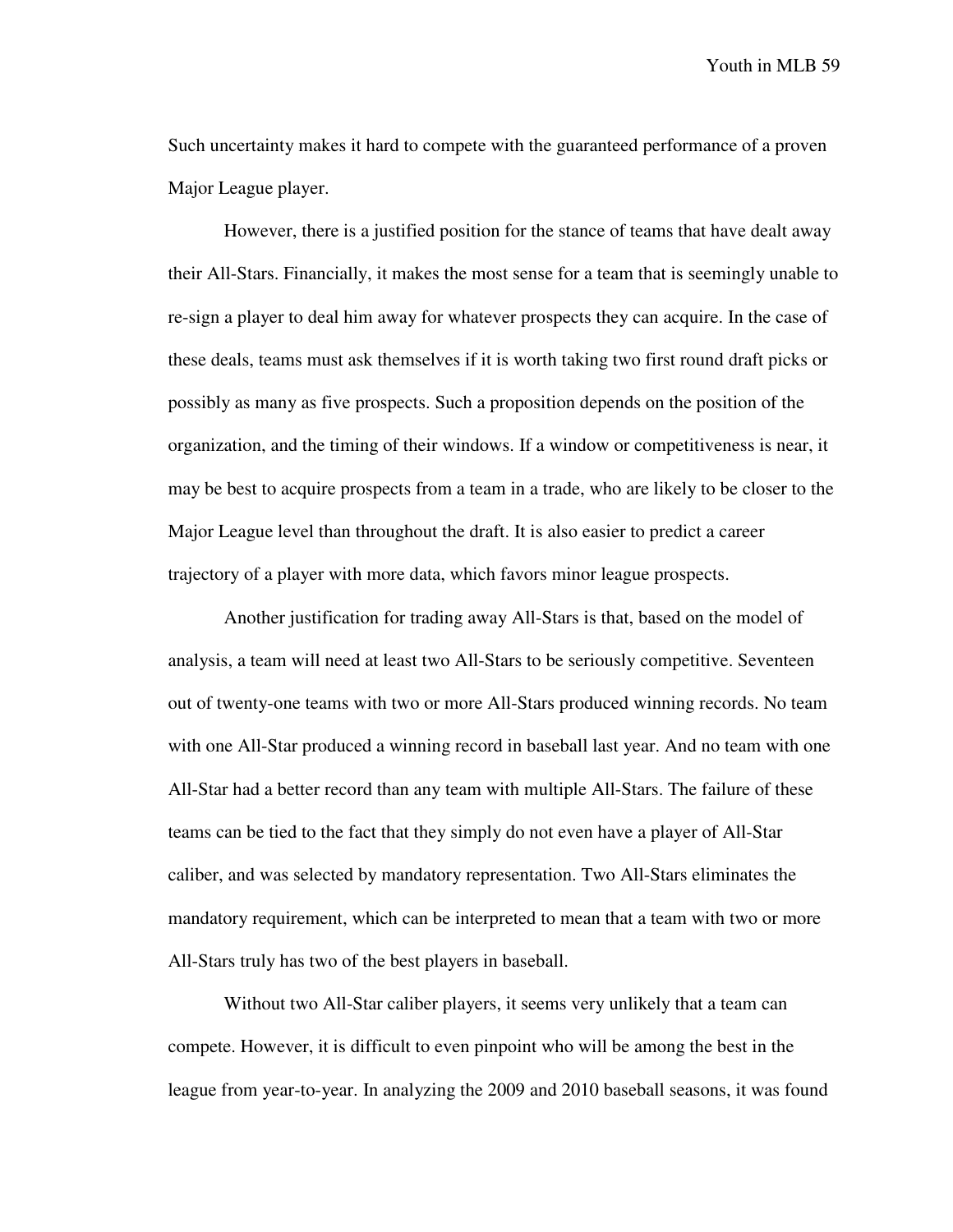that 24 of the top-50 players in Wins Above Replacement value from 2009 were also ranked in the top-50 the following season, with only two players repeating top-ten performances (Evan Longoria and Albert Pujols).<sup>62</sup> Nearly fifty percent odds are not encouraging, but they are not discouraging either. Furthermore, the career successes of many of these players were not predicted originally, as shown in the analysis of Baseball America's top-100 prospects.

While this model of analysis supports the actions of such teams as the New York Yankees, there is still a tremendous financial risk to signing players to long-term deals out of free-agency. Repeat success out of free-agency is rare, and it is a huge financial risk to sign players to maximum deals with the expectation that they will decline as their careers progress. Such tactics are inefficient for any team model, and they leave teams committed to a player. And in some cases teams are left with a very expensive bench player. However, in a sport where reaching base forty-percent of the time is considered to be an excellent accomplishment, perhaps these teams are in the right. Some elite production is better than no time of elite production. And the quickest, safest way to acquire elite production is to select players with a history of elite production at the Major League level. Prospects take time to develop, and, even then, there are no guarantees that they will meet their expectations. Fans are impatient. No one wants to be told to wait until the next season. But without the capital to invest in such players, a team has no choice but to play the waiting game. It may not be as glamorous or as financially profitable as the other side of the spectrum, but it is the method that many teams live by today.

 $62$  Appendix F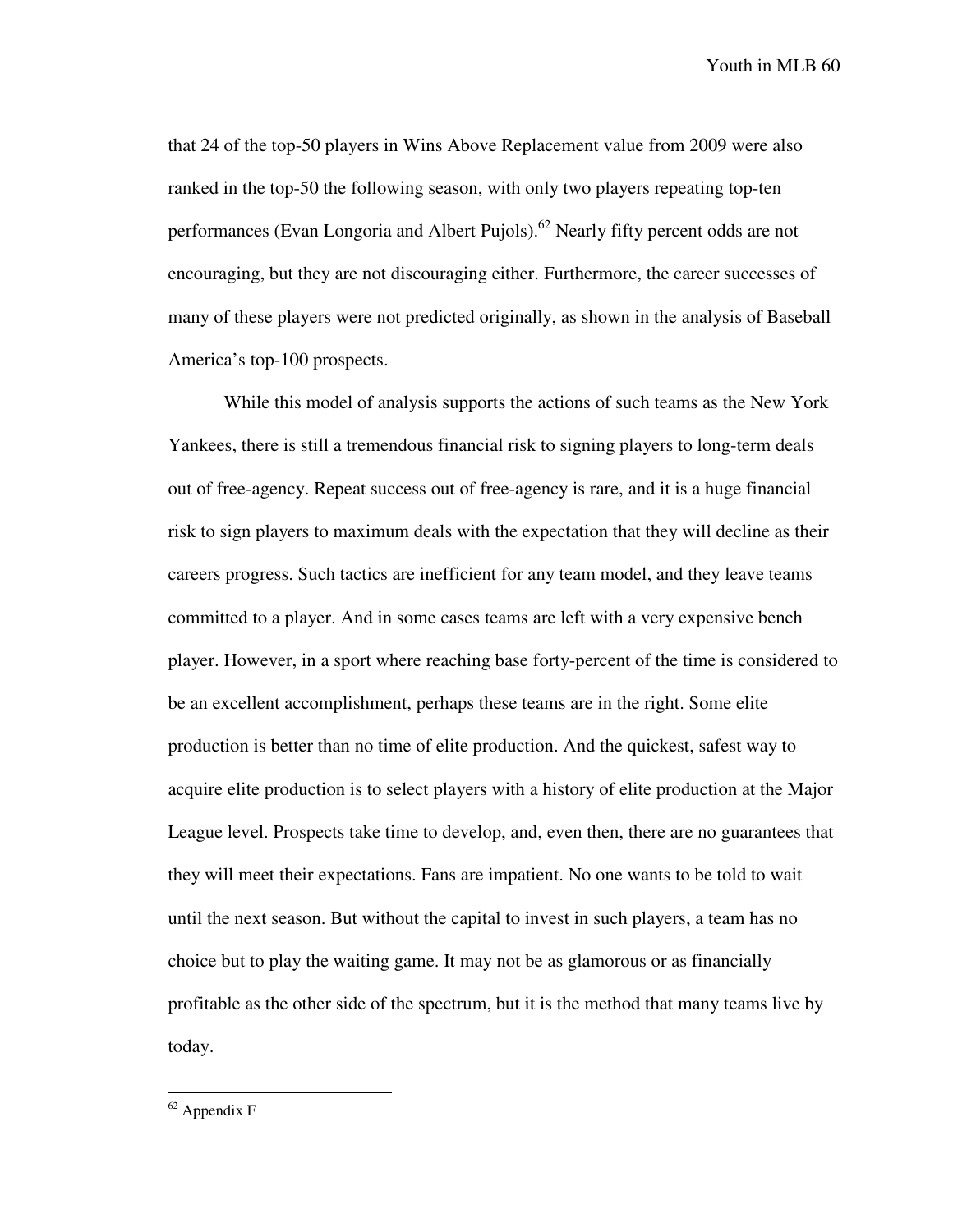The state of Major League Baseball as a league today is similar to the game itself. Teams experience streaks both positive and negative. With the exception of a select few teams, the majority of teams will experience momentary success before they decline toward the cellar. Similarly players have their ups and downs, and, with the exception of a select few players, players will eventually decline from prominence. Such is the cycle of life as well. But in a sport where not making an out 40 percent of the time is considered to be excellent, reaching the playoffs three to four times in a decade cannot be considered a failure. For some franchises, that is all that they can hope for. These franchises live on hope and chance. They hope that their cheap, youth is talented enough, and that their potential for greatness will have a chance to compete with consistent, proven, well-paid veterans. It seems unfair, and it probably is. But every day we hear of the success of an individual beating the odds of the system and achieving greatness. Teams like the San Francisco Giants remind us of the American values of hard work and persistence, and that anything is possible.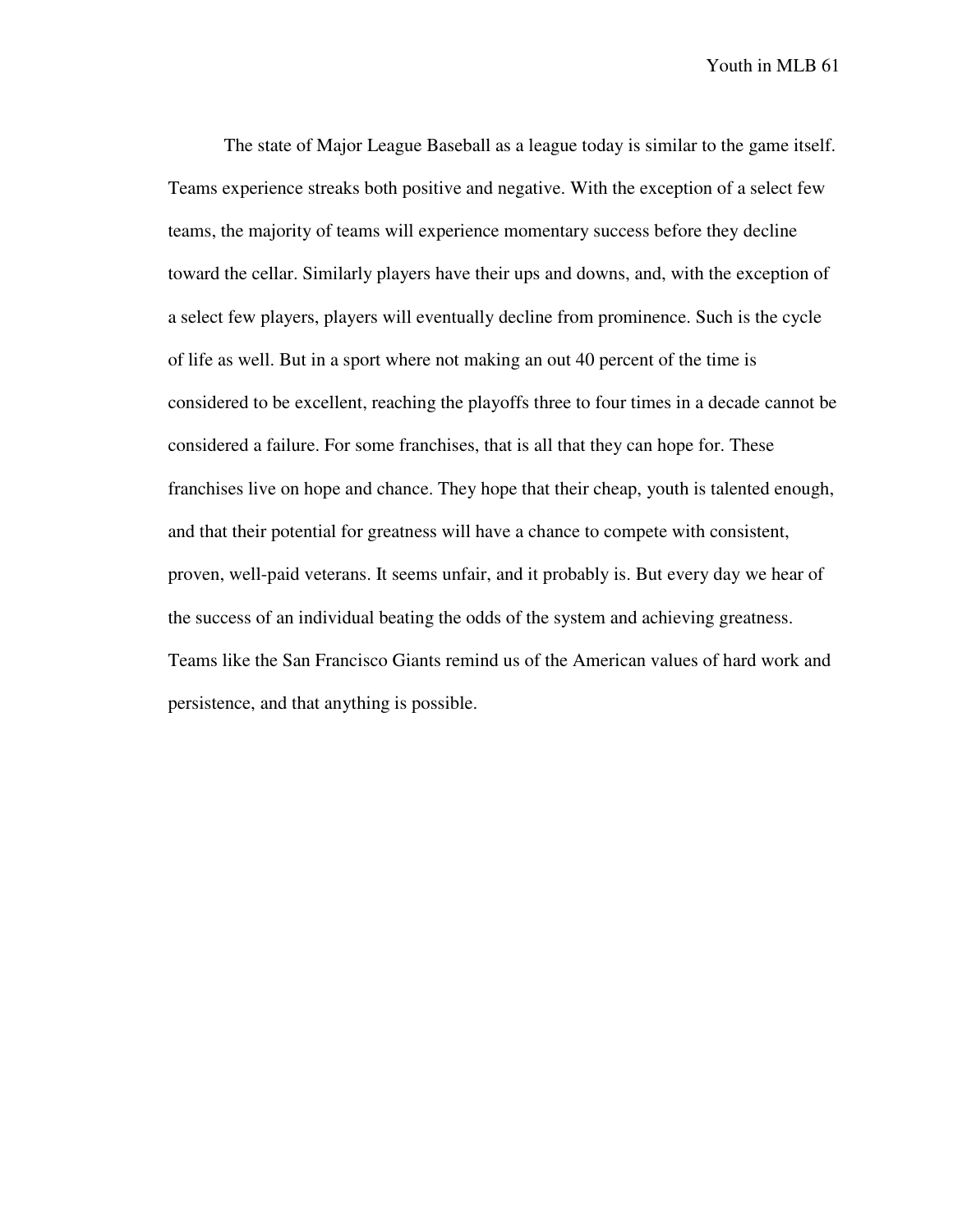## **Appendix A**

## **Independent Variables**

|             |        |            | All-           |                   |                |                  |             |             |
|-------------|--------|------------|----------------|-------------------|----------------|------------------|-------------|-------------|
| <b>Team</b> | Age    | FA/Team    | <b>Stars</b>   | <b>Trans/Team</b> | <b>Payroll</b> | 2010 Winning Pct | Op. Income* | <b>Wins</b> |
| <b>NYY</b>  | 29.648 | 14         | 8              | 27                | 206,333,389.00 | .586             | 25.7        | 95          |
| <b>BOS</b>  | 29.946 | 9          | 6              | 43                | 162,447,333.00 | .549             | $-1.1$      | 89          |
| <b>ATL</b>  | 27.888 | 11         | 6              | 24                | 84,423,666.00  | .562             | 22.2        | 91          |
| <b>TEX</b>  | 27.671 | $\sqrt{5}$ | 6              | 28                | 55,250,544.00  | .556             | 22.6        | $90\,$      |
| <b>STL</b>  | 28.315 | 10         | 5              | 15                | 93,540,751.00  | .531             | 19.8        | 86          |
| <b>LAD</b>  | 29.463 | 12         | 4              | 42                | 95,358,016.00  | .494             | 32.8        | 80          |
| <b>TBR</b>  | 27.768 | 5          | 4              | 25                | 71,923,471.00  | .593             | 6.8         | 96          |
| CIN         | 29.156 | 8          | 4              | 17                | 71,761,542.00  | .562             | 20.1        | 91          |
| PHI         | 30.667 | 12         | 3              | 30                | 141,928,379.00 | .599             | 8.9         | 97          |
| <b>DET</b>  | 28.865 | 8          | 3              | 14                | 122,864,928.00 | .500             | $-29.1$     | 81          |
| MIL         | 28.005 | 11         | 3              | 24                | 81,108,278.00  | .475             | 12.4        | 77          |
| <b>TOR</b>  | 29.882 | 9          | 3              | 36                | 62,234,000.00  | .525             | 3.6         | 85          |
| <b>NYM</b>  | 27.833 | 17         | $\overline{c}$ | 30                | 134,422,942.00 | .488             | $-6.2$      | 79          |
| <b>CHW</b>  | 29.625 | 8          | $\overline{c}$ | 16                | 105,530,000.00 | .543             | 27.6        | 88          |
| LAA         | 29.103 | 8          | 2              | 14                | 104,963,866.00 | .494             | 11.8        | 80          |
| <b>SFG</b>  | 28.715 | 14         | $\overline{c}$ | 22                | 98,641,333.00  | .568             | 29.9        | 92          |
| <b>MIN</b>  | 28.294 | 6          | $\overline{c}$ | 16                | 97,559,166.00  | .580             | 26.5        | 94          |
| COL         | 28.636 | 9          | $\overline{2}$ | 15                | 84,227,000.00  | .512             | 16.3        | 83          |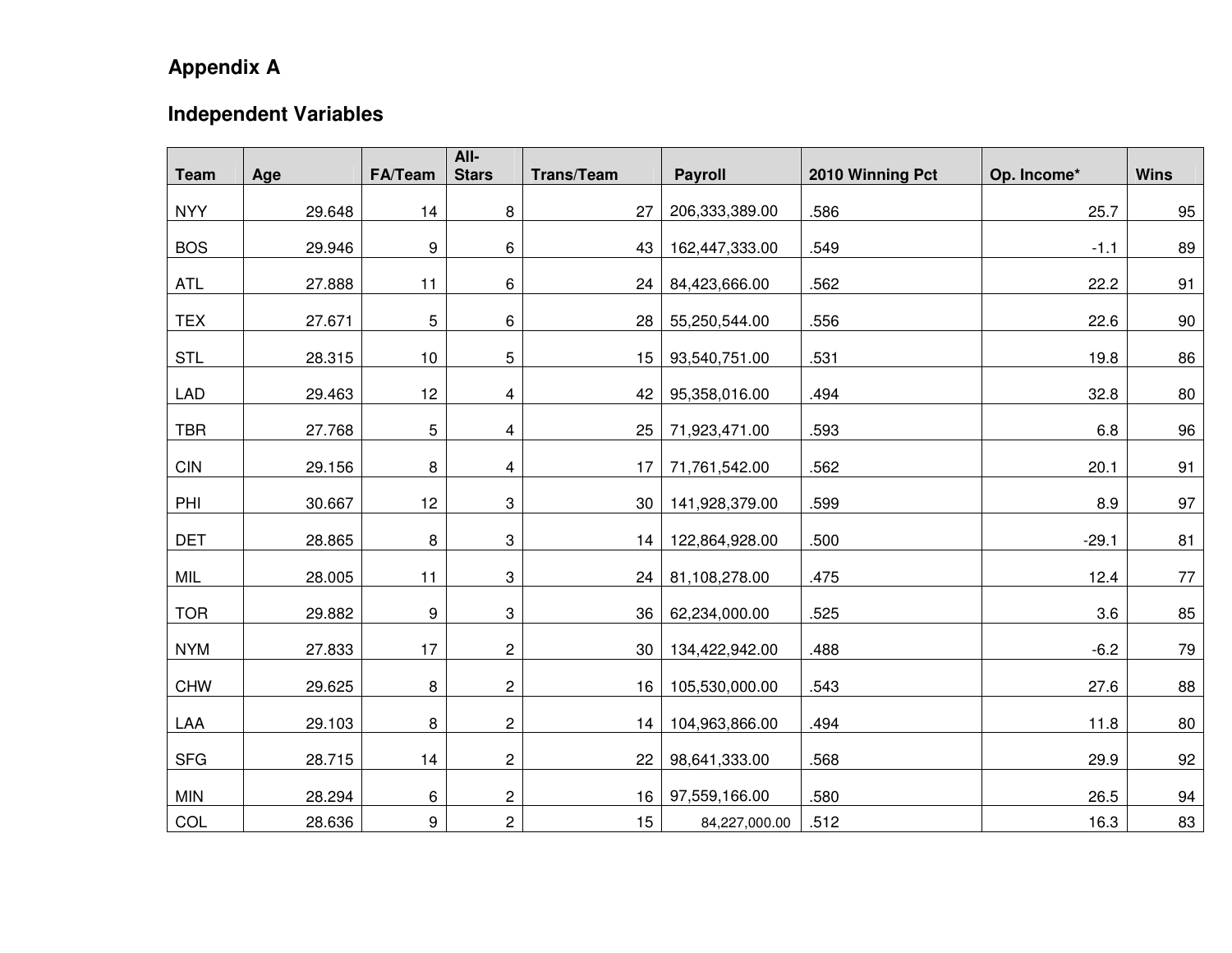# **Appendix A**

# **Independent Variables**

| <b>FLA</b>        | 27.331 | 6                | $\overline{c}$ | 22 | 57,034,719.00  | .494 | 20.2   | 80     |
|-------------------|--------|------------------|----------------|----|----------------|------|--------|--------|
| OAK               | 28.235 | 6                | $\overline{c}$ | 31 | 51,654,900.00  | .500 | 23.2   | 81     |
| <b>SDP</b>        | 29.548 | 6                | $\sqrt{2}$     | 17 | 37,799,300.00  | .556 | 37.2   | 90     |
| <b>CHC</b>        | 29.028 | 12               |                | 17 | 146,609,000.00 | .463 | 23.4   | $75\,$ |
| HOU               | 29.789 | 14               |                | 37 | 92,355,500.00  | .469 | 14.4   | 76     |
| <b>SEA</b>        | 28.735 | 9                |                | 30 | 86,510,000.00  | .377 | 9.9    | 61     |
| <b>BAL</b>        | 28.957 | 8                |                | 17 | 81,612,500.00  | .407 | 25.5   | 66     |
| <b>KCR</b>        | 29.006 | 8                |                | 30 | 71,405,210.00  | .414 | 10.3   | 67     |
| <b>WSN</b>        | 28.067 | 12               |                | 31 | 61,400,000.00  | .426 | 36.6   | 69     |
| <b>CLE</b>        | 28.057 | 8                |                | 25 | 61,203,966.00  | .426 | 12.1   | 69     |
| ARI               | 27.804 | 9                |                | 22 | 60,718,166.00  | .401 | 6.2    | 65     |
| <b>PIT</b>        | 26.99  | 8                |                | 34 | 34,943,000.00  | .352 | 24.6   | 57     |
| <b>MLB</b><br>Avg | 28.701 | $\boldsymbol{9}$ | 3              | 25 | 90,592,162     | .500 | 16.473 | 81     |

\* in millions of dollars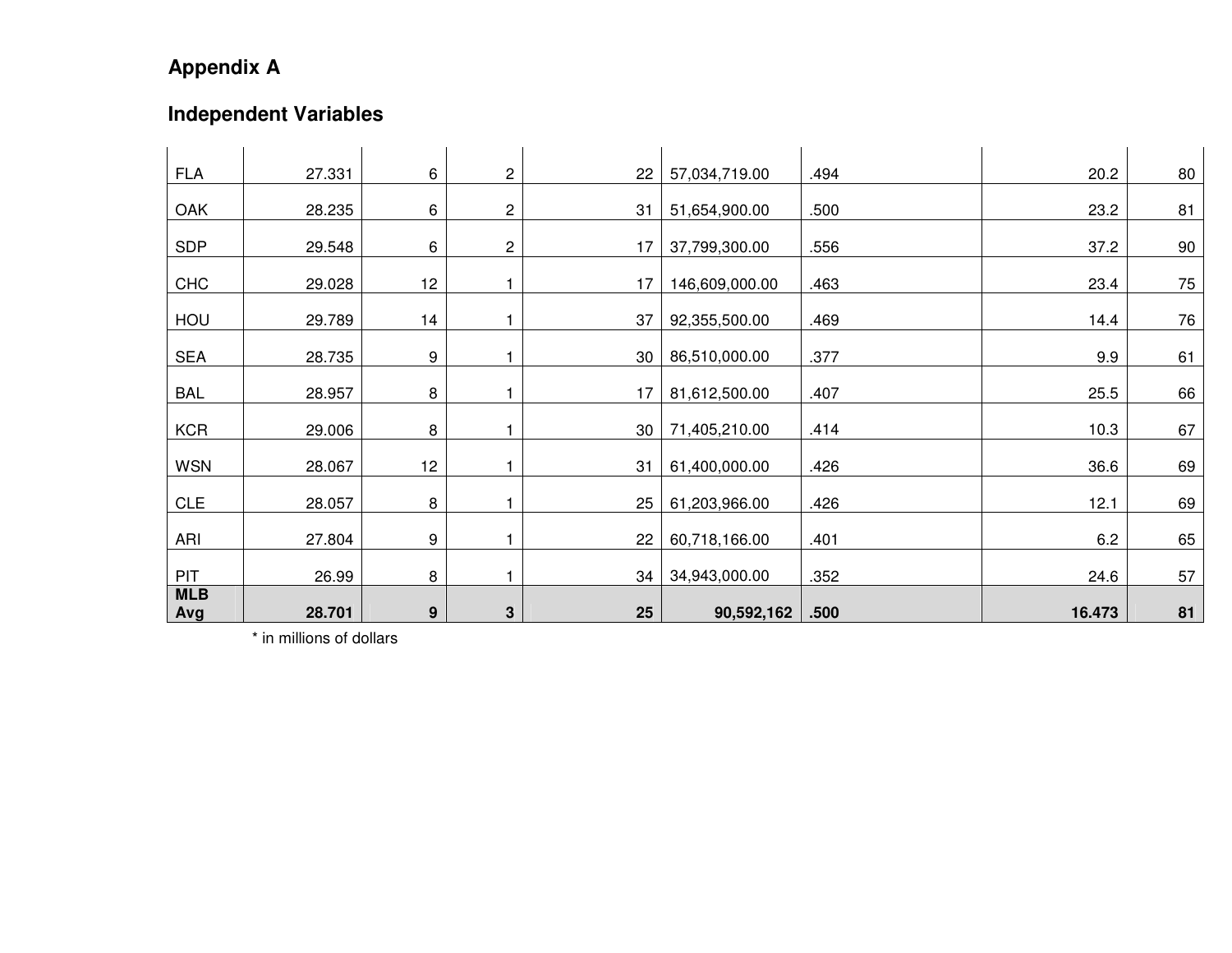# **Multiple Regression Analysis DV: Operating Income**

| <b>Model Summary</b> |                   |          |                   |                            |  |  |  |  |
|----------------------|-------------------|----------|-------------------|----------------------------|--|--|--|--|
| Model                | $\mathsf R$       | R Square | Adjusted R Square | Std. Error of the Estimate |  |  |  |  |
|                      | .351 <sup>a</sup> | .123     | .092              | .064750                    |  |  |  |  |
| $\overline{c}$       | .368 <sup>b</sup> | .135     | .071              | .065470                    |  |  |  |  |
| 3                    | .718 <sup>c</sup> | .516     | .460              | .049929                    |  |  |  |  |
| 4                    | .768 <sup>d</sup> | .590     | .524              | .046855                    |  |  |  |  |
| $\overline{5}$       | $.771^e$          | .595     | .511              | .047518                    |  |  |  |  |
|                      |                   |          |                   |                            |  |  |  |  |
|                      |                   |          |                   |                            |  |  |  |  |
|                      |                   |          |                   |                            |  |  |  |  |
|                      |                   |          |                   |                            |  |  |  |  |

a. Predictors: (Constant), Age

b. Predictors: (Constant), Age, FA

c. Predictors: (Constant), Age, FA, AS

d. Predictors: (Constant), Age, FA, AS, Transactions

e. Predictors: (Constant), Age, FA, AS, Transactions, Payroll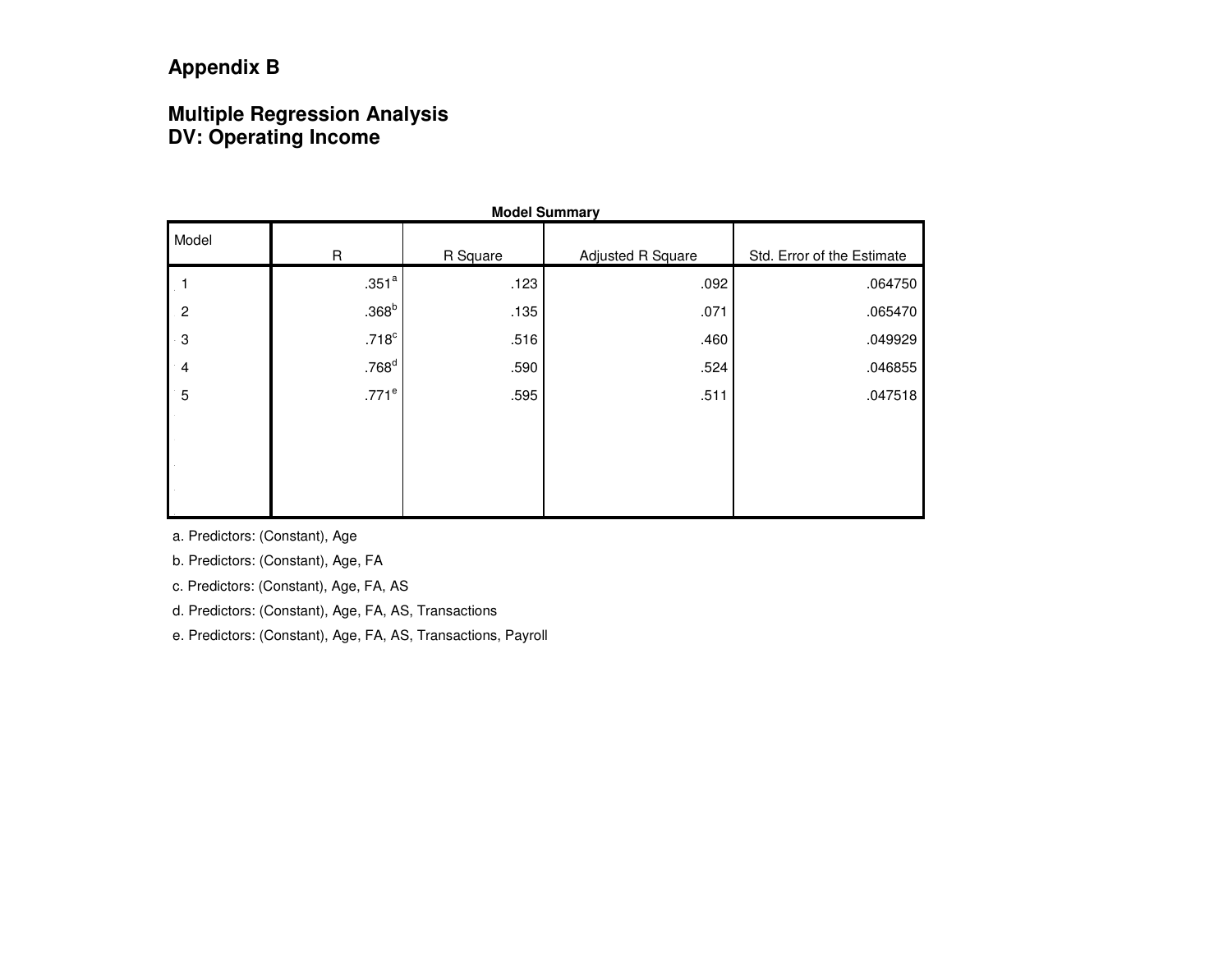# **Multiple Regression Analysis DV: Operating Income**

|                           |               |              | Coefficients <sup>a</sup>          |                                  |          |      |
|---------------------------|---------------|--------------|------------------------------------|----------------------------------|----------|------|
| Model                     |               |              | <b>Unstandardized Coefficients</b> | <b>Standardized Coefficients</b> |          |      |
|                           |               | B            | Std. Error                         | Beta                             | t        | Sig. |
|                           | (Constant)    | $-276$       | .392                               |                                  | $-.705$  | .487 |
|                           | Age           | .027         | .014                               | .351                             | 1.981    | .057 |
| $\sqrt{2}$                | (Constant)    | $-0.316$     | .401                               |                                  | $-786$   | .439 |
|                           | Age           | .029         | .014                               | .380                             | 2.053    | .050 |
|                           | FA            | $-.003$      | .004                               | $-115$                           | $-622$   | .539 |
| $\ensuremath{\mathsf{3}}$ | (Constant)    | $-174$       | .308                               |                                  | $-566$   | .577 |
|                           | Age           | .022         | .011                               | .289                             | 2.029    | .053 |
|                           | FA            | $-0.003$     | .003                               | $-128$                           | $-.907$  | .373 |
|                           | $\mathsf{AS}$ | .023         | .005                               | .624                             | 4.519    | .000 |
| $\overline{4}$            | (Constant)    | $-178$       | .289                               |                                  | $-617$   | .543 |
|                           | Age           | .024         | .010                               | .308                             | 2.302    | .030 |
|                           | FA            | $-.001$      | .003                               | $-.054$                          | $-0.391$ | .699 |
|                           | AS            | .024         | .005                               | .658                             | 5.040    | .000 |
|                           | Transactions  | $-.002$      | .001                               | $-0.287$                         | $-2.127$ | .043 |
| $\overline{5}$            | (Constant)    | $-266$       | .333                               |                                  | $-.799$  | .432 |
|                           | Age           | .027         | .012                               | .351                             | 2.248    | .034 |
|                           | FA            | .000         | .004                               | .007                             | .039     | .969 |
|                           | AS            | .026         | .006                               | .705                             | 4.490    | .000 |
|                           | Transactions  | $-.003$      | .001                               | $-.313$                          | $-2.164$ | .041 |
|                           | Payroll       | $-2.114E-10$ | .000                               | $-119$                           | $-0.554$ | .585 |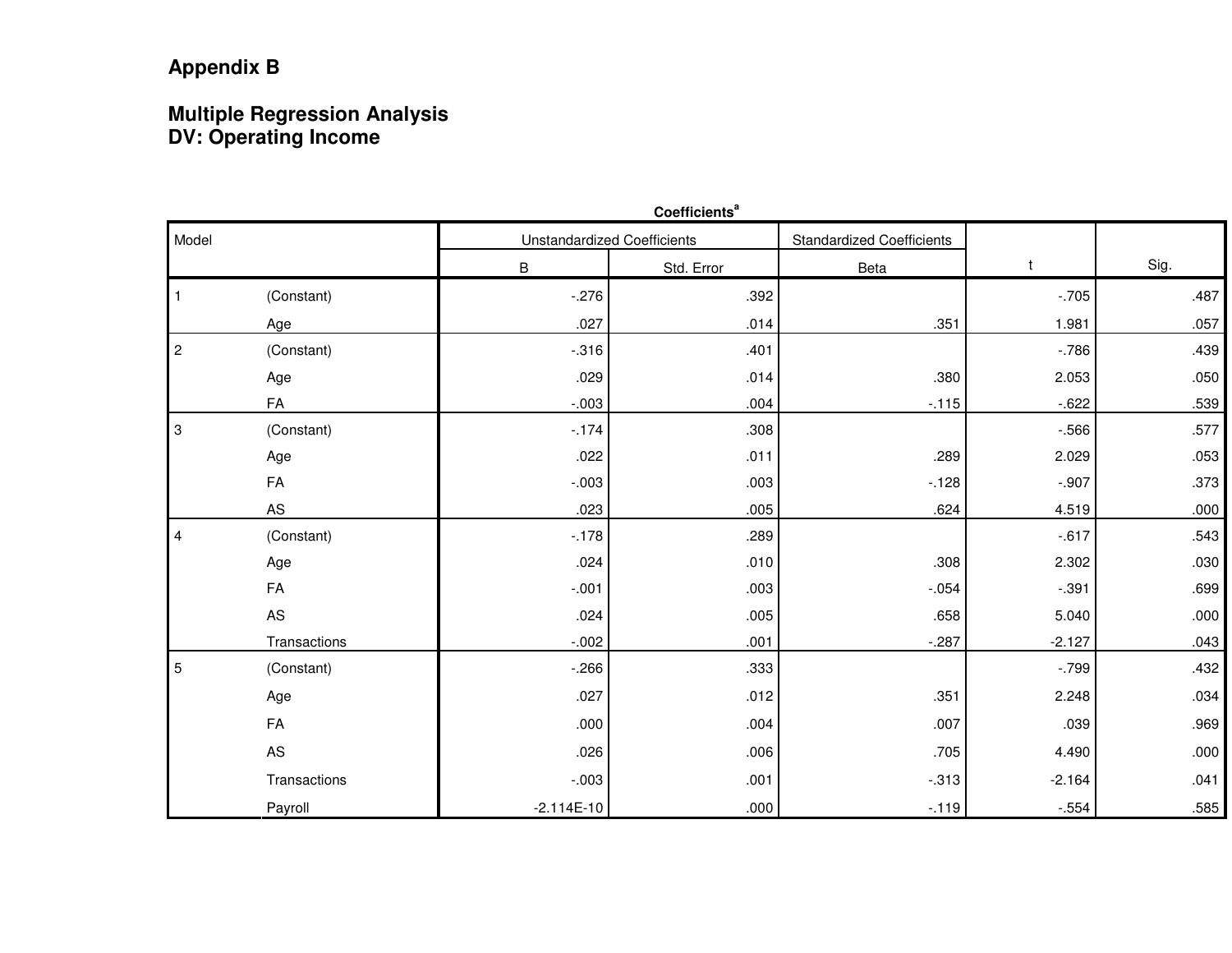## **Multiple Regression Analysis DV: Operating Income**

| <b>Model Summary</b> |                   |          |                   |                            |  |  |  |  |  |
|----------------------|-------------------|----------|-------------------|----------------------------|--|--|--|--|--|
| Model                |                   |          |                   |                            |  |  |  |  |  |
|                      | $\mathsf R$       | R Square | Adjusted R Square | Std. Error of the Estimate |  |  |  |  |  |
|                      | .051 <sup>a</sup> | .003     | $-0.033$          | 13.875962                  |  |  |  |  |  |
| $\overline{2}$       | $.058^{\rm b}$    | .003     | $-.071$           | 14.125706                  |  |  |  |  |  |
| 3                    | .061 <sup>c</sup> | .004     | $-111$            | 14.391480                  |  |  |  |  |  |
| 4                    | .070 <sup>d</sup> | .005     | $-154$            | 14.667931                  |  |  |  |  |  |
| $\mathbf 5$          | $.385^{\circ}$    | .148     | $-0.29$           | 13.849399                  |  |  |  |  |  |
|                      |                   |          |                   |                            |  |  |  |  |  |
|                      |                   |          |                   |                            |  |  |  |  |  |
|                      |                   |          |                   |                            |  |  |  |  |  |
|                      |                   |          |                   |                            |  |  |  |  |  |

a. Predictors: (Constant), Age

b. Predictors: (Constant), Age, FA

c. Predictors: (Constant), Age, FA, AS

d. Predictors: (Constant), Age, FA, AS, Transactions

e. Predictors: (Constant), Age, FA, AS, Transactions, Payroll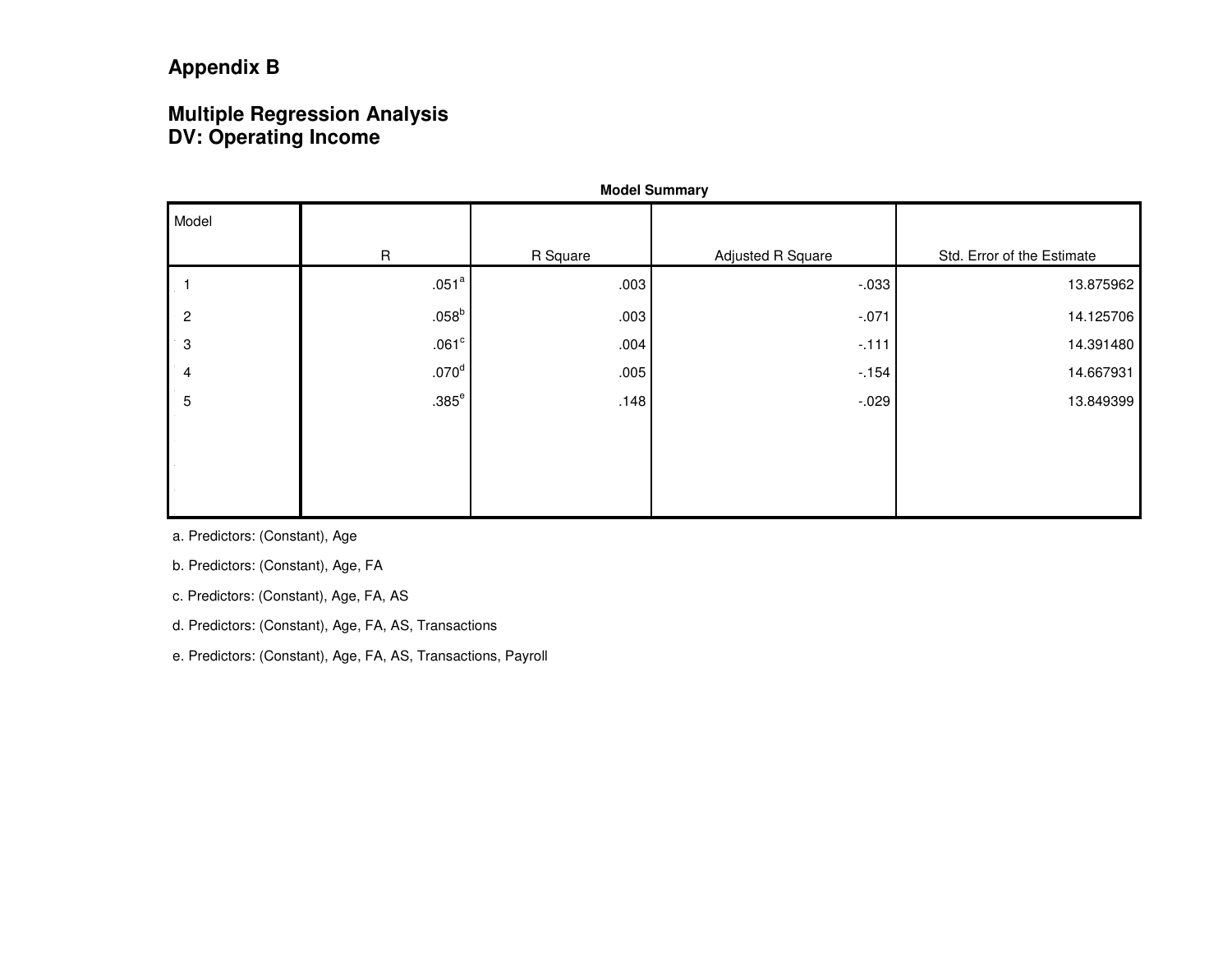# **Multiple Regression Analysis DV: Operating Income**

| Coefficients <sup>a</sup> |              |                                    |            |                                  |          |      |  |  |  |
|---------------------------|--------------|------------------------------------|------------|----------------------------------|----------|------|--|--|--|
| Model                     |              | <b>Unstandardized Coefficients</b> |            | <b>Standardized Coefficients</b> |          |      |  |  |  |
|                           |              | B                                  | Std. Error | Beta                             | t        | Sig. |  |  |  |
| $\mathbf{1}$              | (Constant)   | 39.289                             | 84.013     |                                  | .468     | .644 |  |  |  |
|                           | Age          | $-795$                             | 2.926      | $-.051$                          | $-.272$  | .788 |  |  |  |
| $\overline{2}$            | (Constant)   | 37.429                             | 86.602     |                                  | .432     | .669 |  |  |  |
|                           | Age          | $-689$                             | 3.077      | $-0.044$                         | $-.224$  | .824 |  |  |  |
|                           | FA           | $-.125$                            | .914       | $-.027$                          | $-137$   | .892 |  |  |  |
| 3                         | (Constant)   | 36.442                             | 88.692     |                                  | .411     | .685 |  |  |  |
|                           | Age          | $-641$                             | 3.167      | $-.041$                          | $-0.202$ | .841 |  |  |  |
|                           | FA           | $-123$                             | .931       | $-.027$                          | $-132$   | .896 |  |  |  |
|                           | ${\sf AS}$   | $-158$                             | 1.443      | $-0.022$                         | $-109$   | .914 |  |  |  |
| $\overline{4}$            | (Constant)   | 36.338                             | 90.397     |                                  | .402     | .691 |  |  |  |
|                           | Age          | $-603$                             | 3.235      | $-0.039$                         | $-186$   | .854 |  |  |  |
|                           | FA           | $-080$                             | .981       | $-.017$                          | $-.081$  | .936 |  |  |  |
|                           | ${\sf AS}$   | $-127$                             | 1.481      | $-0.017$                         | $-0.086$ | .932 |  |  |  |
|                           | Transactions | $-0.059$                           | .343       | $-0.036$                         | $-171$   | .866 |  |  |  |
| $\,$ 5 $\,$               | (Constant)   | $-56.577$                          | 97.061     |                                  | $-583$   | .565 |  |  |  |
|                           | Age          | 2.882                              | 3.512      | .186                             | .821     | .420 |  |  |  |
|                           | FA           | 1.383                              | 1.178      | .300                             | 1.174    | .252 |  |  |  |
|                           | AS           | 1.663                              | 1.658      | .228                             | 1.003    | .326 |  |  |  |
|                           | Transactions | $-.278$                            | .342       | $-170$                           | $-0.814$ | .424 |  |  |  |
|                           | Payroll      | $-2.236E - 7$                      | .000       | $-626$                           | $-2.011$ | .056 |  |  |  |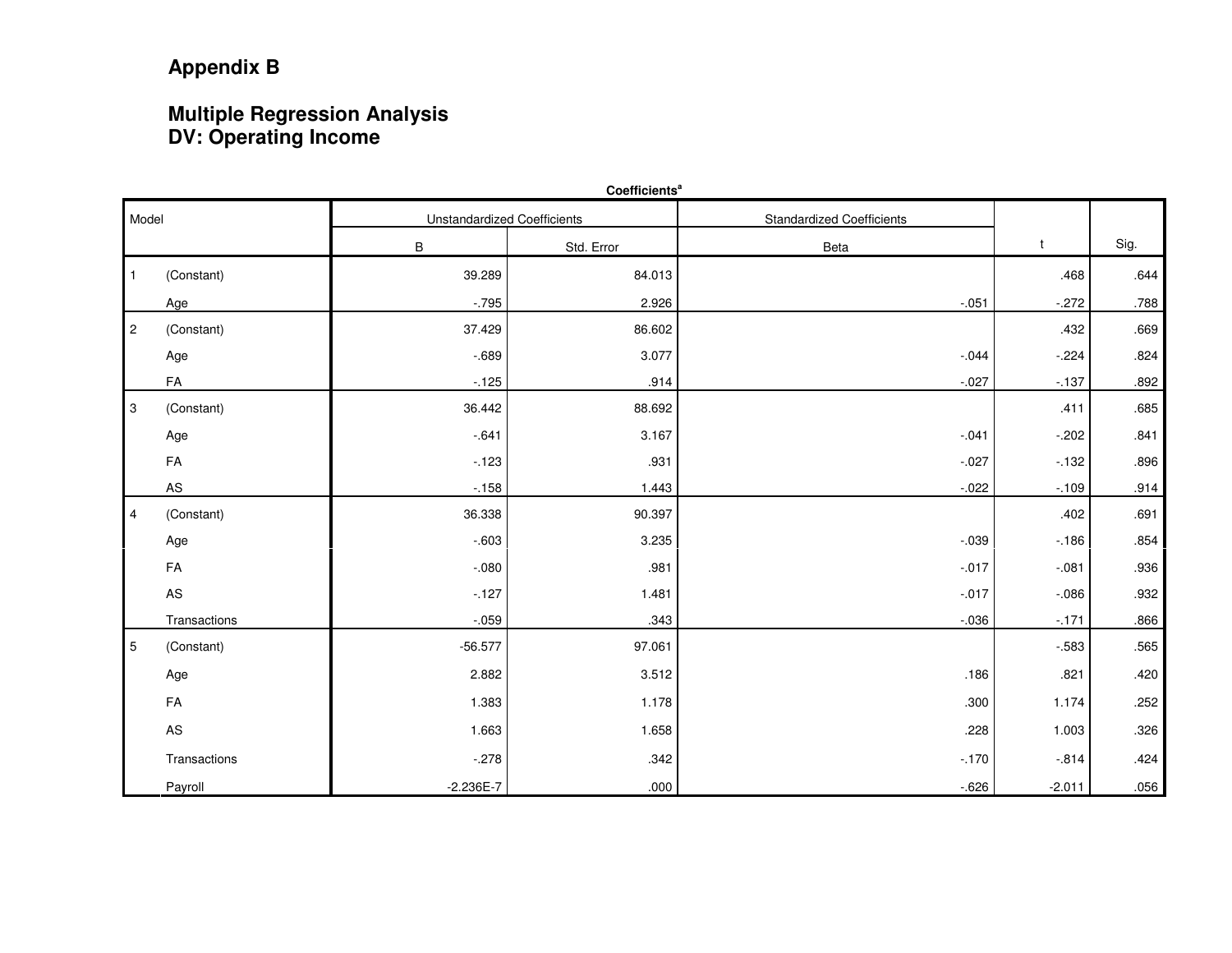#### **Free-Agent Classes By Year (2006-2009)**

# 2006

| <b>PLAYER</b>         | <b>POSITION</b> | <b>AGE</b> |    | <b>STATUS</b> | <b>2006 TEAM</b>     | <b>NEW TEAM</b> | <b>YEARS</b>   | <b>DOLLARS</b> |
|-----------------------|-----------------|------------|----|---------------|----------------------|-----------------|----------------|----------------|
| Alfonso               | LF              |            |    |               |                      |                 |                | \$136,000,000  |
| Soriano               |                 |            | 35 | Signed (A)    | Washington           | Chicago Cubs    | 8              |                |
| <b>Barry Zito</b>     | SP              |            | 32 | Signed (A)    | Oakland              | San Francisco   | 7              | \$126,000,000  |
| Carlos Lee<br>Aramis  | LF              |            | 34 | Signed (A)    | Texas<br>Chicago     | Houston         | 6              | \$100,000,000  |
| Ramirez               | 3B              |            | 32 | Signed (A)    | Cubs                 | Chicago Cubs    | 5              | \$75,000,000   |
| J.D. Drew             | <b>RF</b>       |            | 35 | Signed (A)    | LA Dodgers           | <b>Boston</b>   | 5              | \$70,000,000   |
| Gil Meche<br>Daisuke  | SP              |            | 32 | Signed (B)    | Seattle              | Kansas City     | 5              | \$55,000,000   |
| Matsuzaka<br>Gary     | SP              |            | 30 | Signed        | Japan                | Boston          | 6              | \$52,000,000   |
| Matthews Jr.          | CF              |            | 36 | Signed (A)    | Texas<br>San         | LA Angels       | 5              | \$50,000,000   |
| Jason Schmidt         | <b>SP</b>       |            | 38 | Signed (A)    | Francisco<br>Chicago | LA Dodgers      | 3              | \$47,000,000   |
| <b>Juan Pierre</b>    | LF              |            | 33 | Signed (B)    | Cubs                 | LA Dodgers      | 5              | \$44,000,000   |
| Jeff Suppan           | <b>RP</b>       |            | 36 | Signed (A)    | St. Louis            | Milwaukee       | 4              | \$42,000,000   |
| <b>Ted Lilly</b>      | SP              |            | 35 | Signed (B)    | Toronto              | Chicago Cubs    | 4              | \$40,000,000   |
| Julio Lugo<br>Vicente | 2B              |            | 35 | Signed        | LA Dodgers           | <b>Boston</b>   | 4              | \$36,000,000   |
| Padilla               | <b>SP</b>       |            | 33 | Signed (B)    | Texas                | Texas           | 3              | \$33,750,000   |
| Miguel Batista        | SP              |            | 40 | Signed (B)    | Arizona              | Seattle         | 3              | \$25,000,000   |
| <b>Adam Eaton</b>     | SP              |            | 33 | Signed        | Texas                | Philadelphia    | 3              | \$24,500,000   |
| Mike Mussina          | SP              |            | 42 | Signed (A)    | NY Yankees           | NY Yankees      | $\overline{2}$ | \$23,000,000   |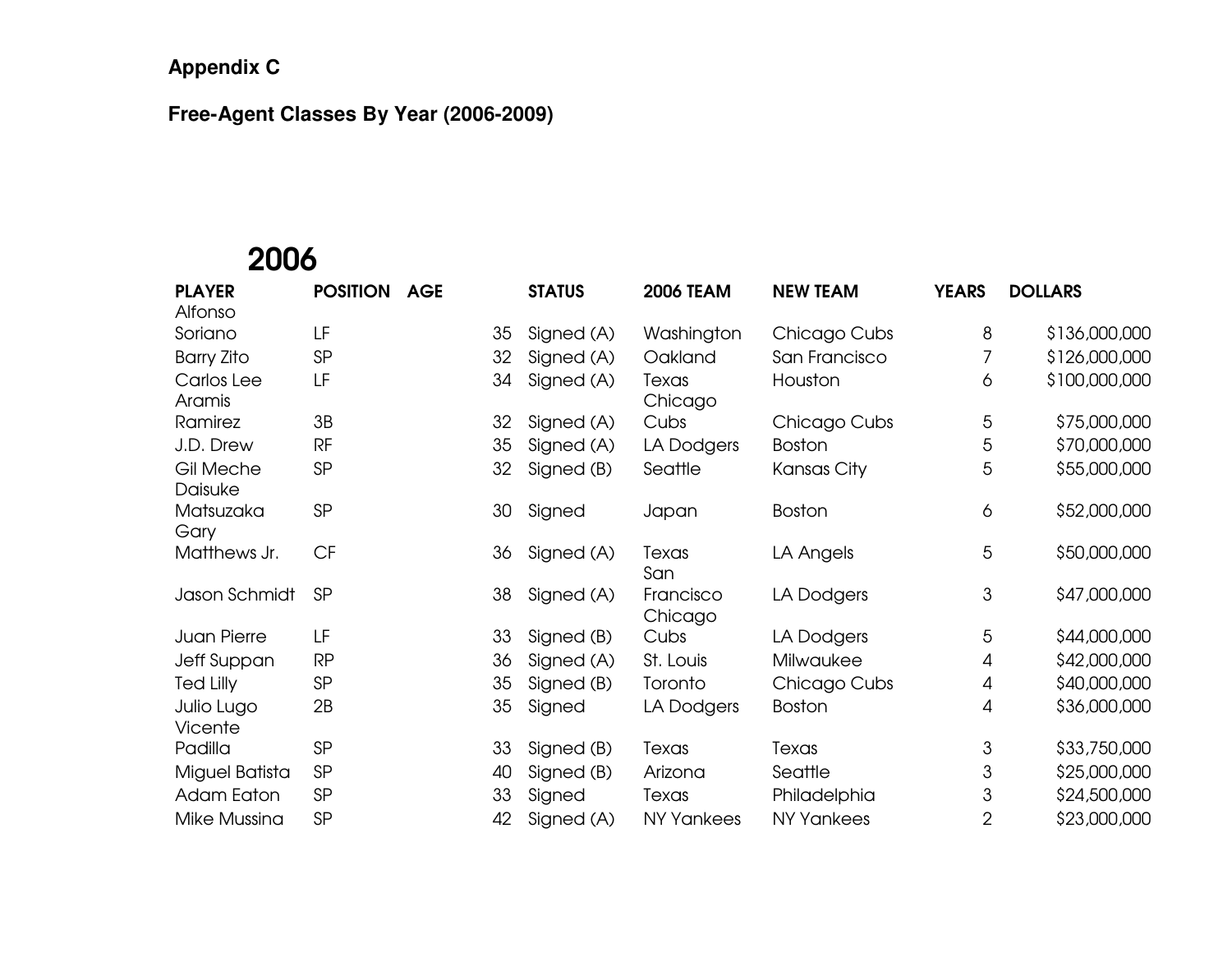#### **Free-Agent Classes By Year (2006-2009)**

| Jason Marquis        | <b>SP</b>    | 32 | Signed     | St. Louis        | Chicago Cubs      | 3              | \$21,000,000 |
|----------------------|--------------|----|------------|------------------|-------------------|----------------|--------------|
| <b>Aubrey Huff</b>   | 1В           | 34 | Signed (A) | Houston          | <b>Baltimore</b>  | 3              | \$20,000,000 |
| Kei Igawa            | SP           | 31 | Signed     | Japan            | <b>NY Yankees</b> | 5              | \$20,000,000 |
| Danys Baez           | <b>RP</b>    | 33 | Signed (A) | Atlanta          | <b>Baltimore</b>  | 3              | \$19,000,000 |
| Jim Edmonds<br>Nomar | <b>CF</b>    | 40 | Signed (A) | St. Louis        | St. Louis         | 2              | \$19,000,000 |
| Garciaparra          | 1В           | 37 | Signed (B) | LA Dodgers       | LA Dodgers        | 2              | \$18,500,000 |
| Frank Thomas         | DH           | 42 | Signed (B) | Oakland          | Toronto           | $\overline{2}$ | \$18,120,000 |
| Dave Roberts         | LF           | 38 | Signed (A) | San Diego        | San Francisco     | 3              | \$18,000,000 |
| <b>Justin Speier</b> | <b>RP</b>    | 37 | Signed (A) | Toronto          | LA Angels         | 4              | \$18,000,000 |
| Bengie Molina        | $\mathsf{C}$ | 36 | Signed (A) | Toronto          | San Francisco     | 3              | \$16,000,000 |
| <b>Andy Pettitte</b> | <b>SP</b>    | 38 | Signed     | Houston<br>San   | <b>NY Yankees</b> |                | \$16,000,000 |
| <b>Barry Bonds</b>   | LF           | 46 | Signed     | Francisco<br>San | San Francisco     |                | \$15,800,000 |
| Ray Durham           | 2B           | 39 | Signed (A) | Francisco        | San Francisco     | $\overline{2}$ | \$14,000,000 |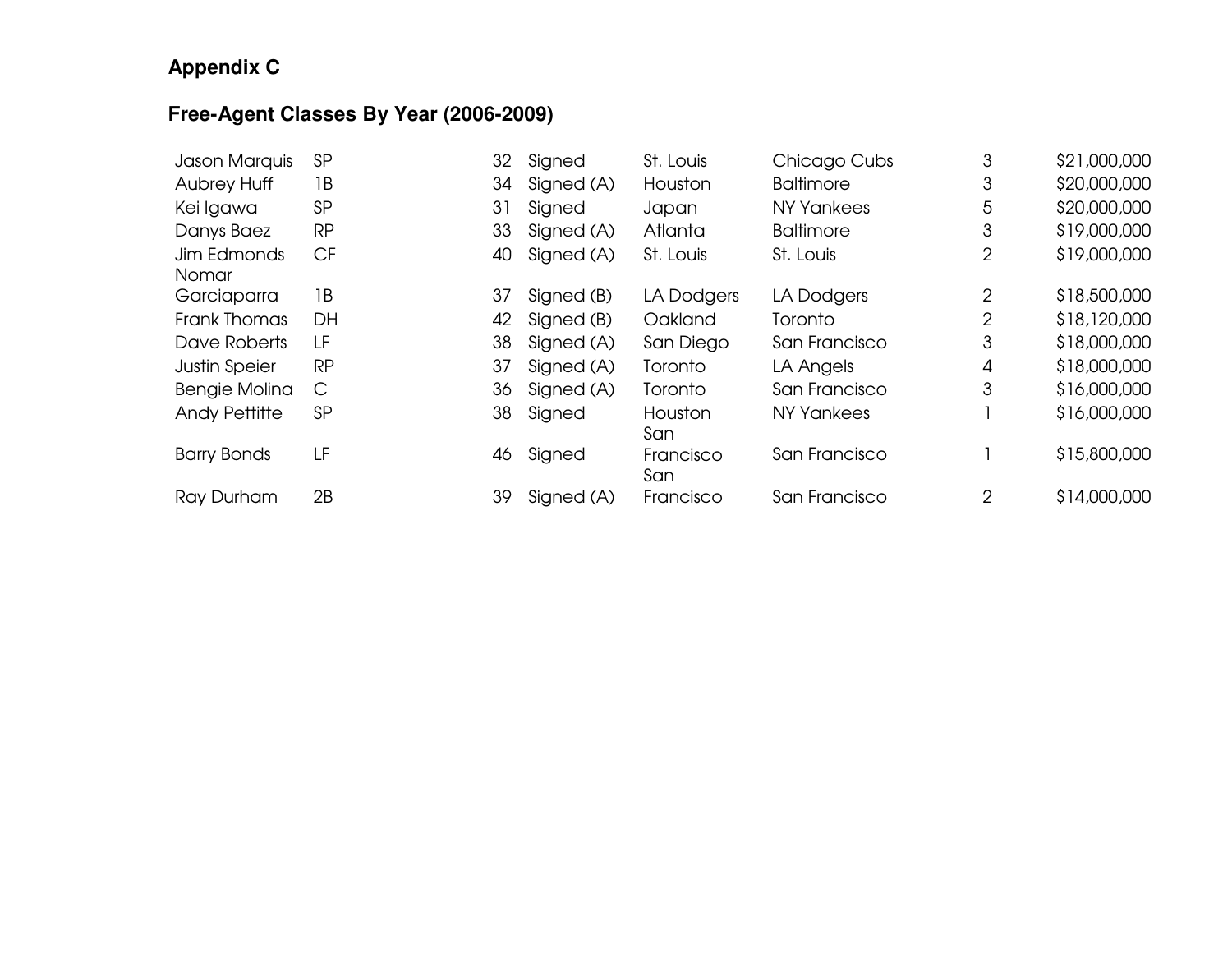#### **Free-Agent Classes By Year (2006-2009)**

# 2007

| <b>PLAYER</b>                | <b>POSITION</b> | <b>AGE</b> | <b>STATUS</b> | <b>2007 TEAM</b>  | <b>NEW TEAM</b>   | <b>YEARS</b>   | <b>DOLLARS</b> |
|------------------------------|-----------------|------------|---------------|-------------------|-------------------|----------------|----------------|
| Alex<br>Rodriguez            | 3B              | 35         | Signed        | <b>NY Yankees</b> | <b>NY Yankees</b> | 10             | \$275,000,000  |
|                              |                 |            |               |                   |                   |                |                |
| <b>Torii Hunter</b><br>Aaron | RF              | 35         | Signed (A)    | Minnesota         | LA Angels         | 5              | \$90,000,000   |
| Rowand                       | CF              | 33         | Signed (A)    | Philadelphia      | San Francisco     | 5              | \$60,000,000   |
| Jorge Posada                 | DH              | 39         | Signed        | <b>NY Yankees</b> | <b>NY Yankees</b> | 4              | \$52,400,000   |
| Carlos Silva<br>Francisco    | SP              | 31         | Signed        | Minnesota         | Seattle           | 4              | \$48,000,000   |
| Cordero<br>Mariano           | <b>RP</b>       | 35         | Signed (A)    | Milwaukee         | Cincinnati        | $\overline{A}$ | \$46,000,000   |
| Rivera                       | <b>RP</b>       | 41         | Signed        | <b>NY Yankees</b> | <b>NY Yankees</b> | 3              | \$45,000,000   |
| Mike Lowell                  | 1B              | 37         | Signed        | <b>Boston</b>     | <b>Boston</b>     | 3              | \$37,500,000   |
| Andruw Jones                 | <b>CF</b>       | 33         | Signed        | Atlanta           | LA Dodgers        | $\overline{2}$ | \$36,200,000   |
| Jose Guillen                 | <b>RF</b>       | 34         | Signed        | Seattle           | Kansas City       | 3              | \$36,000,000   |
| Luis Castillo<br>Scott       | 2B              | 35         | Signed        | <b>NY Mets</b>    | <b>NY Mets</b>    | 4              | \$25,000,000   |
| Linebrink                    | <b>RP</b>       | 34         | Signed (A)    | Milwaukee         | Chicago Sox       | $\overline{4}$ | \$19,000,000   |
| Kazuo Matsui                 | 2B              | 35         | Signed        | Colorado          | Houston           | 3              | \$16,500,000   |
| <b>Andy Pettitte</b>         | SP              | 38         | Signed        | <b>NY Yankees</b> | <b>NY Yankees</b> |                | \$16,000,000   |
| Geoff Jenkins                | <b>RF</b>       | 36         | Signed        | Milwaukee         | Philadelphia      | $\overline{2}$ | \$13,000,000   |
| <b>David Riske</b>           | <b>RP</b>       | 34         | Signed (B)    | Kansas City       | Milwaukee         | 3              | \$13,000,000   |
| Octavio Dotel                | <b>RP</b>       | 37         | Signed        | Atlanta           | Chicago Sox       | $\mathbf{2}$   | \$11,000,000   |
| Eric Gagne                   | <b>RP</b>       | 35         | Signed (B)    | <b>Boston</b>     | Milwaukee         |                | \$10,000,000   |
| Pedro Feliz                  | 3B              | 35         | Signed (B)    | San Francisco     | Philadelphia      | $\overline{2}$ | \$8,500,000    |
| <b>Tom Glavine</b>           | SP              | 45         | Signed (A)    | <b>NY Mets</b>    | Atlanta           |                | \$8,000,000    |
| Ron Mahay                    | <b>RP</b>       | 39         | Signed (B)    | Atlanta           | Kansas City       | $\overline{2}$ | \$8,000,000    |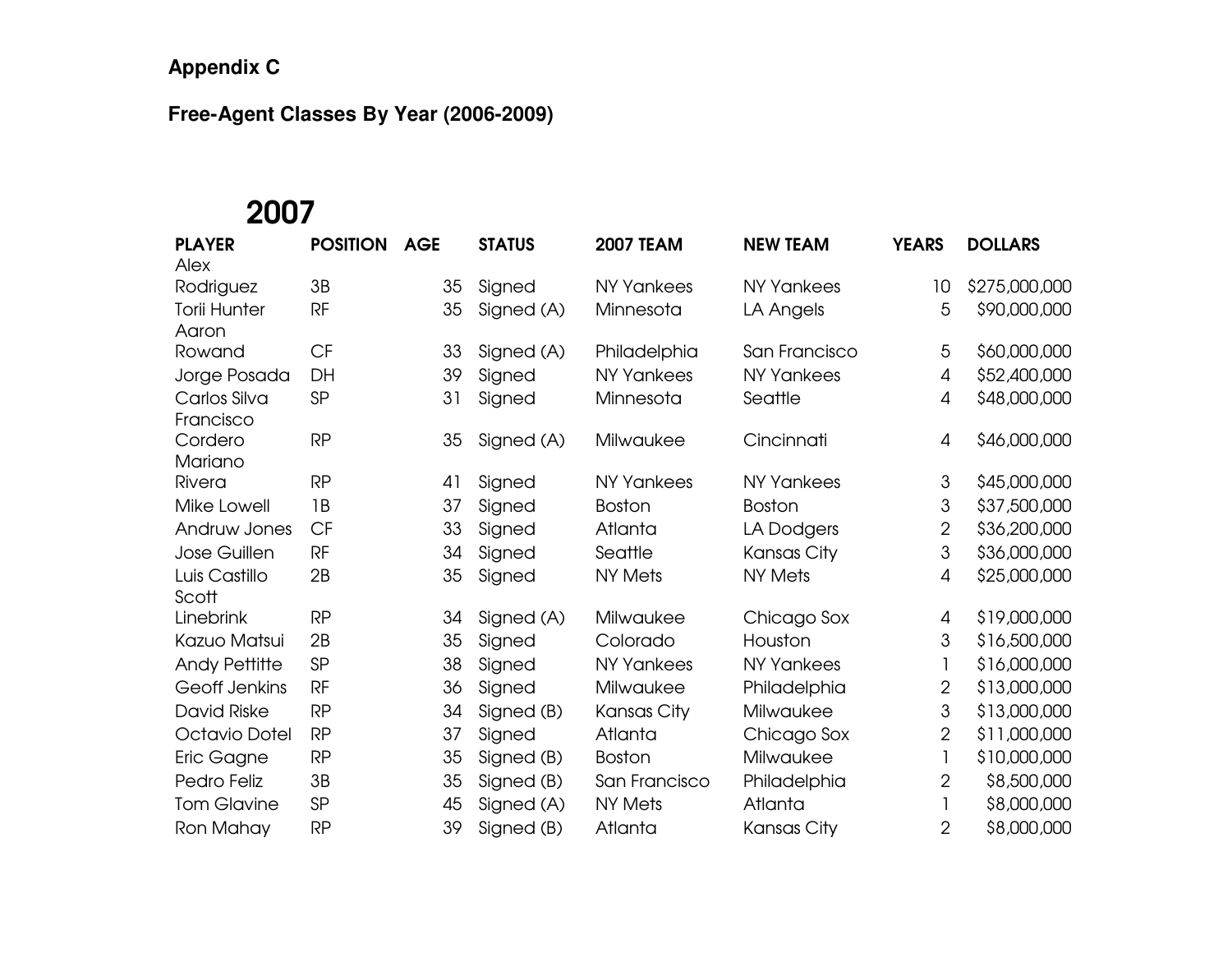#### **Free-Agent Classes By Year (2006-2009)**

| <b>Troy Percival</b>     | RP        | 41 | Signed (B) | St. Louis         | Tampa Bay      | 2              | \$8,000,000 |
|--------------------------|-----------|----|------------|-------------------|----------------|----------------|-------------|
| Kenny Rogers             | <b>SP</b> | 46 | Signed     | <b>Detroit</b>    | <b>Detroit</b> |                | \$8,000,000 |
| Luis Vizcaino<br>Yorvit  | RP        | 36 | Signed     | <b>NY Yankees</b> | Colorado       | $\overline{2}$ | \$7,500,000 |
| Torrealba<br><b>Mike</b> | С         | 32 | Signed     | Colorado          | Colorado       | $\overline{2}$ | \$7,250,000 |
| Cameron                  | <b>CF</b> | 38 | Signed (B) | San Diego         | Milwaukee      |                | \$7,000,000 |
| Keith Foulke             | <b>RP</b> | 38 | Signed     | Cleveland         | Oakland        |                | \$7,000,000 |
| Mike Lamb<br>Masa        | 3B        | 35 | Signed     | Houston           | Minnesota      | $\overline{2}$ | \$6,600,000 |
| Kobayashi                | <b>RP</b> | 36 | Signed     | Japan             | Cleveland      | $\overline{2}$ | \$6,500,000 |
| <b>Milton Bradley</b>    | LF        | 33 | Signed     | San Diego         | Texas          |                | \$5,000,000 |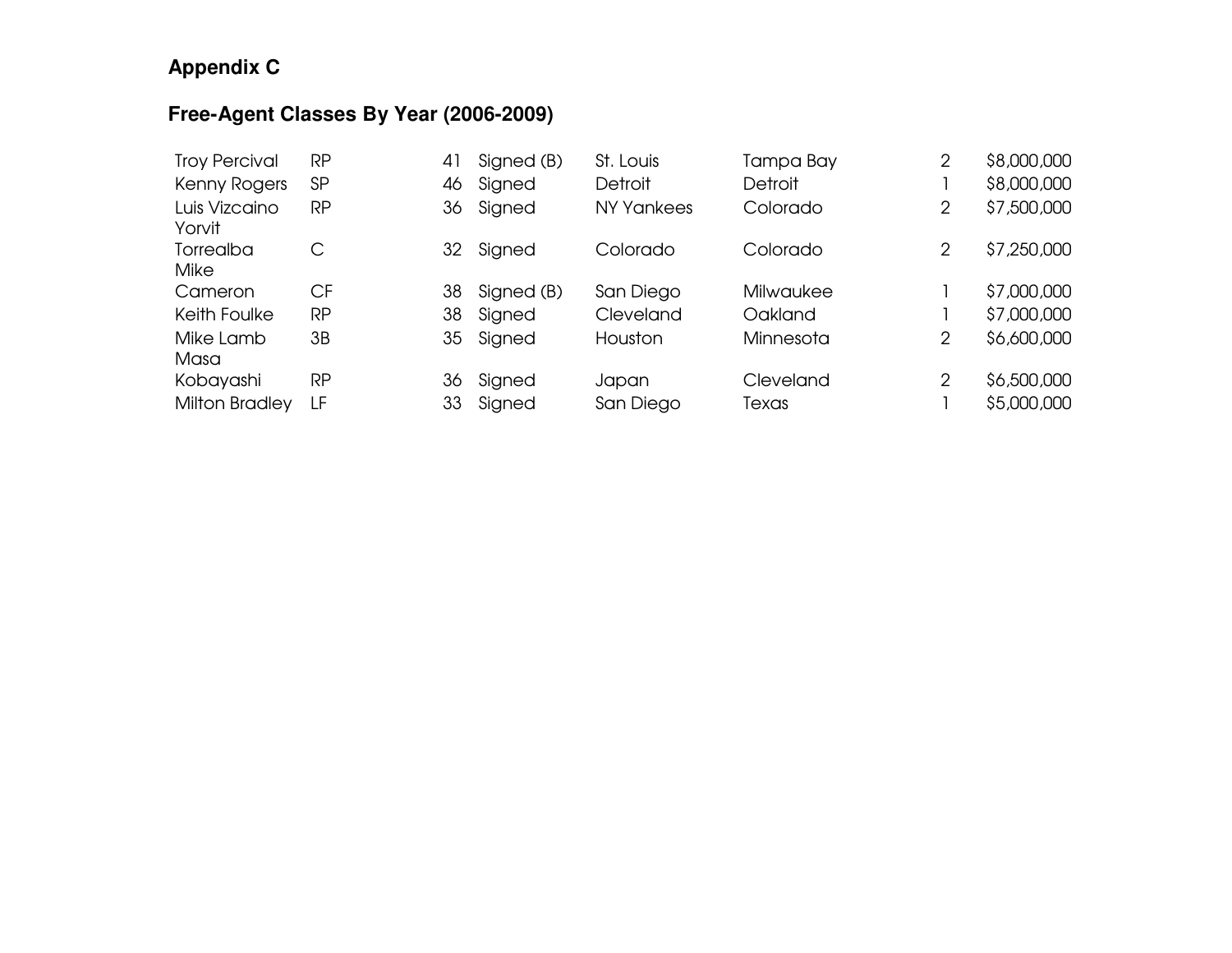#### **Free-Agent Classes By Year (2006-2009)**

# 2008

| <b>PLAYER</b>                     | <b>POSITION</b> | <b>AGE</b> | <b>STATUS</b> | <b>2008 TEAM</b>  | <b>NEW TEAM</b>   | <b>YEARS</b>   | <b>DOLLARS</b> |
|-----------------------------------|-----------------|------------|---------------|-------------------|-------------------|----------------|----------------|
| <b>Mark Teixeira</b>              | 1B              | 31         | Signed (A)    | LA Angels         | <b>NY Yankees</b> | 8              | \$180,000,000  |
| CC Sabathia                       | SP              | 30         | Signed (A)    | Milwaukee         | <b>NY Yankees</b> | 7              | \$161,000,000  |
| A.J. Burnett                      | SP              | 34         | Signed (A)    | Toronto           | <b>NY Yankees</b> | 5              | \$82,500,000   |
| Derek Lowe                        | SP              | 37         | Signed (A)    | LA Dodgers        | Atlanta           | 4              | \$60,000,000   |
| <b>Ryan Dempster</b>              | SP              | 33         | Signed        | Chicago Cubs      | Chicago Cubs      | 4              | \$52,000,000   |
| <b>Manny Ramirez</b><br>Francisco | DH              | 38         | Signed        | LA Dodgers        | LA Dodgers        | $\overline{2}$ | \$45,000,000   |
| Rodriguez                         | <b>RP</b>       | 29         | Signed (A)    | LA Angels         | <b>NY Mets</b>    | 3              | \$37,000,000   |
| <b>Oliver Perez</b>               | SP              | 29         | Signed        | <b>NY Mets</b>    | <b>NY Mets</b>    | 3              | \$36,000,000   |
| Raul Ibanez                       | LF              | 38         | Signed (A)    | Seattle           | Philadelphia      | 3              | \$31,500,000   |
| Milton Bradley                    | LF              | 33         | Signed (B)    | Texas             | Chicago Cubs      | 3              | \$30,000,000   |
| <b>Rafael Furcal</b><br>Kenshin   | SS              | 33         | Signed        | LA Dodgers        | LA Dodgers        | 3              | \$30,000,000   |
| Kawakami                          | SP              | 35         | Signed        | Japan             | Atlanta           | 3              | \$23,000,000   |
| Kerry Wood                        | <b>RP</b>       | 33         | Signed        | Chicago Cubs      | Cleveland         | $\overline{2}$ | \$20,500,000   |
| Adam Dunn                         | DH              | 31         | Signed        | Arizona           | Washington        | $\overline{2}$ | \$20,000,000   |
| <b>Edgar Renteria</b>             | SS              | 35         | Signed        | Detroit           | San Francisco     | $\overline{2}$ | \$18,500,000   |
| Casey Blake                       | 3B              | 37         | Signed        | LA Dodgers        | LA Dodgers        | 3              | \$17,500,000   |
| <b>Brian Fuentes</b>              | <b>RP</b>       | 35         | Signed (A)    | Colorado          | LA Angels         | $\overline{2}$ | \$17,500,000   |
| Pat Burrell                       | LF              | 34         | Signed        | Philadelphia      | Tampa Bay         | $\overline{2}$ | \$16,000,000   |
| Jamie Moyer                       | SP              | 48         | Signed        | Philadelphia      | Philadelphia      | $\overline{2}$ | \$13,000,000   |
| Juan Rivera                       | DH              | 32         | Signed        | LA Angels         | LA Angels         | 3              | \$12,750,000   |
| Damaso Marte                      | <b>RP</b>       | 36         | Signed        | <b>NY Yankees</b> | <b>NY Yankees</b> | 3              | \$12,000,000   |
| Koji Uehara                       | <b>RP</b>       | 36         | Signed        | Japan             | <b>Baltimore</b>  | $\overline{2}$ | \$10,000,000   |
| Kyle Farnsworth                   | <b>RP</b>       | 35         | Signed        | Detroit           | Kansas City       | $\overline{2}$ | \$9,250,000    |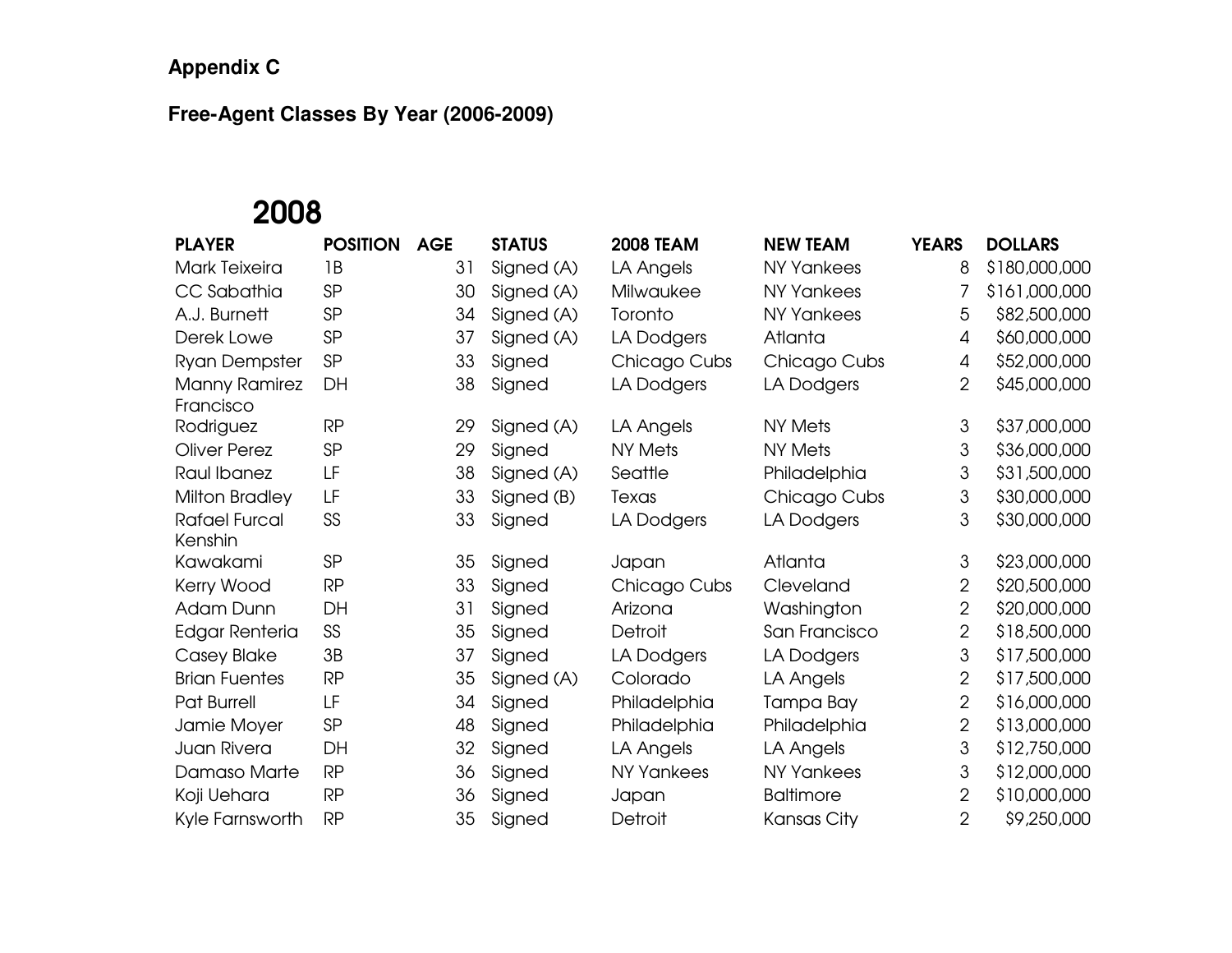#### **Free-Agent Classes By Year (2006-2009)**

| Nick Punto            | ЗB        |     | 33 Signed  | Minnesota  | Minnesota     |   | \$8,500,000 |
|-----------------------|-----------|-----|------------|------------|---------------|---|-------------|
| Jeremy Affeldt        | <b>RP</b> | 31  | Signed (B) | Cincinnati | San Francisco | 2 | \$8,000,000 |
| Randy Johnson         | <b>SP</b> | 47  | Signed     | Arizona    | San Francisco |   | \$8,000,000 |
| Jon Garland           | SP        | 31  | Signed (B) | LA Angels  | Arizona       |   | \$7,250,000 |
| <b>Willy Taveras</b>  | CF        | 29. | Signed     | Colorado   | Cincinnati    |   | \$6,250,000 |
| Juan Cruz             | <b>RP</b> | 32  | Signed (A) | Arizona    | Kansas City   |   | \$6,000,000 |
| <b>Trevor Hoffman</b> | RP        |     | 43 Signed  | San Diego  | Milwaukee     |   | \$6,000,000 |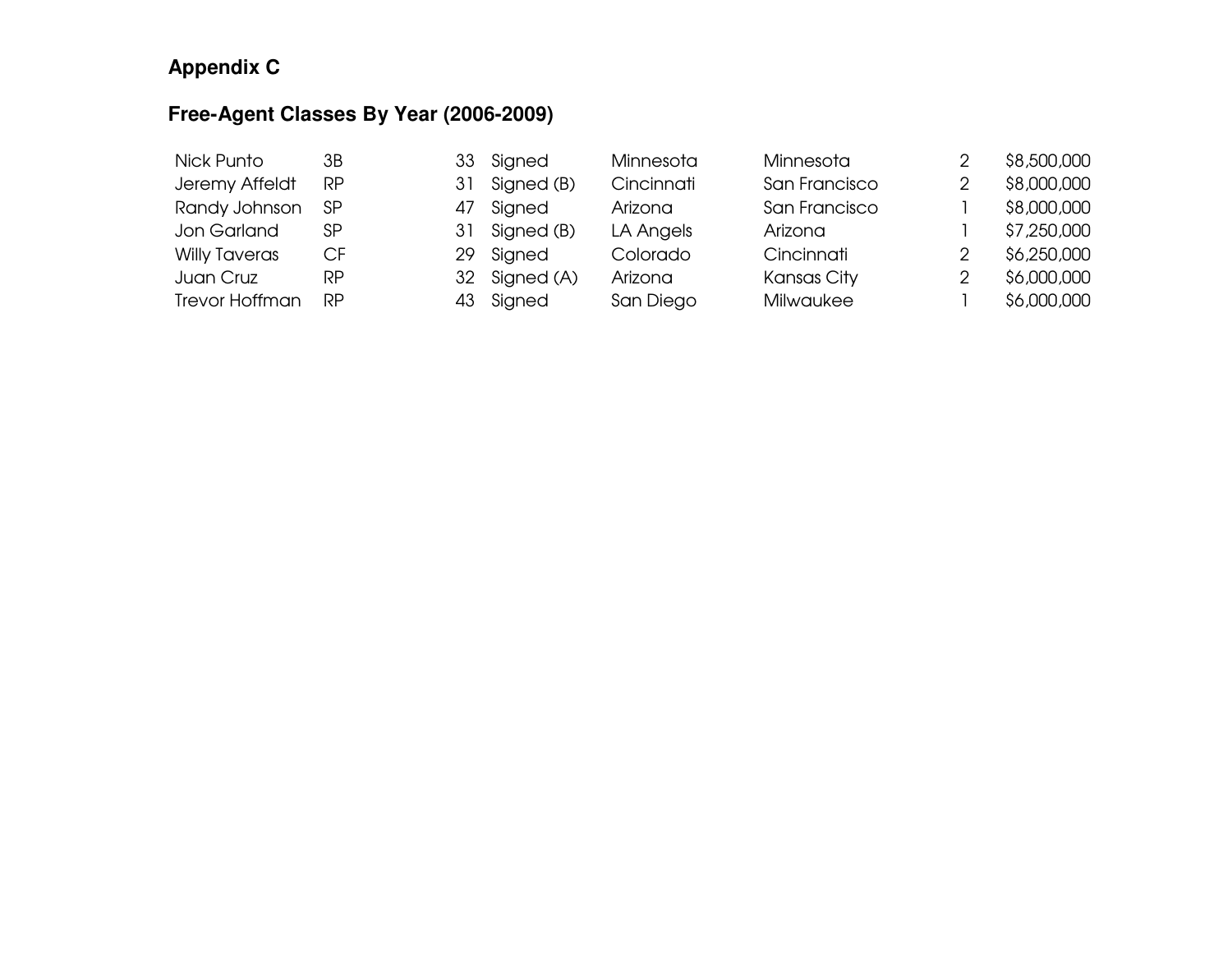#### **Free-Agent Classes By Year (2006-2009)**

# 2009

| <b>PLAYER</b>                    | <b>POSITION</b> | <b>AGE</b> | <b>STATUS</b> | <b>2009 TEAM</b>  | <b>NEW TEAM</b>   | <b>YEARS</b>   | <b>DOLLARS</b> |
|----------------------------------|-----------------|------------|---------------|-------------------|-------------------|----------------|----------------|
| Matt Holliday                    | LF              | 31         | Signed        | St. Louis         | St. Louis         | 7              | \$120,000,000  |
| John Lackey                      | SP              | 32         | Signed (A)    | LA Angels         | <b>Boston</b>     | 5              | \$82,500,000   |
| Jason Bay                        | LF              | 32         | Signed (A)    | <b>Boston</b>     | NY Mets           | 4              | \$66,000,000   |
| Chone Figgins<br>Aroldis         | 3B              | 33         | Signed (A)    | LA Angels         | Seattle           | 4              | \$36,000,000   |
| Chapman                          | <b>RP</b>       | 23         | Signed        | Cuba              | Cincinnati        | 6              | \$30,250,000   |
| Randy Wolf<br>Placido            | SP              | 34         | Signed        | LA Dodgers        | Milwaukee         | 3              | \$29,750,000   |
| Polanco                          | 3B              | 35         | Signed        | Detroit           | Philadelphia      | 3              | \$18,000,000   |
| Joel Pineiro                     | SP              | 32         | Signed (B)    | St. Louis         | LA Angels         | $\overline{2}$ | \$16,000,000   |
| Mike Cameron                     | <b>CF</b>       | 38         | Signed        | Milwaukee         | <b>Boston</b>     | $\overline{2}$ | \$15,500,000   |
| Marlon Byrd                      | CF              | 33         | Signed (B)    | Texas             | Chicago Cubs      | 3              | \$15,000,000   |
| Brandon Lyon                     | <b>RP</b>       | 31         | Signed (B)    | Detroit           | Houston           | 3              | \$15,000,000   |
| Jason Marquis                    | SP              | 32         | Signed (B)    | Colorado          | Washington        | 2              | \$15,000,000   |
| Jose Valverde                    | <b>RP</b>       | 33         | Signed (A)    | Houston           | <b>Detroit</b>    | $\overline{2}$ | \$14,000,000   |
| Marco Scutaro                    | SS              | 35         | Signed (A)    | Toronto           | <b>Boston</b>     | $\overline{2}$ | \$12,500,000   |
| Mark DeRosa                      | LF              | 36         | Signed (B)    | St. Louis         | San Francisco     | $\overline{2}$ | \$12,000,000   |
| Mike Gonzalez                    | <b>RP</b>       | 32         | Signed (A)    | Atlanta           | <b>Baltimore</b>  | $\overline{2}$ | \$12,000,000   |
| <b>Andy Pettitte</b><br>Fernando | SP              | 38         | Signed        | <b>NY Yankees</b> | <b>NY Yankees</b> |                | \$11,750,000   |
| Rodney                           | <b>RP</b>       | 34         | Signed (B)    | Detroit           | LA Angels         | $\overline{2}$ | \$11,000,000   |
| <b>Adrian Beltre</b>             | 3B              | 32         | Signed (B)    | Seattle           | <b>Boston</b>     | 1              | \$10,000,000   |
| <b>Ben Sheets</b><br>Johnny      | SP              | 32         | Signed        |                   | Oakland           |                | \$10,000,000   |
| Damon                            | DH              | 37         | Signed        | <b>NY Yankees</b> | Detroit           |                | \$8,000,000    |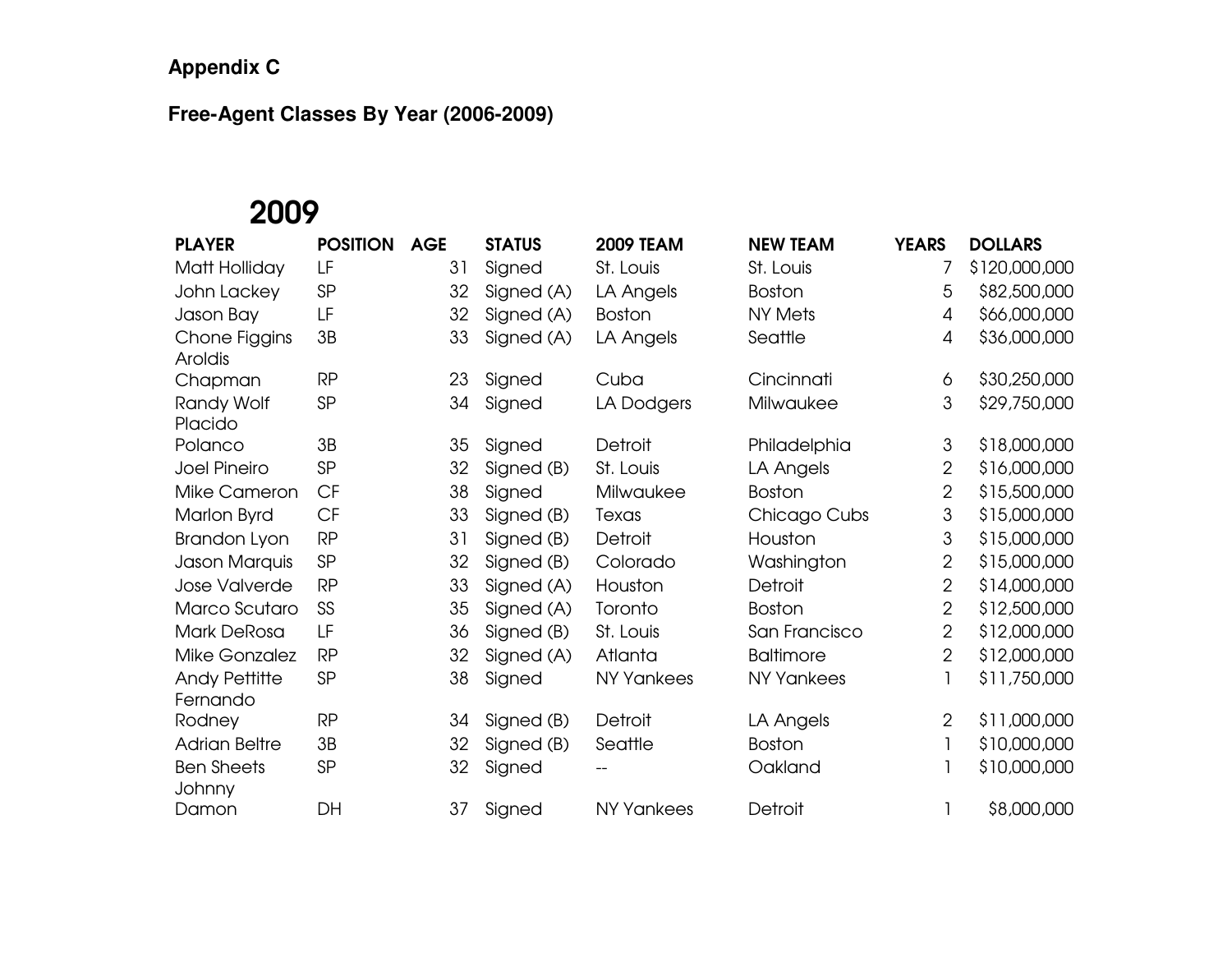#### **Free-Agent Classes By Year (2006-2009)**

| Rafael                |           |    |            |                |                    |                |             |
|-----------------------|-----------|----|------------|----------------|--------------------|----------------|-------------|
| Betancourt            | <b>RP</b> | 35 | Signed     | Colorado       | Colorado           | $\overline{2}$ | \$7,550,000 |
| John Grabow           | <b>RP</b> | 32 | Signed     | Chicago Cubs   | Chicago Cubs       | 2              | \$7,500,000 |
| <b>Rich Harden</b>    | SP        | 29 | Signed     | Chicago Cubs   | Texas              |                | \$7,500,000 |
| LaTroy Hawkins        | RP        | 38 | Signed     | Houston        | <b>Milwaukee</b>   | 2              | \$7,500,000 |
| <b>Brad Penny</b>     | SP        | 32 | Signed     | San Francisco  | St. Louis          |                | \$7,500,000 |
| Rafael Soriano        | <b>RP</b> | 31 | Signed     | <b>Atlanta</b> | Tampa Bay          |                | \$7,250,000 |
| <b>Noel Arguelles</b> | <b>SP</b> |    | Signed     | Cuba           | <b>Kansas City</b> | 5              | \$7,000,000 |
| Carl Pavano           | SP        | 35 | Signed     | Minnesota      | Minnesota          |                | \$7,000,000 |
| <b>Billy Wagner</b>   | <b>RP</b> | 39 | Signed (A) | <b>Boston</b>  | Atlanta            |                | \$7,000,000 |
|                       |           |    |            |                |                    |                |             |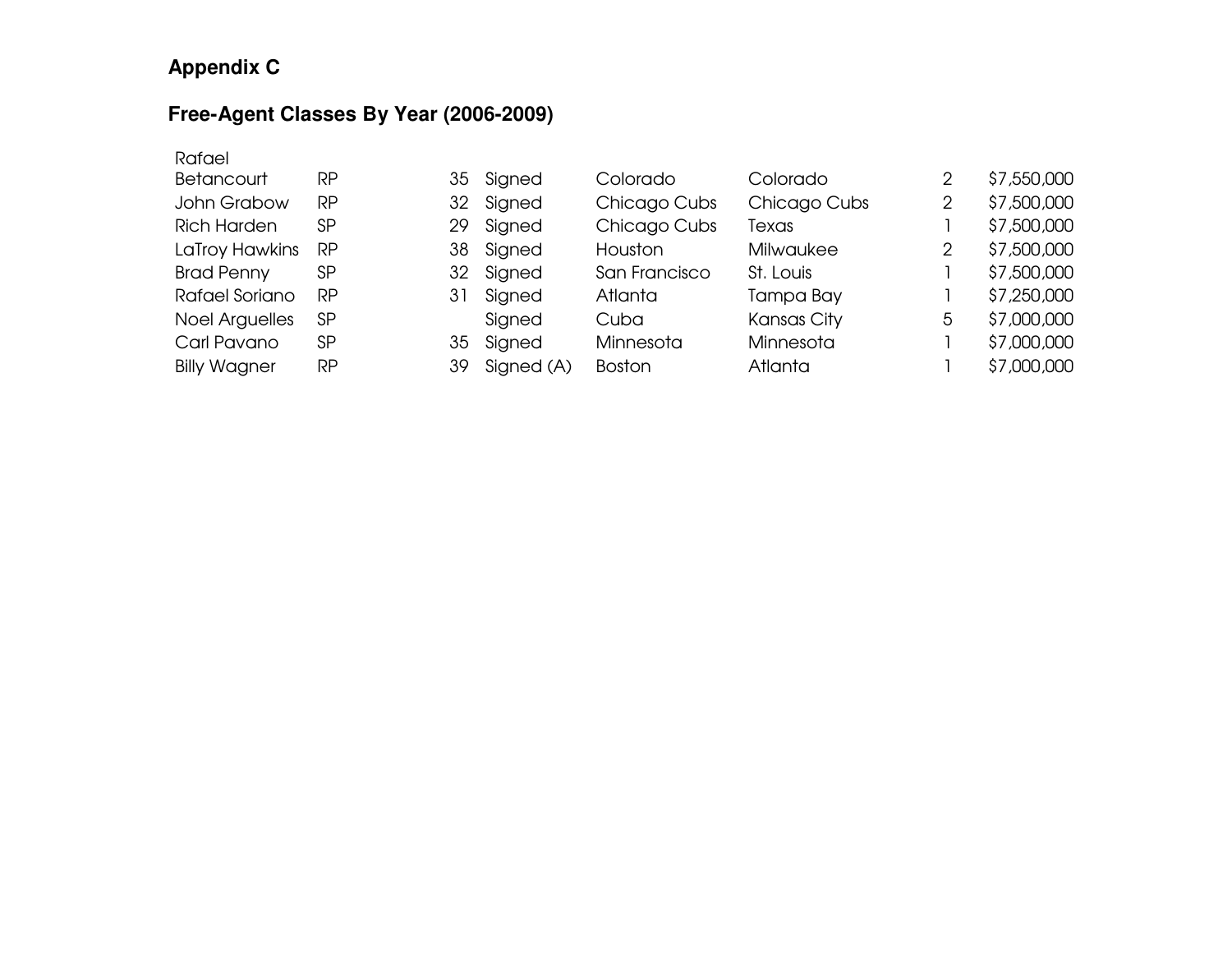

*<sup>\*\*</sup> All data acquired from ESPN.com*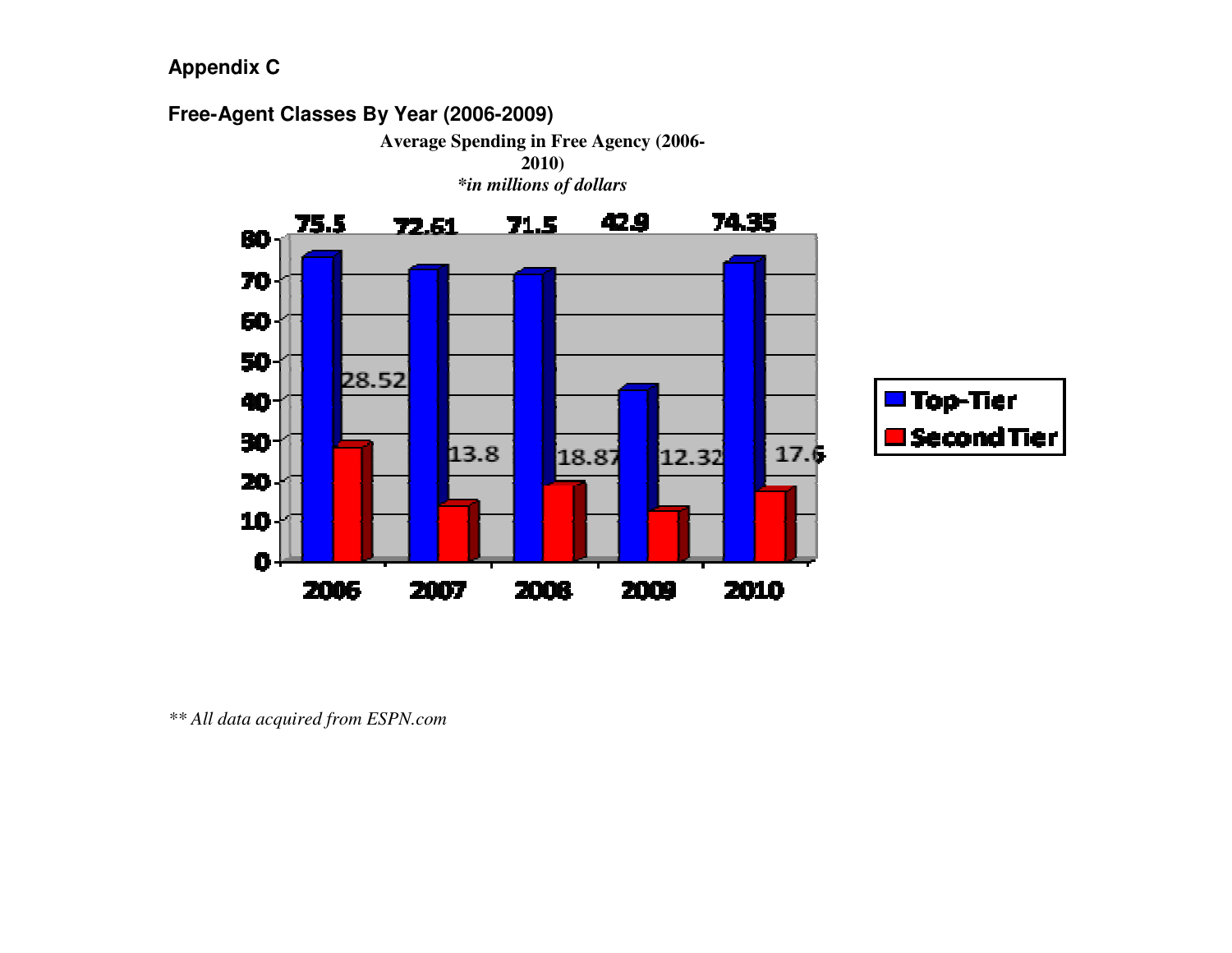## **Appendix D**

## **Baseball America Top-100 Prospects, 10 Years Later**

| <b>Today's Ranking</b> | Rank           | <b>BA's 2001 List</b>  |  |
|------------------------|----------------|------------------------|--|
| Albert Pujols (42)     |                | Josh Hamilton (51)     |  |
| Ichiro Suzuki (9)      | $\overline{2}$ | Corey Patterson        |  |
| Roy Oswalt (13)        | 3              | Josh Beckett (24)      |  |
| CC Sabathia (7)        | 4              | Jon Rauch              |  |
| Chase Utley            | 5              | Ben Sheets (21)        |  |
| Miguel Cabrera (91)    | 6              | Sean Burroughs         |  |
| Carlos Zambrano        |                |                        |  |
| (68)                   | 7              | CC Sabathia (4)        |  |
| Jimmy Rollins (31)     | 8              | Ryan Anderson          |  |
| <b>Brandon Webb</b>    | 9              | Ichiro Suzuki (2)      |  |
| <b>Hanley Ramirez</b>  | 10             | Nick Johnson (56)      |  |
| <b>Grady Sizemore</b>  | 11             | Carlos Pena (68)       |  |
| Matt Holliday          | 12             | Vernon Wells (16)      |  |
| John Lackey            | 13             | Roy Oswalt (3)         |  |
| Adam Dunn (33)         | 14             | Drew Henson            |  |
| Jake Peavy (40)        | 15             | Chin-Hui Tsao          |  |
| Vernon Wells (12)      | 16             | <b>Antonio Perez</b>   |  |
| Carl Crawford (72)     | 17             | Juan Cruz              |  |
| <b>Ted Lilly</b>       | 18             | Alex Escobar           |  |
| <b>Victor Martinez</b> | 19             | Jerome Williams        |  |
| Mike Young             | 20             | <b>Bobby Bradley</b>   |  |
| Ben Sheets (5)         | 21             | R House                |  |
| Jose Reyes             | 22             | Hee Seop Choi          |  |
| Casey Blake            | 23             | Joe Borchard           |  |
| Josh Beckett (3)       | 24             | Austin Kearns (53)     |  |
| Alfonso Soriano (27)   | 25             | Chris George           |  |
| Chone Figgins          | 26             | Donnie Bridges         |  |
| Cliff Lee              | 27             | Alfonso Soriano (25)   |  |
| <b>Brian Roberts</b>   | 28             | <b>Matt Belisle</b>    |  |
| Adrian Gonzalez (89)   | 29             | <b>Wilson Betemit</b>  |  |
| <b>David DeJesus</b>   | 30             | Kurt Ainsworth         |  |
| <b>Travis Hafner</b>   | 31             | Jimmy Rollins (8)      |  |
| David Eckstein         | 32             | Felipe Lopez           |  |
| <b>Joe Nathan</b>      | 33             | Adam Dunn (14)         |  |
| Justin Morneau         | 34             | <b>Jose Ortiz</b>      |  |
| Mark Ellis             | 35             | Brad Wilkerson (84)    |  |
| Orlando Hudson         | 36             | Joe Crede (74)         |  |
| Francisco Rodriguez    |                |                        |  |
| (71)                   | 37             | <b>Ben Christensen</b> |  |
| Aaron Rowand           | 38             | Jack Cust              |  |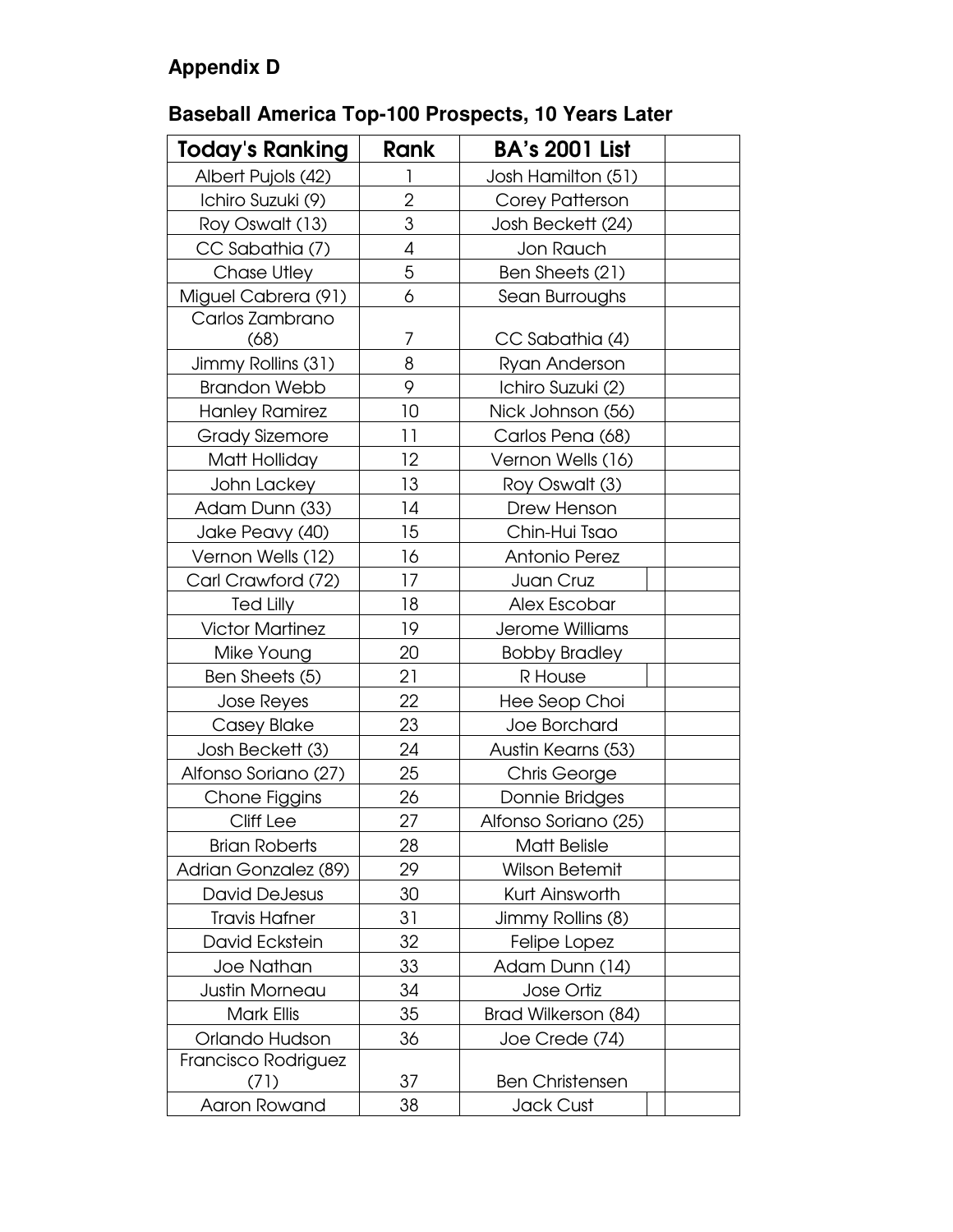## **Appendix D**

## **Baseball America Top-100 Prospects, 10 Years Later**

| Jason Bay               | 39 | <b>Bud Smith</b>          |  |
|-------------------------|----|---------------------------|--|
| Brandon Inge (67)       | 40 | Jacob Peavy (15)          |  |
| Jayson Werth            | 41 | Adam Johnson              |  |
| Adam Wainwright         |    |                           |  |
| (97)                    | 42 | Albert Pujols (1)         |  |
| Lyle Overbay            | 43 | Aubrey Huff (54)          |  |
| Shin-Soo Choo           | 44 | <b>Matt Ginter</b>        |  |
| Coco Crisp              | 45 | Wes Anderson              |  |
| Aaron Harang            | 46 | Angelo Jimenez            |  |
| <b>Erik Bedard</b>      | 47 | Brett Myers (65)          |  |
| Jhonny Peralta          | 48 | Dee Brown                 |  |
| Marcus Giles (54)       | 49 | <b>Tim Redding</b>        |  |
| Marco Scutaro           | 50 | Joe Torres                |  |
| Josh Hamilton (1)       | 51 | Matt McClendon            |  |
| <b>Rich Harden</b>      | 52 | Jason Standridge          |  |
| Austin Kearns (24)      | 53 | <b>Wascar Serrano</b>     |  |
| Aubrey Huff (43)        | 54 | Marcus Giles (49)         |  |
| Juan Uribe (94)         | 55 | Michael Cuddyer           |  |
| Nick Johnson (10)       | 56 | Kevin Mench               |  |
| <b>Jack Wilson</b>      | 57 | <b>Wilfredo Rodriguez</b> |  |
| Marlon Byrd             | 58 | Mike Bynum                |  |
| Kelly Johnson           | 59 | Jason Hart                |  |
| Joel Pineiro (80)       | 60 | <b>Tony Torcato</b>       |  |
| Jamey Carroll           | 61 | Dan Wright                |  |
| <b>Aaron Cook</b>       | 62 | <b>Alex Cintron</b>       |  |
| <b>Shane Victorino</b>  | 63 | Pat Strange               |  |
| Eric Byrnes             | 64 | <b>Brian Cole</b>         |  |
| Brett Myers (47)        | 65 | Jovanny Cedeno            |  |
| Jake Westbrook          | 66 | <b>Adrian Hernandez</b>   |  |
| <b>Dontrelle Willis</b> | 67 | Brandon Inge (40)         |  |
| Carlos Pena (11)        | 68 | Carlos Zambrano (7)       |  |
| <b>Freddy Sanchez</b>   | 69 | Jesus Colome              |  |
| Ryan Franklin           | 70 | Eric Munson               |  |
|                         |    | Francisco Rodriguez       |  |
| Morgan Ensberg          | 71 | (37)                      |  |
| <b>Scot Shields</b>     | 72 | Carl Crawford (17)        |  |
| Scott Podsednik         | 73 | Luis Montanez             |  |
| Joe Crede (36)          | 74 | Dane Sardinha             |  |
| <b>Alexis Rios</b>      | 75 | <b>Abraham Nunez</b>      |  |
| James Shields           | 76 | <b>Brad Baker</b>         |  |
| <b>Brian Fuentes</b>    | 77 | Dernell Stenson           |  |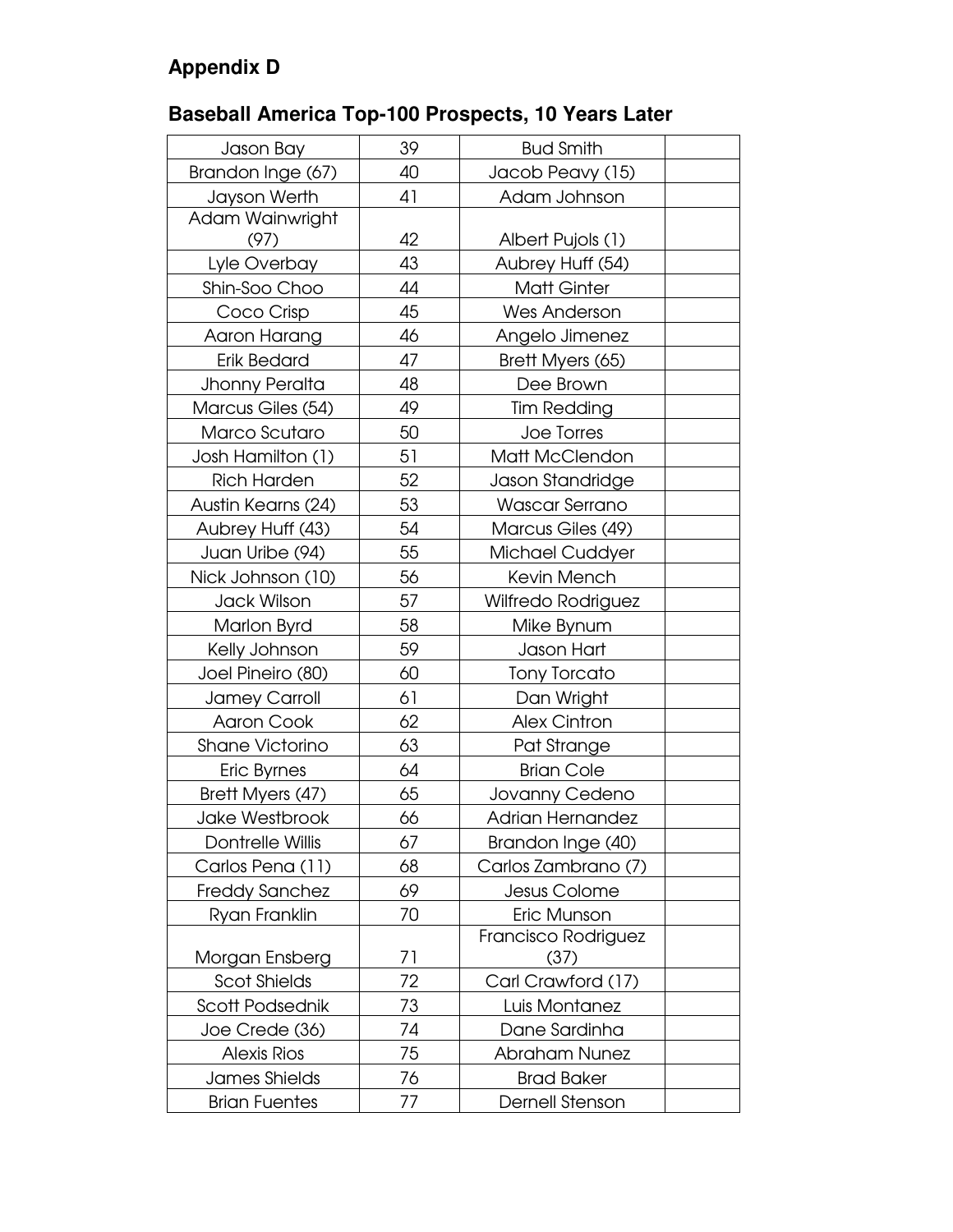## **Appendix D**

## **Baseball America Top-100 Prospects, 10 Years Later**

| Josh Willingham           | 78  | <b>Brad Baisley</b>  |  |
|---------------------------|-----|----------------------|--|
| Mike Napoli               | 79  | Mike MacDougal       |  |
| Yadier Molina             | 80  | Joel Pineiro (60)    |  |
| Chris Young               | 81  | Ryan Ludwick (100)   |  |
| J.J. Putz                 | 82  | <b>Xavier Nady</b>   |  |
| Rafael Betancourt         | 83  | Nick Neugebauer      |  |
| Brad Wilkerson (35)       | 84  | <b>Justin Miller</b> |  |
| <b>Franklin Gutierrez</b> | 85  | Lance Niekro         |  |
| Corey Hart                | 86  | Chin-Feng Chen       |  |
| Damaso Marte              | 87  | <b>Tony Blanco</b>   |  |
| <b>Garrett Atkins</b>     | 88  | Danys Baez           |  |
| Maicer Izturis            | 89  | Adrian Gonzalez (29) |  |
| <b>Brian Schneider</b>    | 90  | David Espinosa       |  |
| Rafael Soriano            | 91  | Miguel Cabrera (6)   |  |
| <b>Justin Duchscherer</b> | 92  | Jason Marquis        |  |
| <b>Jose Valverde</b>      | 93  | Luis Rivas           |  |
| <b>Bobby Jenks</b>        | 94  | Juan Uribe (55)      |  |
| Eric Hinske               | 95  | Ramon Santiago       |  |
| Matt Thornton             | 96  | <b>Keith Reed</b>    |  |
| Angel Pagan               | 97  | Adam Wainwright (42) |  |
| Omar Infante              | 98  | Chris Snelling       |  |
| <b>Hank Blalock</b>       | 99  | Joe Lawrence         |  |
| Ryan Ludwick (81)         | 100 | Matt White           |  |
|                           |     |                      |  |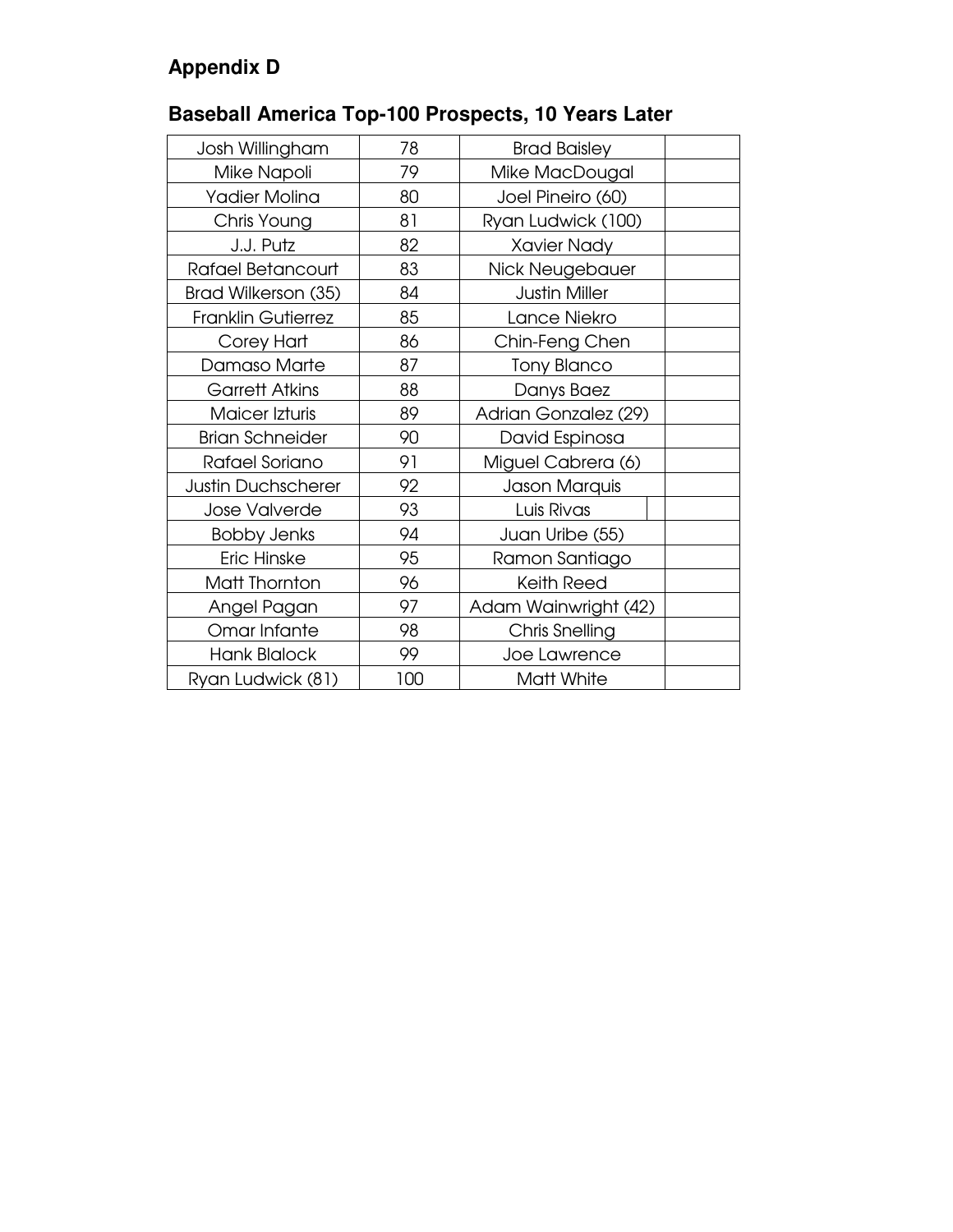# **Appendix E List of Variables and Values**

| Team       | Age    | <b>FA/Team</b> | All-<br><b>Stars</b>                                                                                   | <b>Trans/Team</b> | <b>Payroll</b>   | 2010 Winning Pct | Op. Income* | <b>Wins</b> |
|------------|--------|----------------|--------------------------------------------------------------------------------------------------------|-------------------|------------------|------------------|-------------|-------------|
|            |        |                |                                                                                                        |                   |                  |                  |             |             |
| <b>NYY</b> | 29.648 | 4              | $\,8\,$                                                                                                | 27                | 206, 333, 389.00 | .586             | 25.7        | 95          |
| <b>BOS</b> | 29.946 | 9              | 6                                                                                                      | 43                | 162,447,333.00   | .549             | $-1.1$      | 89          |
| ATL        | 27.888 | 11             | 6                                                                                                      | 24                | 84,423,666.00    | .562             | 22.2        | 91          |
| <b>TEX</b> | 27.671 | 5              | 6                                                                                                      | 28                | 55,250,544.00    | .556             | 22.6        | 90          |
| <b>STL</b> | 28.315 | 10             | 5                                                                                                      | 15                | 93,540,751.00    | .531             | 19.8        | 86          |
| <b>LAD</b> | 29.463 | 12             | $\overline{4}$                                                                                         | 42                | 95,358,016.00    | .494             | 32.8        | 80          |
| <b>TBR</b> | 27.768 | 5              | $\overline{4}$                                                                                         | 25                | 71,923,471.00    | .593             | 6.8         | 96          |
| <b>CIN</b> | 29.156 | $\,8\,$        | 4                                                                                                      | 17                | 71,761,542.00    | .562             | 20.1        | 91          |
| PHI        | 30.667 | 12             | $\ensuremath{\mathsf{3}}$                                                                              | 30                | 141,928,379.00   | .599             | 8.9         | 97          |
| <b>DET</b> | 28.865 | 8              | $\mathfrak{S}% _{A}^{\ast}=\mathfrak{S}_{A}\!\left( A;B\right) ,\ \mathfrak{S}_{A}\!\left( A;B\right)$ | 14                | 122,864,928.00   | .500             | $-29.1$     | 81          |
| MIL        | 28.005 | 11             | 3                                                                                                      | 24                | 81,108,278.00    | .475             | 12.4        | 77          |
| <b>TOR</b> | 29.882 | 9              | $\mbox{3}$                                                                                             | 36                | 62,234,000.00    | .525             | 3.6         | 85          |
| <b>NYM</b> | 27.833 | 17             | $\overline{2}$                                                                                         | 30                | 134,422,942.00   | .488             | $-6.2$      | 79          |
| <b>CHW</b> | 29.625 | 8              | $\overline{2}$                                                                                         | 16                | 105,530,000.00   | .543             | 27.6        | 88          |
| LAA        | 29.103 | $\,8\,$        | $\overline{2}$                                                                                         | 14                | 104,963,866.00   | .494             | 11.8        | 80          |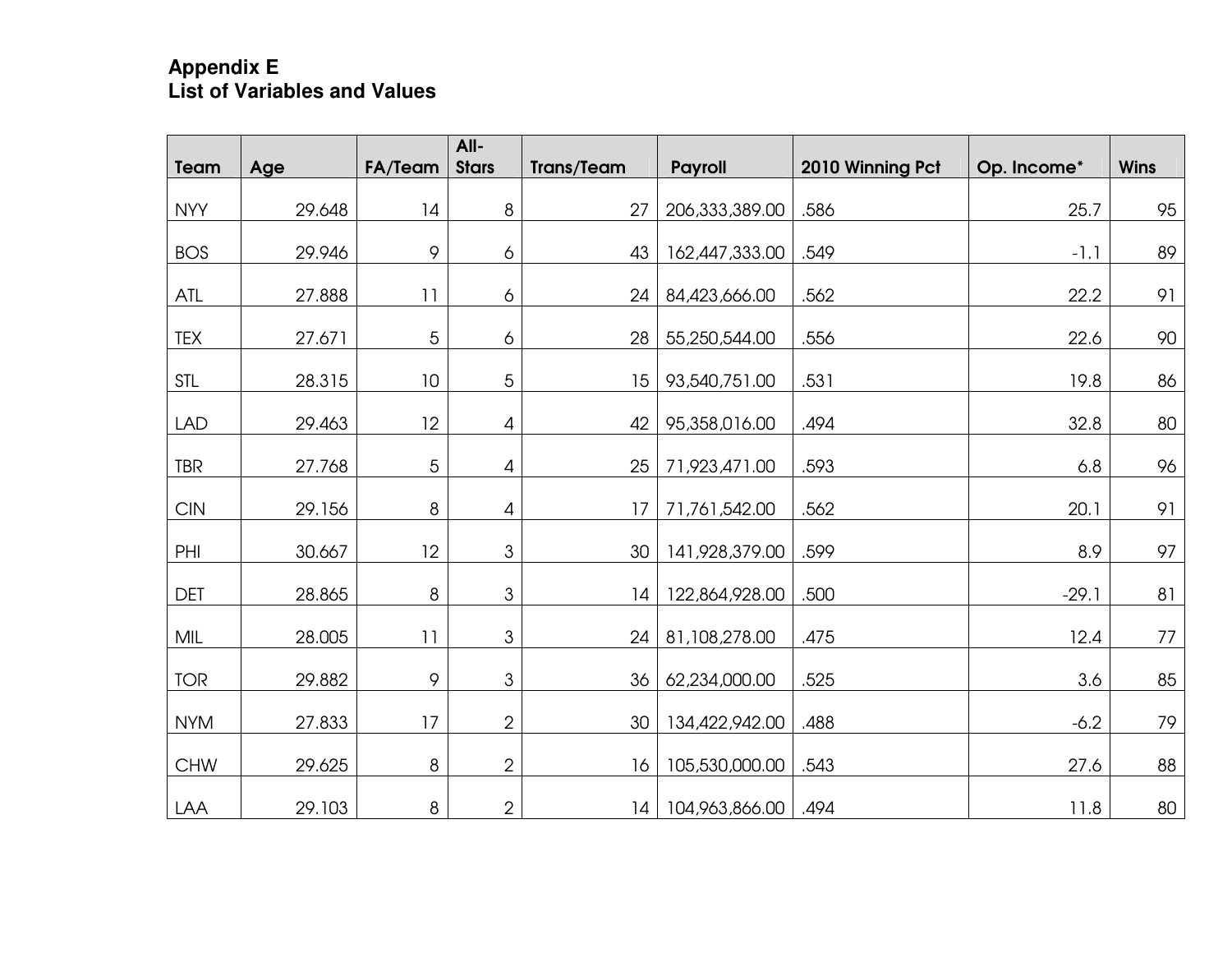# **Appendix E List of Variables and Values**

| <b>SFG</b>        | 28.715 | 14      | $\overline{2}$ | 22 | 98,641,333.00  | .568 | 29.9   | 92 |
|-------------------|--------|---------|----------------|----|----------------|------|--------|----|
|                   |        |         |                |    |                |      |        |    |
| <b>MIN</b>        | 28.294 | 6       | $\overline{2}$ | 16 | 97,559,166.00  | .580 | 26.5   | 94 |
| <b>COL</b>        | 28.636 | 9       | $\overline{2}$ | 15 | 84,227,000.00  | .512 | 16.3   | 83 |
| <b>FLA</b>        | 27.331 | 6       | $\overline{2}$ | 22 | 57,034,719.00  | .494 | 20.2   | 80 |
| <b>OAK</b>        | 28.235 | 6       | $\overline{2}$ | 31 | 51,654,900.00  | .500 | 23.2   | 81 |
| <b>SDP</b>        | 29.548 | 6       | $\overline{2}$ | 17 | 37,799,300.00  | .556 | 37.2   | 90 |
| <b>CHC</b>        | 29.028 | 12      | 1              | 17 | 146,609,000.00 | .463 | 23.4   | 75 |
| HOU               | 29.789 | 4       |                | 37 | 92,355,500.00  | .469 | 14.4   | 76 |
| SEA               | 28.735 | 9       | $\mathbf{1}$   | 30 | 86,510,000.00  | .377 | 9.9    | 61 |
| <b>BAL</b>        | 28.957 | $\,8\,$ |                | 17 | 81,612,500.00  | .407 | 25.5   | 66 |
| <b>KCR</b>        | 29.006 | 8       | 1              | 30 | 71,405,210.00  | .414 | 10.3   | 67 |
| <b>WSN</b>        | 28.067 | 12      | $\mathbf{1}$   | 31 | 61,400,000.00  | .426 | 36.6   | 69 |
| <b>CLE</b>        | 28.057 | $\,8\,$ |                | 25 | 61,203,966.00  | .426 | 12.1   | 69 |
| ARI               | 27.804 | 9       | 1              | 22 | 60,718,166.00  | .401 | 6.2    | 65 |
| PIT               | 26.99  | 8       | 1              | 34 | 34,943,000.00  | .352 | 24.6   | 57 |
| <b>MLB</b><br>Avg | 28.701 | 9       | $\mathbf{3}$   | 25 | 90,592,162     | .500 | 16.473 | 81 |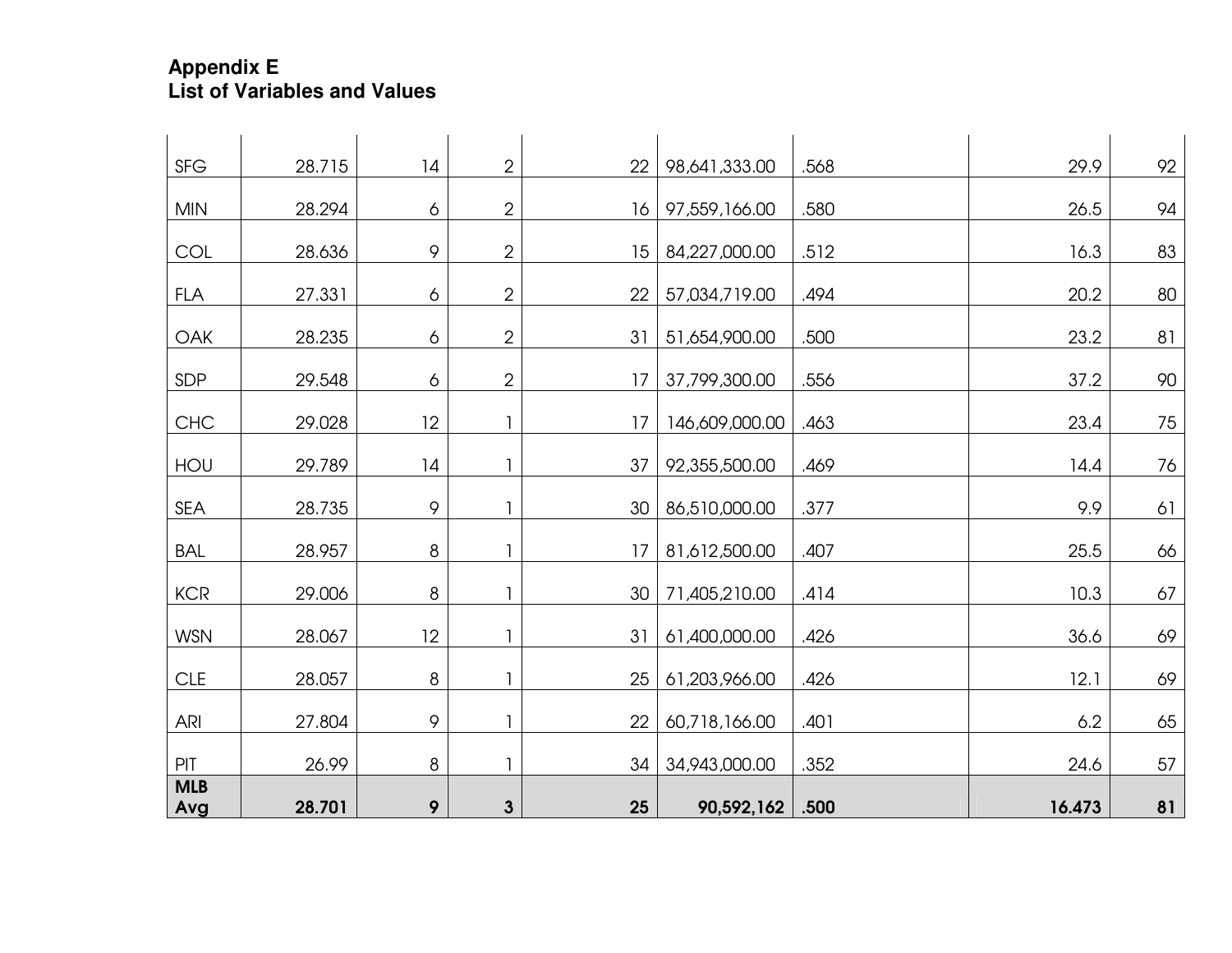# **Appendix E List of Variables and Values**

\* in millions of dollars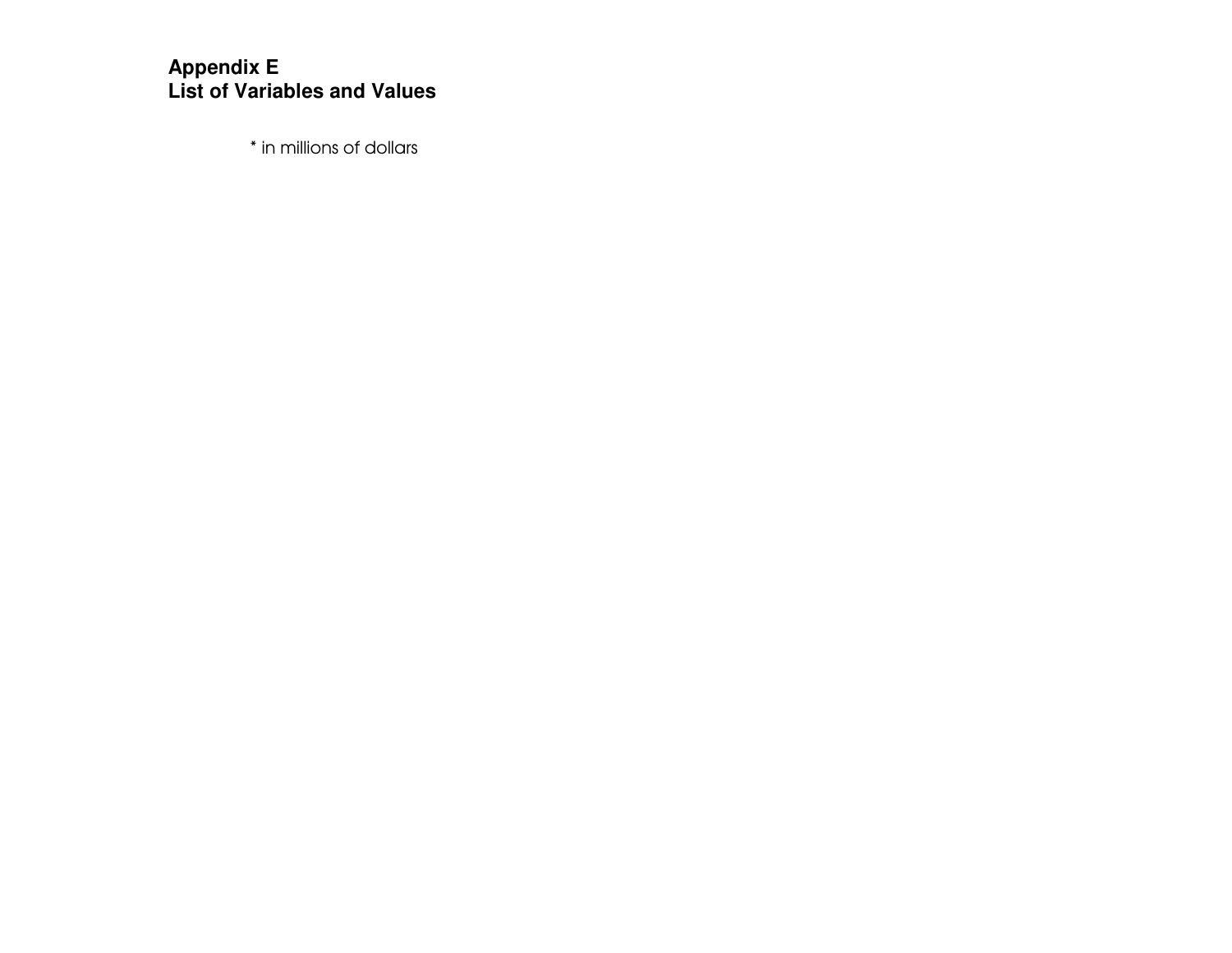#### **Appendix F Top-50 Players by Wins Above Replacement Value**

|                           | 2009             | 2010       |                           |                               |            |
|---------------------------|------------------|------------|---------------------------|-------------------------------|------------|
| <b>Player</b>             | <b>Team</b>      | <b>WAR</b> | Player                    | Team                          | <b>WAR</b> |
| <b>Zack Greinke</b>       | Royals           | 9.4        | <b>Josh Hamilton</b>      | Rangers                       | 8          |
| <b>Albert Pujols</b>      | Cardinals        | 8.7        | <b>Joey Votto</b>         | Reds                          | 7.4        |
| <b>Ben Zobrist</b>        | Rays             | 8.4        | <b>Albert Pujols</b>      | Cardinals                     | 7.3        |
| <b>Justin Verlander</b>   | Tigers           | 8.3        | <b>Ryan Zimmerman</b>     | Nationals                     | 7.2        |
| <b>Tim Lincecum</b>       | Giants           | 8.2        | <b>Cliff Lee</b>          | $\frac{1}{2}$ = $\frac{1}{2}$ | 7.1        |
| <b>Joe Mauer</b>          | Twins            | 8          | <b>Adrian Beltre</b>      | <b>Red Sox</b>                | 7.1        |
| <b>Chase Utley</b>        | Phillies         | 7.7        | <b>Jose Bautista</b>      | <b>Blue Jays</b>              | 6.9        |
| <b>Roy Halladay</b>       | <b>Blue Jays</b> | 7.3        | <b>Evan Longoria</b>      | Rays                          | 6.9        |
| Evan Longoria             | Rays             | 7.3        | <b>Matt Holliday</b>      | Cardinals                     | 6.9        |
| <b>Hanley Ramirez</b>     | <b>Marlins</b>   | 7.1        | <b>Carl Crawford</b>      | Rays                          | 6.9        |
| Derek Jeter               | Yankees          | 7.1        | <b>Roy Halladay</b>       | Phillies                      | 6.6        |
| <b>Prince Fielder</b>     | <b>Brewers</b>   | 6.9        | <b>Troy Tulowitzki</b>    | <b>Rockies</b>                | 6.4        |
| <b>Felix Hernandez</b>    | <b>Mariners</b>  | 6.8        | <b>Robinson Cano</b>      | Yankees                       | 6.4        |
| Ryan Zimmerman            | Nationals        | 6.7        | <b>Justin Verlander</b>   | Tigers                        | 6.3        |
| <b>Cliff Lee</b>          | $- - -$          | 6.6        | <b>Josh Johnson</b>       | Marlins                       | 6.3        |
| Javier Vazquez            | <b>Braves</b>    | 6.5        | <b>Ubaldo Jimenez</b>     | <b>Rockies</b>                | 6.3        |
| <b>Adrian Gonzalez</b>    | Padres           | 6.5        | <b>Felix Hernandez</b>    | <b>Mariners</b>               | 6.2        |
| Jon Lester                | Red Sox          | 6.3        | <b>Miguel Cabrera</b>     | Tigers                        | 6.2        |
| <b>CC Sabathia</b>        | Yankees          | 6.3        | <b>Adam</b><br>Wainwright | Cardinals                     | 6.1        |
| <b>Chone Figgins</b>      | Angels           | 6.1        | <b>Rickie Weeks</b>       | <b>Brewers</b>                | 6.1        |
| <b>Dan Haren</b>          | Diamondbacks     | 6.1        | <b>Francisco Liriano</b>  | Twins                         | 6          |
| <b>Franklin Gutierrez</b> | <b>Mariners</b>  | 6.1        | <b>Andres Torres</b>      | Giants                        | 6          |
| <b>Kevin Youkilis</b>     | <b>Red Sox</b>   | 5.9        | <b>Kelly Johnson</b>      | Diamondbacks                  | 6          |
| <b>Adam Wainwright</b>    | Cardinals        | 5.7        | <b>Carlos Gonzalez</b>    | Rockies                       | 6          |
| <b>Carl Crawford</b>      | Rays             | 5.7        | <b>Jered Weaver</b>       | Angels                        | 5.9        |
| <b>Troy Tulowitzki</b>    | <b>Rockies</b>   | 5.7        | <b>Aubrey Huff</b>        | Giants                        | 5.7        |
| <b>Ubaldo Jimenez</b>     | <b>Rockies</b>   | 5.7        | Jon Lester                | Red Sox                       | 5.6        |
| <b>Chris Carpenter</b>    | Cardinals        | 5.6        | <b>Shin-Soo Choo</b>      | Indians                       | 5.6        |
| <b>Matt Holliday</b>      | Cardinals*       | 5.6        | <b>Brett Gardner</b>      | Yankees                       | 5.4        |
| Josh Johnson              | Marlins          | 5.6        | <b>Brian McCann</b>       | <b>Braves</b>                 | 5.3        |
| <b>Miguel Cabrera</b>     | <b>Tigers</b>    | 5.5        | <b>Jay Bruce</b>          | Reds                          | 5.3        |
| <b>Josh Beckett</b>       | Red Sox          | 5.4        | <b>Adrian Gonzalez</b>    | Padres                        | 5.3        |
| <b>Mark Teixeira</b>      | Yankees          | 5.4        | <b>Zack Greinke</b>       | Royals                        | 5.2        |
| <b>Pablo Sandoval</b>     | Giants           | 5.3        | <b>Chase Utley</b>        | Phillies                      | 5.2        |
| Derrek Lee                | Cubs             | 5.2        | <b>Tim Lincecum</b>       | Giants                        | 5.1        |
| <b>Matt Kemp</b>          | Dodgers          | 5          | CC Sabathia               | Yankees                       | 5.1        |
| <b>Shin-Soo Choo</b>      | Indians          | 5          | <b>Stephen Drew</b>       | Diamondbacks                  | 5.1        |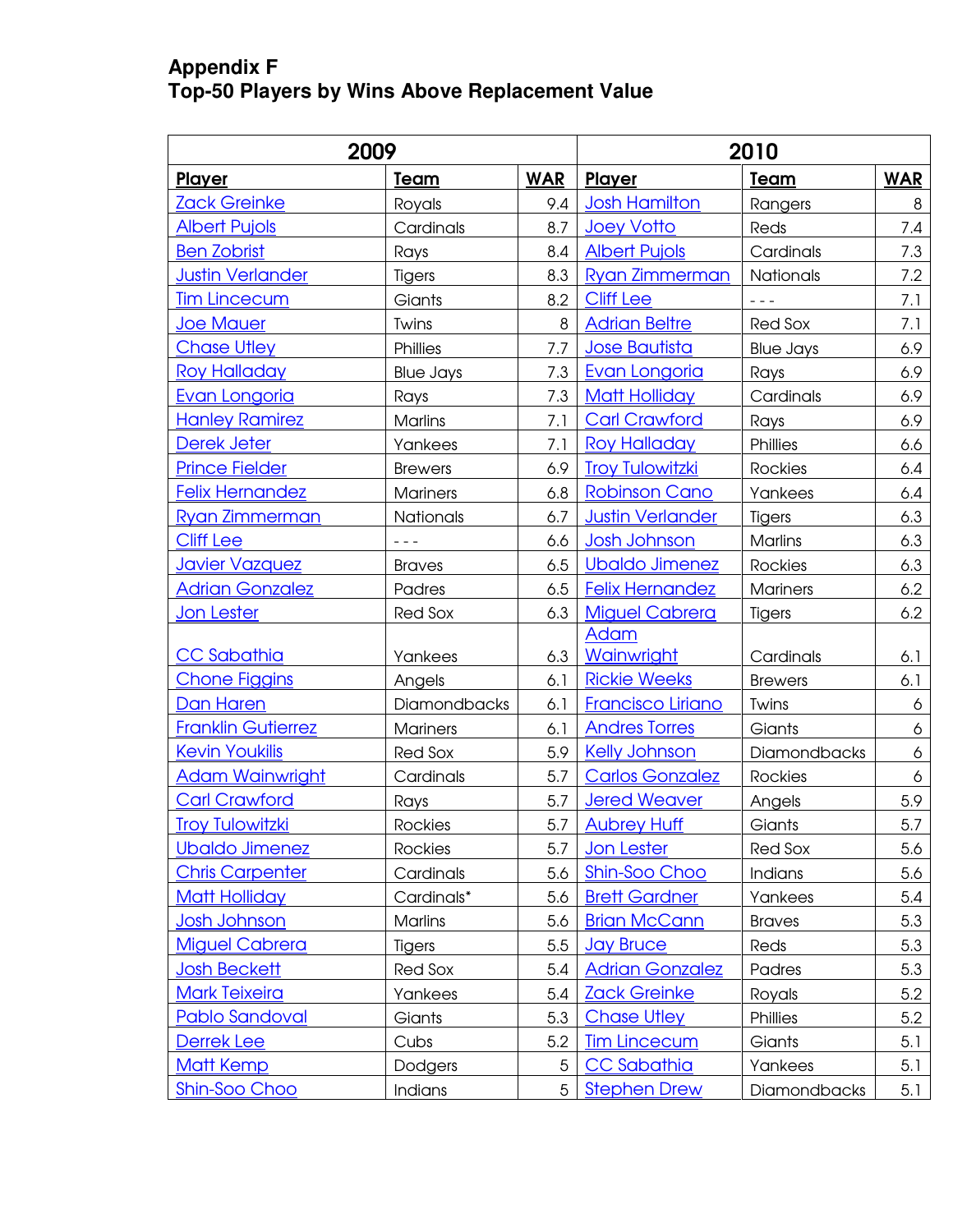#### **Appendix F Top-50 Players by Wins Above Replacement Value**

| <b>Ichiro Suzuki</b>  | <b>Mariners</b>     | 5   | Dan Uggla               | <b>Marlins</b>   | 5.1 |
|-----------------------|---------------------|-----|-------------------------|------------------|-----|
| <b>Jason Bay</b>      | Red Sox             | 5   | <b>Joe Mauer</b>        | Twins            | 5.1 |
| <b>Dustin Pedroia</b> | Red Sox             | 5   | <b>Scott Rolen</b>      | Reds             | 5   |
| <b>Ryan Braun</b>     | <b>Brewers</b>      | 4.9 | <b>Jayson Werth</b>     | Phillies         | 5   |
| <b>Nyjer Morgan</b>   | Nationals*          | 4.9 | <b>Jason Heyward</b>    | <b>Braves</b>    | 5   |
| <b>Jayson Werth</b>   | <b>Phillies</b>     | 4.9 | <b>Angel Pagan</b>      | <b>Mets</b>      | 4.9 |
| <b>Jason Bartlett</b> | Rays                | 4.9 | <b>Daric Barton</b>     | <b>Athletics</b> | 4.9 |
| <b>Joel Pineiro</b>   | Cardinals           | 4.8 | <b>Clayton Kershaw</b>  | <b>Dodgers</b>   | 4.8 |
| <b>Ryan Howard</b>    | <b>Phillies</b>     | 4.8 | <b>Ichiro Suzuki</b>    | <b>Mariners</b>  | 4.8 |
| J.D. Drew             | Red Sox             | 4.8 | <b>Roy Oswalt</b>       |                  | 4.7 |
| <b>Ian Kinsler</b>    | Rangers             | 4.7 | <b>Yovani Gallardo</b>  | <b>Brewers</b>   | 4.6 |
| <b>Justin Upton</b>   | <b>Diamondbacks</b> | 4.6 | <b>Chad Billingsley</b> | Dodgers          | 4.6 |
| <b>Casey Blake</b>    | Dodgers             | 4.6 | <b>Chase Headley</b>    | Padres           | 4.6 |

\*All data obtained from fangraphs.com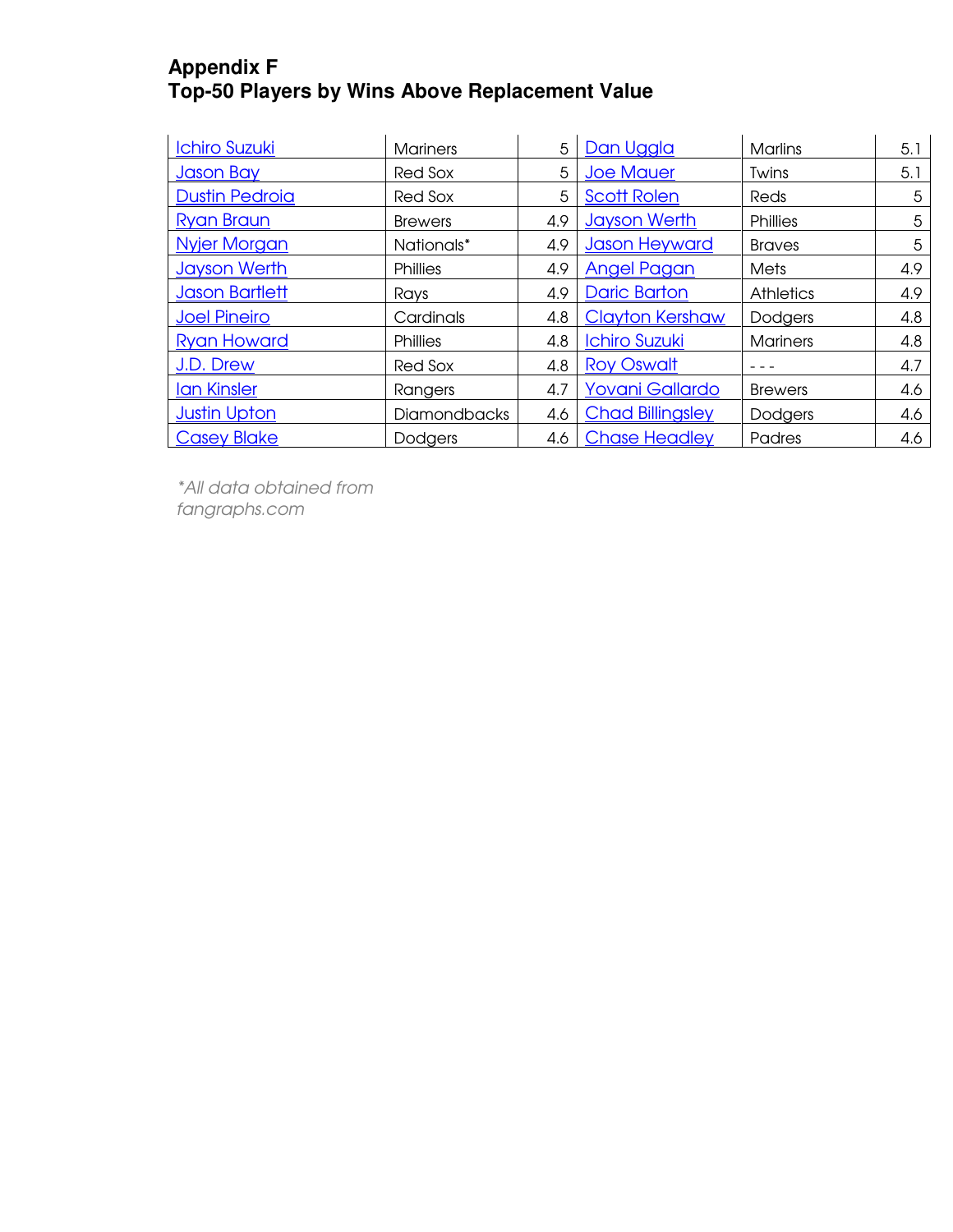#### Bibliography

 Aranguré, Jr., Jorge, and Luke Cyphers. "It's hard to argue with the Dominican baseball system - ESPN The Magazine." ESPN.com.

http://sports.espn.go.com/espnmag/story?id=3974952 (accessed April 15, 2011).

Baseball Reference. "Baseball-Reference.com - Major League Baseball Statistics and History." Baseball-Reference.com - Major League Baseball Statistics and History. http:// www.baseball- reference.com/ (accessed October 29, 2010).

- "Baseball Statistics and Analysis | FanGraphs Baseball." FanGraphs Baseball. http://www.fangraphs.com/ (accessed December 4, 2010).
- Bopp, Justin. "Total MLB Home Runs This Century Graph of the Day Beyond the Box Score." Beyond the Box Score - A Saber-Slanted Baseball Community. http://www.beyondtheboxscore.com/2009/9/21/1045928/total-mlb-home-runsthis-century (accessed February 5, 2011).
- Doyle, Pat. "Baseball Almanac The Official Baseball History Site." Baseball Almanac The Official Baseball History Site. http://www.baseball-almanac.com/ (accessed January 27, 2011).
- "Drugs and Sports: Amphetamines." ESPN.com. http://espn.go.com/special/s/drugsandsports/amphet.html (accessed January 21, 2011).
- ESPN. "MLB Baseball Roster Analysis." ESPN.com. http://espn.go.com/mlb/stats/rosters (accessed February 16, 2011).
- ESPN. "2011 MLB Attendance Major League Baseball ESPN." ESPN.com. http://espn.go.com/mlb/attendance (accessed December 30, 2010).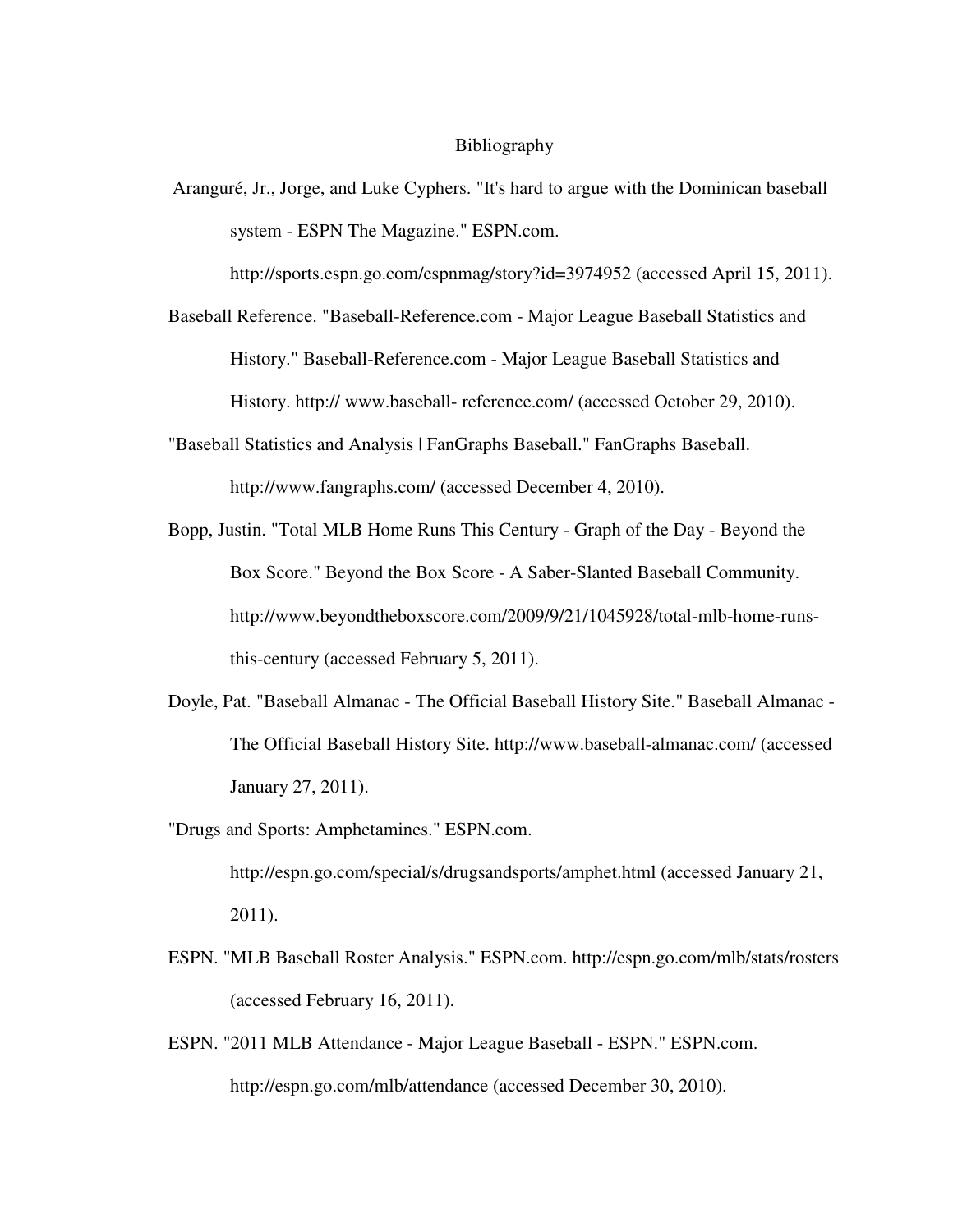ESPN. "MLB Baseball Free Agent Tracker ." ESPN.com.

http://espn.go.com/mlb/freeagents (accessed February 28, 2011).

- Emen, Jake. "Amphetamines: The True Culprit in Baseball." Associated Content. http://www.associatedcontent.com/article/319191/amphetamines\_the\_true\_culpri t\_in\_baseball.html?cat=71 (accessed October 6, 2010).
- Forbes Magazine. "Forbes Valuations of the 30 Clubs in MLB." The Biz of Baseball :: Part of the Business of Sports Network.

http://www.bizofbaseball.com/index.php?option=com\_wrapper&Itemid=126 (accessed March 31, 2011).

- Greenburg, Zack. "America's Best Baseball Stadiums Forbes.com." Forbes.com. http://www.forbes.com/2009/04/14/best-baseball-stadiums-lifestyle-sportsbaseball-stadiums.html (accessed March 1, 2011).
- Heyman, Jon. "Phillies won't trade Kyle Drabek for Roy Halladay; Cliff Lee news." SI.com.

http://sportsillustrated.cnn.com/2009/writers/jon\_heyman/07/21/daily.scoop/inde x.html (accessed April 17, 2011).

Hruby, Patrick. "Bang for the Buck: Which MLB teams get most, least out of their payroll expenditures? - ESPN." ESPN.com. http://sports.espn.go.com/espn/page2/story?page=hruby/110126\_mlb\_payrolls&s portCat=mlb (accessed February 2, 2011).

Law, Keith. "Explaining Type A, B free agents - ESPN." ESPN.com. http://insider.espn.go.com/mlb/blog?name=law\_keith&id=2678840 (accessed November 30, 2010).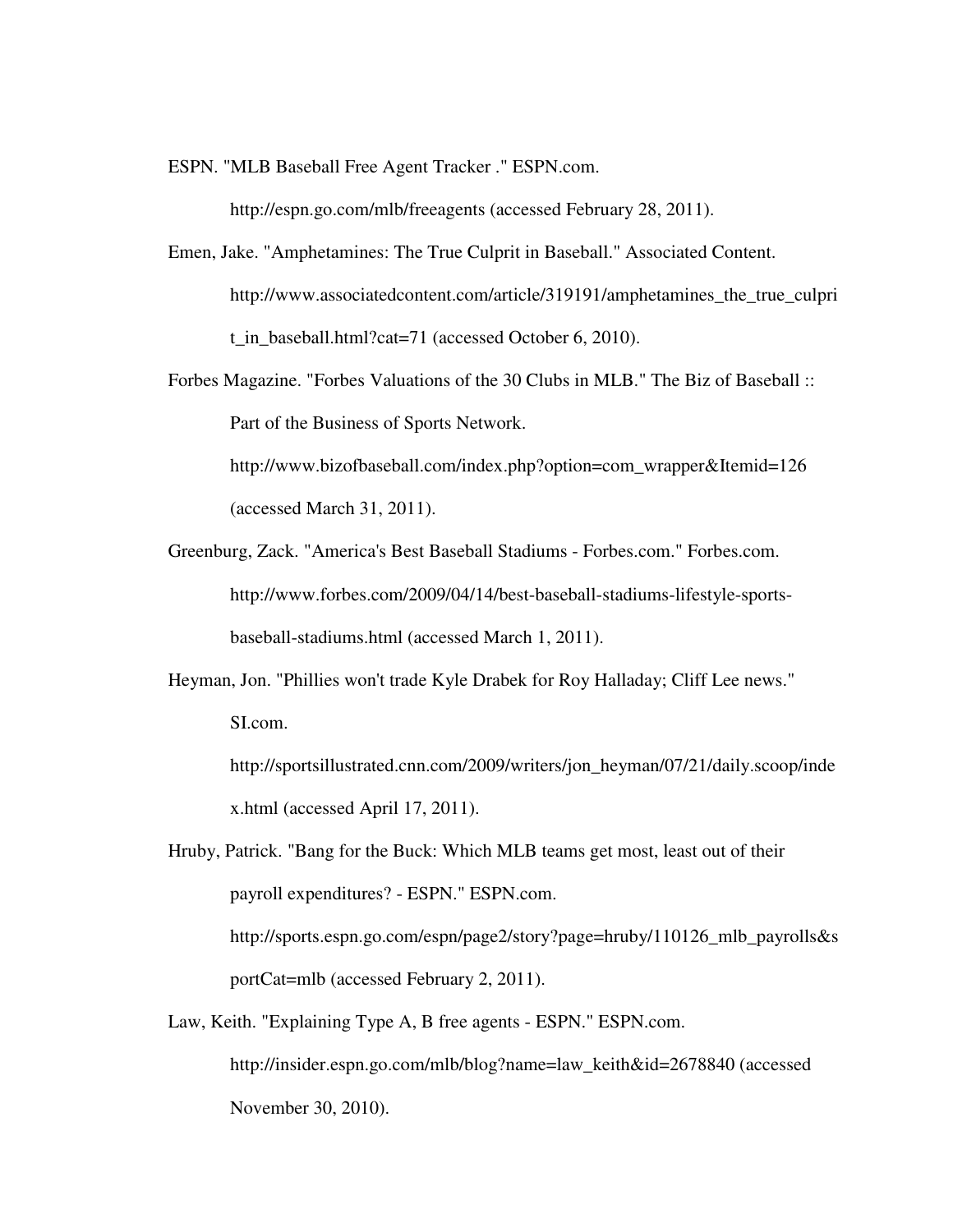- Law, Keith. "First MLB organizational rankings for 2011 have Kansas City Royals predictably on top." ESPN.com. http://insider.espn.go.com/mlb/insider/news/story?page=2011MLBOrgRanks (accessed February 28, 2011).
- Law, Keith. "Keith Law's Top 100 prospects of 2011 -- Mike Trout, Bryce Harper and more - ESPN." ESPN.com.

http://insider.espn.go.com/mlb/insider/columns/story?columnist=law\_keith&pag e=LawTop100ProspectsIndex (accessed February 27, 2011).

Lederer, Rich. "The Baseball Analysts: MLB Payroll Efficiency, 2006-2008." The Baseball Analysts.

> http://baseballanalysts.com/archives/2009/03/20062008\_payrol.php (accessed January 29, 2011).

- Madden, Bill. "Baseball experts say amphetamines ban, not steroids, is biggest reason for steep drop in offense." *The New York Daily News*, June 5, 2010. http://articles.nydailynews.com/2010-06-05/sports/27066317\_1\_steroids-eraamphetamines-era-leaders (accessed December 1, 2010).
- Miller, Sam. "Baseball America $\hat{\mathfrak{a}} \in T^M$ s top propects, 10 years later ." Angels blog The Orange County Register. http://angels.ocregister.com/2011/02/23/baseballamericas-top-prosects-10-years-later/73283/ (accessed April 1, 2011).
- Mitchell, George . *Report to the Commissioner of Baseball of an Independent Investigation Into the Illegal Use of Steroids and Other Performance Enhancing Substances by Players in Major League Baseball*. Washington: DLA Piper, 2007.

Red, Christian , and Nathaniel Vinton. "Report: Amphetamines still in play in MLB." *The*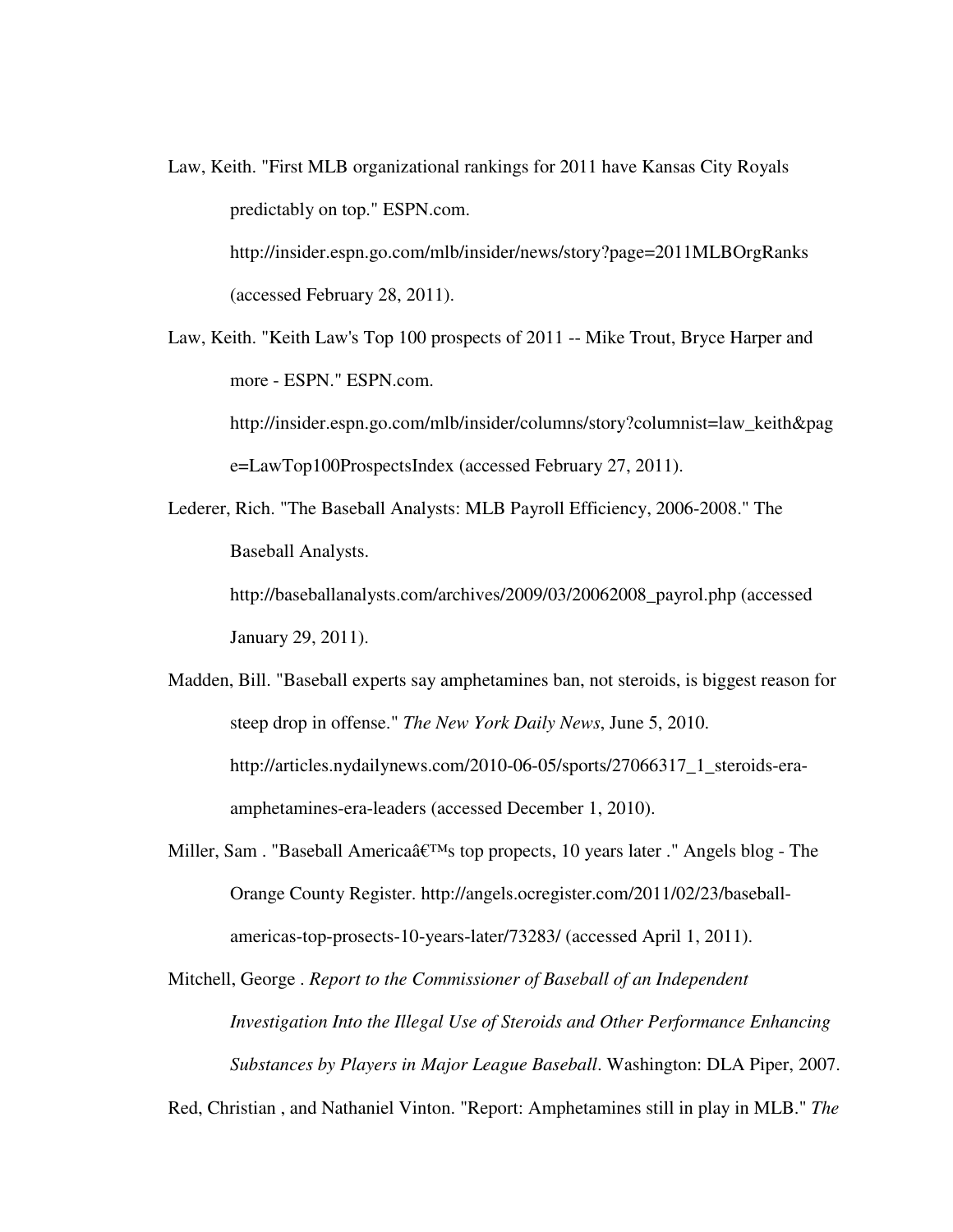*New York Daily News*, January 29, 2009.

http://www.nydailynews.com/sports/baseball/2009/01/09/2009-01-

09\_report\_amphetamines\_still\_in\_play\_in\_mlb.html (accessed January 4, 2011).

- Salfino, Michael . "Disabled Lists Weren't Always This Crowded." *The Wall Street Journal (New York)*, September 10, 2010, sec. Sports. http://online.wsj.com/article/SB100014240527487033765045754918208096963 54.html (accessed October 1, 2010).
- Schwarz, Alan. "For Baseball Rookies, the Only Rush Is to Judgment." *The New York Times*, September 4, 2005, sec. Sports. http://www.nytimes.com/2005/09/04/sports/baseball/04score.html (accessed

February 10, 2011).

Simon, Mark. "Cliff Lee buyers beware: Free-agent pitchers often flame out."

ESPNNewYork.com. http://sports.espn.go.com/new-

york/mlb/news/story?id=5787586 (accessed November 10, 2010).

- Stark, Jayson. "Big-money contracts in vogue this offseason." ESPN.com. http://sports.espn.go.com/mlb/hotstove10/columns/story?columnist=stark\_jayson &id=6021385 (accessed January 14, 2011).
- Studeman, Dave. "All About Arbitration." *Hardball Times*, February 2, 2011. http://www.hardballtimes.com/main/article/all-about-arbitration/ (accessed February 8, 2011).
- USATODAY. "2011 MLB Salaries by Team USATODAY.com." USATODAY.com. http://content.usatoday.com/sportsdata/baseball/mlb/salaries/team (accessed March 31, 2011).